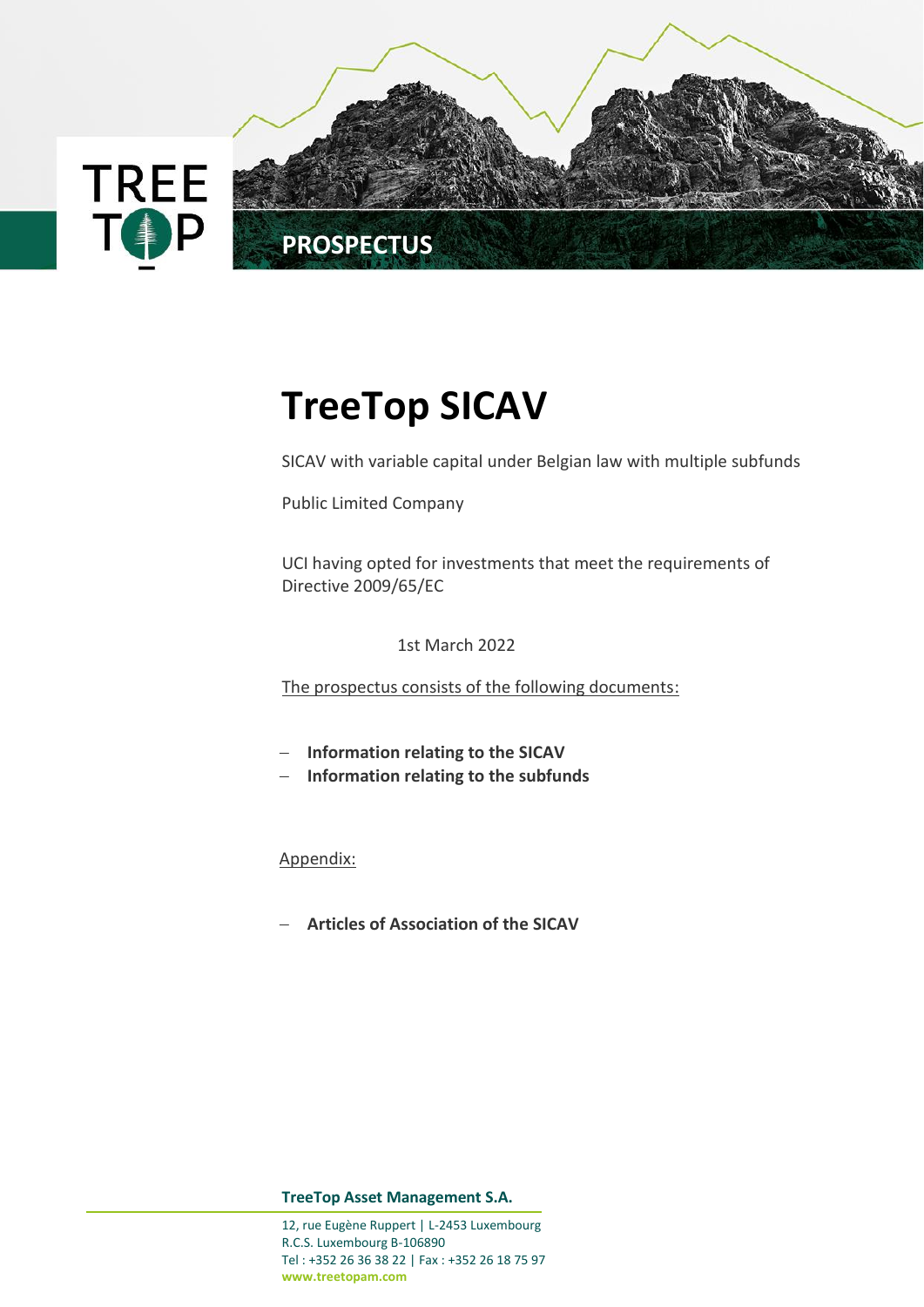# **TABLE OF CONTENTS**

| I.  |  |
|-----|--|
|     |  |
|     |  |
|     |  |
|     |  |
|     |  |
|     |  |
|     |  |
|     |  |
|     |  |
|     |  |
|     |  |
|     |  |
|     |  |
|     |  |
|     |  |
|     |  |
|     |  |
|     |  |
|     |  |
|     |  |
|     |  |
|     |  |
| ΙΙ. |  |
|     |  |
|     |  |
|     |  |
|     |  |
|     |  |
|     |  |
|     |  |
|     |  |
|     |  |
|     |  |
|     |  |
|     |  |
|     |  |
|     |  |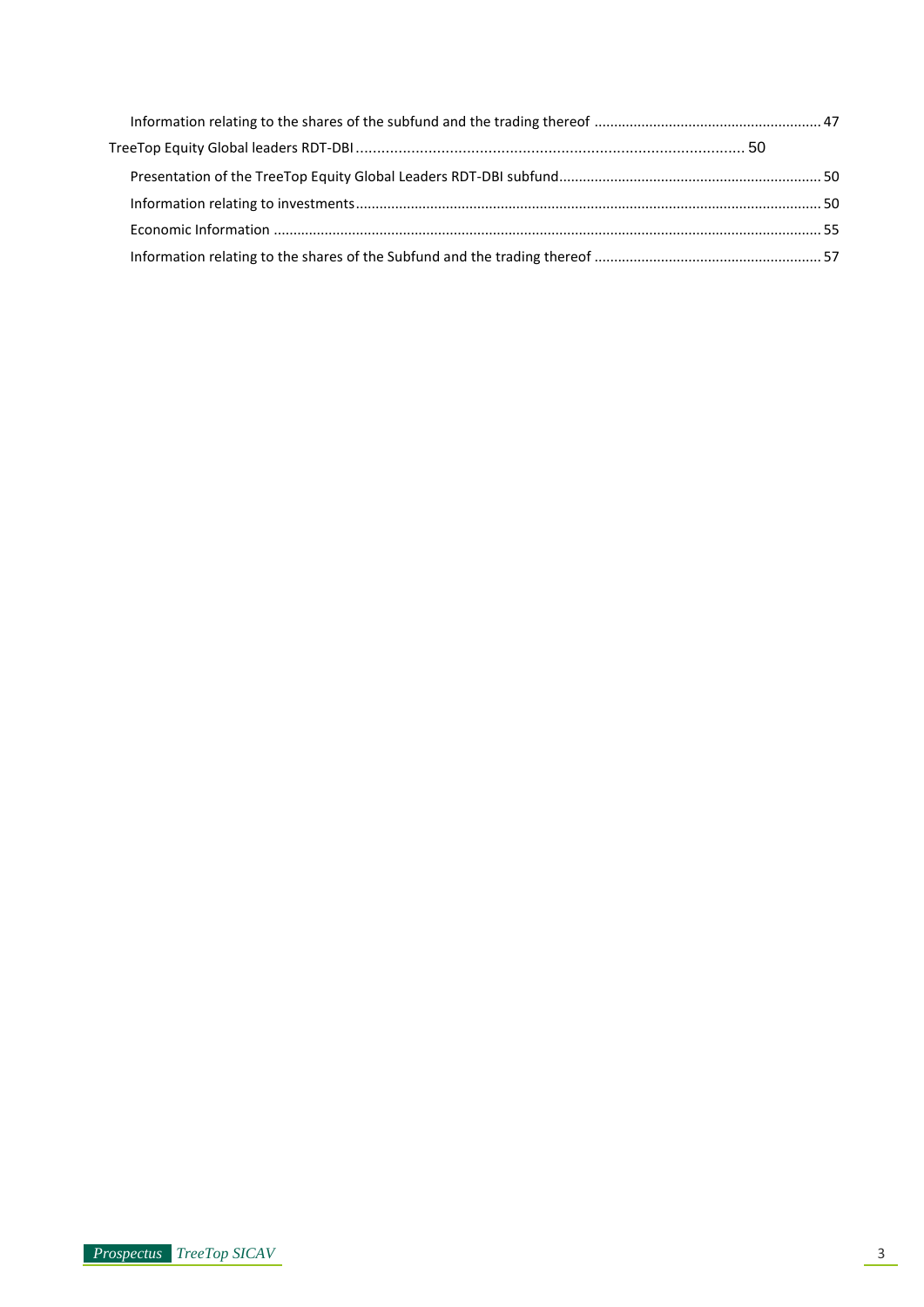# <span id="page-3-0"></span>**I. INFORMATION RELATING TO THE SICAV**

| <b>Name</b>                                            | $\rightarrow$ | <b>TreeTop SICAV</b>                                                                                                                                                                                                                                                                                                                                                                                                                                                                |  |  |
|--------------------------------------------------------|---------------|-------------------------------------------------------------------------------------------------------------------------------------------------------------------------------------------------------------------------------------------------------------------------------------------------------------------------------------------------------------------------------------------------------------------------------------------------------------------------------------|--|--|
| <b>Registered Office</b><br>$\rightarrow$              |               | Avenue du Port, 86C boite 320<br>B-1000 Brussels                                                                                                                                                                                                                                                                                                                                                                                                                                    |  |  |
| Legal form                                             | $\rightarrow$ | Public limited company                                                                                                                                                                                                                                                                                                                                                                                                                                                              |  |  |
| Date of incorporation                                  | $\rightarrow$ | 26/02/2015                                                                                                                                                                                                                                                                                                                                                                                                                                                                          |  |  |
| <b>Duration</b>                                        | $\rightarrow$ | Unlimited duration                                                                                                                                                                                                                                                                                                                                                                                                                                                                  |  |  |
| <b>Status</b>                                          | $\rightarrow$ | SICAV under Belgian law with multiple subfunds pursuant to the Law of 3<br>August 2012 on undertakings for collective investment that meet the<br>conditions of Directive 2009/65/EC and undertakings for investment in<br>debt securities (hereinafter the "2012 Law"). The rights of the participants<br>and creditors relating to a subfund, or those arising in connection with the<br>creation, operation or liquidation thereof are limited to the assets of this<br>subfund. |  |  |
| List of the subfunds<br>marketed by the SICAV          | $\rightarrow$ | TreeTop World ESG Leaders Equity Index<br>TreeTop Multi Strategies Dynamic<br>TreeTop Multi Strategies Balanced<br><b>TreeTop Equity Global Leaders RDT-DBI</b>                                                                                                                                                                                                                                                                                                                     |  |  |
| <b>Board of Directors</b>                              | $\rightarrow$ | Jacques BERGHMANS<br>Chairman and Managing Director of TREETOP ASSET MANAGEMENT<br>S.A., Luxembourg<br>Non-executive Director                                                                                                                                                                                                                                                                                                                                                       |  |  |
|                                                        |               | Olivier de Vinck<br>Director and Managing Director of TREETOP ASSET MANAGEMENT S.A.,<br>Luxembourg<br><b>Managing Director</b>                                                                                                                                                                                                                                                                                                                                                      |  |  |
|                                                        |               | Olivier Debroux<br>Director of TREETOP ASSET MANAGEMENT BELGIUM<br><b>Managing Director</b>                                                                                                                                                                                                                                                                                                                                                                                         |  |  |
|                                                        |               | <b>Eric VAN EYKEN</b><br>CEO AMUNDI ASSET MANAGEMENT BELGIUM<br>Non-executive Director                                                                                                                                                                                                                                                                                                                                                                                              |  |  |
|                                                        |               | Paul Mestag<br>Independent Director                                                                                                                                                                                                                                                                                                                                                                                                                                                 |  |  |
| Individuals responsible<br>for effective<br>management | $\rightarrow$ | <b>Olivier DE VINCK</b><br>Director and Managing Director of TREETOP ASSET MANAGEMENT S.A.,<br>Luxembourg                                                                                                                                                                                                                                                                                                                                                                           |  |  |
|                                                        |               | Olivier DEBROUX<br>Director of TREETOP ASSET MANAGEMENT BELGIUM                                                                                                                                                                                                                                                                                                                                                                                                                     |  |  |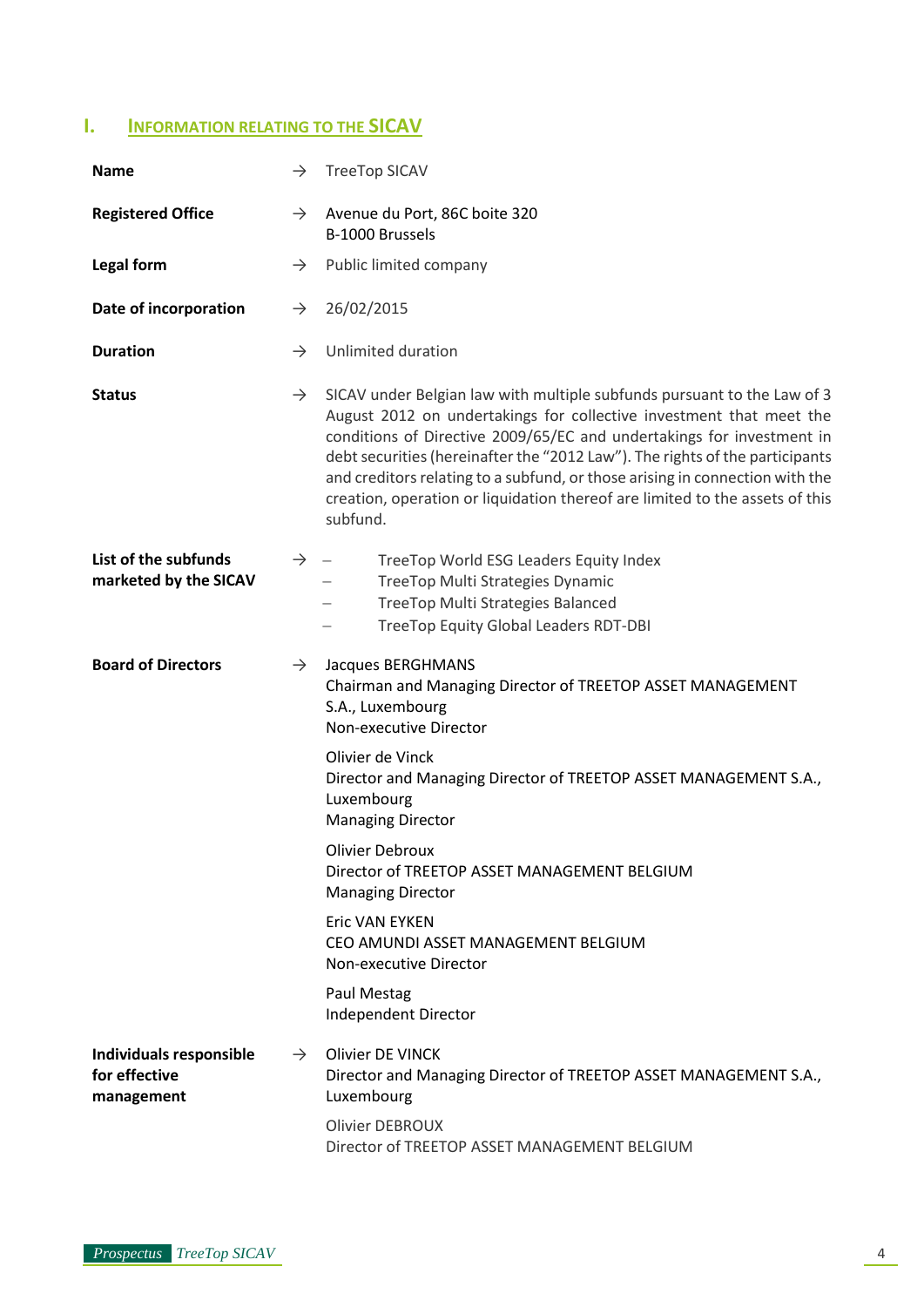# <span id="page-4-0"></span>**TYPE OF MANAGEMENT**

| <b>SICAV having appointed</b><br>the management<br>company for the<br>undertaking for collective<br>investment         |  | $\rightarrow$ TreeTop Asset Management S.A. or the "Management Company", a public<br>limited company under Luxembourg law authorised as a UCITS<br>management company by the Commission de Surveillance du Secteur<br>Financier                                                                                                                                                                                  |  |  |
|------------------------------------------------------------------------------------------------------------------------|--|------------------------------------------------------------------------------------------------------------------------------------------------------------------------------------------------------------------------------------------------------------------------------------------------------------------------------------------------------------------------------------------------------------------|--|--|
| <b>Registered office</b>                                                                                               |  | $\rightarrow$ 12, rue Eugène Ruppert, L-2453 Luxembourg – Luxembourg                                                                                                                                                                                                                                                                                                                                             |  |  |
| Incorporation                                                                                                          |  | $\rightarrow$ 21 March 2005                                                                                                                                                                                                                                                                                                                                                                                      |  |  |
| <b>Duration</b>                                                                                                        |  | $\rightarrow$ Unlimited                                                                                                                                                                                                                                                                                                                                                                                          |  |  |
| <b>Other Belgian funds or</b><br><b>SICAVs for which it has</b><br>been designated as the<br><b>Management Company</b> |  | $\rightarrow$ None                                                                                                                                                                                                                                                                                                                                                                                               |  |  |
| <b>Board of Directors of the</b>                                                                                       |  | $\rightarrow$ Chairman: Jacques Berghmans, managing director                                                                                                                                                                                                                                                                                                                                                     |  |  |
| <b>Management Company</b>                                                                                              |  | Directors responsible for effective management:<br>Jacques Berghmans, managing director<br>Olivier de Vinck, managing director                                                                                                                                                                                                                                                                                   |  |  |
|                                                                                                                        |  | <b>Non-executive directors:</b><br>Hubert d'Ansembourg<br>Henri Delwaide<br>PACEBO EUROPE Administration et Conseil, represented by Patrice Crochet                                                                                                                                                                                                                                                              |  |  |
| <b>Statutory Auditors of the</b><br><b>Management Company</b>                                                          |  | $\rightarrow$ PRICEWATERHOUSECOOPERS, a cooperative company.<br>2, rue Gerhard Mercator, L-1014 Luxembourg                                                                                                                                                                                                                                                                                                       |  |  |
| <b>Share capital (subscribed</b><br>and paid-up)                                                                       |  | $\rightarrow$ EUR 4,800,560                                                                                                                                                                                                                                                                                                                                                                                      |  |  |
| <b>Management Company</b><br>remuneration policy                                                                       |  | $\rightarrow$ This remuneration policy was drawn up taking into account the economic<br>strategy, objectives, values and interests of the Management Company,<br>the funds managed by the Management Company and their shareholders.<br>The aim of the policy is to discourage excessive risk-taking that goes against<br>the risk profile of the managed funds and to prevent certain conflicts of<br>interest. |  |  |
|                                                                                                                        |  | The Management Company's remuneration policy is tailored to its<br>organisation and business activities.                                                                                                                                                                                                                                                                                                         |  |  |
|                                                                                                                        |  | This policy aims to govern the practices relating to the various<br>remuneration strategies for employees within the group who have<br>decision-making, control or risk-taking powers and for directors. In<br>summary the remuneration of these nersons consists of fixed                                                                                                                                       |  |  |

summary, the remuneration of these persons consists of fixed remuneration along with, in some cases, an annual bonus within specific ranges of an amount not tied to the performances of the managed funds or the volume of managed assets.

The Management Company has also implemented suitable measures to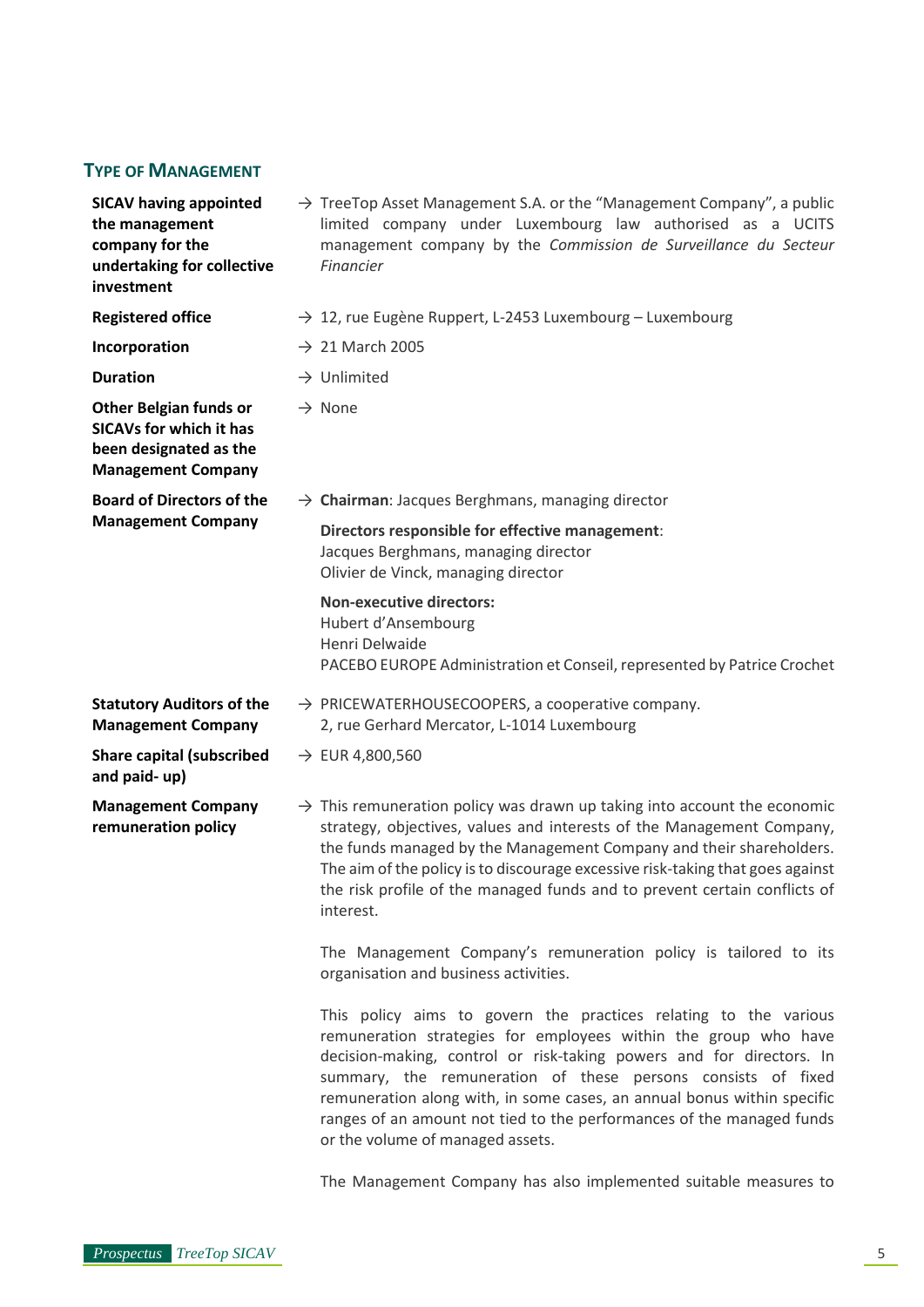prevent conflicts of interest.

|                                                                                   | The remuneration policy is adopted and supervised by the Board of<br>Directors of the Management Company in its supervisory function; only<br>non-executive directors then participate in the vote of resolutions<br>proposed in relation to the remuneration policy. The remuneration policy<br>is subject to an independent annual review by the Management Company's<br>internal audit function.                                                                                                                                                                                                                                                                                                                                                                                                                                                |
|-----------------------------------------------------------------------------------|----------------------------------------------------------------------------------------------------------------------------------------------------------------------------------------------------------------------------------------------------------------------------------------------------------------------------------------------------------------------------------------------------------------------------------------------------------------------------------------------------------------------------------------------------------------------------------------------------------------------------------------------------------------------------------------------------------------------------------------------------------------------------------------------------------------------------------------------------|
|                                                                                   | Details of the updated remuneration policy are available on the TreeTop<br>group's website:                                                                                                                                                                                                                                                                                                                                                                                                                                                                                                                                                                                                                                                                                                                                                        |
|                                                                                   | https://www.treetopam.com/sites/public/files/2019-<br>08/TTAMSA_New_Remuneration_Policy_UCITS_V_summary.pdf<br>or free of charge upon written request to the Management Company.                                                                                                                                                                                                                                                                                                                                                                                                                                                                                                                                                                                                                                                                   |
| <b>Delegation of investment</b><br>management by the<br><b>Management Company</b> | $\rightarrow$ For the TreeTop World ESG Leaders Equity Index subfund:<br>Amundi Asset Management<br>A public limited company under French law, listed in the Paris Trade and<br>Companies Register under no. 437 574 452 with its registered office at 90,<br>boulevard Pasteur 75015 Paris - France.                                                                                                                                                                                                                                                                                                                                                                                                                                                                                                                                              |
|                                                                                   | Asset management company accredited by the AMF under no. GP<br>04000036.                                                                                                                                                                                                                                                                                                                                                                                                                                                                                                                                                                                                                                                                                                                                                                           |
| <b>Delegation of</b><br>administration by the<br><b>Management Company</b>        | $\rightarrow$ CACEIS BANK, Belgium Branch S.A., brokerage firm, avenue du Port, 86C<br>box 320, 1000 Brussels (hereinafter "CACEIS BANK, Belgium Branch")                                                                                                                                                                                                                                                                                                                                                                                                                                                                                                                                                                                                                                                                                          |
| <b>Financial service</b>                                                          | $\rightarrow$ The financial service of the SICAV and that of each of its subfunds is<br>ensured by CACEIS BANK, Belgium Branch SA, avenue du Port 86C box 320,<br>1000, Brussels                                                                                                                                                                                                                                                                                                                                                                                                                                                                                                                                                                                                                                                                   |
| Distributor appointed by                                                          | $\rightarrow$ TreeTop Asset Management Belgium, rue des Francs 79 B-1040 Brussels                                                                                                                                                                                                                                                                                                                                                                                                                                                                                                                                                                                                                                                                                                                                                                  |
| the Management<br>Company                                                         | This distributor shall apply charges in instances where an investor requests<br>direct registration in the register of registered shares of the SICAV (EUR 125<br>for natural persons and EUR 250 for legal entities).                                                                                                                                                                                                                                                                                                                                                                                                                                                                                                                                                                                                                             |
| <b>Depositary</b>                                                                 | $\rightarrow$ CACEIS BANK is a public limited liability company (société anonyme)<br>incorporated under the laws of France with a share capital of<br>1,280,677,691.03 euros, having its registered office located at 1-3, place<br>Valhubert, 75013 Paris, France, identified under number 692 024 722 RCS<br>Paris and is acting in Belgium through its Belgian branch, CACEIS BANK,<br>BELGIUM BRANCH which is established Avenue du Port 86C b315, 1000<br>Brussels, and which is registered with the register of legal entities of<br>Brussels under number BE0539.791.736. CACEIS BANK, BELGIUM BRANCH<br>has been appointed by the Fund as Depositary through a depositary<br>agreement dated as of 30th June 2014, as amended from time to time (the<br>"Depositary Agreement") and the relevant provisions of the Law and UCITS<br>Rules. |
|                                                                                   | Investors may obtain the Depositary Agreement, upon request to the<br>fund's registered office, in order to get a better knowledge and<br>understanding of the Depositary's obligations and responsibilities. The<br>Depositary is responsible for the custody of the Subfunds' assets as well as                                                                                                                                                                                                                                                                                                                                                                                                                                                                                                                                                  |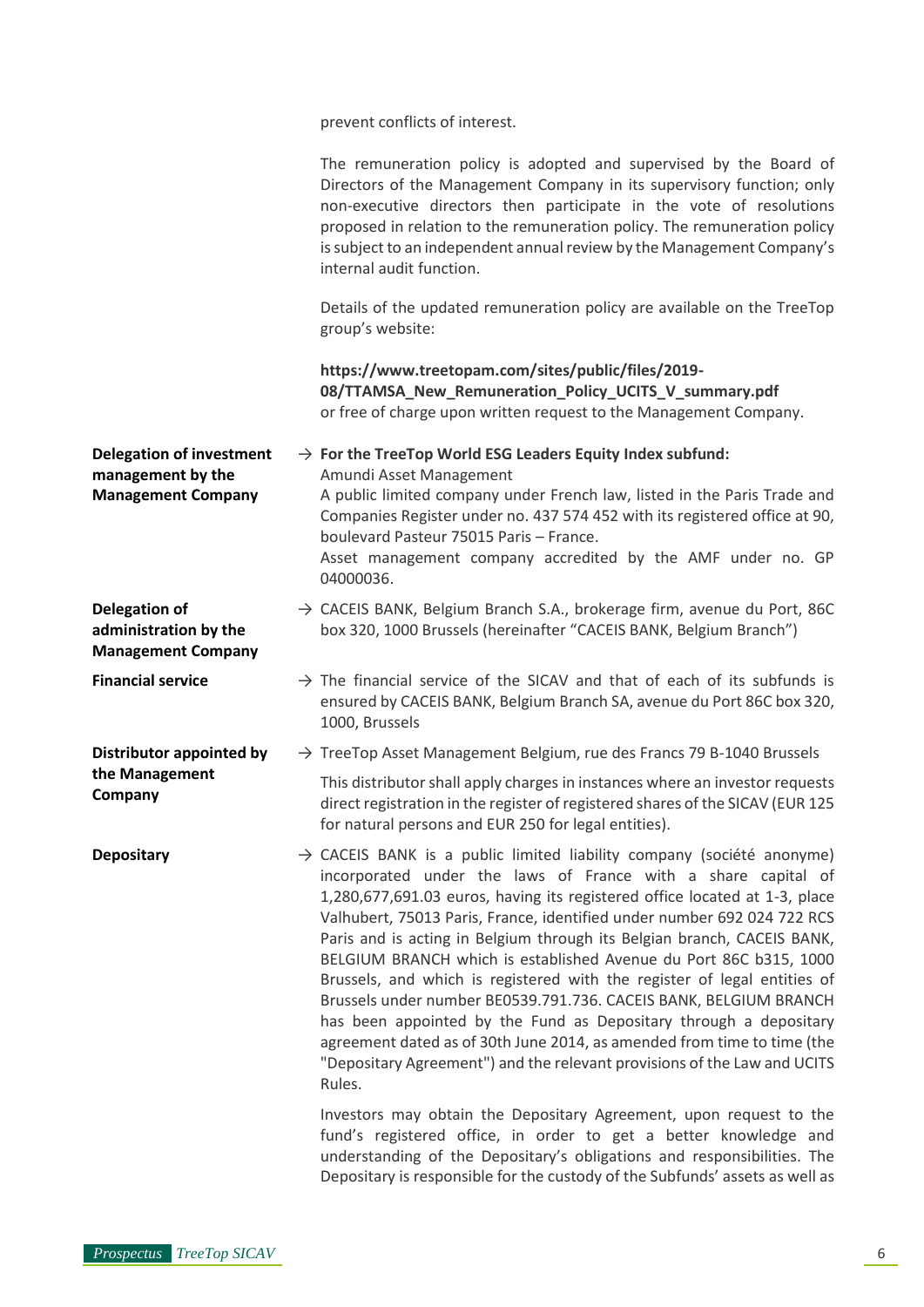for registering and checking their ownership. It shall fulfil the obligations and responsibilities prescribed under the Law on undertakings for collective investment, and in particular, shall effectively and appropriately monitor the Fund's cash flows. In accordance with the rules governing undertakings for collective investments, the Depositary must:

- (i) ensure that the assets in its custody correspond to the assets mentioned in the Fund's accounts;
- (ii) ensure that the number of units in circulation indicated in its accounting records matches the number indicated in the Fund's accounts;
- (iii) ensure that the sale, issuance, redemption, reimbursement and cancellation of units of the Fund have taken place in compliance with the applicable laws and regulations, the Fund's regulations or articles of association, and the prospectus;
- (iv) ensure that the net asset value (also referred to hereinafter as the abbreviation "**NAV**") of the Fund's units is calculated in compliance with the applicable laws and regulations, the Fund's regulations or articles of association, and the prospectus;
- (v) ensure compliance with the investment limits set by the applicable laws and regulations, the Fund's regulations or articles of association, and the prospectus;
- (vi) execute the Fund's instructions, unless they contravene the applicable laws and regulations, the Fund's regulations or articles of association, or the prospectus;
- (vii) ensure that consideration is given to the Fund in a timely manner for any transactions involving the Fund's assets;
- (viii) ensure compliance with the rules on fees and commissions, as set out in the applicable laws and regulations, the Fund's regulations or articles of association, and the prospectus; and
- (ix) ensure that the Fund's income is allocated in compliance with applicable laws and regulations, the Fund's regulations or articles of association, and the prospectus.

The Depositary cannot delegate any of the obligations and responsibilities described above in points (i) to (ix).

In compliance with applicable laws and regulations, specifically Article 52/1, § 2 of the 2012 Law, the Depositary has appointed third parties to which it delegates the custody tasks mentioned in Article 51/1, § 3 of said law. The Depositary, in certain circumstances, therefore entrusts all or some of the assets for which it responsible for the custody and/or registration to specifically designated third-party agents or depositaries. Such delegation has no impact on the liability of the Depositary, unless otherwise decreed and solely within the limits allowed by the applicable laws and regulations.

A list of these third-party agents/depositaries is available on the Depositary's website (www.caceis.com, -> Who We Are -> Compliance -> UCITS V -> List of CACEIS's Sub-Custodians). This list may be updated as and when required. A complete list of all the third-party agents/depositaries is available on request and free of charge from the Depositary. Investors can also obtain, upon request and on the aforementioned Depositary's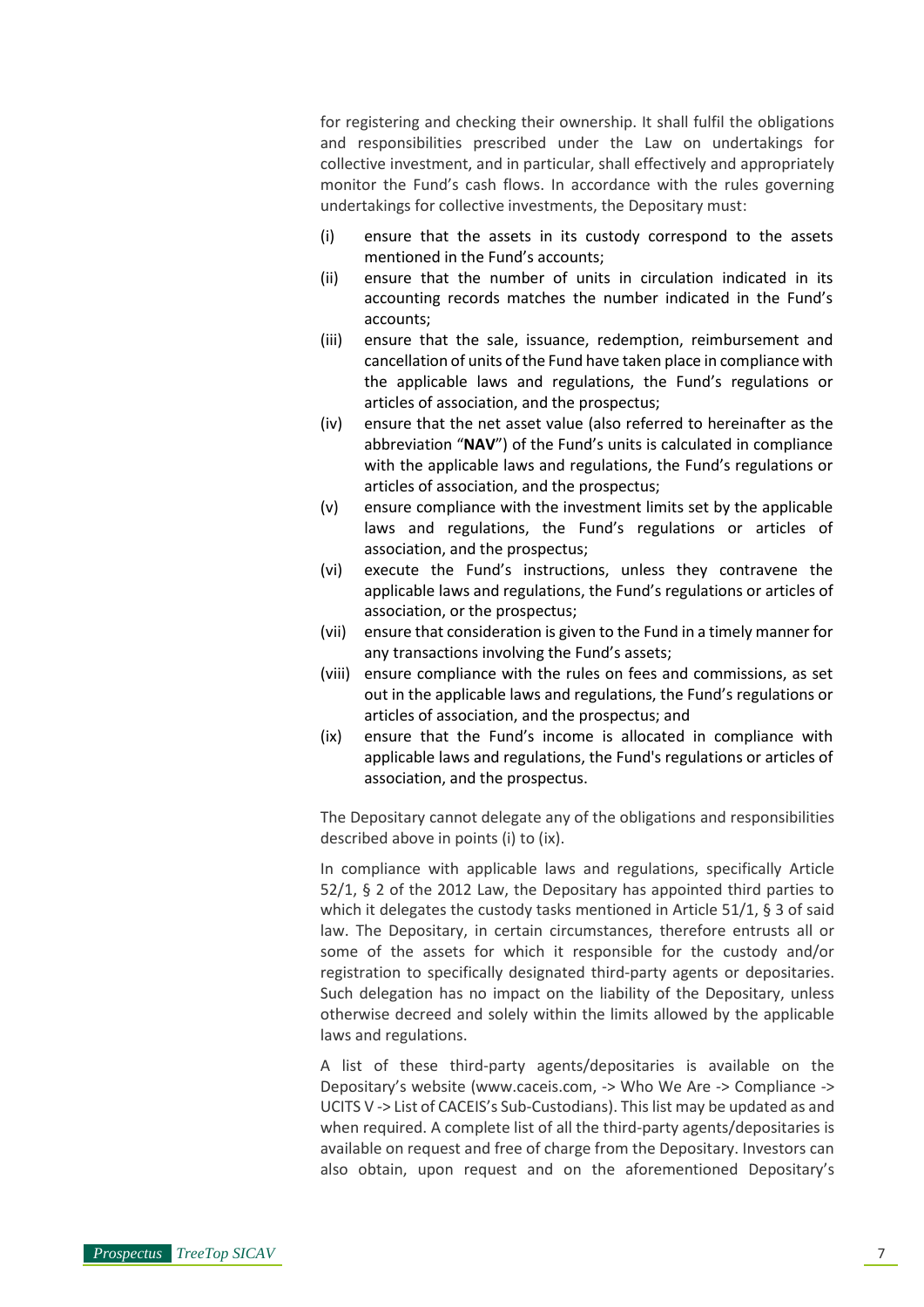website, up-to-date information about the identity of the Depositary, a description of its responsibilities and any conflicts of interest, the safekeeping functions delegated by the Depositary and any conflicts of interest that may arise therefrom. Conflicts of interest may arise in several situations, including when the Depositary delegates its safekeeping functions or performs other tasks on behalf of the Fund, such as administrative agency and registrar agency services. These situations and the related conflicts of interest have been identified by the Depositary. In order to protect the Fund and the interests of its shareholders, and to comply with applicable regulations, the Depositary has implemented a policy and procedures for preventing and monitoring conflicts of interest. This policy and these procedures aim primarily to:

- a. identify and analyse potential conflicts of interest;
- b. record, manage and monitor conflicts of interest
	- by means of permanent measures implemented to manage conflicts of interest, such as maintaining distinct departments, separating responsibilities, segregating hierarchical lines and lists of insiders for members of staff; or
	- on a case-by-case basis by either (i) taking appropriate preventative measures, such as drawing up a new watch list or setting up new Chinese walls, to ensure that transactions are carried out under market conditions and/or informing the affected fund shareholders, or (ii) refusing to carry out the activity giving rise to the conflict of interests

The Depositary has implemented functional, hierarchical and/or contractual separation of the execution of its fund depositary functions and the execution of other tasks on behalf of the Fund, notably, administrative agency and registrar agency services.

The Fund and the Depositary may terminate the Depositary Agreement at any time, subject to six (6) months' written notice. However, the Fund can remove the Depositary from its functions only if a new depositary bank has been appointed to take over the Depositary's functions and responsibilities. Once it has been removed, the Depositary must continue to perform its functions and responsibilities until all the subfunds' assets have been transferred to the new depositary bank.

The Depositary has no decision-making power nor advisory duty as regards the investments made by the Fund. The Depositary is a service provider to the Fund and is in no way responsible for the drafting of this Prospectus. Consequently, the Depositary shall not be held in any way responsible for the accuracy of the information contained in this Prospectus or the validity of the Fund's structure and investments.

**Auditor** → Deloitte Reviseurs d'Entreprises BV o.v.v. CVBA, represented by Mr Maurice Vrolix, statutory auditor, Luchthaven Brussel Nationaal 1 J, 1930 Zaventem.

**Promoter** → TreeTop Asset Management S.A., a public limited company under Luxembourg law authorised as a UCITS management company by the *Commission de Surveillance du Secteur Financier*. The registered office of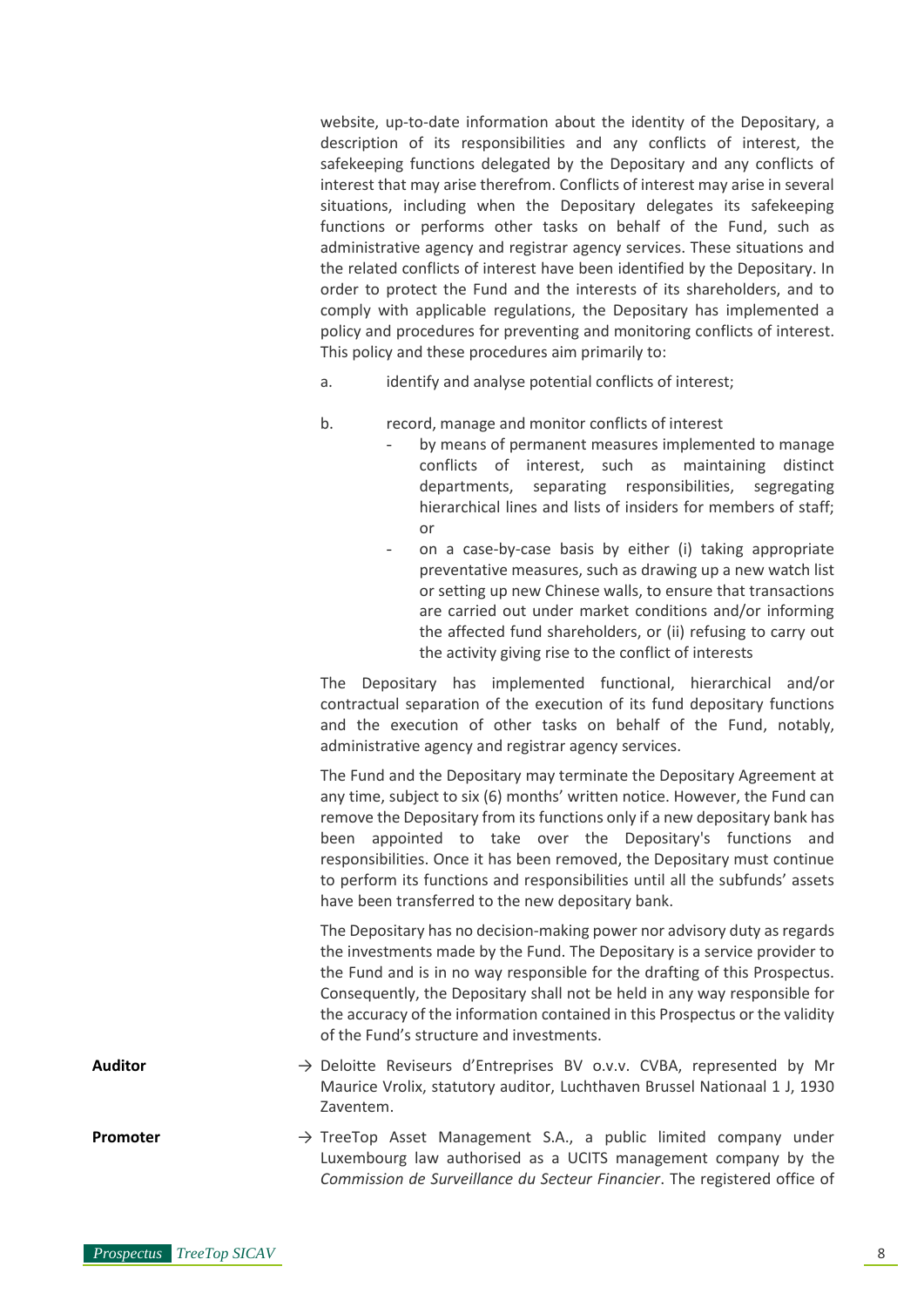|                                                          | TreeTop Asset Management Belgium S.A. is located at 12 rue Eugène<br>Ruppert, 2453 Luxembourg.                                                                                                                     |  |
|----------------------------------------------------------|--------------------------------------------------------------------------------------------------------------------------------------------------------------------------------------------------------------------|--|
| Persons bearing the costs                                | $\rightarrow$ in the circumstances envisaged under Article 115, § 3(3), 149, 156, 157, §<br>1(3), 165, 179(3), and 180(3) of the Royal Decree of 2012 on certain public<br>undertakings for collective investment: |  |
|                                                          | The aforementioned Management Company, i.e. TreeTop<br>Asset<br>Management S.A., 12 rue Eugène Ruppert, 2453 Luxembourg.                                                                                           |  |
| Capital                                                  | $\rightarrow$ The share capital is always equal to the value of the net assets. It may not<br>be less than EUR 1,200,000.                                                                                          |  |
| <b>Rules for evaluation of</b><br>assets                 | $\rightarrow$ Refer to Article 10 of the Articles of Association.                                                                                                                                                  |  |
| Date of closure of the<br>financial accounts             | $\rightarrow$ 31 March of each year. The first financial year ends on 31 March 2016.                                                                                                                               |  |
| <b>Rules relating to the</b><br>allocation of net income | $\rightarrow$ Refer to Article 26 of the Articles of Association.                                                                                                                                                  |  |

# <span id="page-8-0"></span>**ONGOING CHARGES AND PORTFOLIO TURNOVER RATE**

The ongoing charges, calculated in accordance with the provisions of Commission Regulation (EU) no. 583/2010 of 1 July 2010 are indicated in the key investor information document (KIID) for each subfund. Ongoing charges are the payments deducted from the subfund's assets, where this is required or authorised by law, regulations, the Articles of Association or the prospectus. The following are excluded from ongoing charges: transaction fees, excluding the entry and exit fees that the subfund has paid to purchase or sell shares in other funds. The figure given for the ongoing charges is based on the charges from the prior financial year (except in instances where the subfund has existed for less than a year, in which case it is based on an estimate) and may vary from one financial year to another. This figure is expressed as a percentage of the average net assets.

The portfolio turnover rate is an additional indicator of the size of the transaction fees and is reported in the last annual report. This rate is calculated in compliance with the provisions of Appendix B, Section II of the Royal Decree of 12 November 2012 on public undertakings for collective investment that comply with Directive 2009/65/EC (hereinafter "**the 2012 Royal Decree**"). The turnover rate shows subscription and reimbursement transactions as percentages. If a figure close to 0% is obtained, this demonstrates that the transactions have been carried out in the portfolio during the reference period solely as a function of the subscriptions and reimbursements in the subfund. A high portfolio turnover rate percentage implies an active management of the portfolio, independently of the subscriptions and reimbursements in the subfund.

# <span id="page-8-1"></span>**RISK PROFILE: SYNTHETIC RISK AND REWARD INDICATOR**

A synthetic risk and reward indicator ("**SRRI**") is calculated in accordance with the provisions of Commission Regulation (EU) no. 583/2010 of 1 July 2010.

The most recent indicator can be found in the KIID.

The synthetic risk and reward indicator gives an indication of the risk and return profile of each subfund. It is subject to regular assessments and, therefore, this figure may change either upwards or downwards over time. Historical data, such as that used to calculate the indicator, may not be a reliable indication of the future risk profile.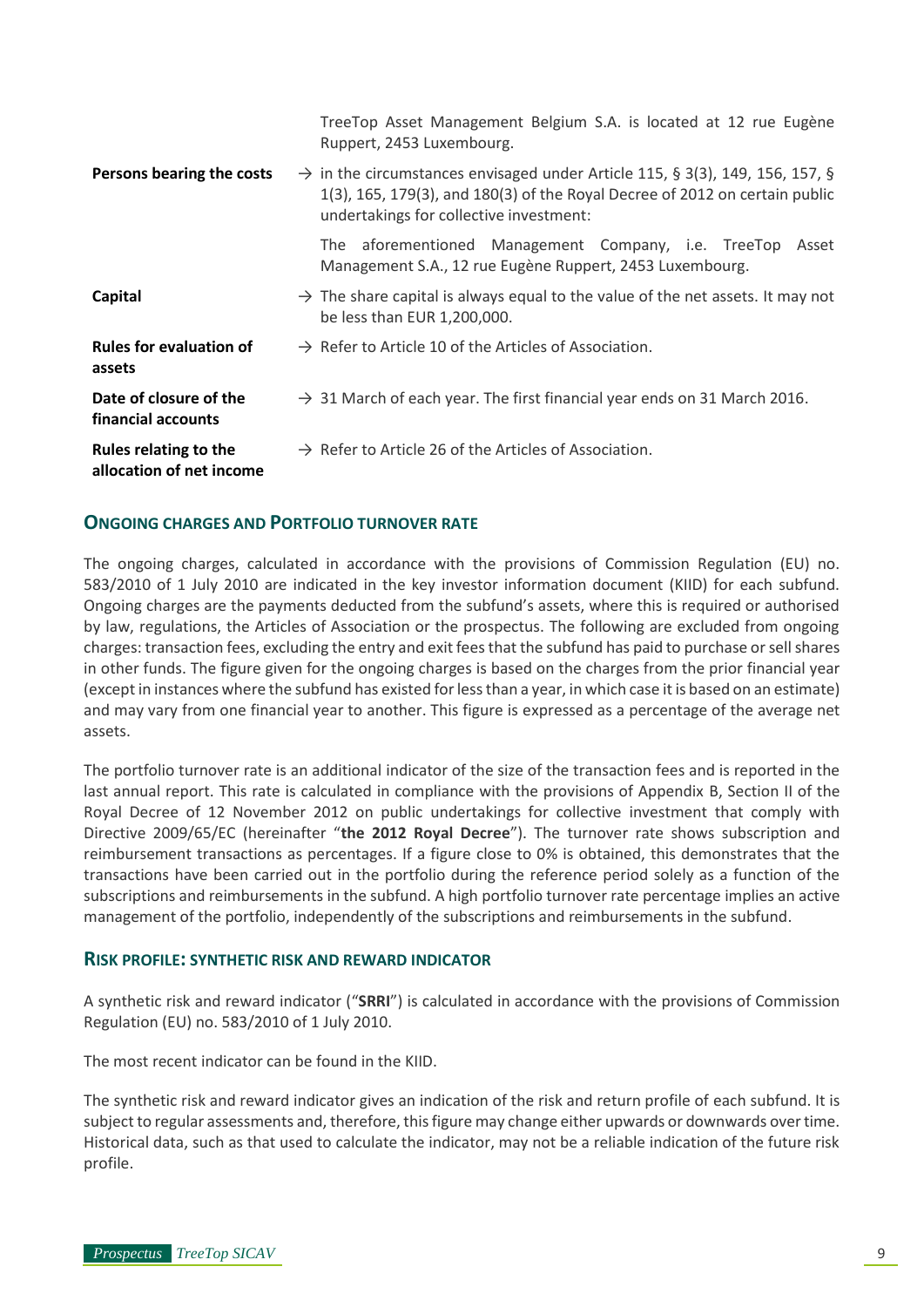The lowest indicator does not mean that the Subfund presents no risk; however, in comparison with the higher figures, this product generally offers a lower yet more likely return. At the same time, this figure indicates the potential return from the subfund and the risk associated with this return. A higher figure represents a greater, but also less likely, potential return. Losses are also possible.

This figure is calculated in euros for investors. The level of risk is graded between one (low risk, lower potential return) to seven (high risk, higher potential return).

# <span id="page-9-0"></span>**TYPE OF SHARES OFFERED TO THE PUBLIC**

Class I and IH shares are reserved for institutional or professional investors acting on their own account, whose subscription is taken into account for the calculation of the 0.01% annual tax on undertakings for collective investment, including any professional investor within the meaning of the Law of 2012. The initial minimum subscription is as mentioned in the information sheets in Section II.

Class A, AD and AH shares are offered to the public, whether individuals or legal entities. The initial minimum subscription is as mentioned in the information sheets in Section II.

Class P, PD and PH shares are offered to all investors (individuals orlegal entities). The initial minimum subscription is as mentioned in the information sheets in Section II.

Class C and CH shares are offered to all types of investors who (i) have an account with the distributor indicated in the prospectus, (ii) subscribe through that distributor, (iii) instruct that distributor, as the same time as their subscription, to pay in their name and on their behalf a donation to the charity mentioned in the prospectus, as long as the total amount of the investment, including the donation, is at least the minimum amount indicated in the information sheets in Section II.

The difference in regime applicable to these share classes lies in the amount of the initial minimum subscription, the status of the subscriber (individual, company, or institutional or professional investor), the existence or not of a donation made by the subscriber in accordance with the provisions of the prospectus, the nature of the share (distribution share or not) and the structure of applicable fees or taxes.

Share classes bearing the letter "H" in their name will be partially hedged for currency risk. Share classes beginning with the letter "D" are distribution shares. For the remainder, they are identical to the shares corresponding to the first letter of their name (for example, AD shares are A distribution shares, and AHD shares are A distribution shares partially hedged for currency risk).

# <span id="page-9-1"></span>**TAX REGIME**

Investors must be aware that the information below only constitutes a general summary of the tax regime that applies to individuals residing in Belgium in the current regulatory state as of the date of the prospectus. Generally, investors are advised to contact their tax advisor or account manager in order to determine the tax regulations that apply to their particular situation.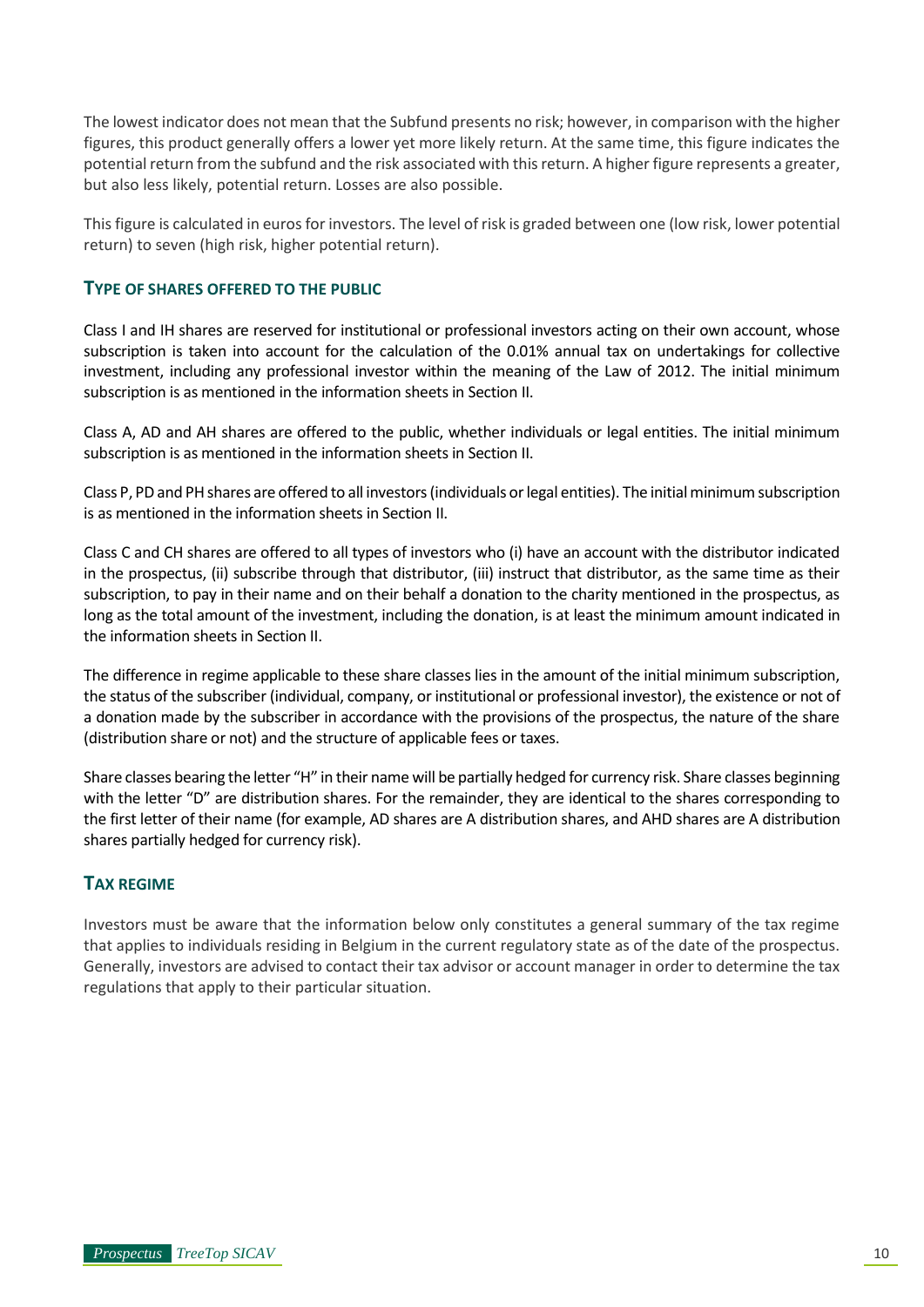# TAX REGIME APPLICABLE TO THE SICAV

- <span id="page-10-3"></span><span id="page-10-0"></span>− Annual tax<sup>1</sup> of 0.0925% deducted on the basis of the net amounts invested in Belgium as at 31 December of the previous year for class A, AH, AD, P, PH, PD, C and CH shares;
- − Annual ta[x](#page-10-3)<sup>1</sup> of 0.01% deducted on the basis of the net amounts invested in Belgium as at 31 December of the previous year for class I and IH shares;
- − Possibility of taxation, and, in the case of a recovery procedure, deductions at source on Belgian dividends and on certain foreign income collected by the SICAV (to the extent permitted by agreements to prevent any applicable double taxation).

# TAX REGIME APPLICABLE TO BELGIAN INVESTORS

<span id="page-10-1"></span>The following information is relevant for investors subject to tax on personal income in Belgium. Certain additional information relevant to investors subject to corporate tax in Belgium may be mentioned in the sheet specific to each subfund if a special regime may be applicable to such investors.

# **Applicable withholding tax on dividends:**

Individuals residing in Belgium who receive dividends of the SICAV distribution shares will be subject to the withholding tax in force (i.e. 30%).

# **Tax applicable on the redemption or transfer of shares:**

For the SICAV subfunds that directly or indirectly invest more than 10 % of their assets in the debt securities referred to in Article 19bis of the Income Tax Code, a (withholding) tax of 30% applies to income received when selling or redeeming SICAV shares, or in the event of a total or partial break-up of the SICAV's equity insofar as this income (i) relates to accumulation shares, (ii) comes directly or indirectly, in the form of interest, capital gains or losses, from the return on these securities, and (iii) for the period during which the investor held the shares.

For the rest, capital gains not subject to tax on personal income if the investor's activities do not go beyond the normal management of their private estate.

Capital gains made on the redemption or sale of Subfund shares, the net assets of which are directly or indirectly invested in debt securities, are less than or equal to the 10% threshold and do not currently give rise to taxation on the part of individuals residing in Belgium.

However, the tax regime applicable to personal income and capital gains received by an investor depend on the applicable law with regard to the investor's particular status in the country of collection. If there is any doubt about the applicable tax regime, it is the investor's responsibility to contact the relevant professionals or advisors to determine the tax rules applicable the investor's particular situation before making any investment.

# EXCHANGE OF INFORMATION

<span id="page-10-2"></span>Income from an investment in the SICAV may be subject to disclosure to the relevant tax authorities, including in a foreign country, in compliance with the rules on the automatic exchange of information relating to

<sup>1</sup> *Annual tax on undertakings for collective investment, credit institutions and insurance firms.*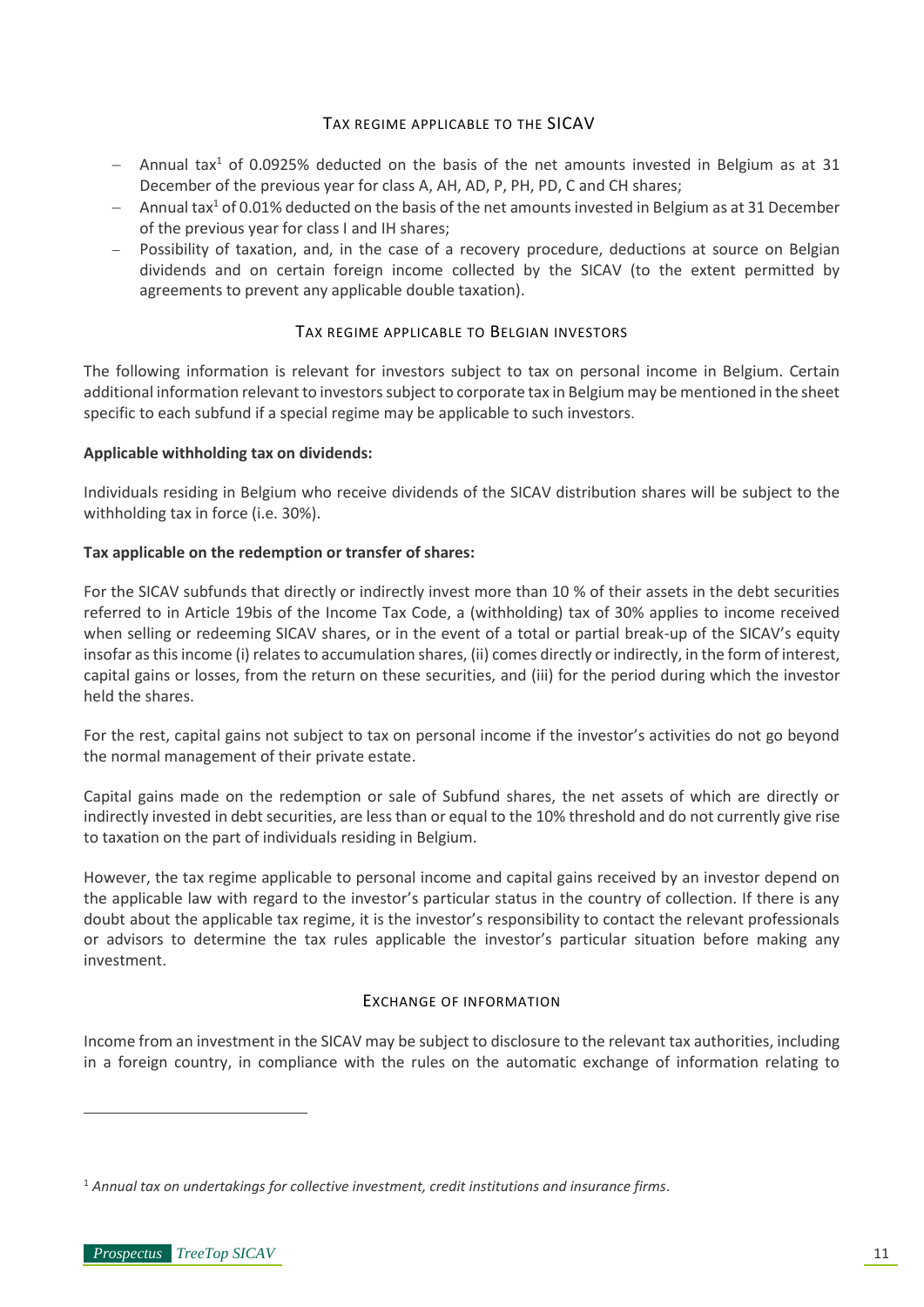financial accounts, pursuant to the Law of 16 December 2015 on the communication of information relating to financial accounts, by Belgian financial institutions and SPF Finances, as part of an automatic exchange of information at international level and for tax purposes.

# <span id="page-11-1"></span><span id="page-11-0"></span>**ADDITIONAL INFORMATION**

## SOURCES OF INFORMATION

The Articles of Association are included in the appendix to the prospectus.

The prospectus, KIID, Articles of Association, and annual and semi-annual reports, where applicable, can be obtained free of charge, before or after the subscription of shares, upon request from CACEIS BANK, Belgium Branch or from the Distributor.

The following documents and information are available on the Management Company's website **[www.treetopam.com](http://www.treetopam.com/)**: the prospectus, KIID, Articles of Association and the most recently published semiannual or annual report.

Ongoing charges and portfolio turnover rates for earlier periods may be obtained from CACEIS BANK, Belgium Branch.

Payments to shareholders and redemptions and conversions of shares are performed by the Distributor's intermediary. All information requiring disclosure relating to the SICAV is published in the L'Echo and De Tijd newspapers or by any other equivalent means approved by the FSMA or authorised under the applicable regulations.

#### ANNUAL GENERAL MEETING OF PARTICIPANTS

<span id="page-11-3"></span><span id="page-11-2"></span>The third Tuesday in July, at 15:30, at the registered office or the address specified in the notice of assembly.

# RELEVANT AUTHORITY

Financial Services and Markets Authority (FSMA), rue du Congrès, 12–14, 1000 Brussels

The prospectus and KIID are published following their approval by the FSMA, in compliance with Article 60, § 1 of the Law of 3 August 2012. This approval does not include any assessment of the opportunity and quality of the offer or of the circumstances under which it is conducted. The official text of the Articles of Association was filed at the registry of the commercial court in Brussels.

POINT OF CONTACT WHERE ADDITIONAL INFORMATION CAN BE OBTAINED IF NECESSARY

<span id="page-11-4"></span>Additional information on the SICAV and its Subfunds can be obtained, if necessary, from the Client Help Desk of TreeTop Asset Management Belgium by calling +32 (0)2 613 15 59, on business days in Belgium between 9:00 and 17:00.

PERSON(S) RESPONSIBLE FOR THE CONTENT OF THE PROSPECTUS AND THE KIID

<span id="page-11-5"></span>To the best of the knowledge of TreeTop Asset Management S.A., the information contained in the prospectus and the KIID is factually accurate and does not contain any material omissions therein.

# <span id="page-11-6"></span>**DISCLAIMER**

The Prospectus may not be used for offering or requesting a sale in any country or under any circumstance where such an offer or request is not authorised.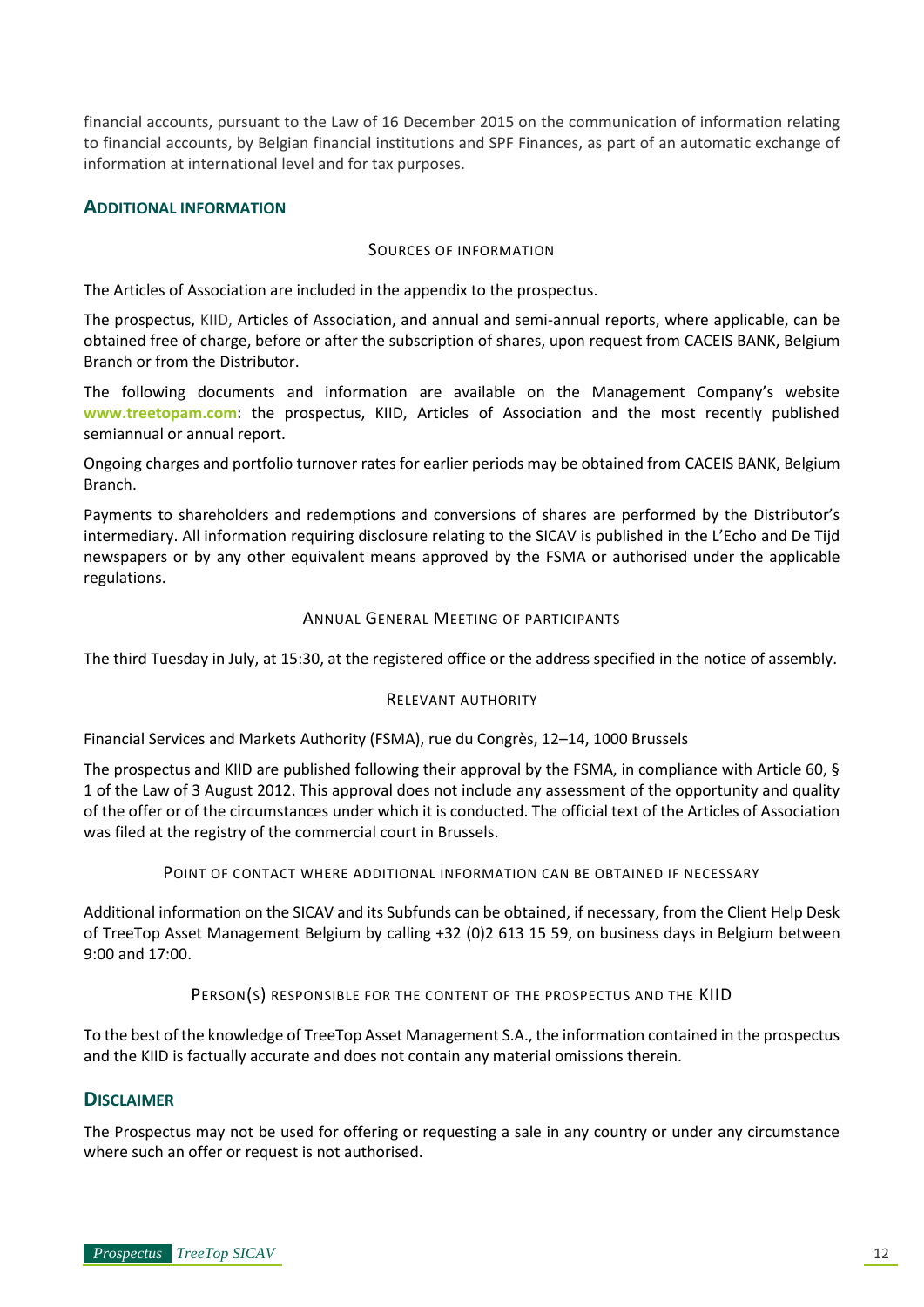In particular, SICAV shares are not registered in compliance with the legal or regulatory provisions of the United States of America. Consequently, this document may not be submitted, transmitted or distributed in this country, or is territories or possessions, or issued to its residents, citizens or any other businesses, companies or entities created or regulated by the laws of this country. In addition, the Company's shares may not be offered or sold to the aforementioned people.

# <span id="page-12-0"></span>**NOMINEE**

The holder of the investor's securities account may suggest a service in which the investor acts as Nominee. The officer in charge of the financial service may not act as Nominee.

The Nominee system implies that the rights of holders of registered shares are recorded in a securities account under their own name with the Nominee, and all holders thereof who opt for this (the "Nominee Investors") are included in a comprehensive registration on behalf of the Nominee Investors in the register of shareholders of the SICAV. As the intermediary depositary, the Nominee supervises the entries in the register of shareholders. In addition, the Nominee is responsible for the proper recording of the rights of investors in individual securities accounts. Investors can continuously monitor the situation and evaluate their registered shares through regular correspondence with the Nominee. The legal relationship between the Nominee Investors and the Nominee is governed by Belgian law. The individual rights of each Nominee Investor are therefore equally guaranteed by the legal provisions and measures described below.

In accordance with Royal Decree no. 62 of 10 November 1967 on the deposit of fungible financial instruments and the settlement of transactions with regard to these instruments, the holder of an entry in a securities account (in this case, the Nominee Investor) has a right of claim on the securities that are the investor's property, which is also binding to third parties, particularly in the event of the insolvency of the Nominee. This means that, under all circumstances, the Nominee Investor may claim the rights of the Nominee Investor in the event that such claims are in competition with those of the Nominee's other creditors. The economic rights of investors are also guaranteed as a result of the entry in a securities account. In the Nominee system, investors are entitled to any information that must be communicated to registered shareholders under the law governing shares (periodic reports, documents relating to general meetings, annual financial statements, etc.). Each Nominee Investor will receive a notification from the Nominee containing the information that was published and which the Nominee Investor can obtain without charge upon request at the point of sale.

The shareholder's right to vote in the Nominee system is not compromised. Upon written request to the Nominee (no later than 30 days before the relevant general meeting), the necessary administrative steps will be taken to enable the Nominee Investor to exercise their own right to vote. In the absence of such a request, the Nominee will exercise the right to vote on behalf of Nominee Investors and always in the exclusive interest of these Nominee Investors.

As the processing of related registrations and movements related to the direct registered entries result in an additional workload for the Nominee, the latter may levy a fee to cover these costs each time there is a change from a nominee registration to direct registration. This fee will be indicated in the Nominee's fees.

Investors enjoy all rights resulting from having directly registered in the shareholder register of the SICAV.

Changes from direct registration to Nominee registration, or vice-versa, are performed upon simple request from the Nominee. The Nominee may charge fees to process this direct registration request. The fees applied by TreeTop Asset Management Belgium shall be EUR 125 for a request issued by an individual and EUR 250 for a request issued by a legal entity (cf. above p. 4 under the heading "Distributor appointed by the Management Company").

# <span id="page-12-1"></span>**INVESTMENT OBJECTIVES AND POLICIES AND RISK PROFILE OF THE SUBFUNDS**

The investment objective and policy determined by the Board of Directors, the risk profile for each subfund are described in the information sheets in Section II.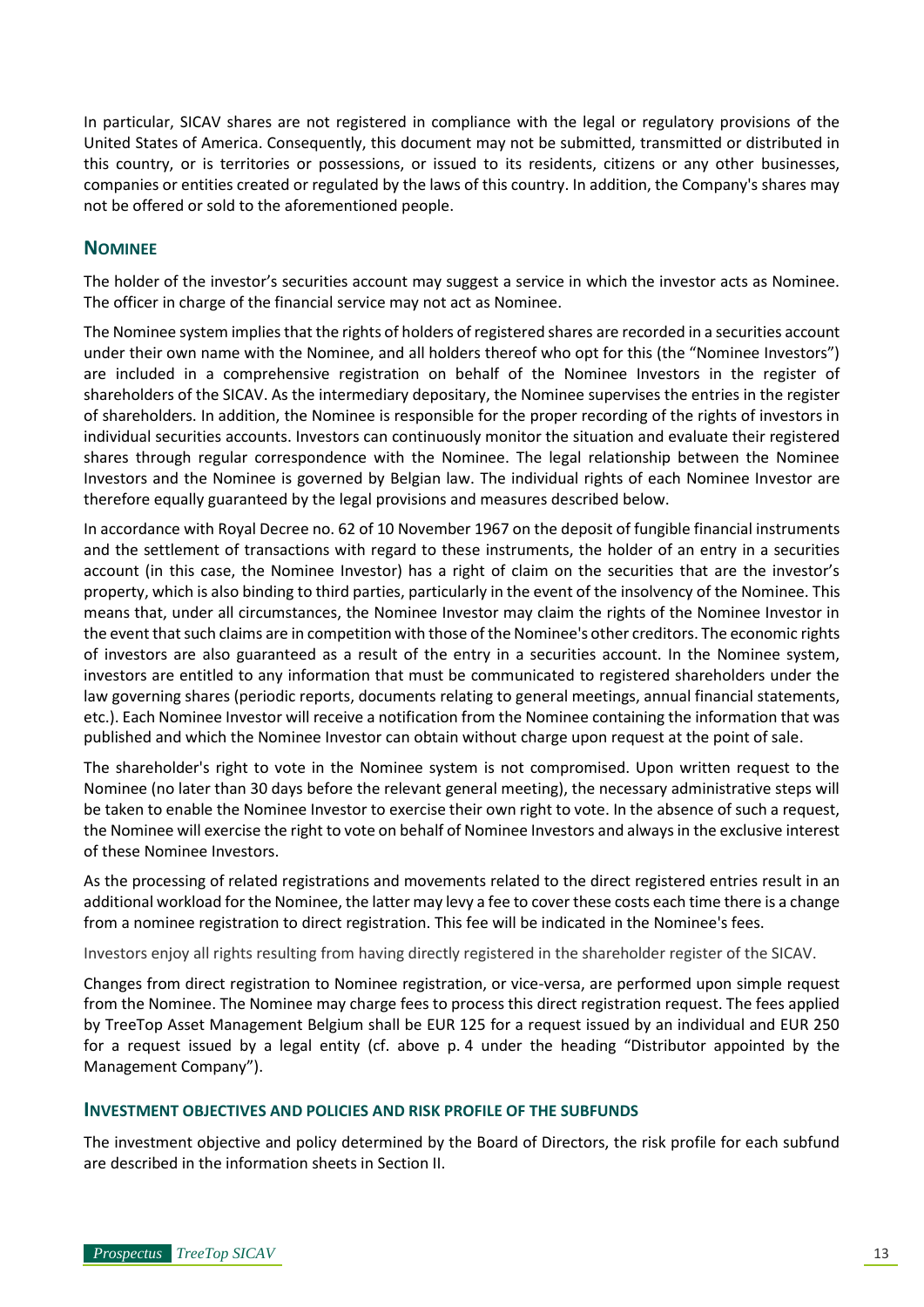When used in the description of the subfunds, the terms "mainly", "principally" and "with a majority" or "majority" should be read as equivalent to at least 90%, at least two thirds, and at least half, respectively.

The use of these notions in the description of the investment policy of subfunds indicates a minimum threshold defined as an objective by the Board of Directors of the SICAV and not a constraint. The subfund may therefore temporarily derogate from these minimum limits, for example to take into account specific market situations or following available cash waiting for investment opportunities.

The high-quality government bonds mentioned in the information sheets are government bonds defined as such by at least one rating agency.

# <span id="page-13-0"></span>**INFORMATION REGARDING ENVIRONMENTAL, SOCIAL OR GOVERNANCE (ESG) ASPECTS**

Regulation (EU) 2019/2088 of the European Parliament and of the Council of 27 November 2019 on sustainability-related disclosures in the financial services sector (hereinafter the "SFD Regulation" or SFDR") requires financial markets participants, such as the Management Company, to provide investors and potential investors with information about (i) their policy regarding sustainability risks, and (ii) their policy regarding the consideration of adverse sustainability impacts in their investment decision process. Additional information is also required for certain categories of financial products, such as described in further detail hereinafter.

# ADVERSE SUSTAINABILITY IMPACTS

<span id="page-13-1"></span>Pursuant to article 4 of the SFD Regulation, the Management Company, taking into account in particular its size, has no obligation to take into account the adverse impacts of investment decisions on sustainability factors as defined in the SFDR. At this stage, the Management Company does not take these impacts into account for the following reasons:

(i) on the one hand, given the global investment policy of the SICAV's subfunds, it is not certain as of the date of this prospectus that the qualitative and quantitative data relating to sustainability indicators regarding the adverse impacts of investment decisions of the Management Company (on behalf of its subfunds regarding environmental, social and proper governance issues) are publicly available for all issuers and all financial instruments; and

(ii) on the other hand, as of the date of this prospectus, the regulatory requirements associated with the consideration, on a voluntary basis, of the adverse sustainability impacts are pending clarification. This is notably the case of regulatory technical standards yet to be adopted by the European Commission, detailing the content, methods and presentation of information relating to sustainability indicators regarding negative climate and other impacts on the environment, labour-related and personnel issues, the respect of human rights and the fight against corruption and acts of corruption, as well as the presentation and content of information with regard to the promotion of environmental or social characteristics and of sustainable investment objectives to be published in pre-contractual documents, in annual reports and on the websites of financial market participants.

The Management Company will reassess its decision once the regulatory framework relating to adverse impacts of investment decisions on sustainability factors is fully known. It is however uncertain whether the Management Company will then decide to proceed with the assessment of the adverse impacts of its investment decisions, even after the entry into force of these new rules, if it appears that the costs incurred by this analysis (that will inevitably be indirectly borne by the investors) are excessive vis-à-vis the expected benefits.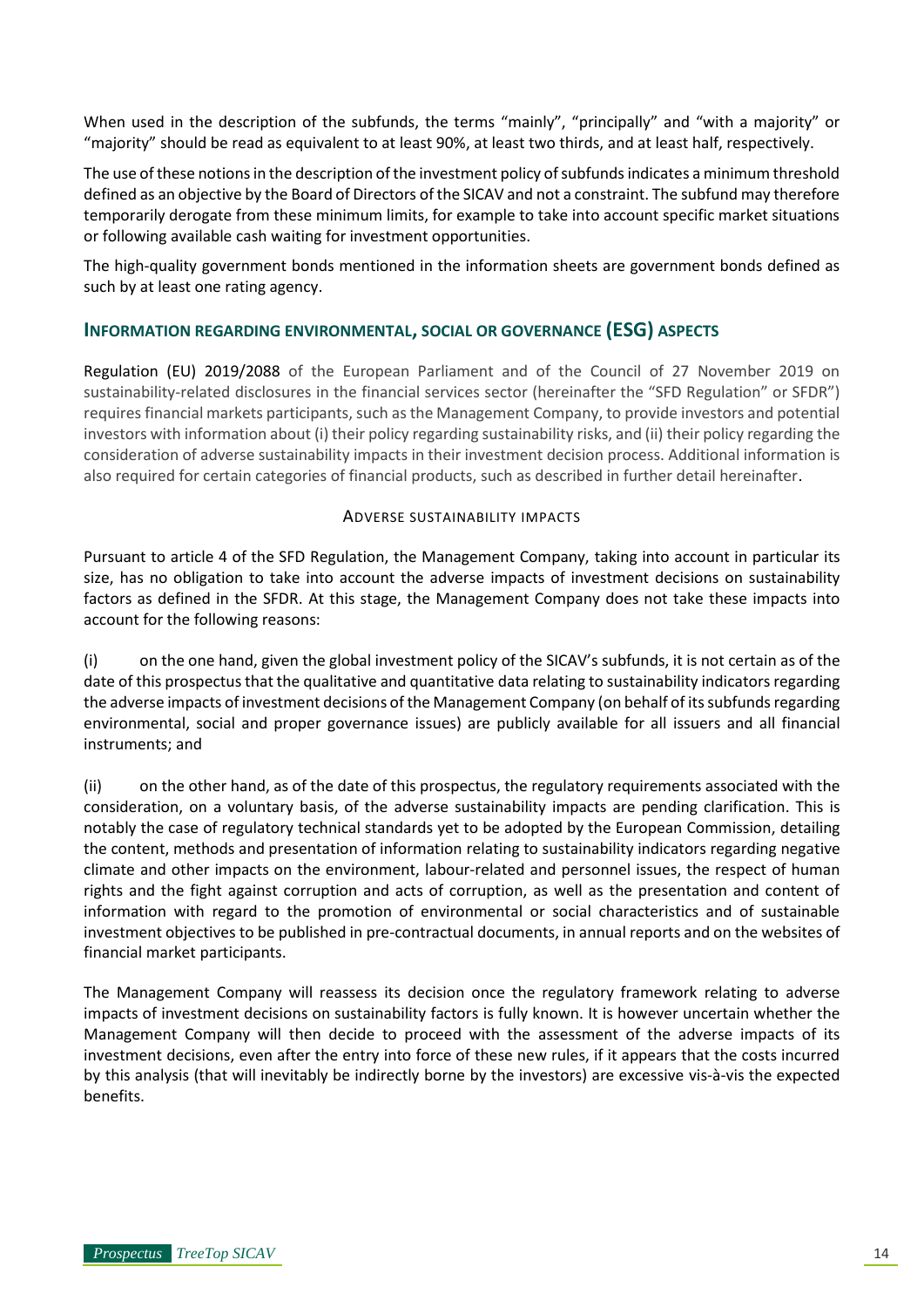#### ADDITIONAL INFORMATION FOR CERTAIN SUBFUNDS

<span id="page-14-0"></span>The SFD Regulation distinguishes between (i) financial products which promote environmental or social characteristics (referred to in article 8 of the SFDR) and (ii) financial products which have sustainable investment as its objective (referred to in article 9 of the SFDR). There are also financial products which do not promote environmental or social characteristics and which do not have sustainable investment as its objective.

Whether or not SICAV subfunds belong to one or both of these two categories is indicated in the information sheets in Section II.

# <span id="page-14-1"></span>**SUSTAINABILITY RISKS**

A "sustainability risk" refers to an event or condition in the environmental, social or governance (ESG) field that, if it occurs, may have a substantial, actual or potential negative impact on the value of one or more investments held by the SICAV.

Depending on its economic activity but also on the geographic area where it operates, a company will be more or less exposed to different types of environmental, social or governance risks. For example, a company operating in the services industry will not be exposed to the same environmental risks as a mining company, or two companies operating in the same industry but in two countries having different levels of labour law, will not be exposed to social risks in the same way.

A distinction can also be made within sustainability risks, short-term risks and long-term risks. Short-term risks are risks resulting from a sudden event such as incidents/accidents (like natural disasters), legal proceedings, fines, etc. Long-term risks are related to longer-term issues developing over time, such as the impact on the corporate value of certain issues related to poor governance, the impacts on climate change, the reduction of biodiversity, etc.

From the above, one can conclude that, as is the case for several risks, a diversification of investments between various economic sectors and various geographic areas allows to reduce the exposure of a portfolio to sustainability risks. Moreover, the price of listed and liquid financial instruments includes the consensus of investors on the adverse, actual or potential impacts of sustainability risks on the value of these instruments.

The Management Company's approach regarding the management of sustainability risks therefore forms part of its general risk management policy: the various subfunds of the SICAV all have a global investment policy in various geographic areas and in various economic sectors - either directly, or through UCIs held in the portfolio - and therefore the exposure of subfunds to sustainability risks are necessarily controlled because of their diversification. Moreover, the subfunds shall invest (a) either in liquid listed instruments, with the assumption that the investments' sustainability risks are priced in the market expectations reflected by the stock prices, (b) or in shares in UCIs with the same characteristics.

However, the risks resulting from extraordinary or unforeseeable risks, such as natural disasters or pandemics, may have short-term adverse consequences and substantial consequences on the value of the investments held in the portfolio.

The liquidity of shares in the portfolio shall furthermore allow for the quick sale of positions that turn out to be too exposed to sustainability risk. The liquidity therefore allows for a quick reaction to the occurrence of a sustainability risk.

For the reasons indicated above, the sustainability risk is a component of the market risk, taken into account in the same way and to the same extent as other factors that may affect the value of portfolio assets.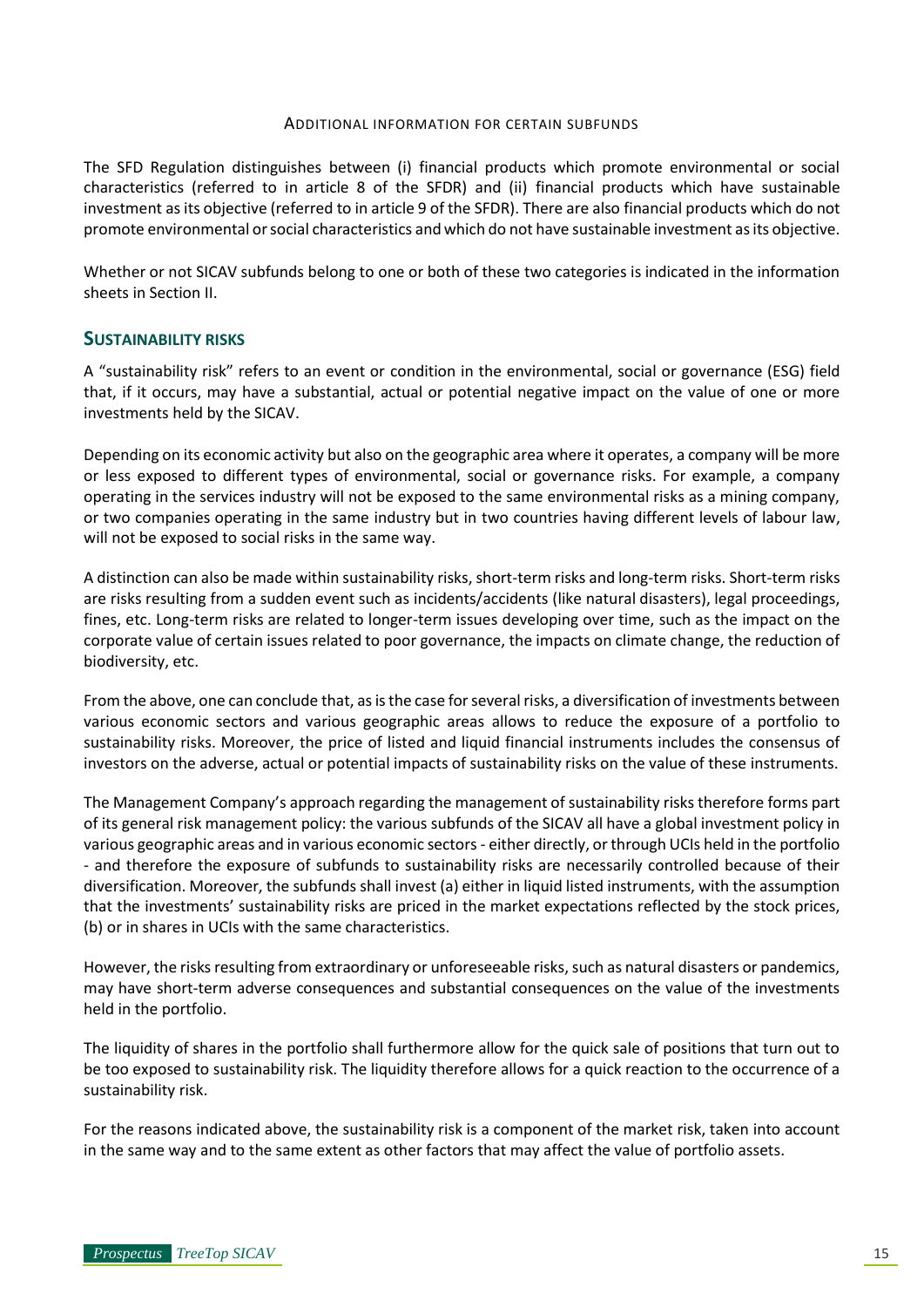# <span id="page-15-0"></span>**DATA PROTECTION**

In accordance with the provisions of the data protection laws applicable to Belgium, as well as the Regulation no. 2016/679 of 27 April 2016 on the protection of natural persons with regard to the processing of personal data and on the free movement of such data which will be enforced on 25 May 2018 ("Data Protection Laws"), the SICAV, acting as data controller, collects, stores and processes, by electronic or other means, the data supplied by Investors for the purpose of fulfilling the services required by the Investors and complying with its legal and regulatory obligations. The data processed includes in particular the name, contact details (including postal or email address), banking details, invested amount of each Investor (or, when the Investor is a legal person, of its contact person(s) and/or beneficial owner(s)) ("Personal Data").

The Investors may at his/her/its discretion refuse to communicate Personal Data to the SICAV. In this case, however, the SICAV may reject a subscription for Shares.

In accordance with the conditions laid down by the Data Protection Laws, each Investor has a right to:

- access his/her/its Personal Data;
- ask for his/her/its Personal Data to be rectified where it is inaccurate or incomplete;
- object to the processing of his/her/its Personal Data;
- ask for erasure of his/her/its Personal Data;
- ask for his/her/its Personal Data portability.

Each Investor may exercise the above rights by writing to the SICAV at its registered office. The Investor also acknowledges the existence of his/her/its right to lodge a complaint with a data protection supervisory authority.

Personal Data supplied by Investors is processed, in particular, for the purposes of processing subscriptions, redemptions and conversions of Shares and payments of dividends to Investors, account administration, client relationship management, tax identification as may be required under Luxembourg or foreign laws and regulations (including laws and regulations relating to CRS/FATCA) and compliance with applicable anti-money laundering rules. Personal Data supplied by Investors is also processed for the purpose of maintaining the Register of Shareholders of the SICAV. In addition, Personal Data may be processed for the purposes of marketing. Each Investor has the right to object to the use of his/her/its Personal Data for marketing purposes by writing to the SICAV at its registered office.

For such purposes, Personal Data may be transferred to affiliated and third-party entities supporting the activities of the SICAV which include, in particular, the Management Company, the Investment Manager, the Depositary, the Auditor, legal advisors and/or any other agents of the SICAV, all acting as data processors ("Data Processors").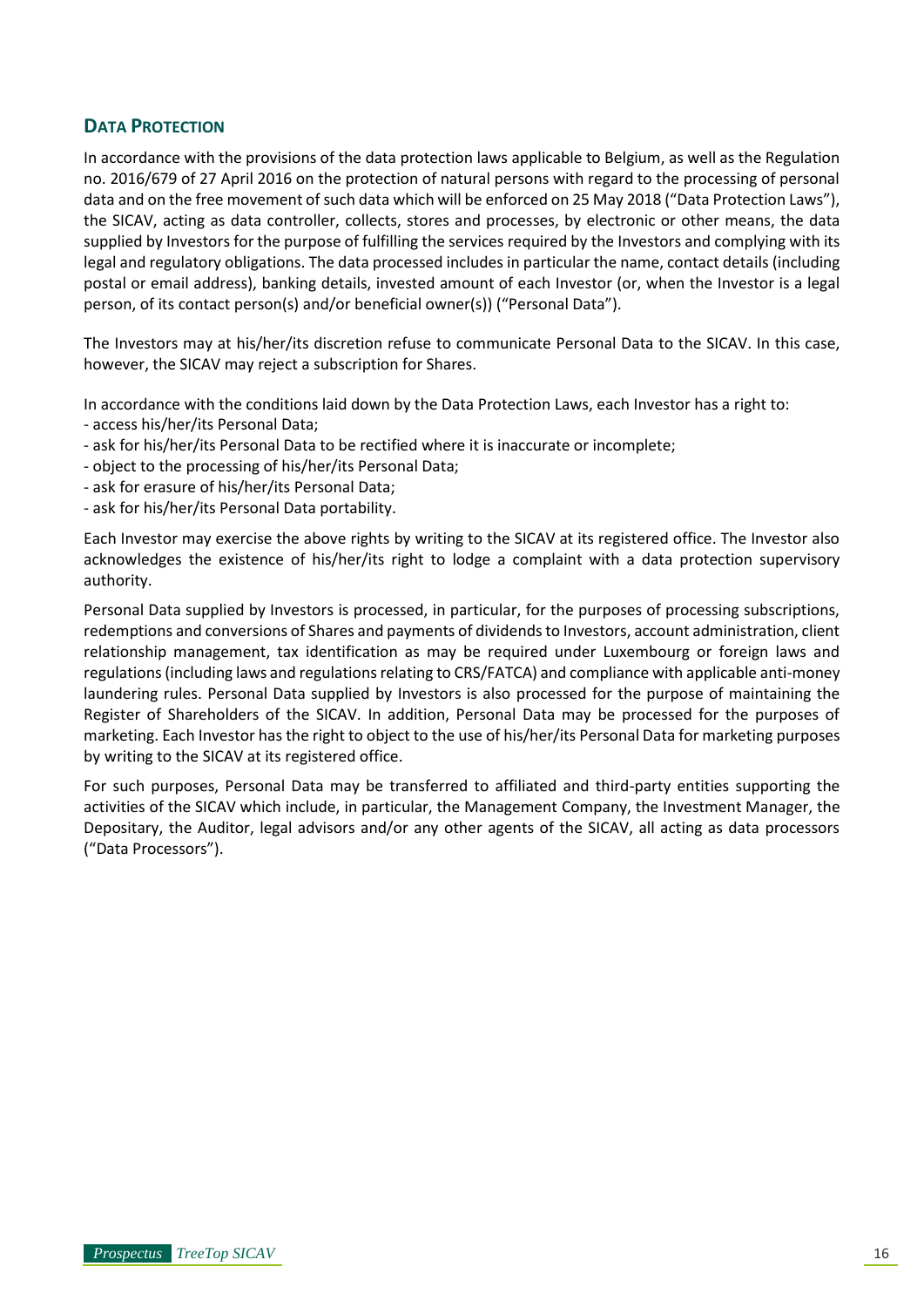# <span id="page-16-1"></span><span id="page-16-0"></span>**II. DESCRIPTION OF THE SUBFUNDS – INFORMATION SHEETS**

# **TREETOP WORLD ESG LEADERS EQUITY INDEX**

# PRESENTATION OF THE TREETOP WORLD ESG LEADERS EQUITY INDEX SUBFUND

<span id="page-16-3"></span><span id="page-16-2"></span>

| <b>Name</b>                                            | $\rightarrow$ | TreeTop World ESG Leaders Equity Index (the "Subfund")                                                                                                                                                                                                                                                                                                                                                                                                                                                                                                                                                                                                                                                                                                                                                                                                                                                                                                                                                                                                                                                                                                                                                                                                                                                                                                                                                                                                                                                                                                                                                                                                         |  |  |
|--------------------------------------------------------|---------------|----------------------------------------------------------------------------------------------------------------------------------------------------------------------------------------------------------------------------------------------------------------------------------------------------------------------------------------------------------------------------------------------------------------------------------------------------------------------------------------------------------------------------------------------------------------------------------------------------------------------------------------------------------------------------------------------------------------------------------------------------------------------------------------------------------------------------------------------------------------------------------------------------------------------------------------------------------------------------------------------------------------------------------------------------------------------------------------------------------------------------------------------------------------------------------------------------------------------------------------------------------------------------------------------------------------------------------------------------------------------------------------------------------------------------------------------------------------------------------------------------------------------------------------------------------------------------------------------------------------------------------------------------------------|--|--|
| Date of incorporation                                  | $\rightarrow$ | 09/03/2015                                                                                                                                                                                                                                                                                                                                                                                                                                                                                                                                                                                                                                                                                                                                                                                                                                                                                                                                                                                                                                                                                                                                                                                                                                                                                                                                                                                                                                                                                                                                                                                                                                                     |  |  |
| <b>Duration</b><br>$\rightarrow$                       |               | Unlimited                                                                                                                                                                                                                                                                                                                                                                                                                                                                                                                                                                                                                                                                                                                                                                                                                                                                                                                                                                                                                                                                                                                                                                                                                                                                                                                                                                                                                                                                                                                                                                                                                                                      |  |  |
| <b>Listing on a Stock</b><br><b>Exchange</b>           | $\rightarrow$ | Not applicable                                                                                                                                                                                                                                                                                                                                                                                                                                                                                                                                                                                                                                                                                                                                                                                                                                                                                                                                                                                                                                                                                                                                                                                                                                                                                                                                                                                                                                                                                                                                                                                                                                                 |  |  |
| <b>Delegated portfolio</b><br>manager                  | $\rightarrow$ | Amundi Asset Management (the "Subfund Submanager")                                                                                                                                                                                                                                                                                                                                                                                                                                                                                                                                                                                                                                                                                                                                                                                                                                                                                                                                                                                                                                                                                                                                                                                                                                                                                                                                                                                                                                                                                                                                                                                                             |  |  |
|                                                        |               | <b>INFORMATION RELATING TO INVESTMENTS</b>                                                                                                                                                                                                                                                                                                                                                                                                                                                                                                                                                                                                                                                                                                                                                                                                                                                                                                                                                                                                                                                                                                                                                                                                                                                                                                                                                                                                                                                                                                                                                                                                                     |  |  |
| The Subfund's investment<br>$\rightarrow$<br>objective |               | The Subfund aims to replicate, in the context of passive<br>management, as closely as possible, the performance of the MSCI<br>ACWI ESG Leaders Index, regardless of whether its performance is<br>positive or negative.                                                                                                                                                                                                                                                                                                                                                                                                                                                                                                                                                                                                                                                                                                                                                                                                                                                                                                                                                                                                                                                                                                                                                                                                                                                                                                                                                                                                                                       |  |  |
|                                                        |               | <b>Description of the index</b>                                                                                                                                                                                                                                                                                                                                                                                                                                                                                                                                                                                                                                                                                                                                                                                                                                                                                                                                                                                                                                                                                                                                                                                                                                                                                                                                                                                                                                                                                                                                                                                                                                |  |  |
|                                                        |               | The MSCI ACWI ESG Leaders Index (the "Index"), is a stock index<br>comprising securities in companies having the best ratings ("Best-<br>in-Class" approach) in environmental, social and governance (ESG)<br>matters among the companies making up the MSCI ACWI Index: an<br>index representing mid and large-cap securities from 23 developed<br>countries and 26 emerging countries (the "Benchmark Index").<br>The Index is constructed by applying to the companies comprising<br>the Benchmark Index a combination of exclusions of companies<br>involved in activities subject to controversies and a selection<br>process of companies that are the most advanced in terms of ESG:<br>Companies participating in activities related to alcohol,<br>$\overline{\phantom{0}}$<br>gambling, tobacco, nuclear energy and weapons are excluded<br>from the Index;<br>The remaining companies are then assessed by MSCI based on<br>their ability to manage their risks and opportunities in terms of<br>ESG, and receive a rating in environmental, social and<br>governance (ESG) matters ("ESG Rating"). This ESG Rating takes<br>into account around 35 ESG issues such as (A) in the<br>environmental field: the carbon footprint of products and water<br>use, (B) in the social field: occupational health and safety,<br>product quality and safety, and (C) in the governance field: the<br>composition of Boards of Directors, shareholders' rights. The<br>Index targets sectoral and regional weightings consistent with<br>that of the Benchmark Index in order to limit the risks<br>introduced by the ESG selection process. The methodology |  |  |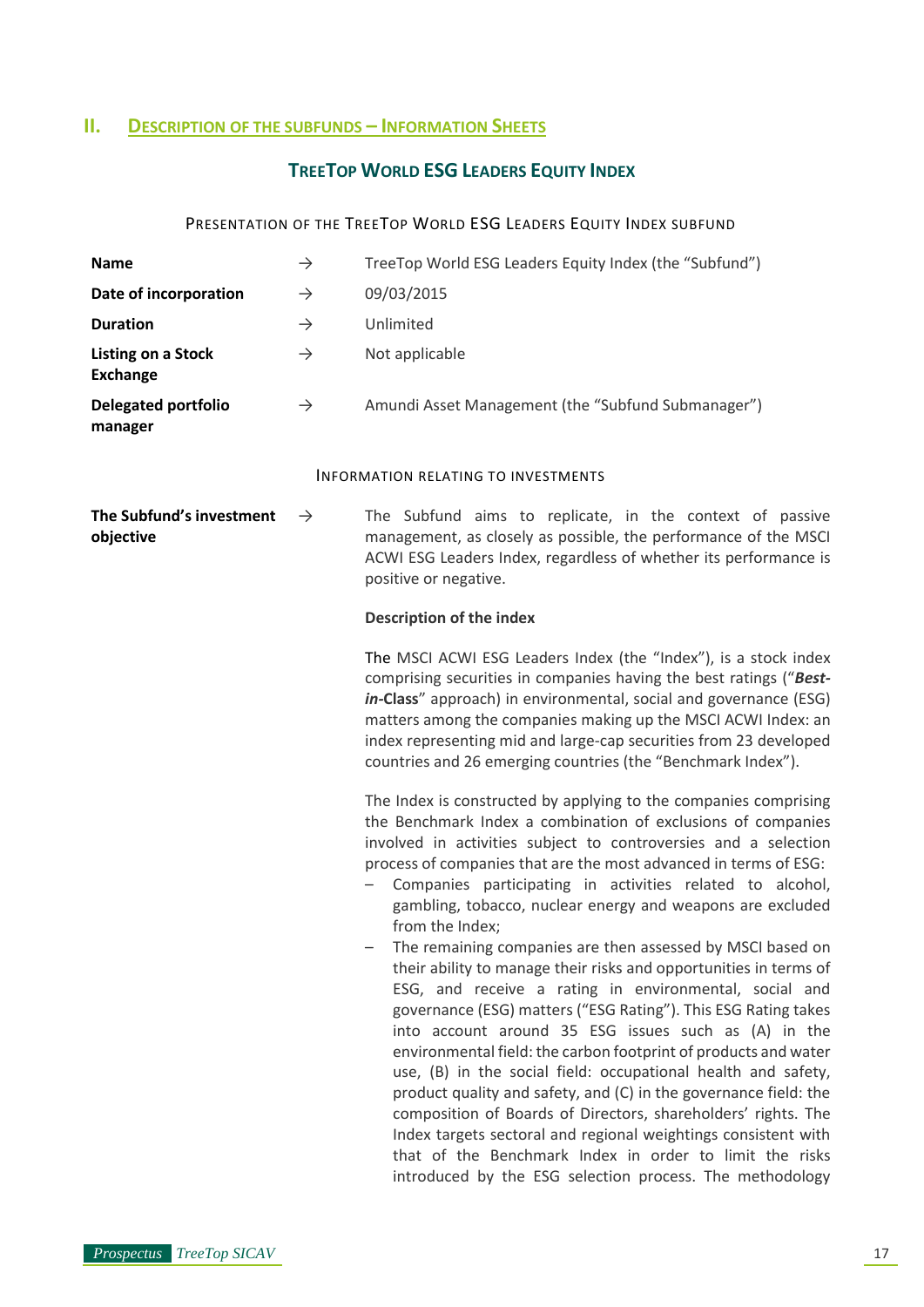therefore aims at including the securities of companies with the highest ESG Ratings representing 50% of the market capitalisation of each sector and region of the Benchmark Index.

Following this selection process, out of the 2,988 securities making up the Benchmark Index as at 30 June 2020, only 1,242 securities were represented in the Index.

The methodology of construction of the index, its composition, the review rules and additional information about the index components are available at **[www.msci.com](http://www.msci.com/)**.

Having regard to the tracking objective of the Index, and for the reasons indicated in the general part of the prospectus (in particular, regarding this Subfund, the diversification and liquidity of the portfolio), the Management Company (as well as the Portfolio Submanager) does not specifically assess the investments' sustainability risks in its investment process. Sustainability risks are only taken into account in the methodology of construction of the index, as indicated above.

#### **Replication process**

Exposure to the Index shall mainly occur through a physical replication by investing directly in the securities comprising the Index in a proportion that is extremely close to their proportion in the Index. The Management Company however reserves the possibility not to invest in securities comprising the index, the weight of which would be too low and/or the investment cost of which would be too high. The Management Company also reserves the right to replicate the exposure to one or more constituents of the Index through a synthetic replication through derivative instruments and/or other UCI, including Exchange Traded Funds.

If the Management Company were to consider that this replication method is no longer suitable (due to cost, a drop in the replication quality…), it may use other replication methods.

#### **Tracking error**

For all share classes not subject to a currency hedging programme (A, I, P and C), the Management Company aims to achieve a tracking error level between changes in the valuation of shares of the Subfund and that of the Index of less than 1.5% (no guarantee is given in this regard by the Management Company).

For share classes with currency hedging (AH, IH, PH and CH), the tracking error levels relative to the Index may be different, notably due to the potential impact of the currency risk hedging strategy. For these classes providing currency exchange hedging, the currency risk will be reduced by the partial coverage, but the tracking error compared to the MSCI ACWI Index, which is not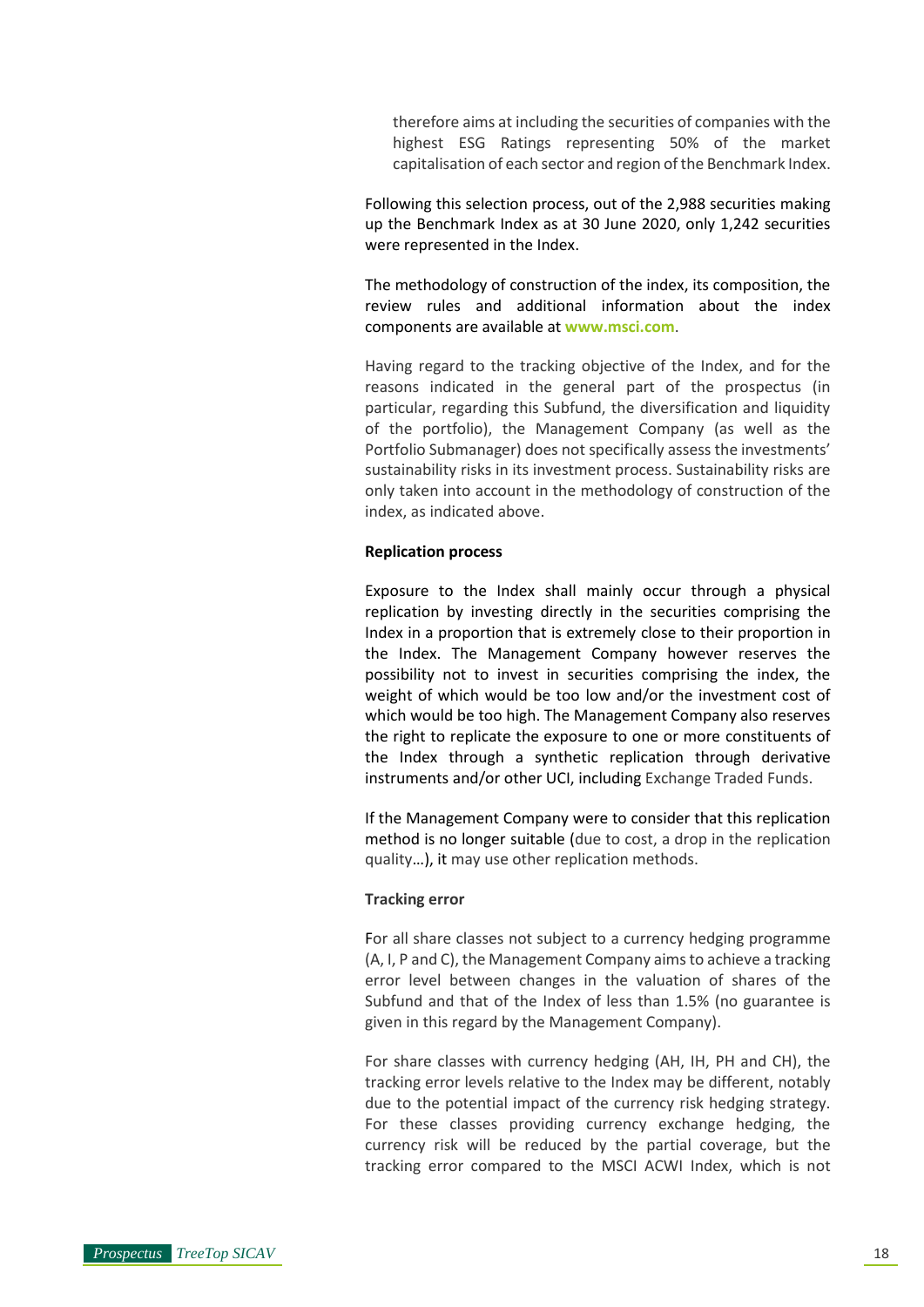currency hedged, will be higher. The historical differences this level of tracking error to be estimated at 5% (based on normal market conditions); this level, however, may be exceeded in case of high currency volatility between them.

#### **The Subfund's investment policy**

#### 1. Authorised categories of assets

Generally, the Subfund may invest in any type of instrument authorised by the 2012 Royal Decree for investment companies that satisfy the criteria established under Directive 2009/65/EC.

The Subfund may, in particular, hold shares in global developed and emerging markets, warrants, certificates, UCIs including ETFs, subscription rights, monetary funds, liquidity, as well as other assets related to "when-issued" securities of companies in global developed and emerging markets.

The Subfund will not invest more than 10% of its assets in units of other undertakings for collective investment.

# **2. Benchmark**

The benchmark of the Subfund is the MSCI ACWI ESG Leaders Index, net dividends reinvested (net return), denominated in euro (Bloomberg code: NE703303). The complete construction methodology for the Index is available on the MSCI website: www.msci.com.

The Index is an equity index calculated and published by the international index provider MSCI ("MSCI"). The shares forming the MSCI ACWI ESG Leaders Index are among the most significant values of the equity markets in developed and emerging countries. This benchmark is used in the management of the Subfund.

MSCI is an approved index administrator and is included in the list of approved or registered index administrators published by the European Securities and Markets Authority (ESMA) in accordance with Article 36 of EU Regulation 2016/1011 of the European Parliament and of the Council of 8 June 2016 concerning indices used as benchmarks in connection with financial instruments and contracts or to measure a fund performance.

In accordance with EU Regulation 2016/1011 of the European Parliament and of the Council of 8 June 2016, the Management Company has a procedure for monitoring the benchmark index used, describing the measures to be implemented in the event of substantial changes to an index or the cessation of the provision of that index. This procedure may be obtained on written request to the Management Company.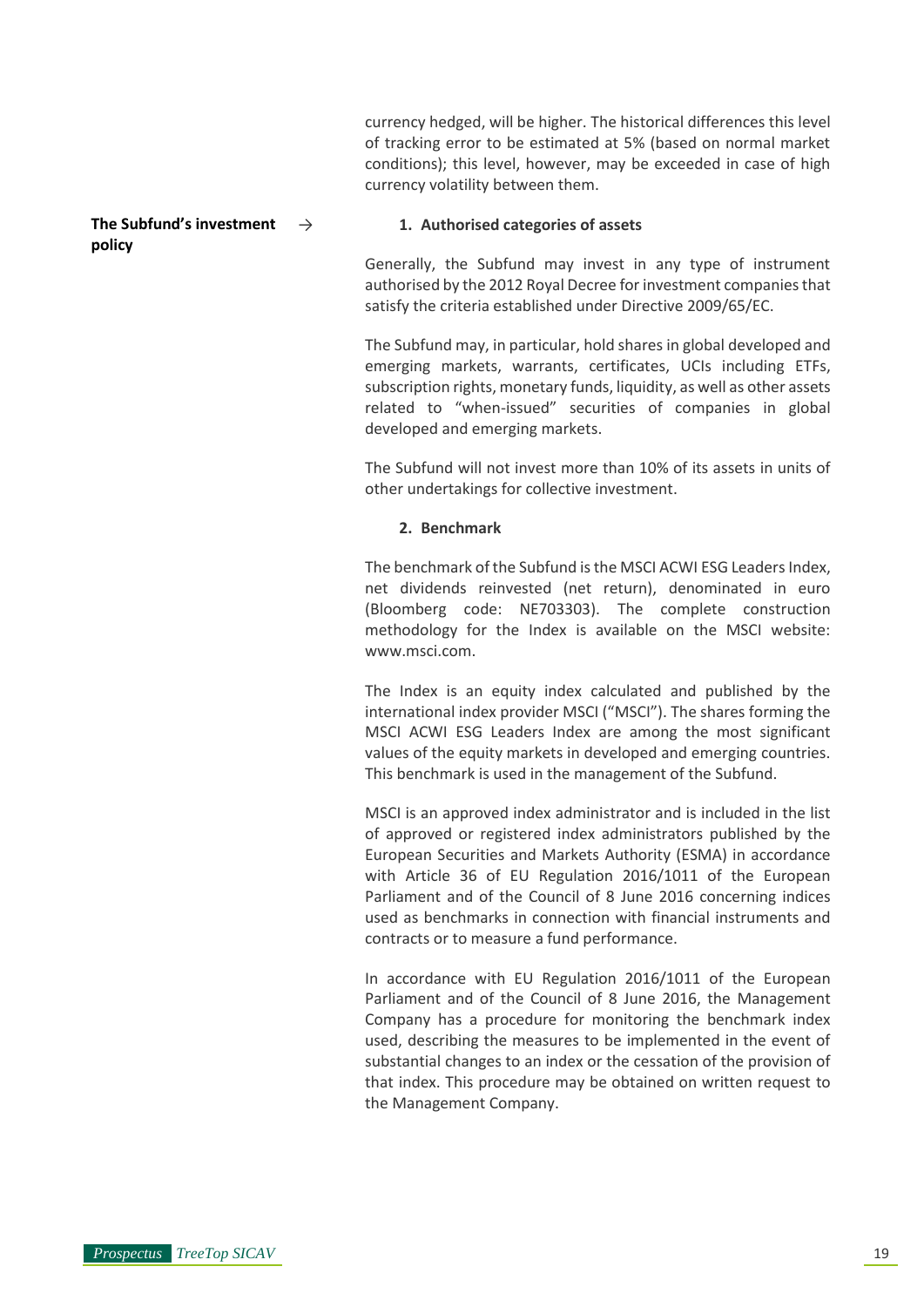#### **3. Lending of securities/financial instruments**

The Subfund makes no provision for securities lending.

#### **4. Currency risk hedging strategy**

Partial currency hedging will be in place for the AH, PH, IH and CH share classes. The costs and the gains or losses associated with hedging transactions will be assigned to the share classes in question.

For other share classes that are not accompanied by currency risk hedging, the amounts, in the event of an issue, change of subfund, redemption or distribution will be calculated on the basis of the exchange rates in force at the time of these transactions.

Currency hedging will involve the use of euro (EUR) foreign exchange contracts to cover the following currencies:

- US dollar (USD):
- Pound sterling (GBP):
- Yen (JPY);
- Canadian dollar (CAD);
- Swiss franc (CHF);
- Australian dollar (AUD).

Where provided (AH, PH, IH and CH shares), currency hedging will be partial, as only exposure to the aforementioned currencies will be hedged. This exposure will be 100% hedged, but exposure to other currencies will not be covered, even partially. Using the composition of the MSCI ACWI Index as at 31 May 2018 as a benchmark, this means that currency risk will be hedged for 76% of the portfolio. As the EUR component in the Index represents approximately 10% of the portfolio, the portion of the portfolio that is unhedged against currency risk amounts to approximately 14%. This information is provided for information purposes and may be subject to change over time depending on changes to the foreign currencies listed in the Index.

The foreign exchange contracts used will be:

- spots;
- forwards;
- swaps.

The hedging of the currency risk described above involves a larger tracking error relative to the Index. The tracking error will be stated for the share classes that are not the subject of such partial hedge transactions.

The costs associated with hedge transactions are estimated at less than 1.5 bps per year.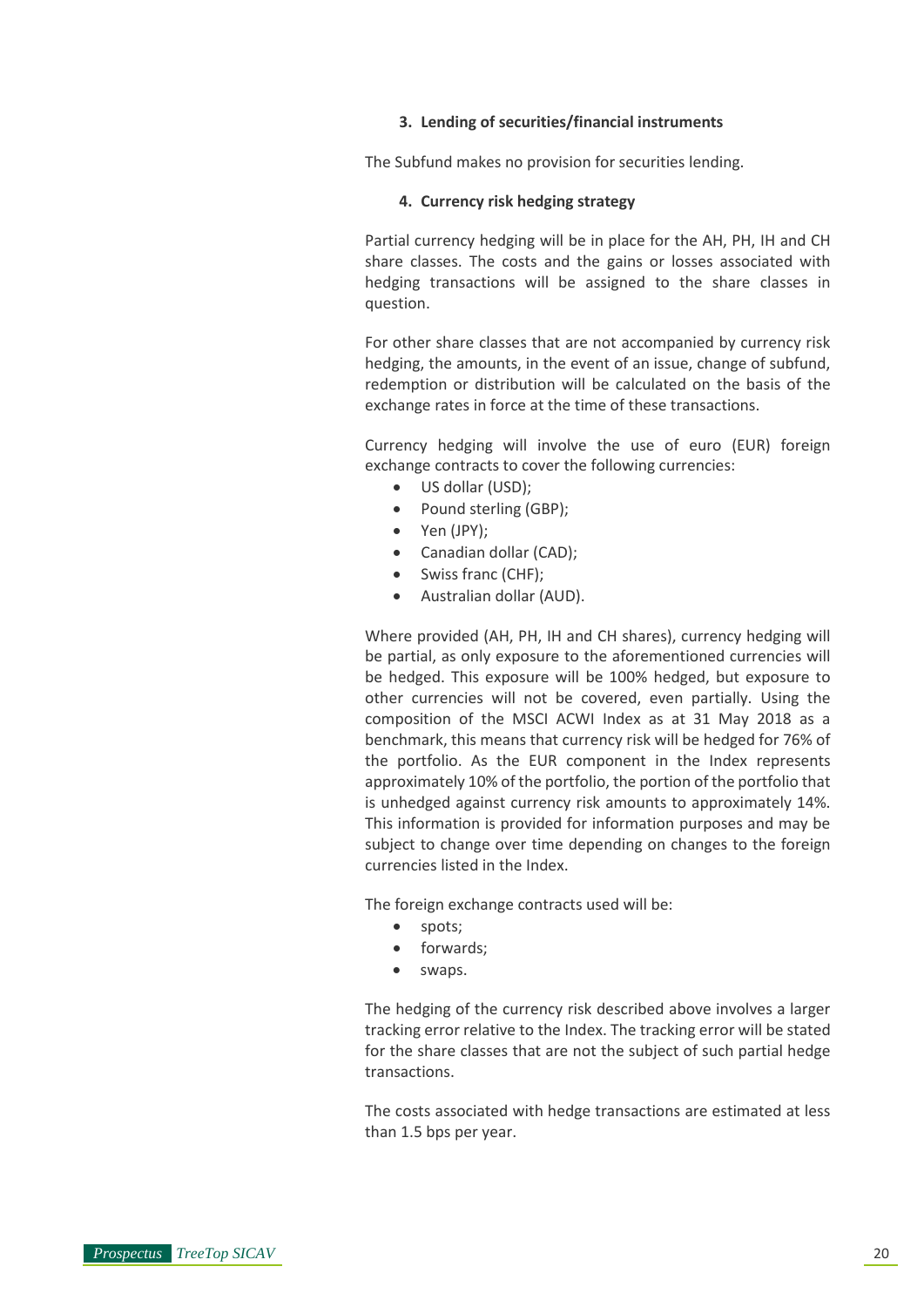#### **5. Transactions relating to authorised financial derivatives**

Futures contracts relating to stock indices and shares in developed and emerging markets to achieve the investment objective.

For the purpose of currency exchange hedging and within the limits of point 2.2.4. above, swaps and forward contracts on the currency component of the stocks of the MSCI ACWI ESG Leaders Index may be used.

In the management of counterparty risk resulting from OTC derivatives transactions, the SICAV may receive as collateral cash in the form of deposits with a credit institution, which may be repaid on demand or withdrawn and which has a maturity of 12 months or less and denominated in EUR, USD, JPY, CAD, GBP or CHF, provided that: (a) the credit institution has its registered office in a Member State of the European Economic Area; or (b) if the registered office of the credit institution is not situated in a Member State of the European Economic Area, that institution is subject to prudential rules considered by FSMA to be equivalent to those provided for by Community law. The amount of collateral required of a counterparty takes into account the value of OTC derivatives with that counterparty. The SICAV may apply discounts to the collateral received when the cash or deposits are in a currency other than the currency of the SICAV. Cash collateral received may be reinvested in deposits, high-quality government bonds or short-term money market undertakings for collective investment.

#### **6. Index tracking**

The Subfund aims to replicate the composition of a share index, within the meaning of Article 63 of the 2012 Royal Decree. If the index no longer meets the conditions established by the Royal Decree, it will be replaced by a similar index, such as, for example, the FTSE Developed ESG index.

Exposure to the Index will be mainly achieved through physical replication with a direct investment in all components of the Index. However, in order to handle the entries and exits, as well as any characteristics of the local equity markets (market access, liquidity, local tax requirements, etc.), the Management Company will be able to combine physical replication with synthetic replication through other UCIs, including Exchange Traded Funds and derivative instruments, such as equity index or share futures contracts. In the event of synthetic replication of the Index, counterparty risk will be higher.

The Subfund may, in accordance with Article 63 of the aforementioned 2012 Royal Decree, invest a maximum of 20% of its assets in shares and/or debt securities issued by the same. This limit may be raised to a maximum of 35% for a single issuing entity, where such an investment is warranted by exceptional market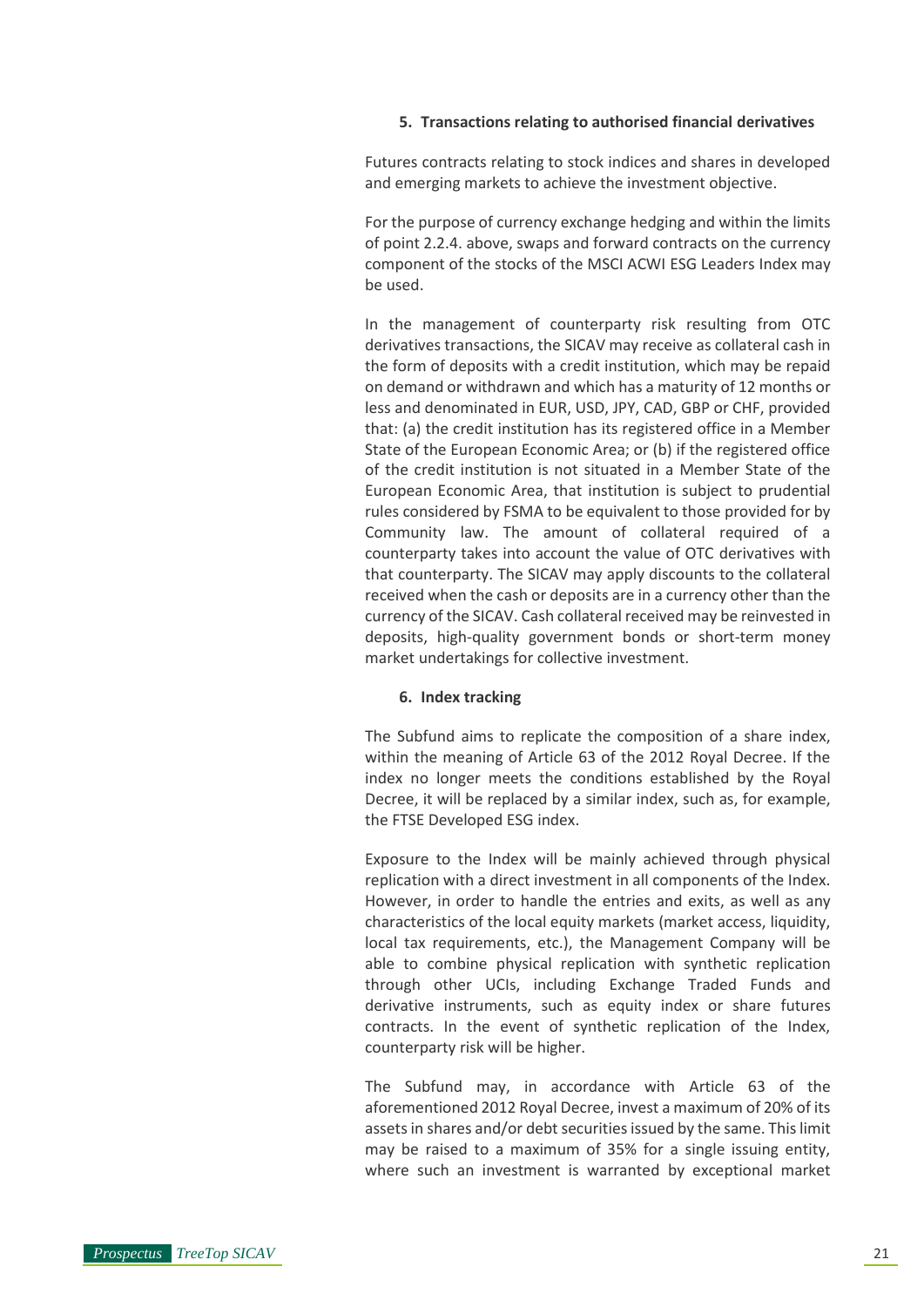conditions, particularly in regulated markets or where certain transferable securities or money market instruments are highly dominant.

#### **7. Cash borrowing**

The Subfund may borrow up to 10 % of its net assets, which shall be understood as short-term loans.

#### **8. Social, ethical and environmental aspects**

The Subfund is a product promoting environmental or social characteristics in the sense of article 8 of the SFDR, since it replicates the MSCI ACWI ESG Leaders Index. As indicated in the Index description, the MSCI ACWI ESG Leaders Index is a stock index comprising securities in companies having the best ratings ("*Bestin-***Class**" approach) in environmental, social and governance (ESG) matters among the companies making up the MSCI ACWI Index. For more details about the methodology used by the MSCI ACWI ESG Leaders Index and its replication by the Subfund, including the accepted variations, see the information above.

**Tax status**  $\rightarrow$  The Subfund shall invest no more than 10% of its assets in debt securities, meaning that the tax described under **"Tax applicable on the redemption or transfer of shares" shall not apply.**

**Risk profile of the Subfund**  $\rightarrow$  The value of one share of the Subfund may increase or decrease, and so investors may receive back less than was initially invested.

> Table of the risks deemed to be important and significant, as evaluated by the Subfund (considering that the investments' sustainability risk is not assessed specifically for the reasons indicated in the general part of the prospectus):

| Type of risk    | Short definition of the risk                                                                                                                                                     | Degree<br>of risk |
|-----------------|----------------------------------------------------------------------------------------------------------------------------------------------------------------------------------|-------------------|
| Market risk     | Risk of a drop in the entire<br>market or in a category of<br>assets affecting the price and<br>the value of the asset in the<br>portfolio and resulting in a<br>drop in the NAV | High              |
| Credit risk     | Risk of default by the issuer or<br>a counterparty                                                                                                                               | Low               |
| Settlement risk | Risk that the settlement of an<br>operation may be<br>not<br>performed as envisaged under<br>a given transfer system                                                             | Low               |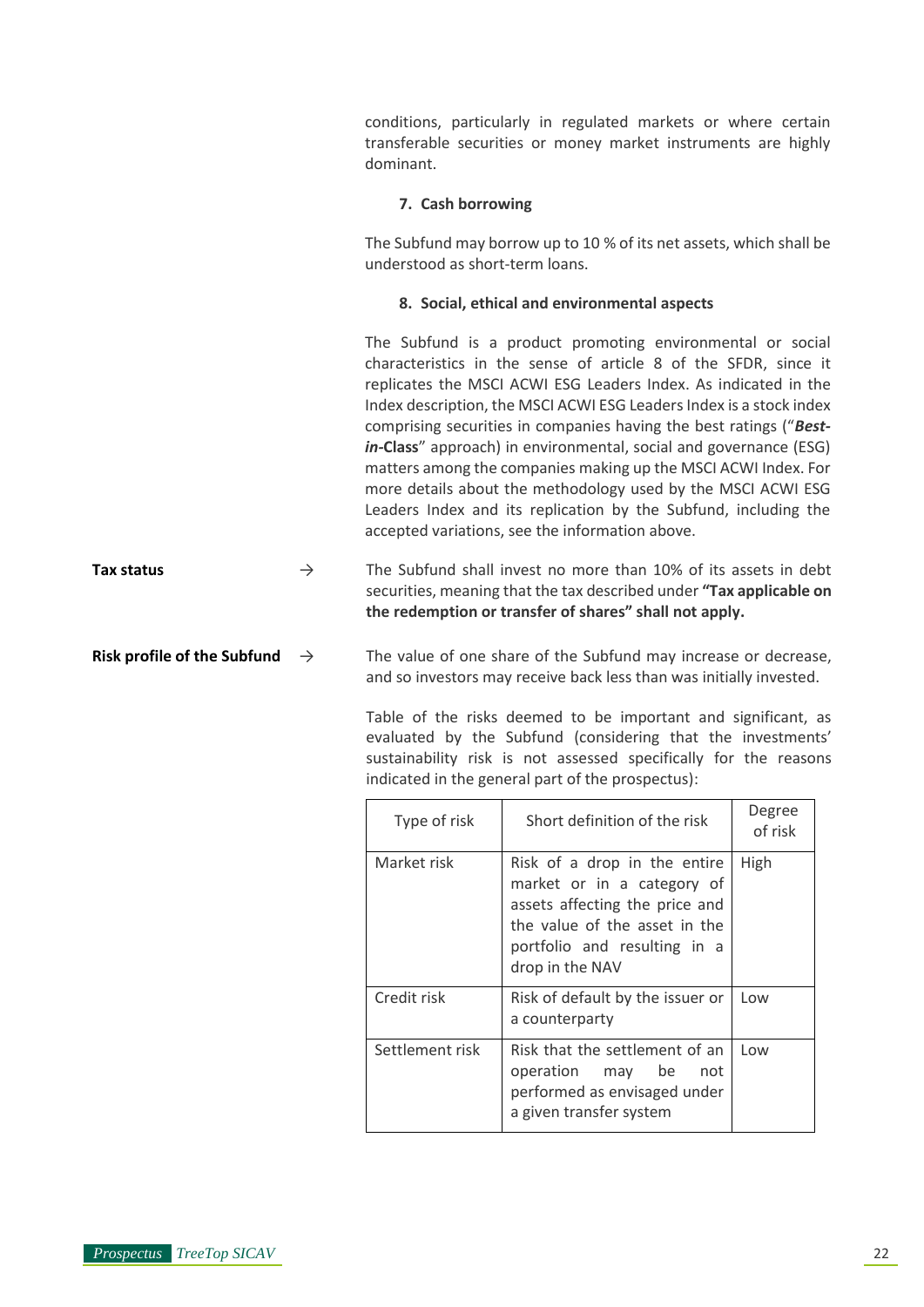| Liquidity risk                              | Risk of a position not being<br>able to be liquidated at the<br>appropriate time and at<br>a<br>reasonable price                                                                                                                                                          | Low     |
|---------------------------------------------|---------------------------------------------------------------------------------------------------------------------------------------------------------------------------------------------------------------------------------------------------------------------------|---------|
| Currency risk                               | Risk of an investment value<br>being affected by a change in<br>the exchange rate                                                                                                                                                                                         | High    |
| Custody risk                                | Risk of a loss of assets held by<br>depositary<br>sub-<br>a<br>or<br>a<br>depositary                                                                                                                                                                                      | Low     |
| Concentration<br>risk                       | associated<br><b>Risk</b><br>with<br>a<br>significant concentration<br>οf<br>investments in a category of<br>assets or in a specific market.                                                                                                                              | Low     |
| Performance<br>risk:                        | Risk weighing on performance                                                                                                                                                                                                                                              | High    |
| Capital risk                                | Risk weighing on capital                                                                                                                                                                                                                                                  | Average |
| Counterparty<br>risk                        | of<br>default<br>from<br><b>Risk</b><br>a<br>counterparty with whom<br>a<br>hedging financial instrument<br>has been processed, leading to<br>a drop in the NAV                                                                                                           | High    |
| <b>Inflation risk</b>                       | Risk associated with inflation                                                                                                                                                                                                                                            | Low     |
| Risk associated<br>with external<br>factors | Uncertainty relating to certain<br>environmental elements, such<br>as the tax regime.                                                                                                                                                                                     | Low     |
| Sustainability<br>risk                      | condition<br>Event<br>in<br>the<br>or<br>social<br>environmental,<br>or<br>governance (ESG) field that, if<br>may<br>have<br>it<br>occurs,<br>a<br>substantial, actual or potential<br>negative impact on the value<br>of one or more investments<br>held by the Subfund. | Average |

Description of the risks deemed to be important and significant, as evaluated by the Subfund:

# **Market risk:**

The Subfund is exposed to the MSCI ACWI ESG Leaders Index. It is, therefore, exposed to the market risks associated with the development of the shares forming the Index. If its correlation with these markets is significant, the investment value will be greatly influenced by the performance, whether positive or negative, of these markets.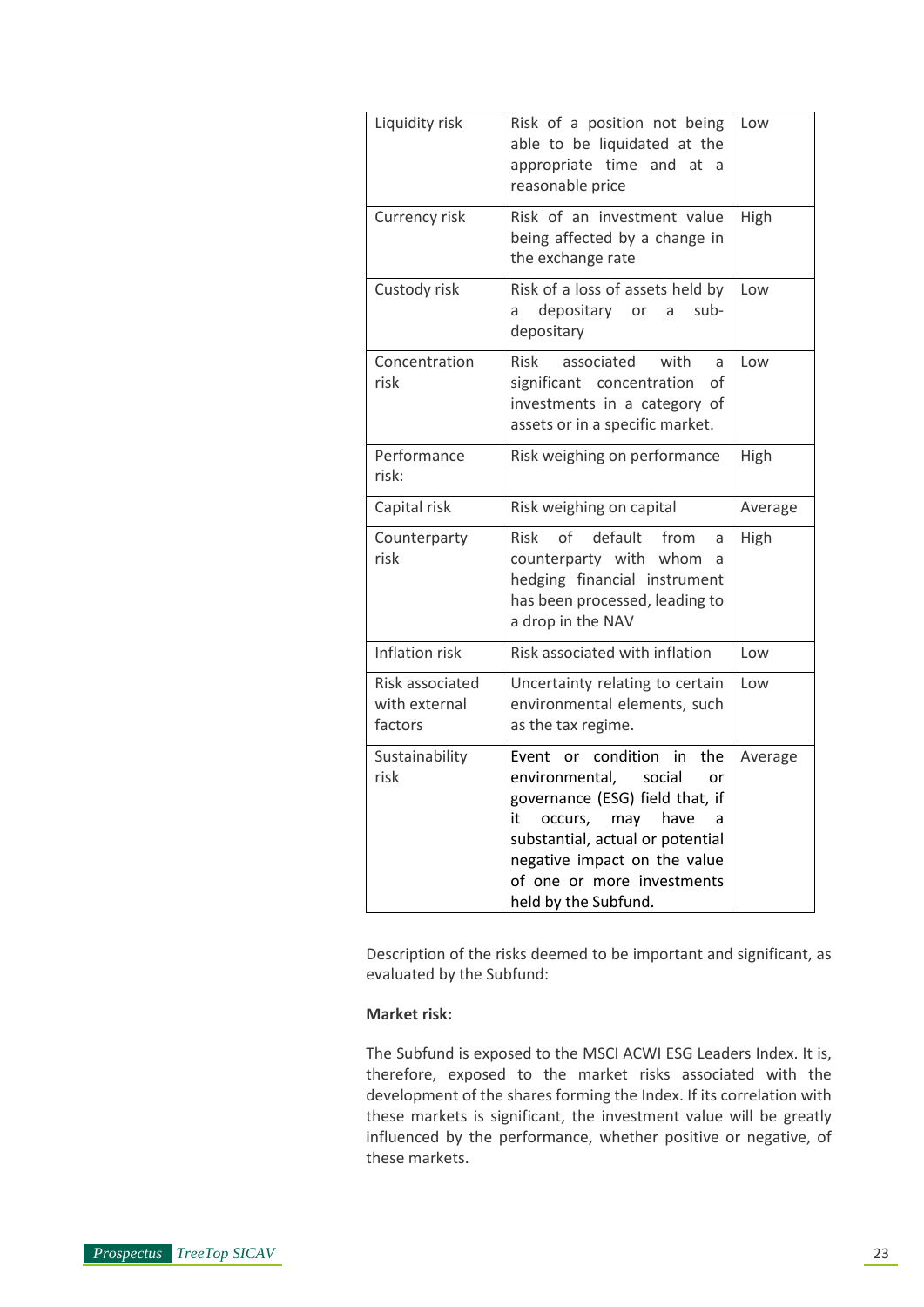#### **Performance risk:**

For this Subfund, performance risk is directly associated with market risk. The performance may therefore be less than that of markets that may be strongly negative, as mentioned above under the heading "market risk".

#### **Currency risk:**

The assets are denominated in various currencies, depending on the market in which the Subfund invests. The value of these assets varies depending on the exchange rate of the currency against the euro.

In this regard, partial currency hedging is in place for the AH, IH, PH and CH share classes. These share classes will be exposed to a reduced currency risk due to the hedging of six reference currencies of the shares that make up the Index: US dollar (USD), Australian dollar (AUD), Canadian dollar (CAD), Swiss franc (CHF), pound sterling (GBP) and the Japanese yen (JPY). This exposure will be 100% hedged, but exposure to other currencies will not be hedged, even partially. Using the current composition of the Index as a benchmark, this means that currency risk will be hedged for 76% of the portfolio. As the EUR component in the Index represents approximately 10% of the portfolio, the portion of the portfolio that is unhedged against currency risk amounts to approximately 14%. This information is provided for information purposes and may be subject to change over time depending on changes to the foreign currencies listed in the Index.

For the A, P, I and C unhedged share classes, investors are fully exposed to currency risk between the currencies of the shares included in the Index and the currency of the share which they have invested.

#### **Counterparty risk:**

In order to achieve its investment objective, the Subfund will use futures (in particular, forward exchange contracts for the classes with currency exchange hedging) purchased OTC with a credit institution. The Subfund will be exposed to counterparty risk resulting from the use of financial instruments contracted from a credit institution. The Subfund is therefore exposed to the risk that this credit institution may not honour its commitments with regard these instruments. The default of the counterparty of the forward contract may result in a drop in the net asset value of the Subfund. This risk is present when financial instruments are used to hedge against currency risk for AH, PH, CH and IH shares, as well as to ensure, where applicable, the synthetic replication of the Index.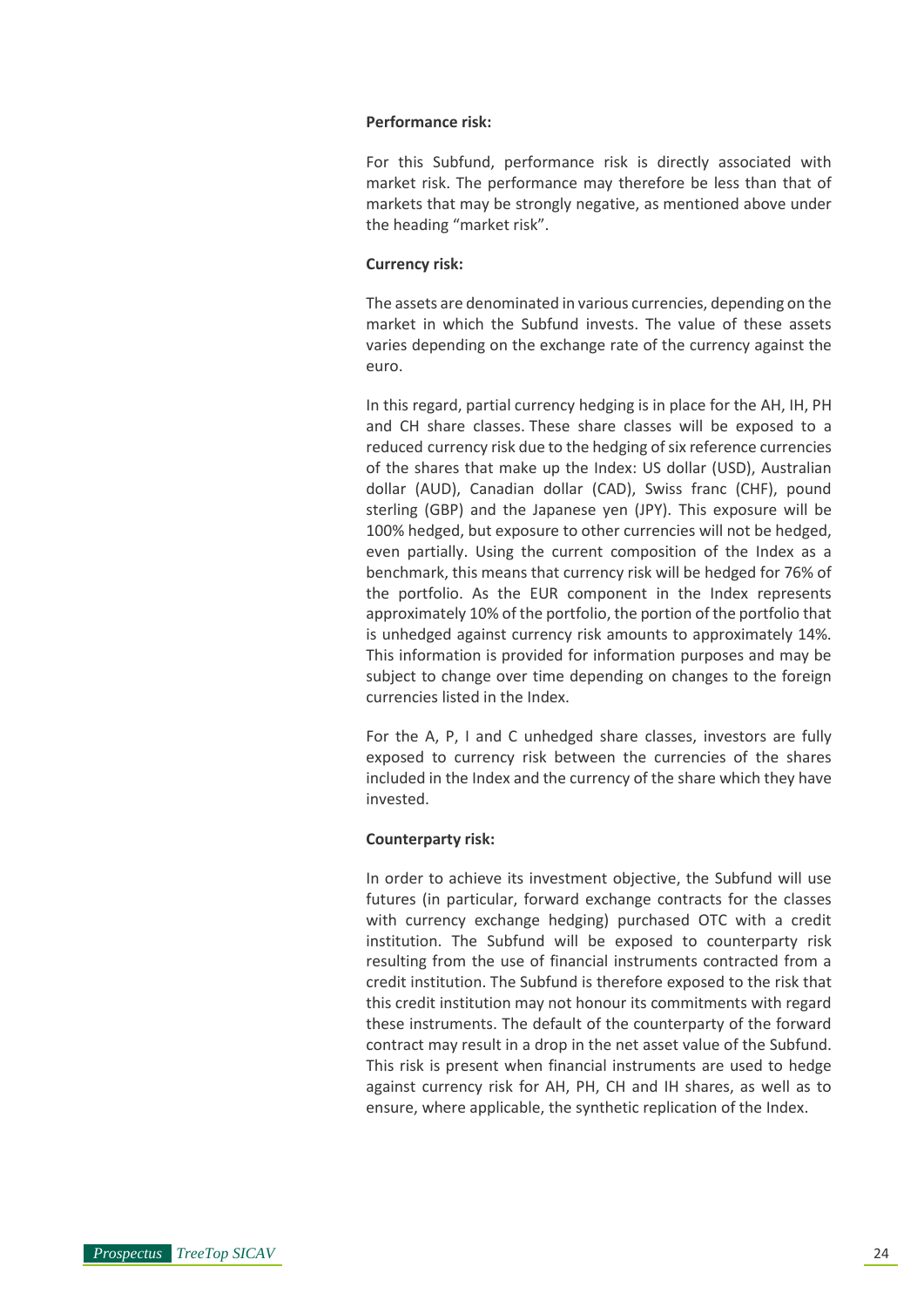# **Capital risk:**

The Subfund is not subject to capital guarantee or capital protection. Investors may, therefore, lose all or part of their capital.

#### **Sustainability risk:**

As explained in the general part of this prospectus, the sustainability risk is not specifically taken into account and assessed in the management of the Subfund, having regard to the diversification and liquidity of the portfolio, and because this risk, to the extent that it is identifiable, is reflected in the stock price of the portfolio values. Since this risk is not independently/specifically assessed, it is indicated above as "average", as one cannot conclude that it is high or low.

**Risk profile of the typical**  $\rightarrow$ **investor: description of the**  This Subfund specifically deals with investors with a "dynamic" risk profile.

> This risk profile is calculated for a Euro zone investor and may be different from that of an investor in another monetary zone. Please contact the Distributor for any additional information relating to the risk profile.

> This information is provided for information purposes with no commitment from the SICAV.

**Volatility**  $\rightarrow$  In its role as an index Subfund, the volatility of the Subfund is similar to that of the underlying index. Traditionally, it is held that equity markets have high volatility. The Subfund may therefore have high volatility. This volatility is a direct consequence of the total exposure of the Subfund to its benchmark.

> The partial hedging of the currency risk applicable to AH, IH, PH and CH share classes is another volatility factor, which can operate in the same or opposite direction as the volatility resulting from the replication of the Index. This partial hedging of currency risk can therefore increase or offset the inherent volatility of the portfolio.

# ECONOMIC INFORMATION

# <span id="page-24-0"></span>1. FEES AND EXPENSES

**risk profile of the typical** 

**investor**

| NON-RECURRING FEES AND EXPENSES BORNE BY THE INVESTOR<br>(in EUR or % of the NAV per share) |                  |      |                          |  |
|---------------------------------------------------------------------------------------------|------------------|------|--------------------------|--|
|                                                                                             | <b>Front end</b> | Exit | <b>Change of subfund</b> |  |
| Marketing fee (1)<br>(for the benefit of the<br>Distributor)                                | 0%               | 0%   | 0%                       |  |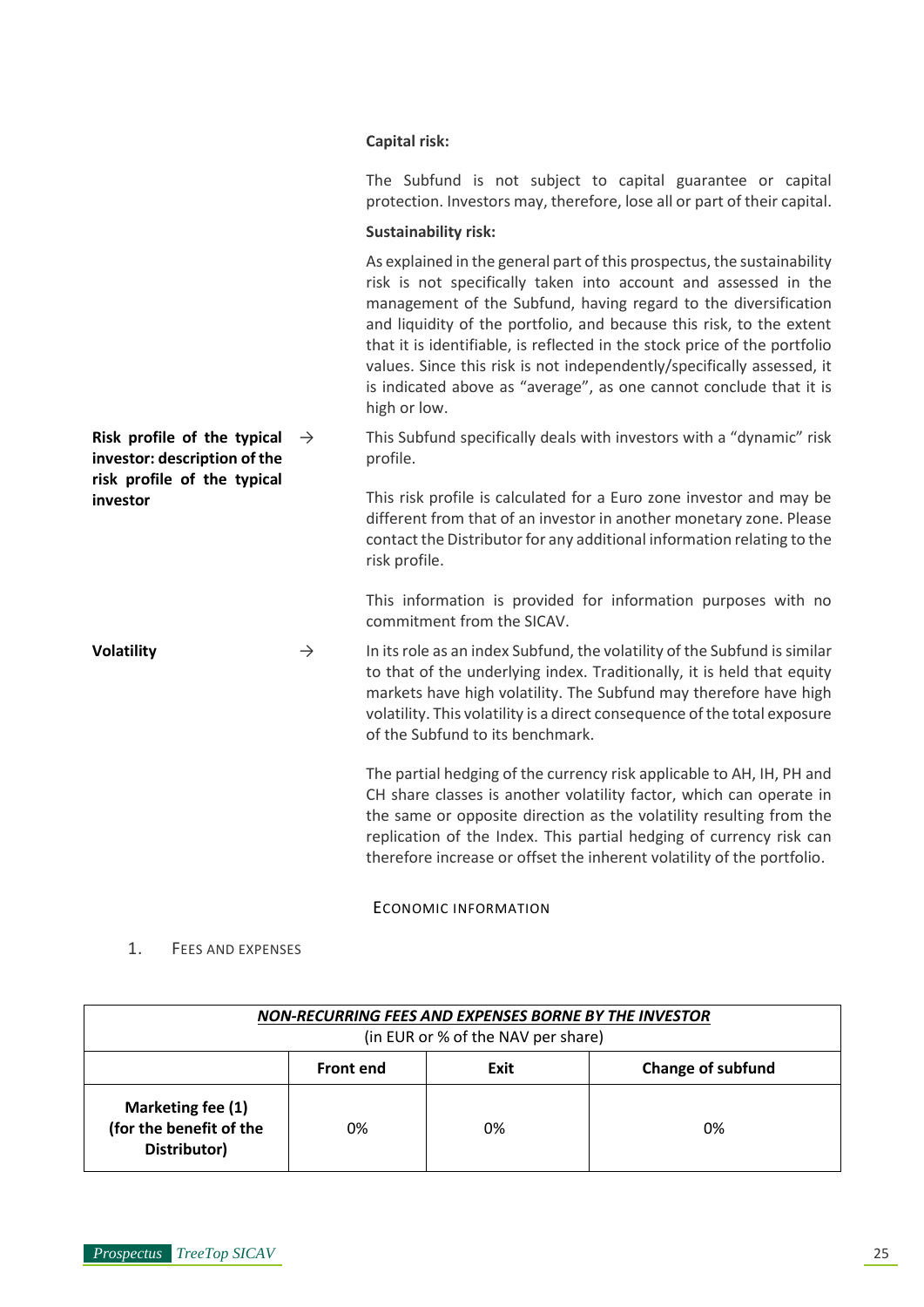| Amount intended to cover<br>the acquisition fees /<br>realisation of assets<br>(for the benefit of the<br>Subfund) | 0.1% | 0,05%                                                           | 0.1% for a change to this subfund<br>0.05% for a change to another<br>subfund |
|--------------------------------------------------------------------------------------------------------------------|------|-----------------------------------------------------------------|-------------------------------------------------------------------------------|
| Tax on stock market<br>transactions                                                                                |      | Accumulation<br>shares: 1.32% with a<br>maximum of EUR<br>4,000 | Acc. $\rightarrow$ Acc./Dis.: 1.32% with a<br>maximum of EUR 4,000            |

| RECURRING FEES AND CHARGES BORNE BY THE SICAV |                                                                                                                                                                                         |  |
|-----------------------------------------------|-----------------------------------------------------------------------------------------------------------------------------------------------------------------------------------------|--|
| <b>Remuneration of the director</b>           | The independent director receives fees, the overall amount<br>of which is EUR 5,000. These costs shall be divided among the<br>subfunds in accordance with the Articles of Association. |  |

| RECURRING FEES AND CHARGES BORNE BY THE SUBFUND                                                                                   |                                                                                                                                                                                                                                                                                                          |  |
|-----------------------------------------------------------------------------------------------------------------------------------|----------------------------------------------------------------------------------------------------------------------------------------------------------------------------------------------------------------------------------------------------------------------------------------------------------|--|
| (in EUR or as an annual % of the NAV)                                                                                             |                                                                                                                                                                                                                                                                                                          |  |
| Remuneration for investment portfolio<br>management, including licence fees paid to<br>the Index provider, and marketing          | EUR 30,000 per year plus:<br>Classes C and CH: 0.15% per year<br>Classes I and H: 0.20% per year<br>Classes P and PH: 0.40% per year<br>$-$<br>Classes A and AH: 0.525% per year                                                                                                                         |  |
| Remuneration of the administration and the<br>financial service (2)                                                               | 0.05% per year for the assets between EUR 0 and<br>$\overline{\phantom{0}}$<br>EUR 125 million.<br>0.04% per year above EUR 125 million with a<br>minimum of EUR 9,000<br>Plus EUR 3,500 per year (service related to the<br>application of the mechanism of Redemption<br>Gates - see Article 8 below). |  |
| <b>Remuneration of the Depositary (2)</b><br><b>Custody fees</b><br><b>Monitoring</b>                                             | 0.010% per year (excluding subcustodians' costs)<br>0.005% based on average net assets                                                                                                                                                                                                                   |  |
| <b>Remuneration of the Auditor</b>                                                                                                | EUR 3,950 excl. VAT per year. These fees are indexed<br>annually.                                                                                                                                                                                                                                        |  |
| Remuneration of individuals responsible for<br>effective management                                                               | None                                                                                                                                                                                                                                                                                                     |  |
| Annual tax *                                                                                                                      | 0.0925% of the net amount invested in Belgium as at 31<br>December of the previous year for A, AH, P, PH, C and CH<br>shares and 0.01% for I and IH shares.                                                                                                                                              |  |
| Other (estimated) expenses, including<br>payments to the supervisory authorities,<br>taxes, publishing, printing, translation etc | Up to 0.15% with regard to net assets for the Subfund on<br>an annual basis.                                                                                                                                                                                                                             |  |

*\* Under the current regulatory regime*

*(1) The Distributor will make its fee schedule available to shareholders.*

*(2) These fees are payable monthly and calculated on the basis of average net assets during the month.*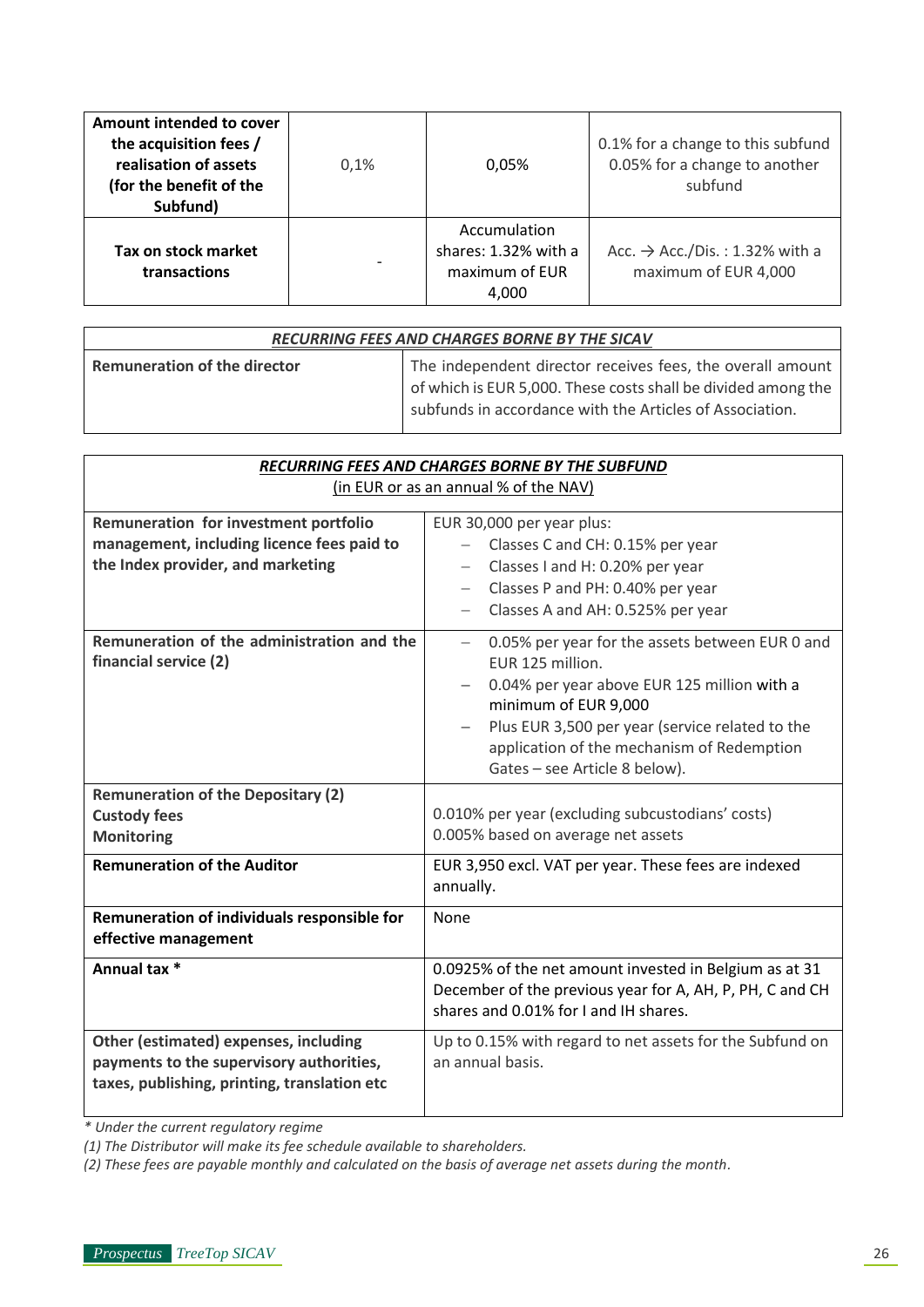Transaction fees (brokerage fees, excluding costs of payment/cash transfers) may be charged to the Subfund in addition to management and administration fees (estimation).

| <b>Transaction fee:</b>                                    |             | Lump sum of EUR 7 incl. VAT for the majority |
|------------------------------------------------------------|-------------|----------------------------------------------|
| jointly charged<br>partially<br>the<br>or<br>bv            |             | of transactions                              |
| Depositary on all instruments                              | Payment on  |                                              |
|                                                            | each        | Lump sum of EUR 10 per contract              |
| $\rightarrow$ partially or jointly charged by Amundi Asset | transaction | (futures/options)                            |
| Management (as Subfund Submanager) on                      |             | or                                           |
| exchanges<br>Amundi<br>and<br>currency                     |             | Proportional fee between 0% and 0.20%        |
| Intermediation on any other instruments                    |             | depending on the financial instrument        |
|                                                            |             | (securities, currencies, etc.)               |

2. EXISTENCE OF COMPENSATION, FEES OR NON-MONETARY BENEFITS, AS PROVIDED UNDER ARTICLE 118 §1 (2) OF THE 2012 ROYAL DECREE

None.

3. EXISTENCE OF FEE-SHARING AGREEMENTS AS PROVIDED UNDER ARTICLE 119 OF THE 2012 ROYAL **DECREE** 

The management and marketing fee is shared between (i) the Management Company, (ii) the Subfund Submanager, (iii) the Index provider and (iv) the Distributor.

The Subfund Submanager's share is specified as follows,:

- 0.0725% per year for assets between EUR 0 and EUR 125 million
- 0.0525% per year above EUR 125 million

In addition, such agreements between the SICAV and the Management Company on the one hand and the Distributor and third parties, among others, shareholders of the undertaking for collective investment, on the other hand, may exist but are in no case exclusive. These agreements shall not affect the ability of the Management Company to carry out its functions freely in the interests of the shareholders of the SICAV. The management fee shall be allocated according to market conditions and in particular according to the size of their investment.

The Management Company has and maintains effective organisational and administrative procedures to identify, manage and monitor conflicts of interest. The Management Company has also implemented a procedure for selecting and monitoring its delegates, such as the Subfund Submanager, and a contractual policy regarding such delegates in order to prevent any potential conflicts of interest.

# INFORMATION RELATING TO THE SHARES OF THE SUBFUND AND THE TRADING THEREOF

# <span id="page-26-0"></span>1. TYPE OF SHARES OFFERED TO THE PUBLIC

The shares are all accumulation shares issued in registered form. The registered shares are listed in a register of the registered shares of the SICAV with CACEIS BANK, Belgium Branch, and the certificates relating to these registered shares are issued to investors who have requested them.

# **Subfund share classes:**

**Class A**: shares offered to the public, whether individuals or legal entities. The initial minimum subscription is EUR 250.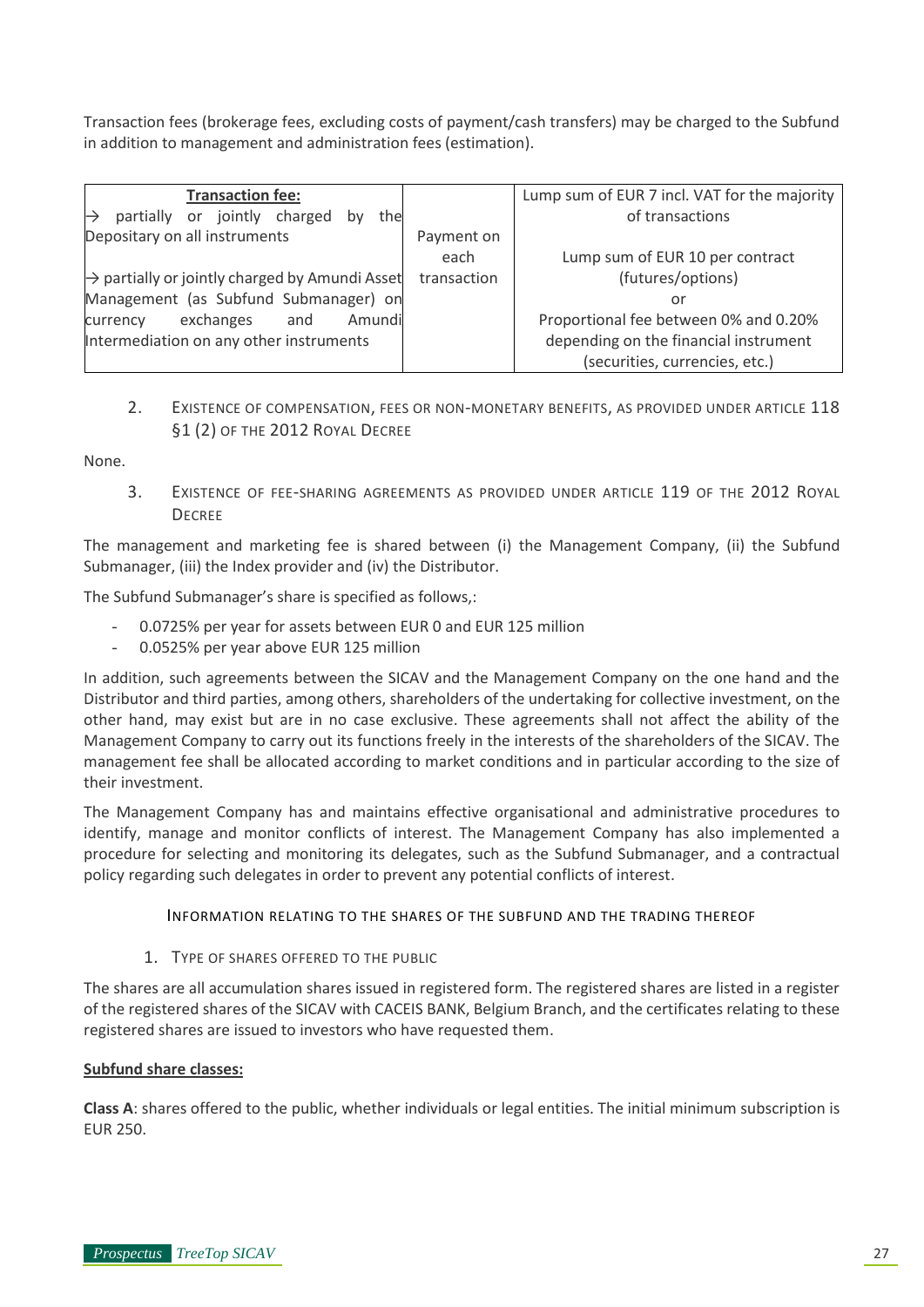**Class AH**: shares offered to the public, whether individuals or legal entities. The initial minimum subscription is EUR 250, with a partial currency hedge.

**Class P**: shares offered to the public, whether individuals or legal entities. The initial minimum subscription is EUR 5 million.

**Class PH**: shares offered to the public, whether individuals or legal entities. The initial minimum subscription is EUR 5 million, with a partial currency hedge.

**Class I**: shares are reserved for institutional or professional investors acting on their own account, whose subscription is taken into account for the calculation of the 0.01% annual tax on undertakings for collective investment, including any professional investor within the meaning of the Law of 2012. The initial minimum subscription is EUR 2.5 million.

**Class IH**: shares are reserved for institutional or professional investors acting on their own account, whose subscription is taken into account for the calculation of the 0.01% annual tax on undertakings for collective investment, including any professional investor within the meaning of the Law of 2012. The initial minimum subscription is EUR 2.5 million, with partial currency risk hedging.

**Class C**: shares offered to the public, reserved for investors who have an account (securities and cash) with the Distributor and invest via the Distributor, it being understood that the Distributor offers this class only to its clients who, when they invest and in accordance with the terms set out in the online or paper subscription form, make a donation equal to 2% of their investment (meaning that 98% will actually be invested) to the King Baudouin Foundation. The King Baudouin Foundation has undertaken to donate the money it

receives (after a deduction of up to 5% to cover its operating expenses) to a charity project chosen by the investor from among those suggested by the King Baudouin Foundation and listed on the Distributor's website: www.treetopam.com. Upon receiving this donation, the King Baudouin Foundation will issue a statement entitling the investor to a tax break in compliance with Article 145/33, § 1 of the Belgian Income Tax Code. Upon receiving this donation, the King Baudouin Foundation will issue a statement entitling the investor to a tax break in compliance with Article 145/33, § 1(1)(2) of the Belgian Income Tax Code. The tax break will be equal to 45% of the donation made to the Foundation. This share class requires a minimum investment of EUR 2,500.

**Class CH**: shares offered to the public, with a partial currency risk hedge, reserved for investors who have an account (securities and cash) with the Distributor and invest via the Distributor, it being understood that the Distributor offers this class only to its clients who, when they invest and in accordance with the terms set out in the online or paper subscription form, make a donation equal to 2% of their investment (meaning that 98% will actually be invested) to the King Baudouin Foundation. The King Baudouin Foundation has undertaken to donate the money it receives (after a deduction of up to 5% to cover its operating expenses) to a charity project chosen by the investor from among those suggested by the King Baudouin Foundation and listed on the Distributor's website: www.treetopam.com. Upon receiving this donation, the King Baudouin Foundation will issue a statement entitling the investor to a tax break in compliance with Article 145/33, § 1(1)(2) of the Belgian Income Tax Code. The tax break will be equal to 45% of the donation made to the Foundation. This share class requires a minimum investment of EUR 2,500.

These different share classes differ in their subscription terms (minimum initial investment and eligible investor categories, i.e. whether or not they are clients of the Distributor, invest via the Distributor and make a donation to the King Baudouin Foundation when investing via the Distributor) and their fee structure.

The financial department has implemented various measures to verify on an ongoing basis if the investors who have subscribed to shares in a class that is preferential in one or more ways, or who have obtained such shares, meet the required criteria.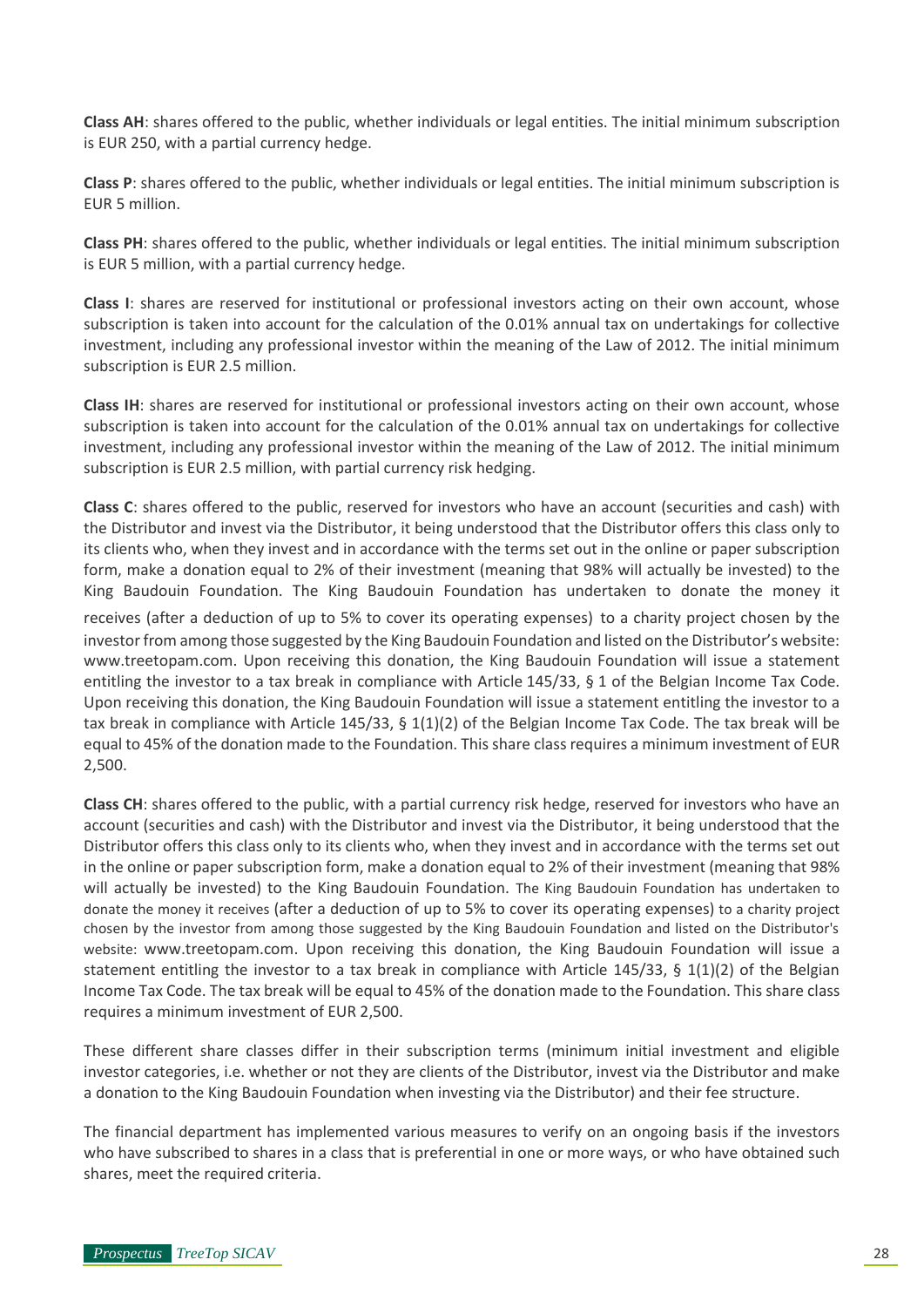# 2. ISIN CODE FOR THE SHARES:

| A         | <b>EUR</b> | Acc | BE6275981817 |
|-----------|------------|-----|--------------|
| AH        | <b>EUR</b> | Acc | BE6275985859 |
| P         | <b>EUR</b> | Acc | BE6275990909 |
| <b>PH</b> | <b>EUR</b> | Acc | BE6275992921 |
|           | <b>EUR</b> | Acc | BE6275994943 |
| ΙH        | <b>EUR</b> | Acc | BE6275995957 |
| C         | <b>EUR</b> | Acc | BE6297537068 |
| CH.       | <b>EUR</b> | Acc | BE6297540096 |

3. CURRENCY FOR THE CALCULATION AND EXPRESSION OF THE NET ASSET VALUE: EUR

The date when the first net asset value is established is 9 March 2015, or the date of initial subscription.

4. ESTABLISHMENT AND PUBLICATION OF THE NET ASSET VALUE:

The net asset value (Day D) is calculated each working day in Brussels (Day D+2) and is published daily in the Belgian financial press (L'Echo and De Tijd). The net asset value may be viewed on the Distributor's website and is also available through the entity providing the financial service, CACEIS BANK, Belgium Branch.

It is calculated on the basis of the closing price on D+1.

- 5. PROCEDURES FOR SUBSCRIBING FOR AND REDEEMING SHARES AND CHANGING SUBFUND:
- \* D = date of the receipt of orders (every business day at 14:00) and net asset value publication date.

The closing time for the receipt of orders is valid for the financial department and the Distributor included in this Prospectus.

The net asset value to calculate the subscription/redemption price or the conversion value for orders received on D before 14:00 is the net asset value on D.

- \* D+2 = net asset value calculation date;
- \* D+3 = date of payment or reimbursement of claims.
	- 6. VOTING RIGHTS OF PARTICIPANTS

The General Meeting deliberates and votes in accordance with the terms provided for under the Companies Code.

Except as provided by law, the decisions are made, regardless of the number of shares represented at the meeting, by a majority vote.

A shareholder may participate in any meeting by appointing, in writing or by any other means of telecommunication, another person as proxy.

The decisions relating to the subfund in question are, if not otherwise stipulated by the law or Articles of Association, made by simple majority through voting by the shareholders who are both present and able to vote in this subfund.

7. LIQUIDATION OF THE SUBFUND

In the event of the liquidation of the Subfund: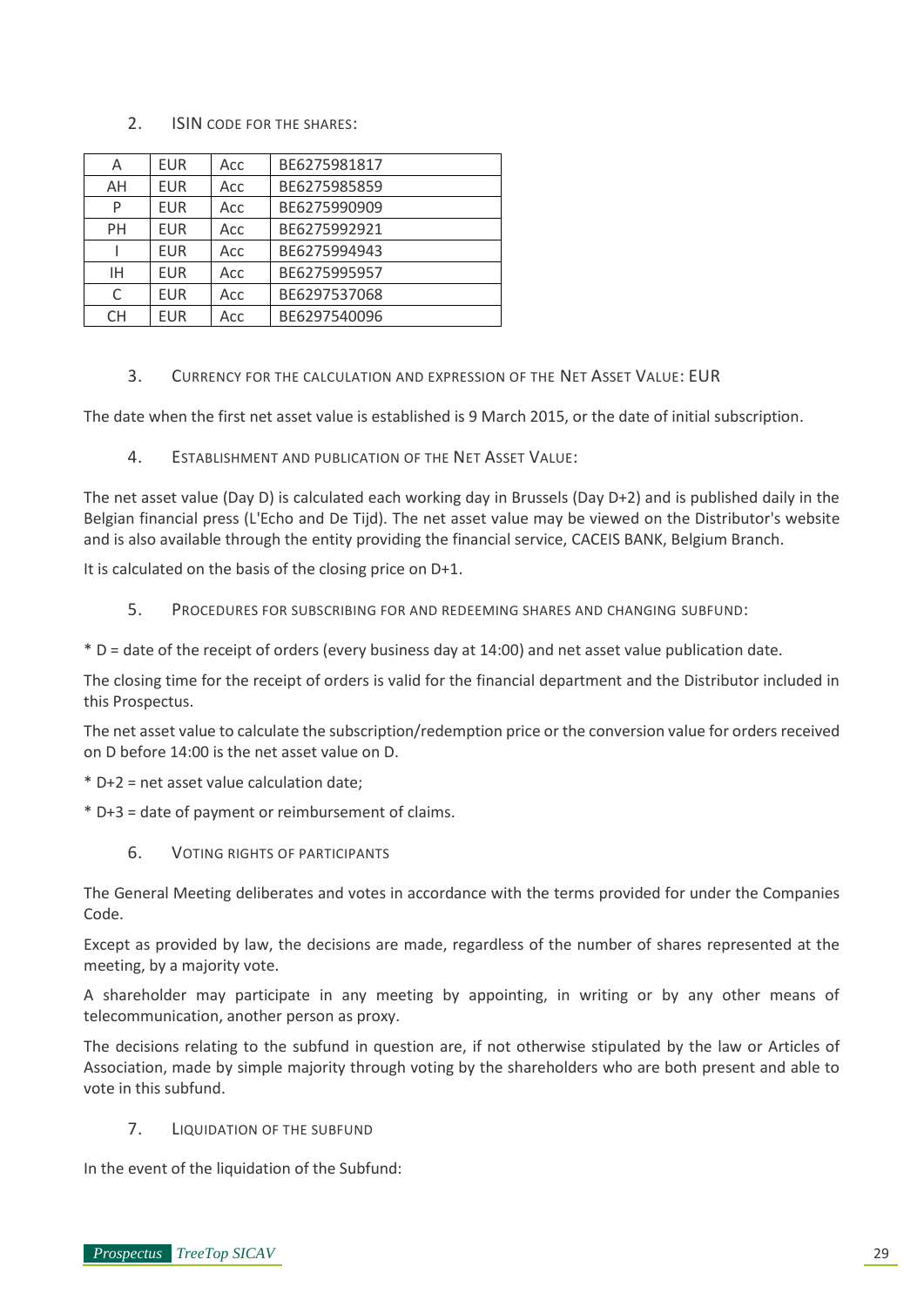- The repayment of the Subfund shares will be at the price and under the terms established by the Board of Directors with respect to the terms stipulated at issue in the Moniteur belge and in two newspapers.
- The Board of Directors will draft a special report relating to the liquidation of the Subfund.
- The repayment price and the special report drafted by the Board of Directors will be verified by the Statutory Auditor.
- The discharge of the directors of liquidators and the Statutory Auditor will be submitted to the next regular meeting.
- The liquidation balance sheet will be recognised by the Assembly granting the discharge. This General Meeting will confer powers to the Board of Directors to perform the ensuing statutory amendments.
	- 8. SUSPENSION OF THE CALCULATION OF NAV AND OF ISSUES/REDEMPTIONS/CONVERSIONS OF THE SHARES

The details relating to suspension the calculation of the NAV and/or of the issue/redemption/conversion of shares are detailed under Article 11 of the Articles of Association. The Company may notably suspend one or more subscription, redemption or conversion requests in accordance with Article 195 of the Royal Decree of 12 November 2012 and Article 11 of the Articles of Association.

In accordance with Article 11 of the Articles of Association and Article 198/1 of the 2012 Royal Decree, the SICAV also reserves the possibility to amend the terms and conditions of the Subfund's share redemption, and not to execute the orders of exiting participants if these redemption requests represent together at least 5% of the Subfund's net asset value, on the basis of the last net asset value published (Redemption Gates mechanism).

By application of this Redemption Gates mechanism, the suspension only concerns the portion of redemption requests exceeding this threshold and shall be applied in the same proportion to all exit requests concerned by the mechanism. This decision of suspension shall be published on the website **<http://www.treetopam.com/>**.

The portion of these redemption requests that is not executed following the partial suspension is automatically deferred to the next closing date, except in case of revocation of the redemption order by the investor or of a new application of the mechanism. A new decision of suspension of redemptions is required each time the conditions of application of this mechanism are met.

The share subscriptions, redemptions or conversions, the request of which is suspended, shall be treated on the basis of the first net asset value of the shares determined after the suspension.

A policy explaining the conditions of application of this suspension related to the implementation of this Redemption Gates mechanism, is available upon request at the Management Company's registered office.

9. HISTORICAL PERFORMANCE

The historical performance is available in the latest annual report. Past performance is not an indication of future results or guarantee of future returns.

10. DISCLAIMER OF THE INDEX PROVIDER

TREETOP WORLD ESG LEADERS EQUITY INDEX (THE "SUBFUND") IS IN NO WAY SPONSORED, ENDORSED, SOLD OR PROMOTED BY MSCI INC. (MSCI), NOR BY ANY OF ITS AFFILIATES, ANY OF ITS INFORMATION PROVIDERS OR ANY THIRD PARTY INVOLVED IN THE COMPOSITION OR CREATION OF AN MSCI INDEX (TOGETHER THE "MSCI PARTIES"). MSCI INDICES ARE THE EXCLUSIVE PROPERTY OF MSCI AND ARE SERVICE MARKS OF MSCI, OR ITS AFFILIATES. MSCI INDICES HAVE BEEN LICENSED, FOR CERTAIN PURPOSES, TO THE MANAGEMENT COMPANY. NONE OF THE MSCI PARTIES GIVES ANY DECLARATION OR ISSUES ANY GUARANTEE, WHETHER EXPRESS OR IMPLIED, TO THE ISSUER OR TO THE UNIT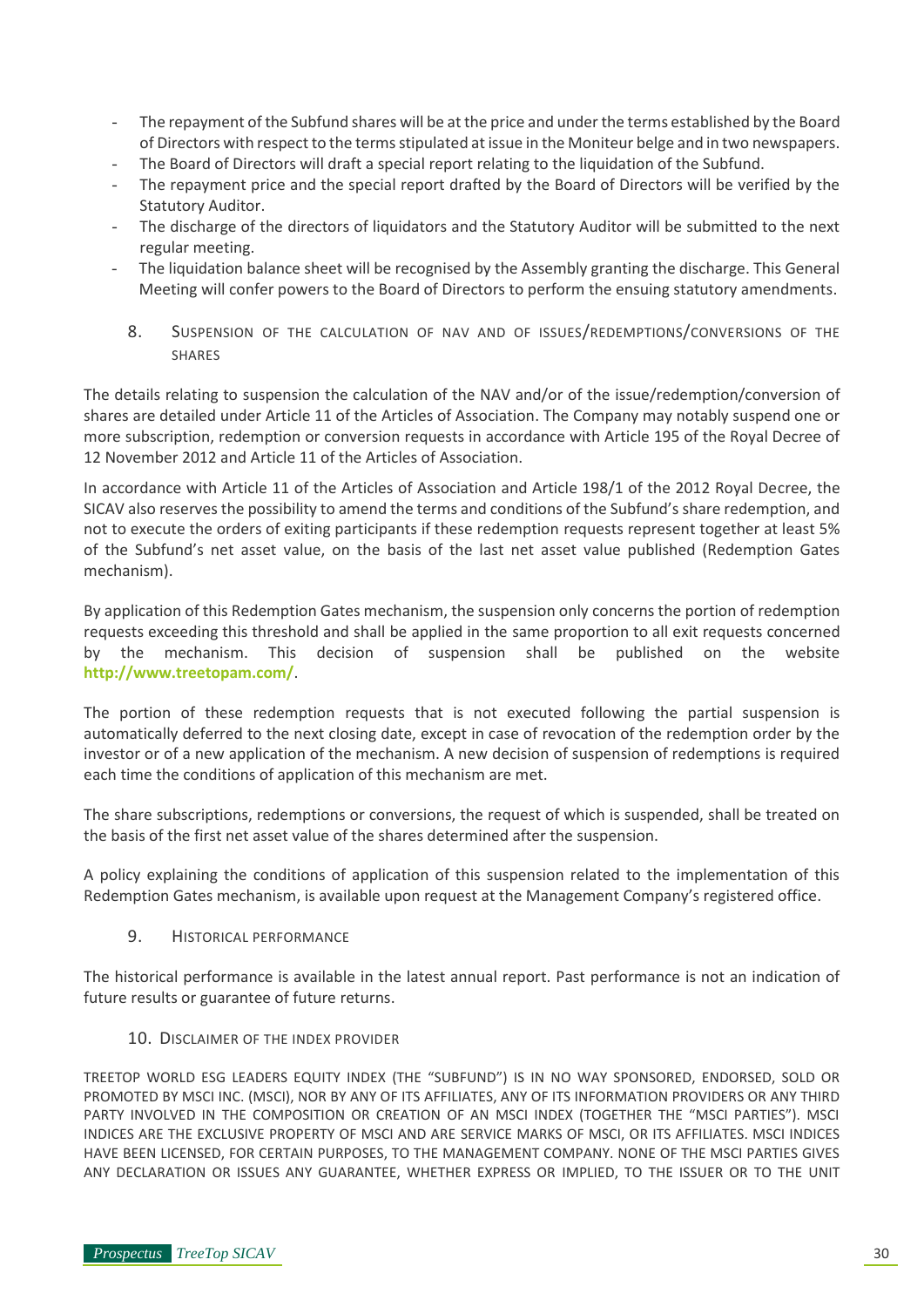HOLDERS OF THIS SUBFUND, OR TO ANY OTHER PERSON OR ENTITY, REGARDING THE ADVISABILITY OF TRADING IN SUBFUNDS IN GENERAL OR IN THIS SUBFUND, IN PARTICULAR, OR THE ABILITY OF ANY MSCI INDEX TO REPLICATE THE PERFORMANCE OF THE CORRESPONDING EQUITY MARKET. MSCI OR ITS AFFILIATES ARE THE LICENSORS OF THE LICENSE OF CERTAIN TRADEMARKS, SERVICE MARKS AND TRADE NAMES, AS WELL AS SPECIFIED MSCI INDICES, COMPOSED AND CALCULATED BY MSCI, INDEPENDENTLY FROM THE MANAGEMENT COMPANY, THIS SUBFUND, UNIT HOLDERS OF THIS SUBFUND, OR ANY OTHER PERSON OR ENTITY. NONE OF THE MSCI PARTIES SHALL BE OBLIGED TAKE INTO ACCOUNT THE NEEDS OF THE MANAGEMENT COMPANY, OF UNIT HOLDERS OF THIS SUBFUND OR OF ANY OTHER PERSON OR ENTITY IN TERMS OF THE DEFINITION, COMPOSITION OR CALCULATION OF MSCI INDICES. NONE OF THE MSCI PARTIES SHALL BE LIABLE FOR THE DETERMINATION OF THE LAUNCH DATE, THE PRICE OR THE QUANTITY OF SHARES OF THE SUBFUND, OR THE DETERMINATION OR CALCULATION OF THE FORMULA/CRITERIA ACCORDING TO WHICH THE SUBFUND IS REDEEMABLE, ANY OPERATIONS IN WHICH NONE OF THE MSCI PARTIES PARTICIPATED. MOREOVER, NONE OF THE MSCI PARTIES SHALL HAVE ANY OBLIGATION OR LIABILITY VIS-À-VIS THE ISSUER, UNIT HOLDERS OF THIS SUBFUND OR ANY OTHER PERSON OR ENTITY IN RESPECT OF THE ADMINISTRATION, MARKETING AND OFFER OF THIS SUBFUND. ALTHOUGH MSCI RECEIVES DATA TO BE INCLUDED OR USED IN THE CALCULATION OF MSCI INDICES ARISING OUT OF SOURCES THAT MSCI CONSIDERS AS RELIABLE, NONE OF THE MSCI PARTIES GUARANTEES THE ORIGINALITY, ACCURACY AND/OR COMPLETENESS OF ANY MSCI INDEX OR ANY DATA INCLUDED THEREIN. NONE OF THE MSCI PARTIES GUARANTEES, EXPRESSLY OR IMPLICITLY, THE RESULTS TO BE OBTAINED BY THE ISSUER OF THE SUBFUND, THE UNIT HOLDERS OF THE LATTER OR ANY OTHER PERSON OR ENTITY, AND ARISING OUT OF THE USE OF ANY MSCI INDEX OR ANY DATA INCLUDED THEREIN. FURTHERMORE, NONE OF THE MSCI PARTIES GIVES ANY GUARANTEE, EXPRESS OR IMPLICIT, IN ANY WAY WHATSOEVER, AND THE MSCI PARTIES DO NOT GIVE ANY WARRANTY OF MERCHANTABILITY AND FITNESS FOR A PARTICULAR PURPOSE REGARDING THE MSCI INDICES AND ANY DATA INCLUDED THEREIN. WITHOUT PREJUDICE TO THE ABOVE, NONE OF THE MSCI PARTIES MAY BE HELD LIABLE FOR ANY DIRECT, INDIRECT, SPECIAL, PUNITIVE, CONSEQUENTIAL DAMAGES OR OTHERWISE (INCLUDING ANY LOSS OF PROFITS), EVEN IF THE MSCI PARTY HAS BEEN ADVISED OF THE POSSIBILITY OF SUCH DAMAGES.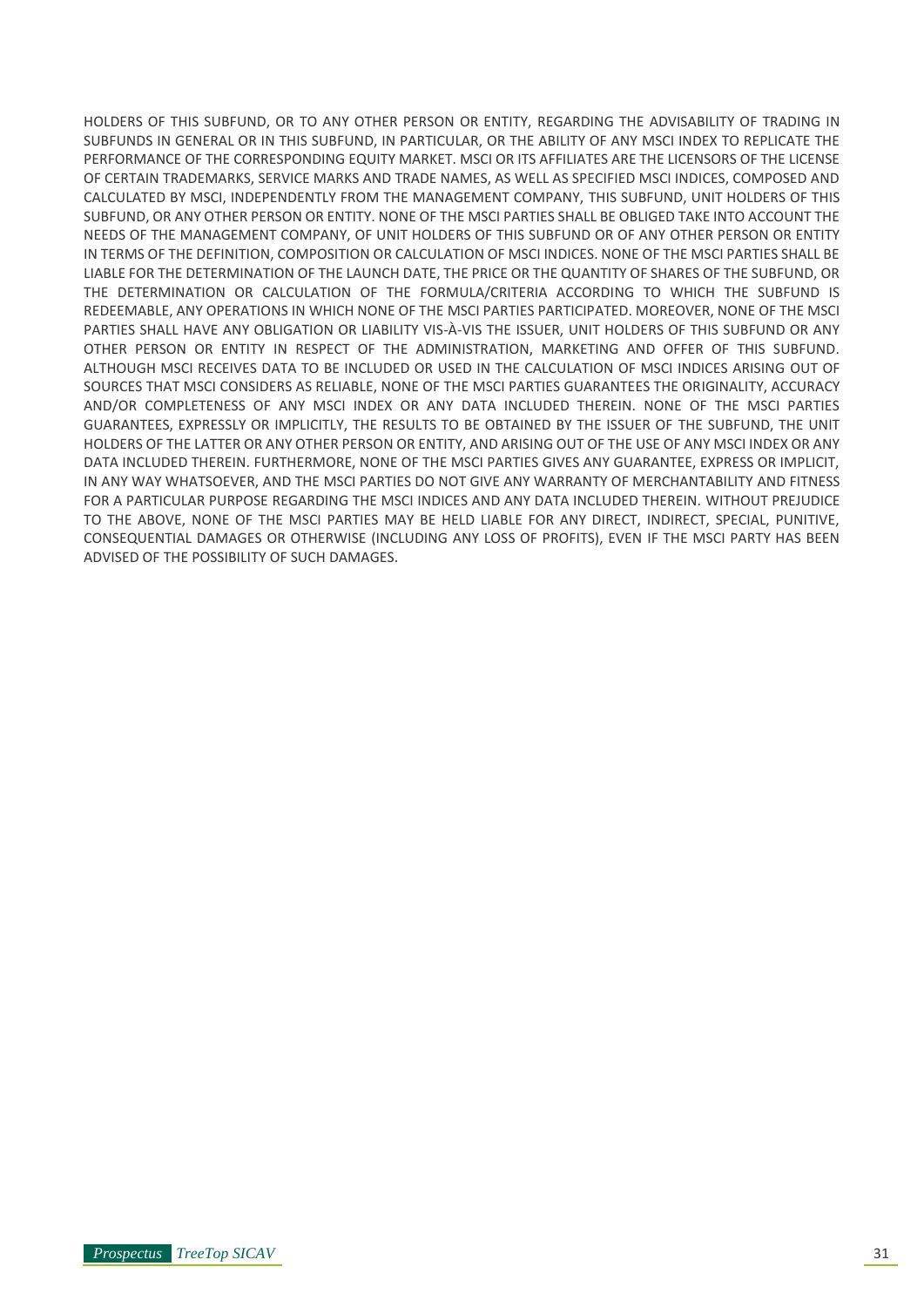# **TREETOP MULTI STRATEGIES DYNAMIC**

# PRESENTATION OF THE TREETOP MULTI STRATEGIES DYNAMIC SUBFUND

<span id="page-31-2"></span><span id="page-31-1"></span><span id="page-31-0"></span>

| <b>Name</b>                                  | $\rightarrow$ | TreeTop Multi Strategies Dynamic (the "Subfund")                                                                                                                                                                                                                                                                                                                                                                                                                                                                                                                                                                                                                                                                                                                 |
|----------------------------------------------|---------------|------------------------------------------------------------------------------------------------------------------------------------------------------------------------------------------------------------------------------------------------------------------------------------------------------------------------------------------------------------------------------------------------------------------------------------------------------------------------------------------------------------------------------------------------------------------------------------------------------------------------------------------------------------------------------------------------------------------------------------------------------------------|
| Date of incorporation                        | $\rightarrow$ | 21 January 2019                                                                                                                                                                                                                                                                                                                                                                                                                                                                                                                                                                                                                                                                                                                                                  |
| Initial subscription period                  | $\rightarrow$ | 21 January 2019 to 25 January 2019                                                                                                                                                                                                                                                                                                                                                                                                                                                                                                                                                                                                                                                                                                                               |
| <b>Duration</b>                              | $\rightarrow$ | Unlimited                                                                                                                                                                                                                                                                                                                                                                                                                                                                                                                                                                                                                                                                                                                                                        |
| <b>Listing on a Stock</b><br><b>Exchange</b> | $\rightarrow$ | Not applicable                                                                                                                                                                                                                                                                                                                                                                                                                                                                                                                                                                                                                                                                                                                                                   |
|                                              |               | <b>INFORMATION RELATING TO INVESTMENTS</b>                                                                                                                                                                                                                                                                                                                                                                                                                                                                                                                                                                                                                                                                                                                       |
| The Subfund's investment<br>objective        | $\rightarrow$ | The aim of the Subfund is to provide shareholders with exposure to<br>shares of companies in global developed and emerging markets<br>indirectly through investments in units or shares of undertakings for<br>collective investment.                                                                                                                                                                                                                                                                                                                                                                                                                                                                                                                            |
| The Subfund's investment                     | $\rightarrow$ | Authorised categories of assets                                                                                                                                                                                                                                                                                                                                                                                                                                                                                                                                                                                                                                                                                                                                  |
| policy                                       |               | Generally, the Subfund may invest in any type of instrument<br>authorised by the 2012 Royal Decree for investment companies<br>that satisfy the criteria established under Directive 2009/65/EC.                                                                                                                                                                                                                                                                                                                                                                                                                                                                                                                                                                 |
|                                              |               | The Subfund's portfolio mainly consists of shares of undertakings<br>for collective investment with variable capital ("UCI"). The Subfund<br>may invest up to 100% of its net assets in shares of undertakings for<br>collective investment investing mainly in shares and/or other<br>securities giving access to the capital of companies in global<br>developed and emerging markets.                                                                                                                                                                                                                                                                                                                                                                         |
|                                              |               | On an ancillary or temporary basis, the Subfund may hold cash in<br>the form of current accounts, bank deposits or securities.                                                                                                                                                                                                                                                                                                                                                                                                                                                                                                                                                                                                                                   |
|                                              |               | No formal guarantee has been granted to the subfund or its<br>participants.                                                                                                                                                                                                                                                                                                                                                                                                                                                                                                                                                                                                                                                                                      |
|                                              |               | Criteria for the selection of undertakings for collective investment<br>in which the subfund invests:                                                                                                                                                                                                                                                                                                                                                                                                                                                                                                                                                                                                                                                            |
|                                              |               | The Subfund will seek a balanced allocation between indexed<br>undertakings for collective investment aiming to track stock indices<br>as closely as possible ("Passive undertakings for collective<br>investment") and actively managed undertakings for collective<br>investment having an investment policy of selecting shares<br>according to a manager-specific approach, regardless of whether<br>they are part of a stock index ("Active undertakings for collective<br>investment"). The choice of undertakings for collective investment<br>will seek to ensure diversification in management styles, economic<br>sectors and geographic areas. Active undertakings for collective<br>investment will mainly be undertakings for collective investment |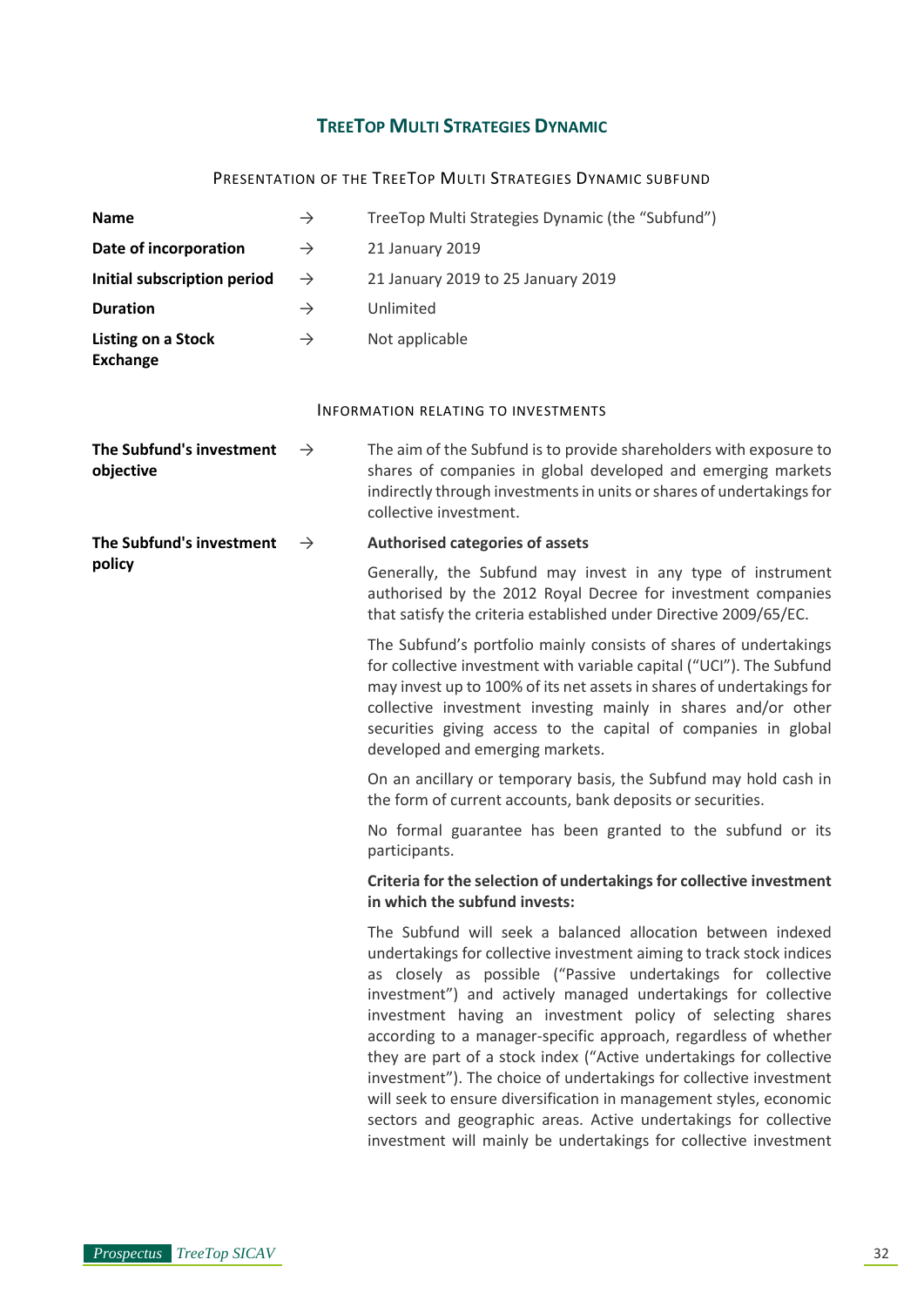managed or promoted by the Management Company or affiliates of the Management Company.

#### **Benchmark**

The Subfund is actively managed without referring to any stock market indices.

#### **Lending of securities/financial instruments**

The Subfund will not engage in securities lending.

#### **Transactions relating to authorised financial derivatives**

The Subfund will be able to sell futures contracts on stock indices in developed and emerging markets for market risk hedging purposes. The Subfund may also use financial instruments in foreign currencies for currency risk hedging purposes.

In the management of counterparty risk resulting from OTC derivatives transactions, the SICAV may receive as collateral cash in the form of deposits with a credit institution, which may be repaid on demand or withdrawn and which has a maturity of 12 months or less and denominated in EUR, USD, JPY, CAD, GBP or CHF, provided that: (a) the credit institution has its registered office in a Member State of the European Economic Area; or (b) if the registered office of the credit institution is not situated in a Member State of the European Economic Area, that institution is subject to prudential rules considered by FSMA to be equivalent to those provided for by Community law. The amount of collateral required of a counterparty takes into account the value of OTC derivatives with that counterparty. The SICAV may apply discounts to the collateral received when the cash or deposits are in a currency other than the currency of the SICAV. Cash collateral received may be reinvested in deposits, high-quality government bonds or short-term money market undertakings for collective investment.

#### **Cash borrowing**

The Subfund may borrow up to 10% of its net assets, which shall be understood as short-term loans, to cover redemptions temporarily.

#### **Social, ethical and environmental aspects**

Social, ethical and environmental aspects are not taken into account when implementing the Subfund's investment policy.

**Tax status** → The Subfund shall invest no more than 10% of its assets in debt securities, meaning that the tax described under "**Tax applicable on the redemption or transfer of shares" shall not apply.**

**Risk profile of the Subfund**  $\rightarrow$  The value of one share of the Subfund may increase or decrease, and so investors may receive back less than was initially invested.

> Table of the risks deemed to be important and significant, as evaluated by the Subfund (considering that the investments' sustainability risk is not assessed specifically for the reasons indicated in the general part of the prospectus):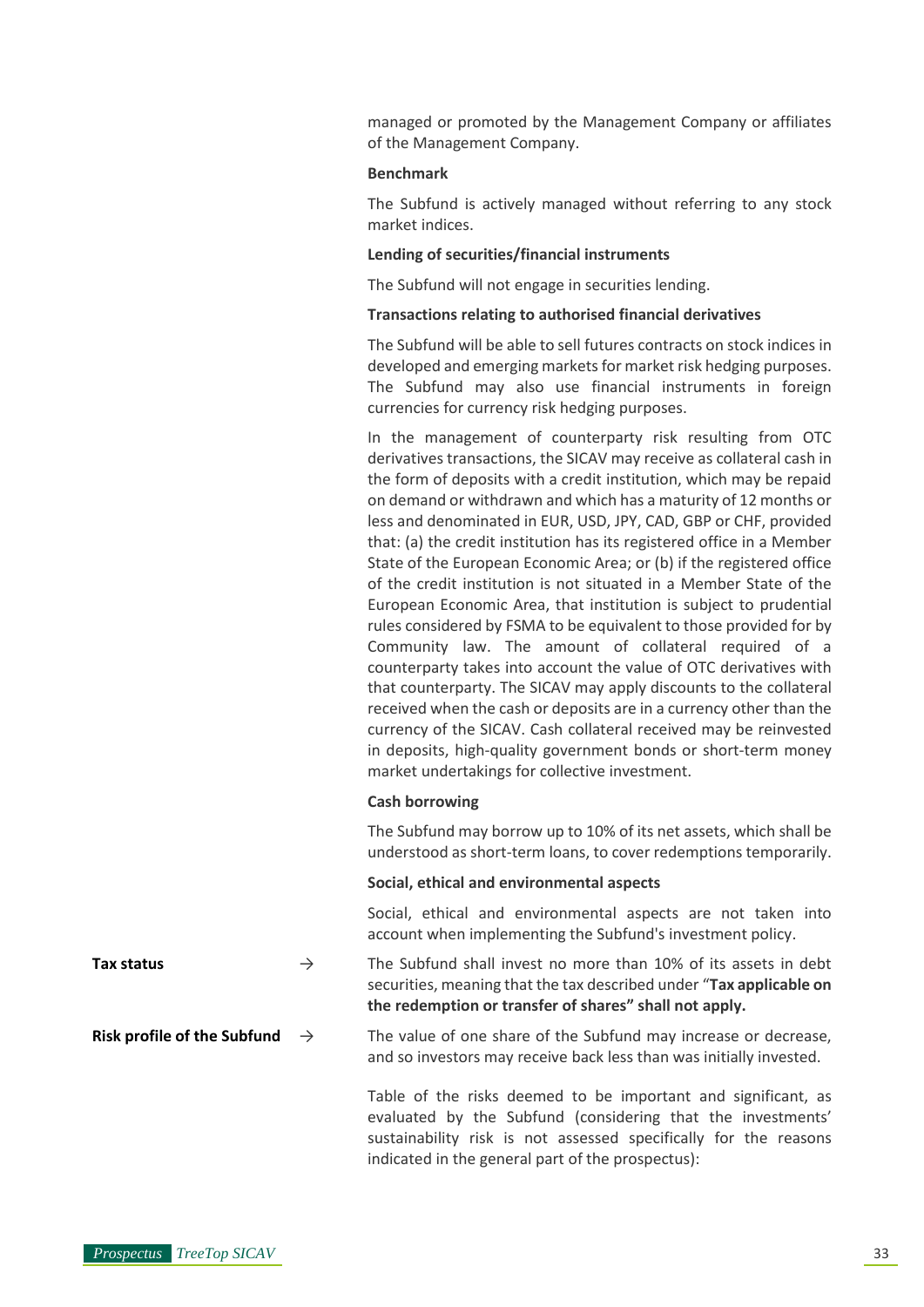| Type of risk                                          | Short definition of the risk                                                                                                                                                                                                                            | Degree<br>of risk |
|-------------------------------------------------------|---------------------------------------------------------------------------------------------------------------------------------------------------------------------------------------------------------------------------------------------------------|-------------------|
| Market risk                                           | Risk of a drop in the entire market or<br>in a category of assets affecting the<br>price and the value of the asset in<br>the portfolio and resulting in a drop<br>in the NAV                                                                           | High              |
| Credit risk                                           | Risk of default by the issuer or a<br>counterparty                                                                                                                                                                                                      | Low               |
| Settlement<br>risk                                    | Risk that the settlement of<br>an<br>operation may be not performed as<br>envisaged under a given transfer<br>system                                                                                                                                    | Low               |
| Liquidity risk                                        | Risk of a position not being able to<br>be liquidated at the appropriate<br>time and at a reasonable price                                                                                                                                              | Low               |
| Currency risk                                         | Risk of an investment value being<br>affected by a change<br>in<br>the<br>exchange rate                                                                                                                                                                 | High              |
| Custody risk                                          | Risk of a loss of assets held by a<br>depositary or a sub-depositary                                                                                                                                                                                    | Low               |
| Concentration<br>risk                                 | Risk associated with a significant<br>concentration of investments in a<br>category of assets or in a specific<br>market.                                                                                                                               | Low               |
| Performance<br>risk:                                  | Risk weighing on performance                                                                                                                                                                                                                            | High              |
| Capital risk                                          | Risk weighing on capital                                                                                                                                                                                                                                | High              |
| Counterparty<br>risk                                  | Risk of default from a counterparty<br>hedging financial<br>with whom a<br>instrument has been processed,<br>leading to a drop in the NAV                                                                                                               | Low               |
| Inflation risk                                        | Risk associated with inflation                                                                                                                                                                                                                          | Low               |
| <b>Risk</b><br>associated<br>with external<br>factors | Uncertainty relating to certain<br>environmental elements, such as<br>the tax regime.                                                                                                                                                                   | Average           |
| Sustainability<br>risk                                | Event<br>condition in<br>the<br>or<br>environmental,<br>social<br>or<br>governance (ESG) field that, if it<br>occurs, may have a substantial,<br>actual or potential negative impact<br>on the value of one or more<br>investments held by the Subfund. | Average           |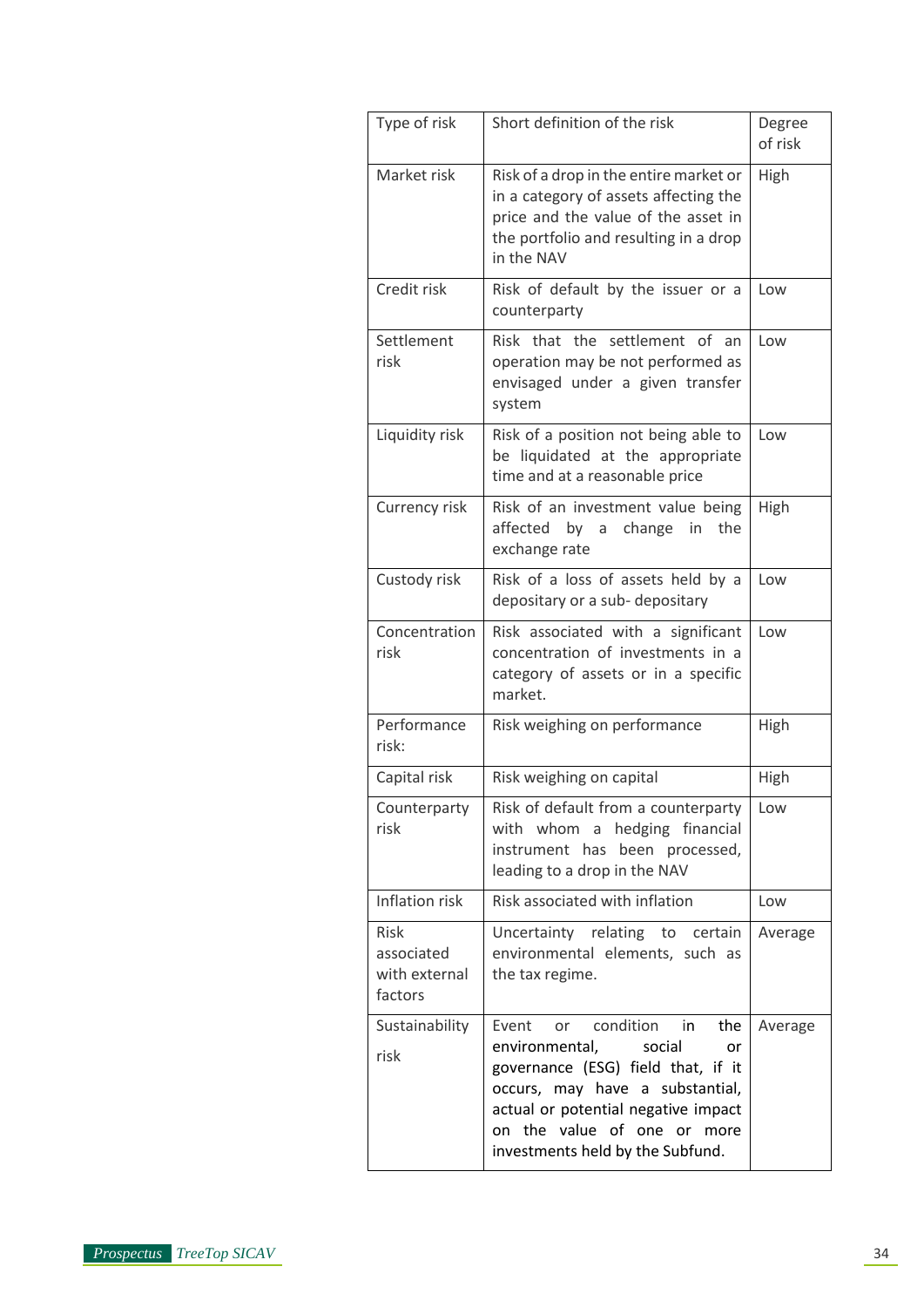Description of the risks deemed to be important and significant, as evaluated by the Subfund:

#### **Market risk:**

Up to 100% of the Subfund's portfolio may be invested in shares of undertakings for collective investment mainly investing in shares and/or other securities giving access to the capital of companies. Its correlation with these stock markets is therefore significant. The book value will be greatly influenced by the performance, whether positive or negative, of equity markets.

## **Performance risk:**

For this Subfund, the performance risk is directly linked to the choice of the various undertakings for collective investment and the allocation of the portfolio between these undertakings for collective investment. The performance may therefore be less than that of the market, which may be strongly negative, as mentioned above under the heading "market risk".

#### **Currency risk:**

The assets of this Subfund consist mainly of shares of undertakings for collective investment. Although these shares may be denominated in EUR, the assets held by these undertakings for collective investment may be denominated in various currencies depending on the markets in which these undertakings for collective investment invest. Fluctuations in exchange rates between the euro and these various currencies will therefore have an influence on the NAV of the Subfund.

#### **Capital risk:**

The Subfund is not subject to capital guarantee or capital protection. Investors may, therefore, lose all or part of their capital.

#### **Sustainability risk:**

As explained in the general part of this prospectus, the sustainability risk is not specifically taken into account and assessed in the management of the Subfund, having regard to the diversification and liquidity of the portfolio, and because this risk, to the extent that it is identifiable, is reflected in the stock price of the portfolio values. Since this risk is not independently/specifically assessed, it is indicated above as "average", as one cannot conclude that it is high or low.

 $\rightarrow$  This Subfund specifically deals with investors with a "dynamic" risk profile.

> This subfund may not be suitable for investors who plan to withdraw their contribution within 6 years of their investment.

> This risk profile is calculated for a Euro zone investor and may be different from that of an investor in another monetary zone. Please

**Risk profile of the typical investor: description of the risk profile of the typical investor**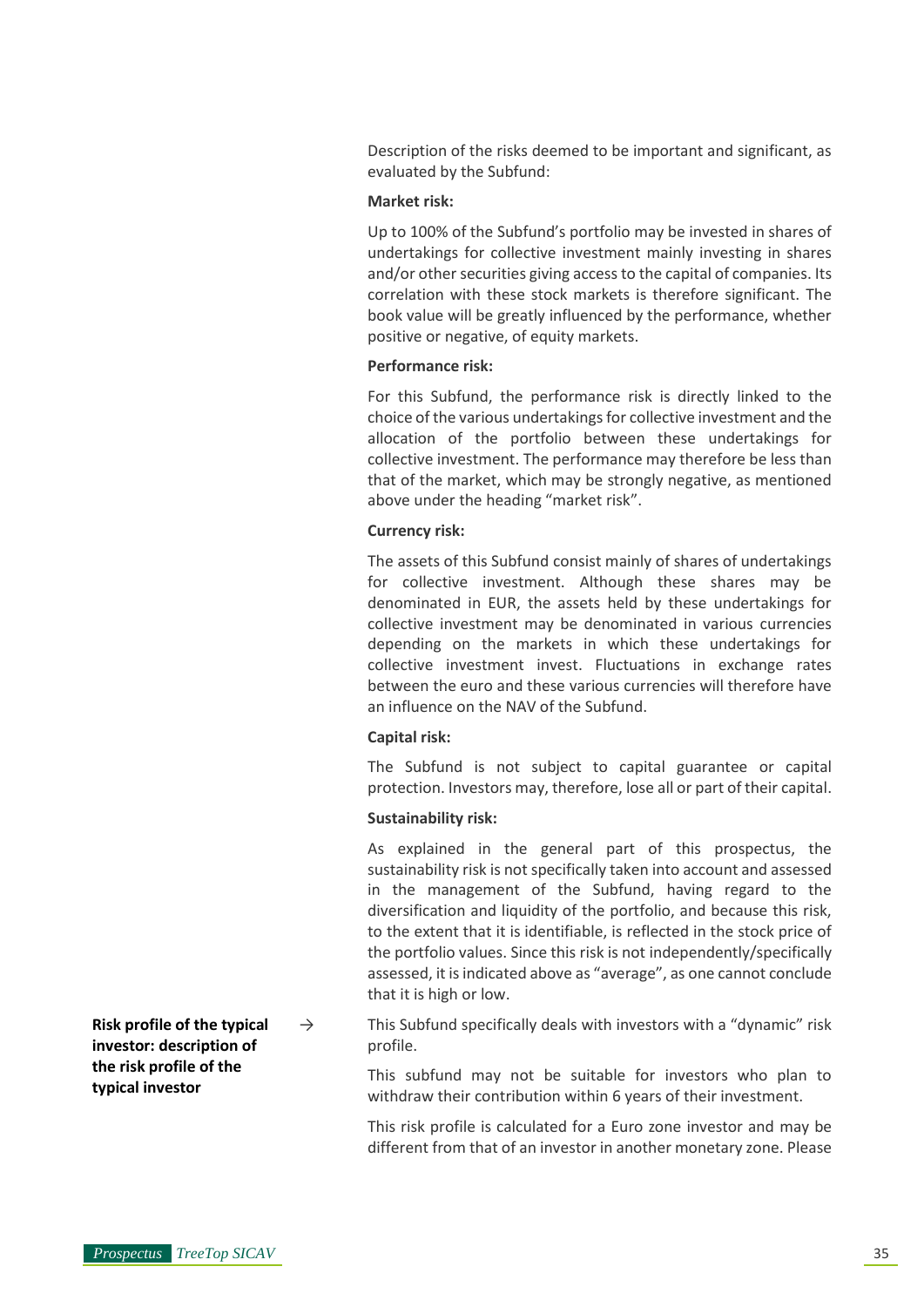contact the Distributor for any additional information relating to the risk profile.

This information is provided for information purposes with no commitment from the SICAV.

## ECONOMIC INFORMATION

<span id="page-35-0"></span>1. FEES AND EXPENSES

| NON-RECURRING FEES AND EXPENSES BORNE BY THE INVESTOR<br>(in EUR or % of the NAV per share)                        |                                                      |                                                                                             |                                                                                            |
|--------------------------------------------------------------------------------------------------------------------|------------------------------------------------------|---------------------------------------------------------------------------------------------|--------------------------------------------------------------------------------------------|
|                                                                                                                    | <b>Front end</b><br><b>Change of subfund</b><br>Exit |                                                                                             |                                                                                            |
| <b>Marketing fee</b><br>(for the benefit of the<br>Distributor)                                                    | 0%                                                   | 0%                                                                                          | 0%                                                                                         |
| Amount intended to cover<br>the acquisition fees /<br>realisation of assets<br>(for the benefit of the<br>Subfund) | 0%                                                   | 0%                                                                                          | 0% or 0.1% for a change to the<br><b>TreeTop World ESG Leaders</b><br>Equity Index subfund |
| Tax on stock market<br>transactions                                                                                | N/A                                                  | Accumulation shares:<br>1.32% with a maximum of<br>EUR 4,000<br>Distribution shares:<br>N/A | Acc. $\rightarrow$ Acc./Dis.: 1.32% with a<br>maximum of EUR 4,000                         |

| RECURRING FEES AND CHARGES BORNE BY THE SICAV |                                                                                                                                                                                         |
|-----------------------------------------------|-----------------------------------------------------------------------------------------------------------------------------------------------------------------------------------------|
| <b>Remuneration of the director</b>           | The independent director receives fees, the overall amount<br>of which is EUR 5,000. These costs shall be divided among the<br>subfunds in accordance with the Articles of Association. |

| <b>RECURRING FEES AND CHARGES BORNE BY THE SUBFUND</b><br>(in EUR or as an annual % of the NAV) |                                                                                                                                                                                                                                                                                 |  |  |
|-------------------------------------------------------------------------------------------------|---------------------------------------------------------------------------------------------------------------------------------------------------------------------------------------------------------------------------------------------------------------------------------|--|--|
| Remuneration for the management of the<br>investment portfolio $(1)$ and for the                | Management and distribution fee:<br>- A and D classes: 0.4% per year                                                                                                                                                                                                            |  |  |
| distribution                                                                                    |                                                                                                                                                                                                                                                                                 |  |  |
| Remuneration of the administration and the<br>financial service (2)                             | - 0.05% per year for the assets between EUR 0 and<br>EUR 125 million.<br>- 0.04% per year above EUR 125 million with a<br>minimum of EUR 9,000<br>- Plus EUR 3,500 per year (service related to the<br>application of the Redemption Gates mechanism<br>- see Article 8 below). |  |  |

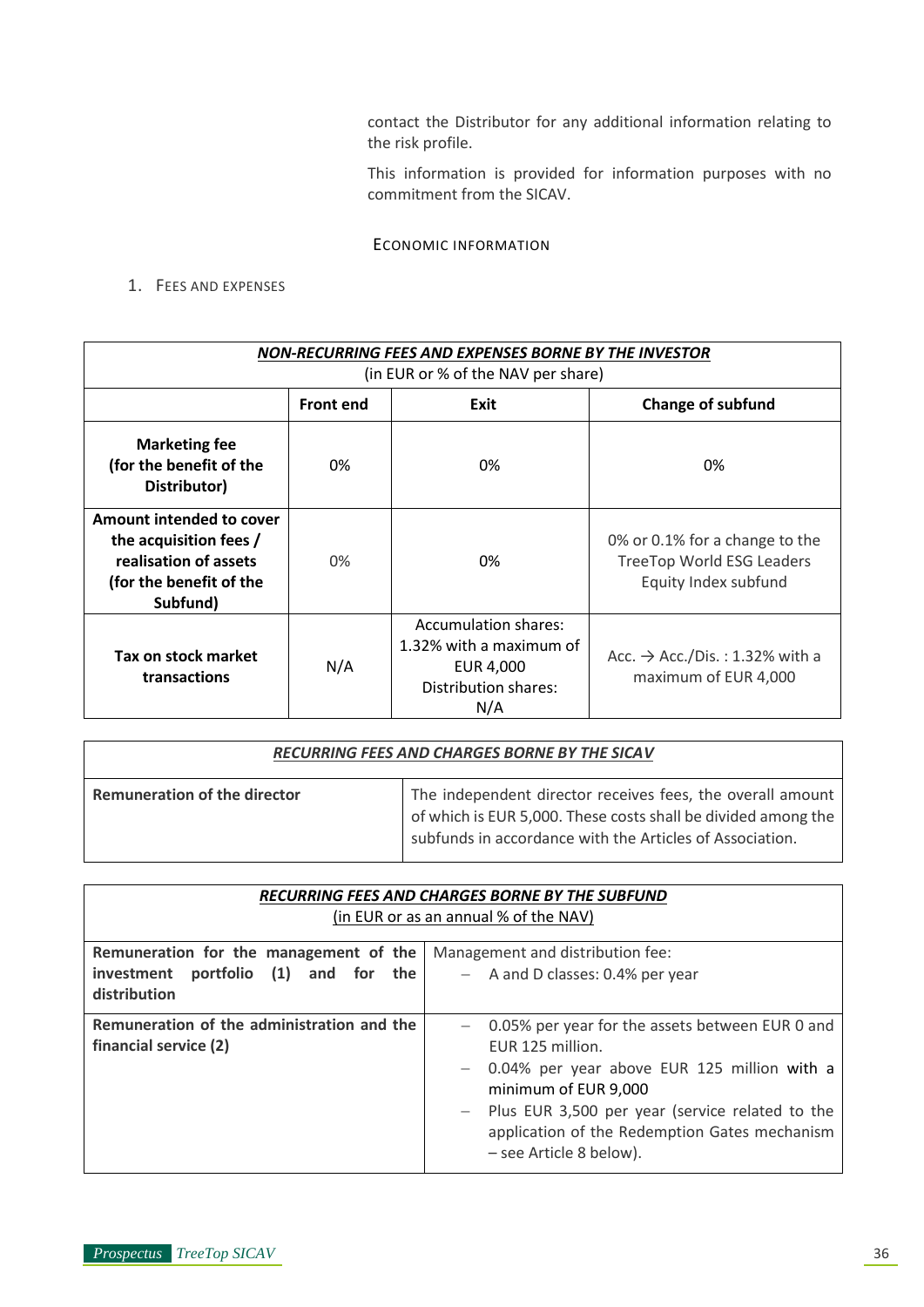| <b>Remuneration of the Depositary (2)</b>                                                                                          |                                                                                                                                                                                        |
|------------------------------------------------------------------------------------------------------------------------------------|----------------------------------------------------------------------------------------------------------------------------------------------------------------------------------------|
| <b>Custody fees</b><br><b>Monitoring</b>                                                                                           | 0.01% per year (excluding subcustodians' costs)<br>0.005% based on average net assets                                                                                                  |
| <b>Remuneration of the Auditor</b>                                                                                                 | EUR 3,950 excl. VAT per year. These fees are indexed<br>annually.                                                                                                                      |
| Remuneration of individuals responsible for<br>effective management                                                                | None                                                                                                                                                                                   |
| Annual tax *                                                                                                                       | 0.0925% of the net amounts invested in Belgium as at 31<br>December of the previous year (minus the underlying UCI<br>assets for which the annual tax has been paid by these<br>UCIS). |
| Other (estimated) expenses, including<br>payments to the supervisory authorities,<br>taxes, publishing, printing, translation etc. | Up to 0.15% with regard to net assets for the Subfund on<br>an annual basis.                                                                                                           |

*\* Under the current regulatory regime*

*(1) Remuneration for the allocation of assets, per year, due daily but payable quarterly to the Management Company. The maximum level of management fees that may be charged to undertakings for collective investment in which the Subfund intends to invest is 0.9% excluding any performance fees where applicable.*

*(2) These fees are payable quarterly and calculated on the basis of average net assets during the quarter.*

Transaction fees (brokerage fees, excluding costs of payment/cash transfers) may be charged to the Subfund in addition to management and administration fees (estimation).

| <b>Transaction fee:</b>                   |             | Lump sum of EUR 40 incl. VAT for the majority |
|-------------------------------------------|-------------|-----------------------------------------------|
|                                           |             | of transactions on shares of undertakings for |
| partially or jointly charged<br>the<br>bv | Payment on  | collective investment                         |
| Depositary on all instruments             | each        |                                               |
|                                           | transaction | Lump sum of EUR 10 per contract               |
|                                           |             | (futures/options)                             |
| by intermediaries executing<br>collected  |             | or                                            |
| transactions.                             |             | Proportional fee between 0% and 0.20%         |
|                                           |             | depending on the financial instrument         |
|                                           |             | (securities, currencies, etc.)                |

2. EXISTENCE OF COMPENSATION, FEES OR NON-MONETARY BENEFITS, AS PROVIDED UNDER ARTICLE 118 §1 (2) OF THE 2012 ROYAL DECREE

None.

3. EXISTENCE OF FEE-SHARING AGREEMENTS, AS PROVIDED UNDER ARTICLE 119 OF THE 2012 ROYAL **DECREE** 

The management and marketing fee is shared between the Management Company and the Distributor.

The Management Company has effective organisational and administrative procedures to identify, manage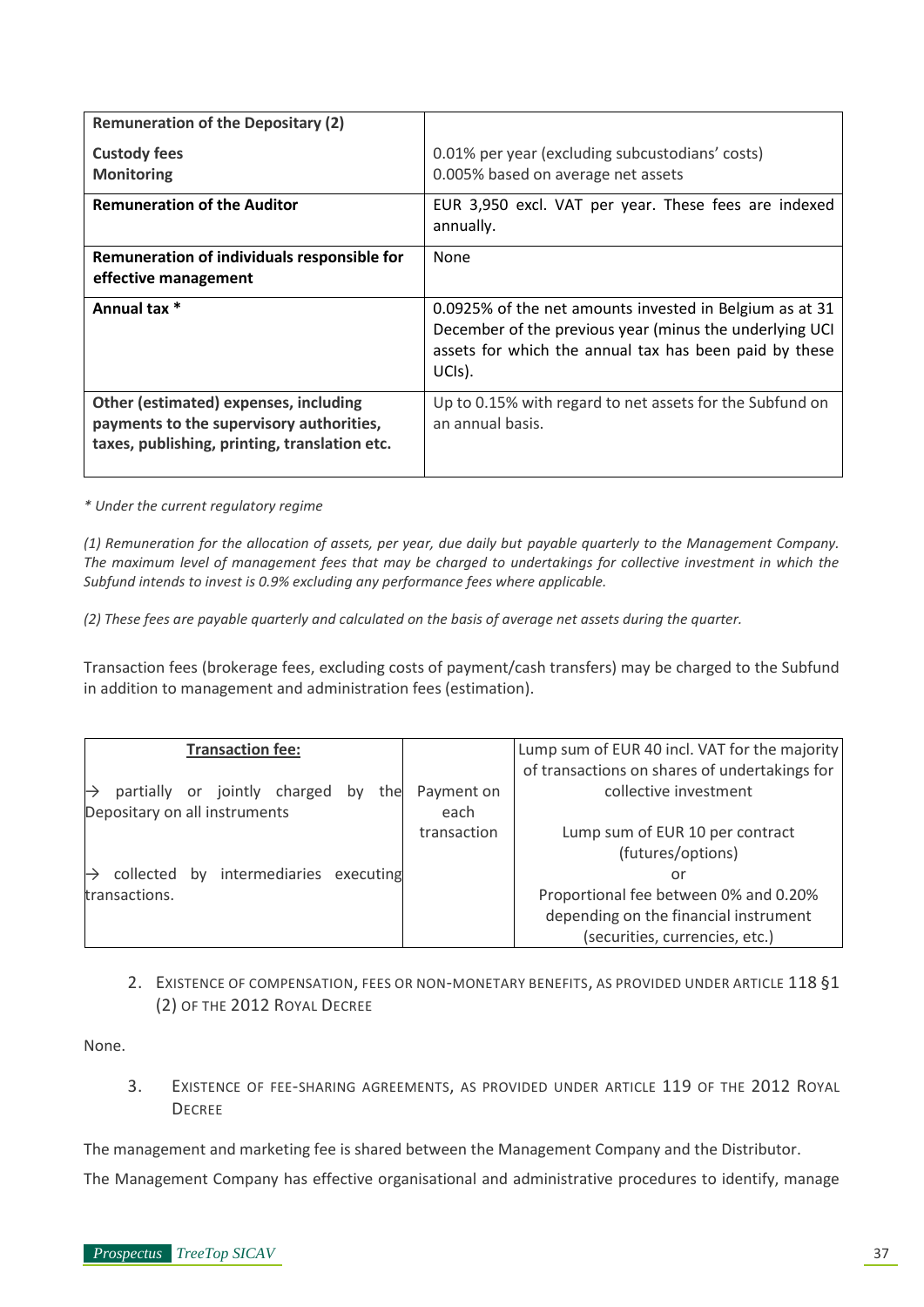and monitor conflicts of interest. The Management Company has also implemented a procedure for selecting and monitoring its delegates, such as the Distributor, and a contractual policy regarding such delegates in order to prevent any potential conflicts of interest.

#### INFORMATION RELATING TO THE SHARES OF THE SUBFUND AND THE TRADING THEREOF

1. TYPE OF SHARES OFFERED TO THE PUBLIC

The shares are all issued in registered form. The registered shares are listed in a register of the registered shares of the SICAV with CACEIS BANK, Belgium Branch, and the certificates relating to these registered shares are issued to investors who have requested them.

**Rules relating to the allocation of net income:** accumulation for A class shares and distribution for AD class shares

#### **Subfund share classes:**

**A and AD classes**: shares offered to the public, whether individuals or legal entities. The initial minimum subscription is EUR 250.

These various share classes differ in the structure of applicable fees and the earnings distribution policy.

The financial department has implemented various measures to verify on an ongoing basis if the investors who have subscribed to shares in a class that is preferential in one or more ways, or who have obtained such shares, meet the required criteria.

2. ISIN CODE FOR THE SHARES:

|    | - 1 | Acc. | BE6302945793 |
|----|-----|------|--------------|
| АC | - 1 | Dis  | BE6302946809 |

- 3. CURRENCY FOR THE CALCULATION AND EXPRESSION OF THE NET ASSET VALUE: EUR
- 4. ESTABLISHMENT AND PUBLICATION OF THE NET ASSET VALUE:

The first net asset value will be that of 25 January 2019, at the end of an initial subscription period of 5 days.

The net asset value (Day D) is calculated each working day in Brussels (Day D+2) and is published daily in the Belgian financial press (L'Echo and De Tijd). The net asset value may be viewed on the Distributor's website and is also available through the entity providing the financial service, CACEIS BANK, Belgium Branch.

It is calculated on the basis of the closing price on D+1.

- 5. PROCEDURES FOR SUBSCRIBING FOR AND REDEEMING SHARES AND CHANGING SUBFUNDS:
- \* D = date of the receipt of orders (every business day at 11:00) and net asset value publication date.

The closing time for the receipt of orders is valid for the financial department and the Distributor included in this Prospectus.

The net asset value to calculate the subscription/redemption price or the conversion value for orders received on D before 11:00 is the net asset value on D.

- \* D+2 = net asset value calculation date;
- \* D+3 = date of payment or reimbursement of claims.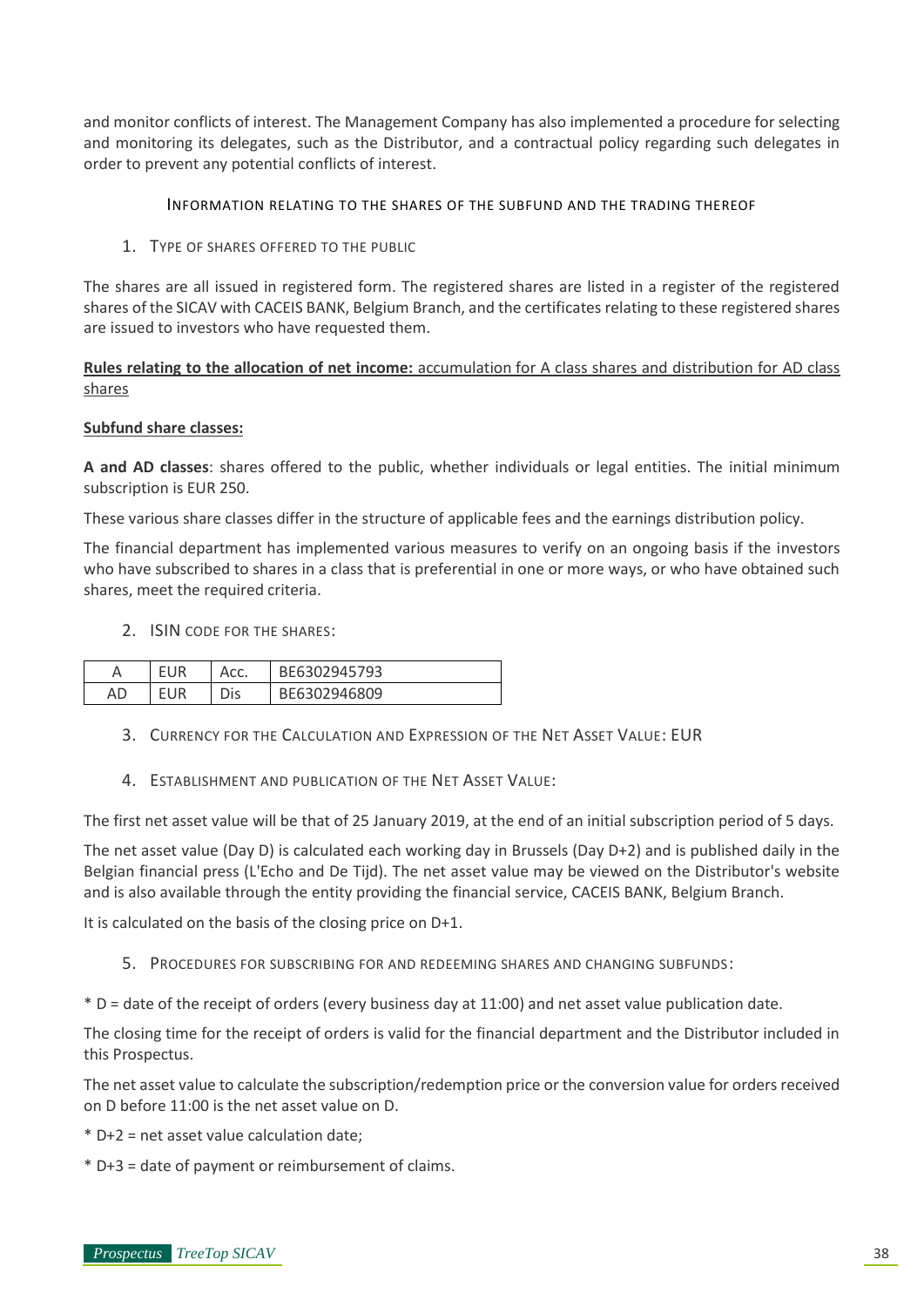#### 6. VOTING RIGHT OF THE PARTICIPANTS

The General Meeting deliberates and votes in accordance with the terms provided for under the Companies Code.

Except as provided by law, the decisions are made, regardless of the number of shares represented at the meeting, by a majority vote.

A shareholder may participate in any meeting by appointing, in writing or by any other means of telecommunication, another person as proxy.

The decisions relating to the subfund in question are, if not otherwise stipulated by the law or Articles of Association, made by simple majority through voting by the shareholders who are both present and able to vote in this subfund.

#### 7. LIQUIDATION OF THE SUBFUND

In the event of the liquidation of the Subfund:

- The repayment of the Subfund shares will be at the price and under the terms established by the Board of Directors with respect to the terms stipulated at issue in the Moniteur belge and in two newspapers.
- The Board of Directors will draft a special report relating to the liquidation of the Subfund.
- The repayment price and the special report drafted by the Board of Directors will be verified by the Statutory Auditor.
- The discharge of the directors of liquidators and the Statutory Auditor will be submitted to the next regular meeting.
- The liquidation balance sheet will be recognised by the Assembly granting the discharge. This General Meeting will confer powers to the Board of Directors to perform the ensuing statutory amendments.
- 8. SUSPENSION OF THE CALCULATION OF THE NAV AND OF ISSUES/REDEMPTIONS/CONVERSIONS OF THE SHARES

The details relating to the suspension of the calculation of the NAV and/or of the issue/redemption/conversion of shares are detailed under Article 11 of the Articles of Association. The Company may notably suspend one or more subscription, redemption or conversion requests in accordance with Article 195 of the Royal Decree of 12 November 2012 and Article 11 of the Articles of Association.

In accordance with Article 11 of the Articles of Association and Article 198/1 of the 2012 Royal Decree, the SICAV also reserves the possibility to amend the terms and conditions of the Subfund's share redemption, and not to execute the orders of exiting participants if these redemption requests represent together at least 5% of the Subfund's net asset value, on the basis of the last net asset value published (Redemption Gates mechanism).

By application of this Redemption Gates mechanism, the suspension only concerns the portion of redemption requests exceeding this threshold and shall be applied in the same proportion to all exit requests concerned by the mechanism. This decision of suspension shall be published on the website **<http://www.treetopam.com/>**.

The portion of these redemption requests that is not executed following the partial suspension is automatically deferred to the next closing date, except in case of revocation of the redemption order by the investor or of a new application of the mechanism. A new decision of suspension of redemptions is required each time the conditions of application of this mechanism are met.

The share subscriptions, redemptions or conversions, the request of which is suspended, shall be treated on the basis of the first net asset value of the shares determined after the suspension.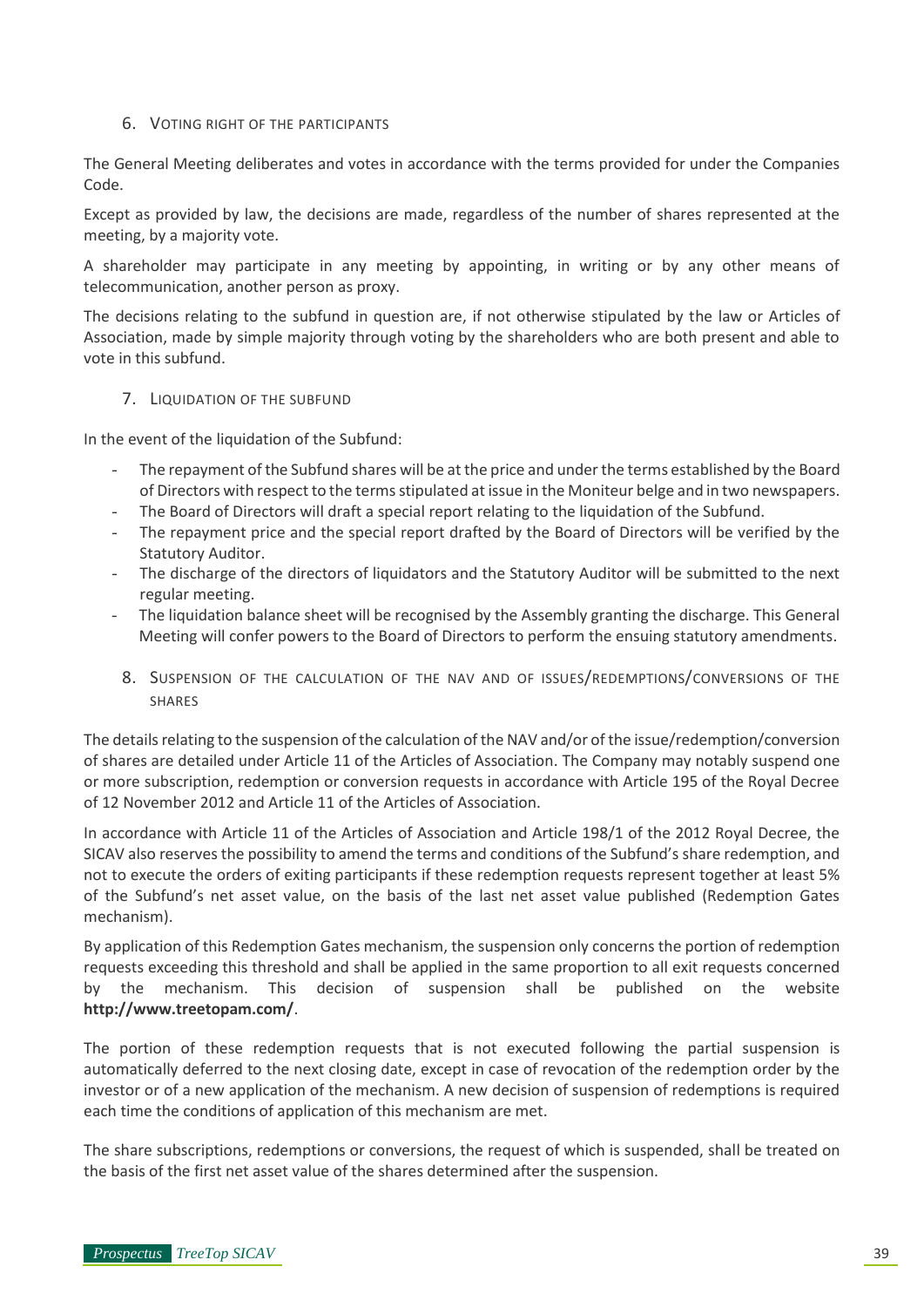A policy explaining the conditions of application of this suspension related to the implementation of this Redemption Gates mechanism, is available upon request at the Management Company's registered office.

9. HISTORICAL PERFORMANCE

The historical performance is available in the latest annual report. Past performance is not an indication of future results or guarantee of future returns.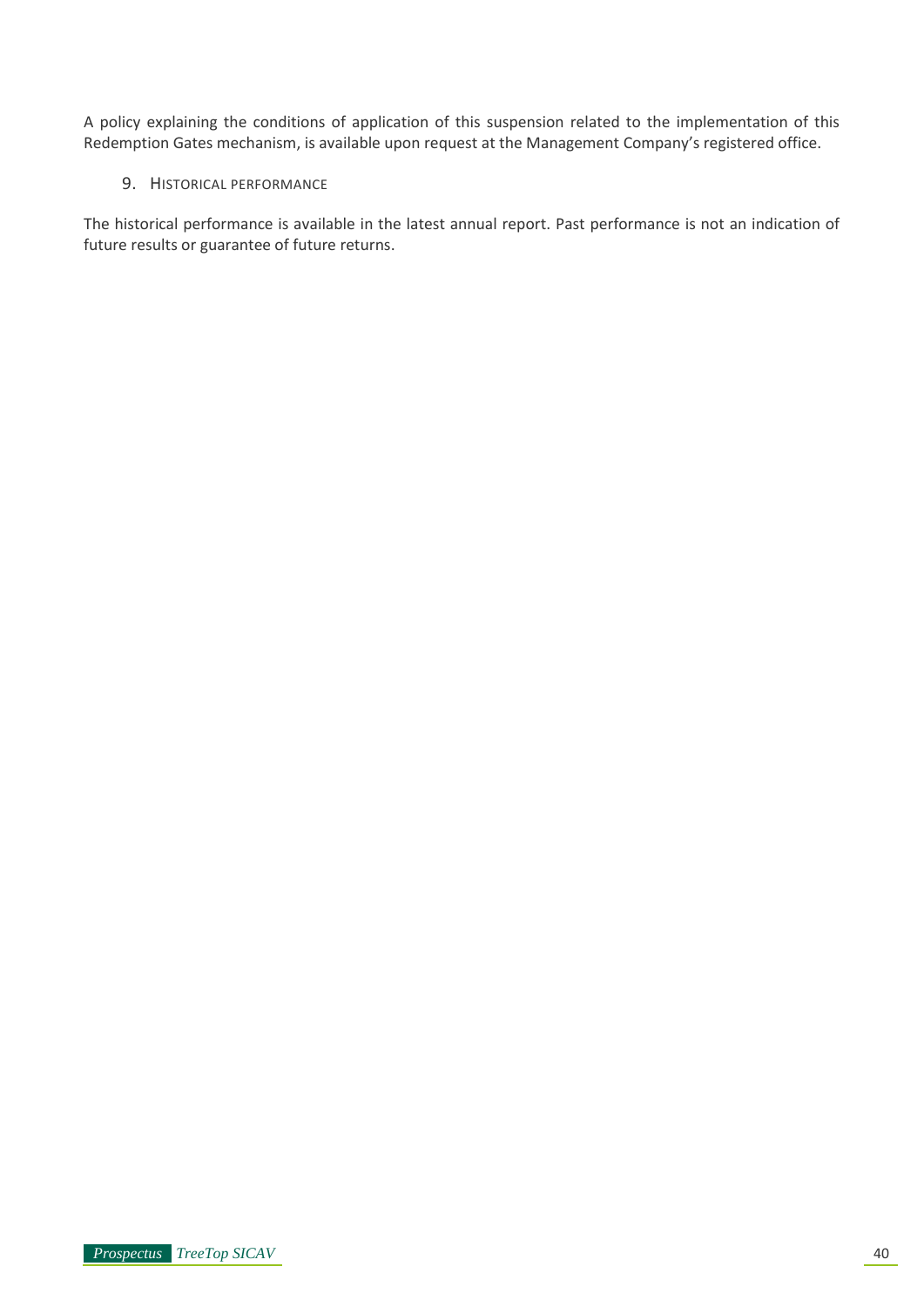# **TREETOP MULTI STRATEGIES BALANCED**

## PRESENTATION OF THE TREETOP MULTI STRATEGIES BALANCED SUBFUND

| <b>Name</b>                                  | $\rightarrow$ | TreeTop Multi Strategies Balanced (the "Subfund")                                                                                                                                                                                                                                                                                                                                                                                                                                                                                                                                                                                                                                                     |
|----------------------------------------------|---------------|-------------------------------------------------------------------------------------------------------------------------------------------------------------------------------------------------------------------------------------------------------------------------------------------------------------------------------------------------------------------------------------------------------------------------------------------------------------------------------------------------------------------------------------------------------------------------------------------------------------------------------------------------------------------------------------------------------|
| Date of incorporation                        | $\rightarrow$ | 21 January 2019                                                                                                                                                                                                                                                                                                                                                                                                                                                                                                                                                                                                                                                                                       |
| Initial subscription period                  | $\rightarrow$ | 21 January to 25 January 2019                                                                                                                                                                                                                                                                                                                                                                                                                                                                                                                                                                                                                                                                         |
| <b>Duration</b>                              | $\rightarrow$ | Unlimited                                                                                                                                                                                                                                                                                                                                                                                                                                                                                                                                                                                                                                                                                             |
| <b>Listing on a Stock</b><br><b>Exchange</b> | $\rightarrow$ | Not applicable                                                                                                                                                                                                                                                                                                                                                                                                                                                                                                                                                                                                                                                                                        |
|                                              |               | <b>INFORMATION RELATING TO INVESTMENTS</b>                                                                                                                                                                                                                                                                                                                                                                                                                                                                                                                                                                                                                                                            |
| The Subfund's investment<br>objective        | $\rightarrow$ | The aim of the Subfund is to provide shareholders with exposure to<br>various asset classes indirectly through investments in units or<br>shares of undertakings for collective investment.                                                                                                                                                                                                                                                                                                                                                                                                                                                                                                           |
| The Subfund's investment                     | $\rightarrow$ | <b>Authorised categories of assets</b>                                                                                                                                                                                                                                                                                                                                                                                                                                                                                                                                                                                                                                                                |
| policy                                       |               | Generally, the Subfund may invest in any type of instrument<br>authorised by the 2012 Royal Decree for investment companies that<br>satisfy the criteria established under Directive 2009/65/EC.                                                                                                                                                                                                                                                                                                                                                                                                                                                                                                      |
|                                              |               | The Subfund's portfolio mainly consists of shares of undertakings<br>for collective investment with variable capital ("UCI"). The Subfund<br>may invest up to 60% of its net assets in shares of undertakings for<br>collective investment investing mainly in shares and/or other<br>securities giving access to the capital of companies in global<br>developed and emerging markets (the "Global Equity Component of<br>the Portfolio"). Up to 50% of the Subfund's net assets may be<br>invested in shares of undertakings for collective investment<br>primarily investing in bonds, money market instruments or bank<br>deposits (the "Fixed-Income Instrument Component of the<br>Portfolio"). |
|                                              |               | On an ancillary or temporary basis, the Subfund may hold cash in<br>the form of current accounts, bank deposits or securities.                                                                                                                                                                                                                                                                                                                                                                                                                                                                                                                                                                        |
|                                              |               | No formal guarantee has been granted to the subfund or its<br>participants.                                                                                                                                                                                                                                                                                                                                                                                                                                                                                                                                                                                                                           |
|                                              |               | Criteria for the selection of undertakings for collective investment<br>in which the subfund invests:                                                                                                                                                                                                                                                                                                                                                                                                                                                                                                                                                                                                 |
|                                              |               | The Global Equity Component of the Portfolio will seek a balanced<br>allocation between indexed undertakings for collective investment<br>aiming to track stock indices as closely as possible ("Passive<br>undertakings for collective investment") and actively managed<br>undertakings for collective investment having an investment policy<br>of selecting shares according to a manager-specific approach,<br>regardless of whether they are part of a stock index ("Active<br>undertakings for collective investment"). The choice of                                                                                                                                                          |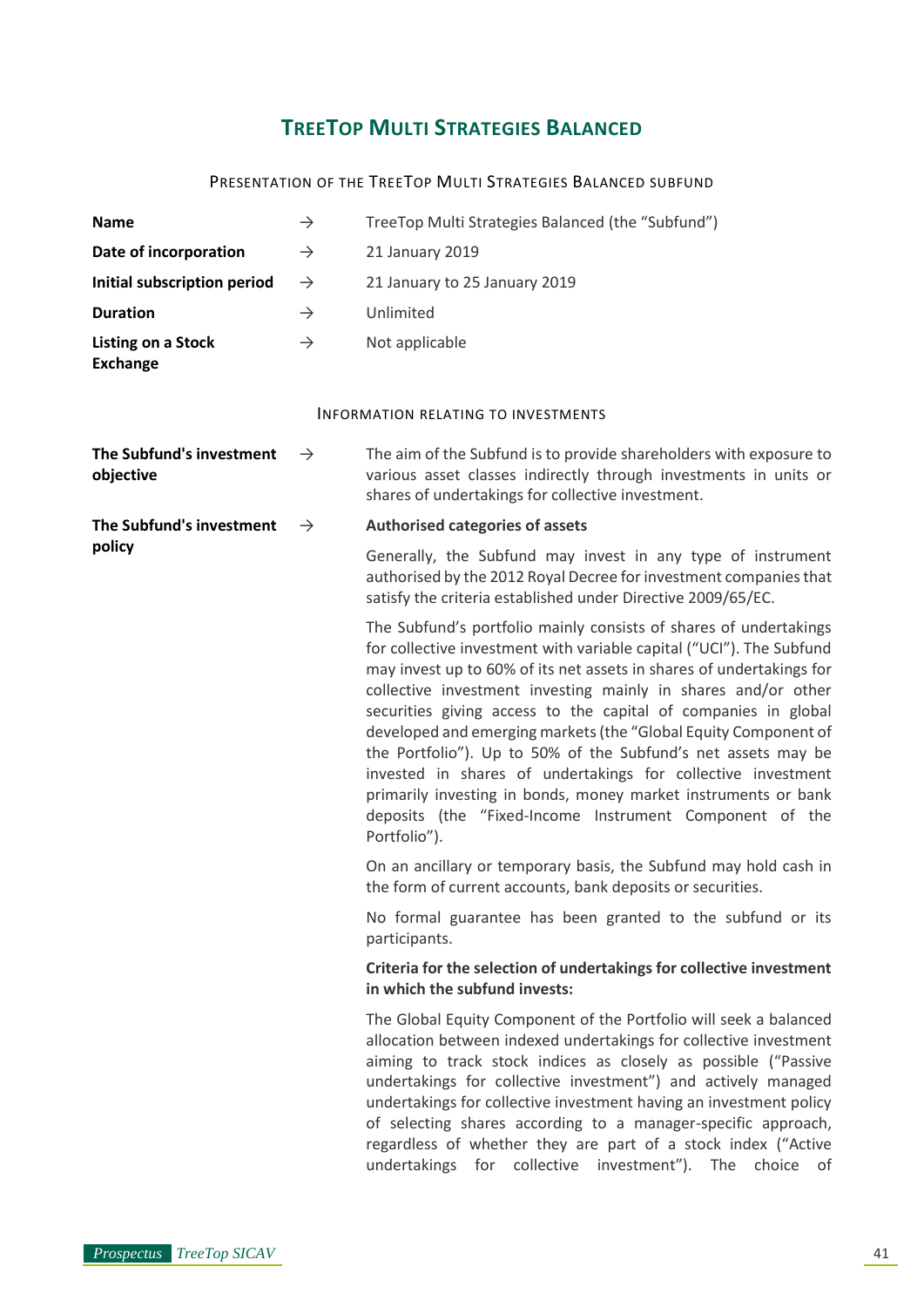undertakings for collective investment will seek to ensure diversification in management styles, economic sectors and geographic areas. Active undertakings for collective investment will mainly be undertakings for collective investment managed or promoted by the Management Company or affiliates of the Management Company.

The Fixed-Income Instrument Component of the Portfolio will favour shares of undertakings for collective investment managed by third parties. The selection is based on a qualitative analysis that focuses on the investment philosophy and process, the risk management process and the cost assessment.

#### **Benchmark**

The Subfund is actively managed without referring to any stock market indices.

#### **Lending of securities/financial instruments**

The Subfund will not engage in securities lending.

#### **Transactions relating to authorised financial derivatives**

The Subfund will be able to sell futures contracts on stock indices in developed and emerging markets for market risk hedging purposes. The Subfund may also use financial instruments in foreign currencies for currency risk hedging purposes.

In the management of counterparty risk resulting from OTC derivatives transactions, the SICAV may receive as collateral cash in the form of deposits with a credit institution, which may be repaid on demand or withdrawn and which has a maturity of 12 months or less and denominated in EUR, USD, JPY, CAD, GBP or CHF, provided that: (a) the credit institution has its registered office in a Member State of the European Economic Area; or (b) if the registered office of the credit institution is not situated in a Member State of the European Economic Area, that institution is subject to prudential rules considered by FSMA to be equivalent to those provided for by Community law. The amount of collateral required of a counterparty takes into account the value of OTC derivatives with that counterparty. The SICAV may apply discounts to the collateral received when the cash or deposits are in a currency other than the currency of the SICAV. Cash collateral received may be reinvested in deposits, high-quality government bonds or short-term money market undertakings for collective investment.

#### **Cash borrowing**

The Subfund may borrow up to 10% of its net assets, which shall be understood as short-term loans, to cover redemptions temporarily.

#### **Social, ethical and environmental aspects**

Social, ethical and environmental aspects are not taken into account when implementing the Subfund's investment policy.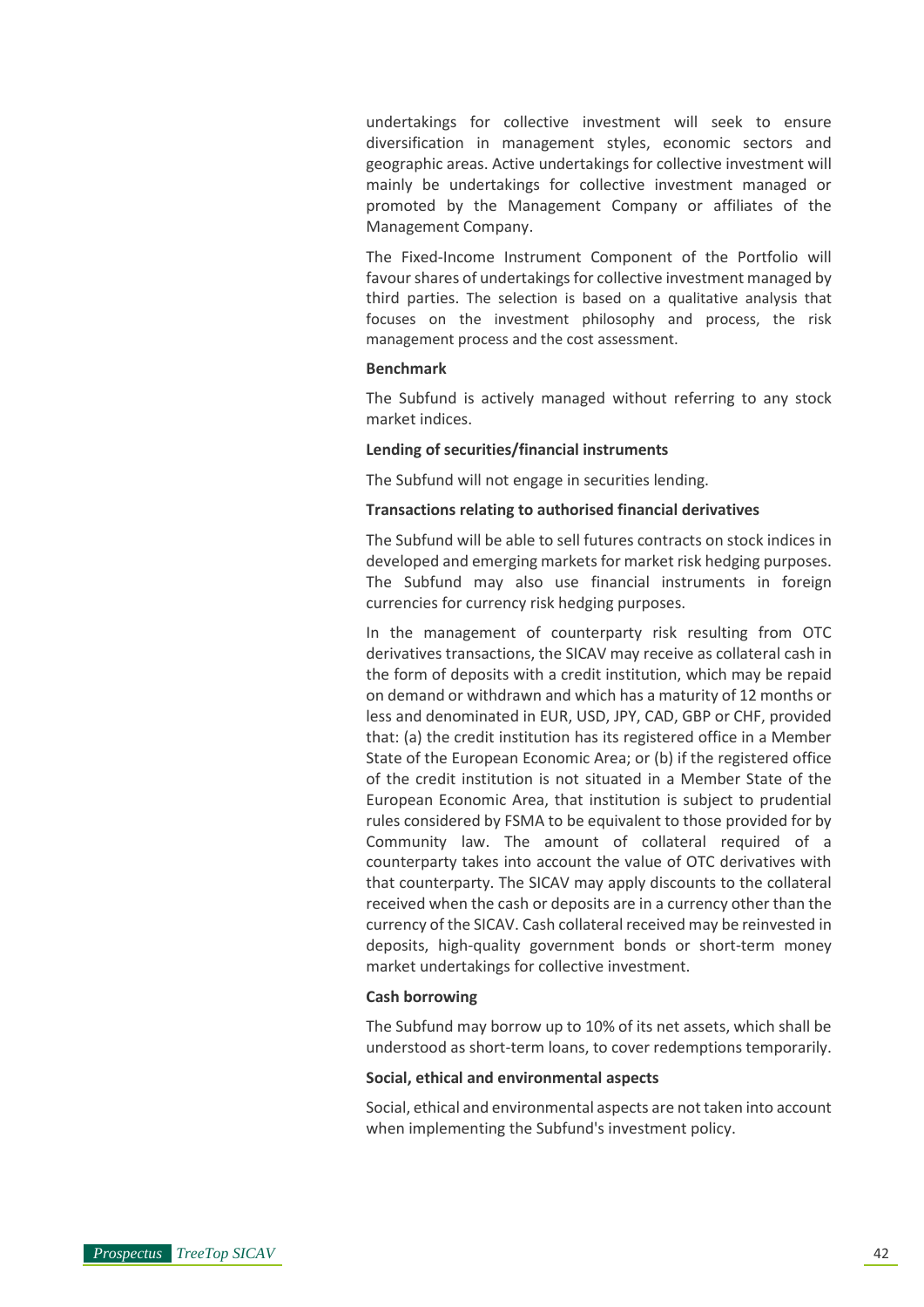Tax status → The Subfund shall indirectly invest more than 10% of its assets in debt securities, meaning that the tax described under "**Tax applicable on the redemption or transfer of shares" shall apply.**

**Risk profile of the Subfund** → The value of one share of the Subfund may increase or decrease, and so investors may receive back less than was initially invested.

> Table of the risks deemed to be important and significant, as evaluated by the Subfund (considering that the investments' sustainability risk is not assessed specifically for the reasons indicated in the general part of the prospectus):

| Type of risk          | Short definition of the risk                                                                                                                                                  | Degree<br>of risk |
|-----------------------|-------------------------------------------------------------------------------------------------------------------------------------------------------------------------------|-------------------|
| Market risk           | Risk of a drop in the entire market or<br>in a category of assets affecting the<br>price and the value of the asset in<br>the portfolio and resulting in a drop<br>in the NAV | High              |
| Credit risk           | Risk of default by the issuer or a<br>counterparty                                                                                                                            | High              |
| Settlement<br>risk    | the settlement of<br>Risk<br>that<br>an<br>operation may be not performed as<br>envisaged under a given transfer<br>system                                                    | Low               |
| Liquidity risk        | Risk of a position not being able to<br>be liquidated at the appropriate<br>time and at a reasonable price                                                                    | Low               |
| Currency risk         | Risk of an investment value being<br>affected by a<br>change<br>the<br>in<br>exchange rate                                                                                    | High              |
| Custody risk          | Risk of a loss of assets held by a<br>depositary or a sub-depositary                                                                                                          | Low               |
| Concentration<br>risk | Risk associated with a significant<br>concentration of investments in a<br>category of assets or in a specific<br>market.                                                     | Low               |
| Performance<br>risk:  | Risk weighing on performance                                                                                                                                                  | High              |
| Capital risk          | Risk weighing on capital                                                                                                                                                      | Average           |
| Counterparty<br>risk  | Risk of default from a counterparty<br>with whom<br>hedging financial<br>a<br>instrument has<br>been processed,<br>leading to a drop in the NAV                               | Low               |
| Inflation risk        | Risk associated with inflation                                                                                                                                                | Low               |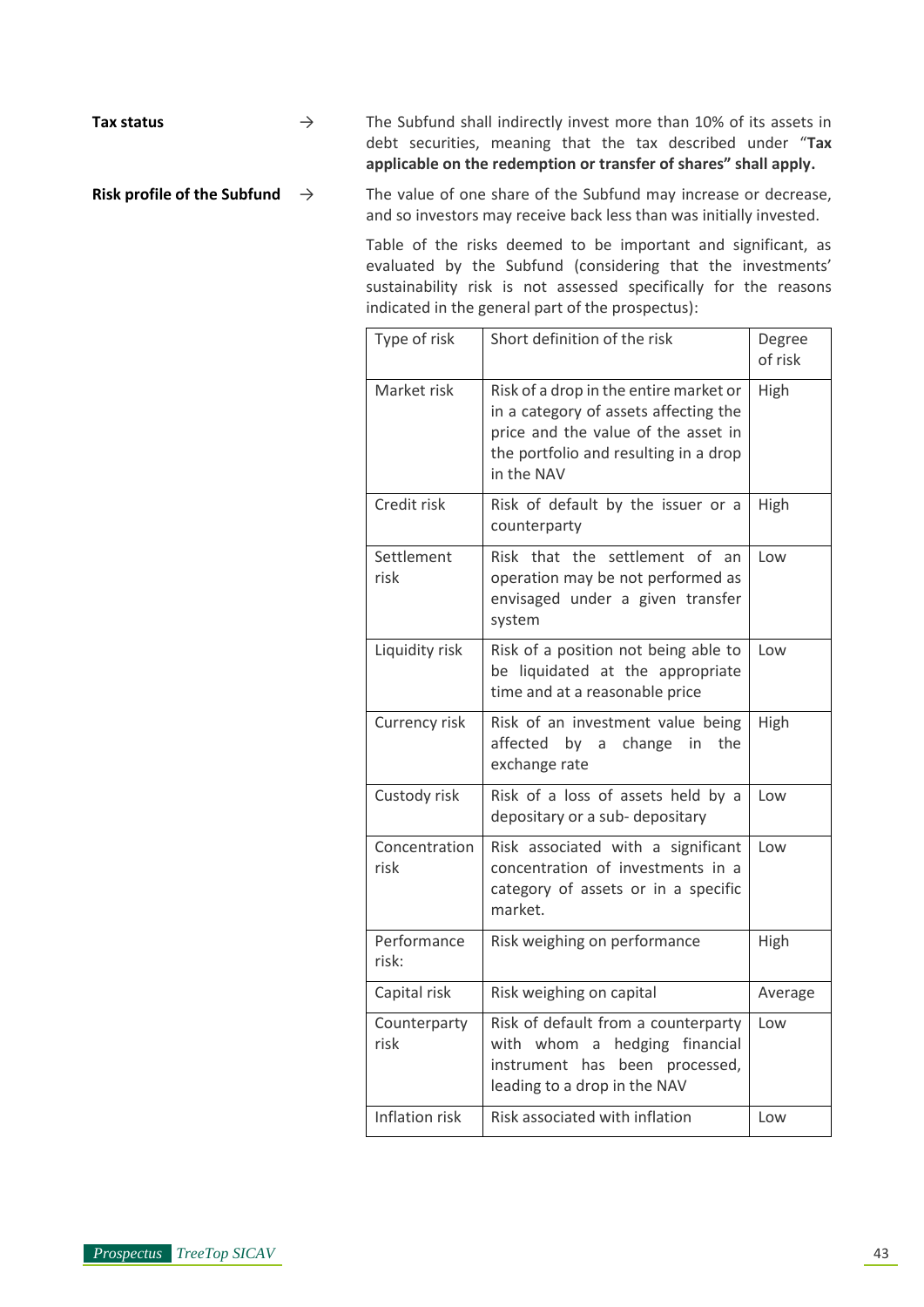| <b>Risk</b><br>associated<br>with external<br>factors | Uncertainty relating to certain<br>environmental elements, such as<br>the tax regime.                                                                                                                                                    | Average |
|-------------------------------------------------------|------------------------------------------------------------------------------------------------------------------------------------------------------------------------------------------------------------------------------------------|---------|
| Sustainability<br>risk                                | Event or condition in the<br>environmental, social or governance<br>(ESG) field that, if it occurs, may<br>have a substantial, actual or<br>potential negative impact on the<br>value of one or more investments<br>held by the Subfund. | Average |

Description of the risks deemed to be important and significant, as evaluated by the Subfund:

#### **Market risk:**

Up to 60% of the Subfund's portfolio may be invested in shares of undertakings for collective investment mainly investing in shares and/or other securities giving access to the capital of companies. The correlation of the value of this part of the portfolio with the stock markets is therefore significant. The book value will therefore be influenced by the performance, whether positive or negative, of equity markets.

#### **Credit risk:**

Up to 50% of the Subfund's portfolio may be invested in shares of undertakings for collective investment investing mainly in bonds, money market instruments or bank deposits. These undertakings for collective investment are exposed to the risk of default of the issuers of these debts.

#### **Performance risk:**

For this Subfund, the performance risk is directly linked to the Submanager's allocation between the Global Equity Component of the Portfolio and the Fixed-Income Instrument Component of the Portfolio, on the one hand, and a choice of the various undertakings for collective investment within each of the components, on the other hand. The performance may therefore be less than that of the market, which may be strongly negative, as mentioned above under the heading "market risk".

#### **Currency risk:**

The assets of this Subfund consist mainly of shares of undertakings for collective investment. Although these shares may be denominated in EUR, the assets held by these undertakings for collective investment may be denominated in various currencies depending on the markets in which these undertakings for collective investment invest. Fluctuations in exchange rates between the euro and these various currencies will therefore have an influence on the NAV of the Subfund.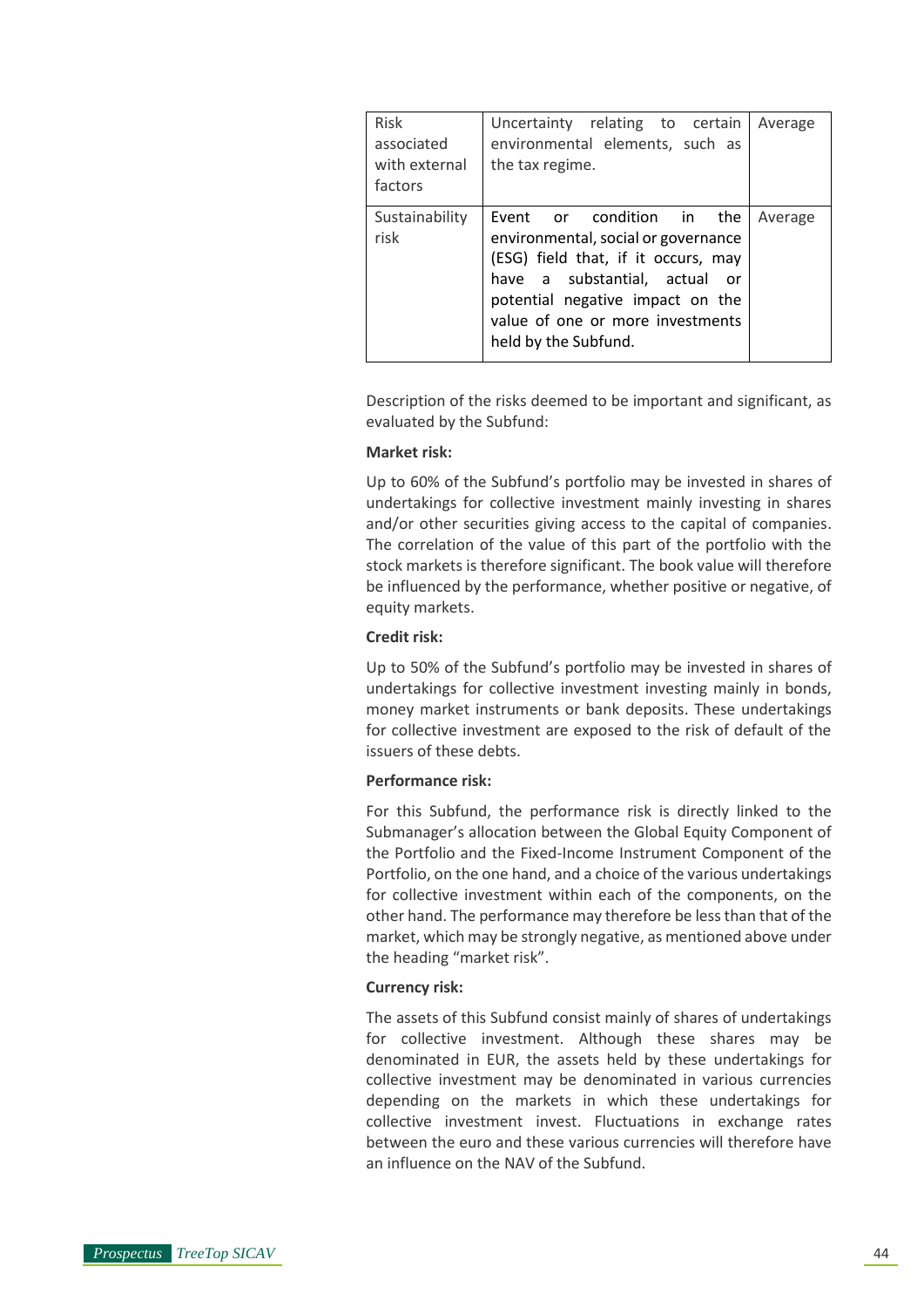#### **Capital risk:**

The Subfund is not subject to capital guarantee or capital protection. Investors may, therefore, lose all or part of their capital.

#### **Sustainability risk:**

As explained in the general part of this prospectus, the sustainability risk is not specifically taken into account and assessed in the management of the Subfund, having regard to the diversification and liquidity of the portfolio, and because this risk, to the extent that it is identifiable, is reflected in the stock price of the portfolio values. Since this risk is not independently/specifically assessed, it is indicated above as "average", as one cannot conclude that it is high or low.

**Risk profile of the typical investor: description of**   $\rightarrow$  This Subfund is especially intended for investors with a "balanced to dynamic" risk profile.

> This subfund may not be suitable for investors who plan to withdraw their contribution within 4 years of their investment.

> This risk profile is calculated for a Euro zone investor and may be different from that of an investor in another monetary zone. Please contact the Distributor for any additional information relating to the risk profile.

> This information is provided for information purposes with no commitment from the SICAV.

ECONOMIC INFORMATION

1. FEES AND EXPENSES

**the risk profile of the typical investor**

| NON-RECURRING FEES AND EXPENSES BORNE BY THE INVESTOR                                                           |          |                                                                                                    |                                                                                              |  |  |
|-----------------------------------------------------------------------------------------------------------------|----------|----------------------------------------------------------------------------------------------------|----------------------------------------------------------------------------------------------|--|--|
| (in EUR or % of the NAV per share)                                                                              |          |                                                                                                    |                                                                                              |  |  |
| <b>Front end</b><br>Exit<br><b>Change of subfund</b>                                                            |          |                                                                                                    |                                                                                              |  |  |
| <b>Marketing fee</b><br>(for the benefit of the<br>Distributor)                                                 | 0%       | 0%                                                                                                 | 0%                                                                                           |  |  |
| Amount intended to cover the<br>acquisition fees / realisation of<br>assets<br>(for the benefit of the Subfund) | 0%<br>0% |                                                                                                    | 0% or 0.1% for a change to<br>the TreeTop World ESG<br>Leaders<br>Equity<br>Index<br>subfund |  |  |
| Tax on stock market transactions                                                                                | N/A      | <b>Accumulation shares:</b><br>1.32% with a maximum<br>of EUR 4,000<br>Distribution shares:<br>N/A | Acc. $\rightarrow$ Acc./Dis.: 1.32%<br>with a maximum of EUR<br>4,000                        |  |  |

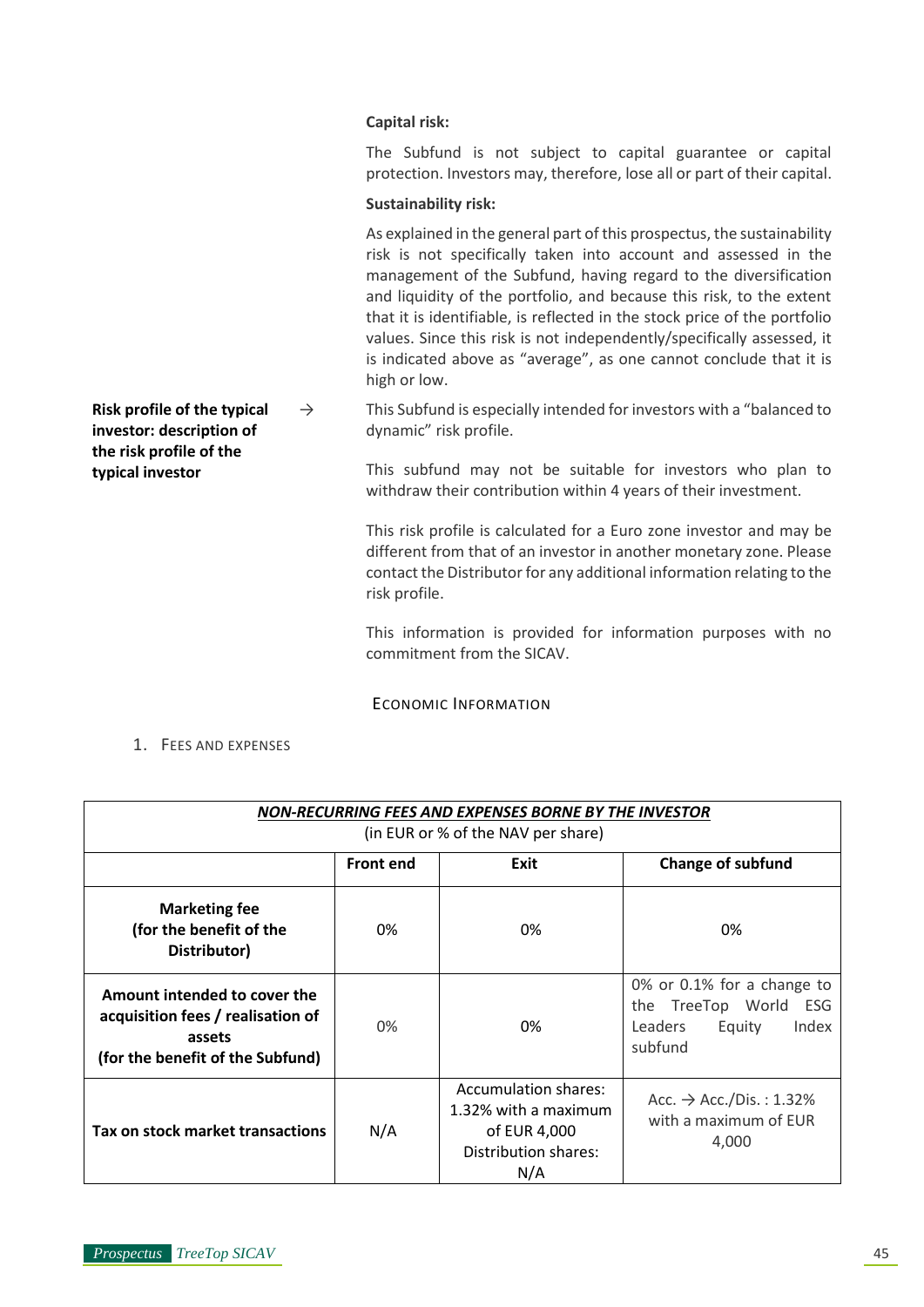|                                                                                                                                    | RECURRING FEES AND CHARGES BORNE BY THE SICAV                                                                                                                                                                                                                             |  |  |  |
|------------------------------------------------------------------------------------------------------------------------------------|---------------------------------------------------------------------------------------------------------------------------------------------------------------------------------------------------------------------------------------------------------------------------|--|--|--|
| <b>Remuneration of the director</b>                                                                                                | The independent director receives fees, the overall amount<br>of which is EUR 5,000. These costs shall be divided among the<br>subfunds in accordance with the Articles of Association.                                                                                   |  |  |  |
|                                                                                                                                    | RECURRING FEES AND CHARGES BORNE BY THE SUBFUND                                                                                                                                                                                                                           |  |  |  |
|                                                                                                                                    | (in EUR or as an annual % of the NAV)                                                                                                                                                                                                                                     |  |  |  |
| Remuneration for the management of the<br>portfolio<br>(1)<br>investment<br>and for the                                            | Management and distribution fee:<br>A and D classes: 0.4% per year                                                                                                                                                                                                        |  |  |  |
| distribution                                                                                                                       |                                                                                                                                                                                                                                                                           |  |  |  |
| Remuneration of the administration and the<br>financial service (2)                                                                | 0.05% per year for the assets between EUR 0 and<br>EUR 125 million.<br>0.04% per year above EUR 125 million with a<br>minimum of EUR 9,000<br>Plus EUR 3,500 per year (service related to the<br>application of the Redemption Gates mechanism<br>- see Article 8 below). |  |  |  |
| <b>Remuneration of the Depositary (2)</b>                                                                                          |                                                                                                                                                                                                                                                                           |  |  |  |
|                                                                                                                                    |                                                                                                                                                                                                                                                                           |  |  |  |
| <b>Custody fees</b>                                                                                                                | 0.01% per year (excluding subcustodians' costs)                                                                                                                                                                                                                           |  |  |  |
| <b>Monitoring</b>                                                                                                                  | 0.005% based on average net assets                                                                                                                                                                                                                                        |  |  |  |
| <b>Remuneration of the Auditor</b>                                                                                                 | EUR 3,950 excl. VAT per year. These fees are indexed<br>annually.                                                                                                                                                                                                         |  |  |  |
| Remuneration of individuals responsible for<br>effective management                                                                | None                                                                                                                                                                                                                                                                      |  |  |  |
| Annual tax $*$                                                                                                                     | 0.0925% of the net amounts invested in Belgium as at 31<br>December of the previous year (minus the underlying UCI<br>assets for which the annual tax has been paid by these<br>UCIs).                                                                                    |  |  |  |
| Other (estimated) expenses, including<br>payments to the supervisory authorities,<br>taxes, publishing, printing, translation etc. | Up to 0.15% with regard to net assets for the Subfund on<br>an annual basis.                                                                                                                                                                                              |  |  |  |

*\* Under the current regulatory regime*

*(1) Remuneration for the allocation of assets, per year, due daily but payable quarterly to the Management Company. The maximum level of management fees that may be charged to undertakings for collective investment in which the Subfund intends to invest is 0.9% excluding any performance fees where applicable.*

*(2) These fees are payable quarterly and calculated on the basis of average net assets during the quarter.*

Transaction fees (brokerage fees, excluding costs of payment/cash transfers) may be charged to the Subfund in addition to management and administration fees (estimation).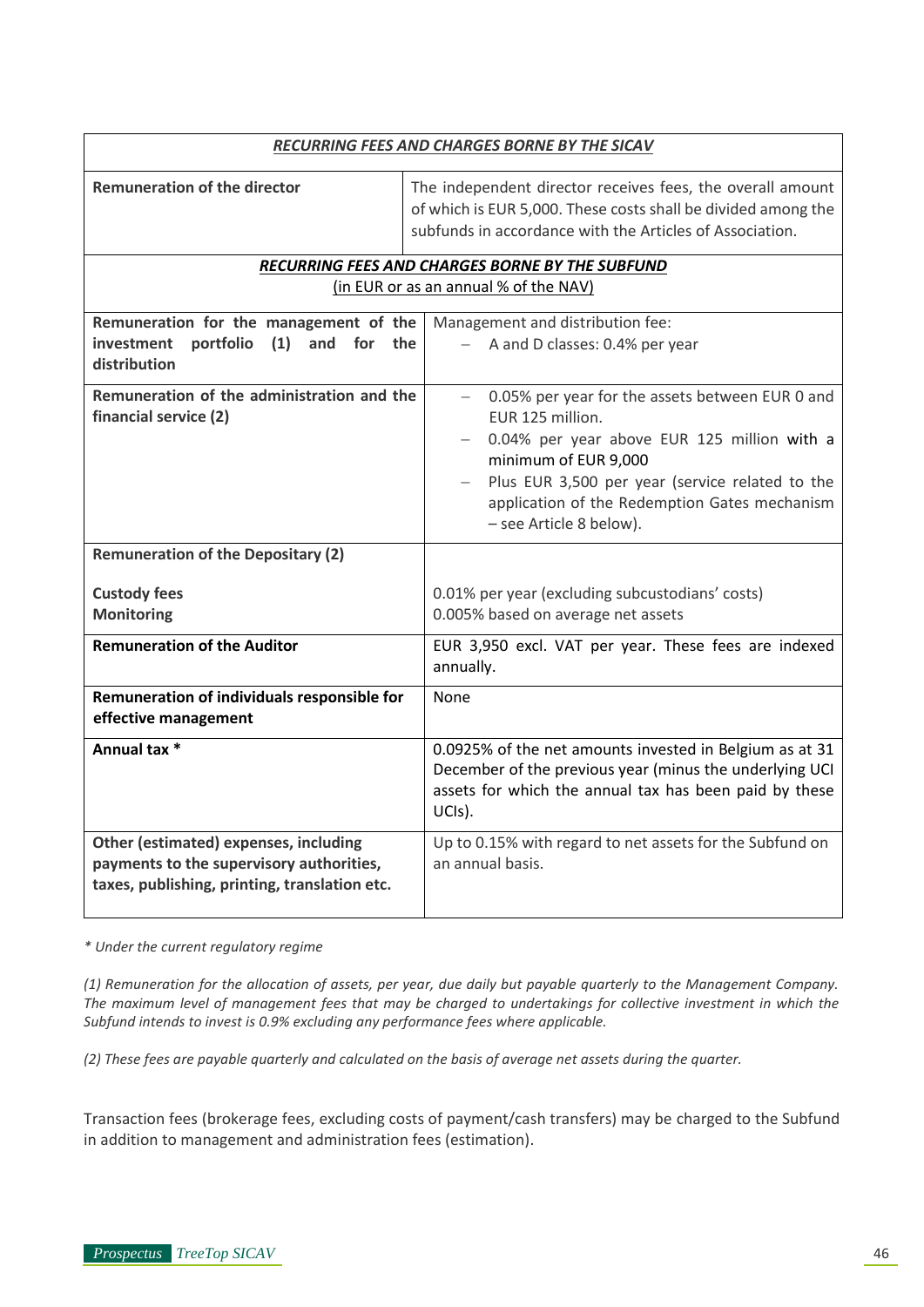| <b>Transaction fee:</b><br>partially or jointly charged<br>the<br>bv      |                                   | Lump sum of EUR 40 incl. VAT for the majority<br>of transactions on shares of undertakings for<br>collective investment |
|---------------------------------------------------------------------------|-----------------------------------|-------------------------------------------------------------------------------------------------------------------------|
| Depositary on all instruments<br>by intermediaries executing<br>collected | Payment on<br>each<br>transaction | Lump sum of EUR 10 per contract<br>(futures/options)                                                                    |
| transactions.                                                             |                                   | or<br>Proportional fee between 0% and 0.20%<br>depending on the financial instrument<br>(securities, currencies, etc.)  |

## 2. EXISTENCE OF COMPENSATION, FEES OR NON-MONETARY BENEFITS, AS PROVIDED UNDER ARTICLE 118 §1 (2) OF THE 2012 ROYAL DECREE

None.

3. EXISTENCE OF FEE-SHARING AGREEMENTS, AS PROVIDED UNDER ARTICLE 119 OF THE 2012 ROYAL **DECREE** 

The management and marketing fee is shared between the Management Company and the Distributor.

The Management Company has effective organisational and administrative procedures to identify, manage and monitor conflicts of interest. The Management Company has also implemented a procedure for selecting and monitoring its delegates, such as the Distributor, and a contractual policy regarding such delegates in order to prevent any potential conflicts of interest.

INFORMATION RELATING TO THE SHARES OF THE SUBFUND AND THE TRADING THEREOF

1. TYPE OF SHARES OFFERED TO THE PUBLIC

The shares are all issued in registered form. The registered shares are listed in a register of the registered shares of the SICAV with CACEIS BANK, Belgium Branch, and the certificates relating to these registered shares are issued to investors who have requested them.

**Rules relating to the allocation of net income:** accumulation for A class shares and distribution for AD class shares

#### **Subfund share classes:**

**A and AD classes**: shares offered to the public, whether individuals or legal entities. The initial minimum subscription is EUR 250.

These various share classes differ in the structure of applicable fees and the earnings distribution policy.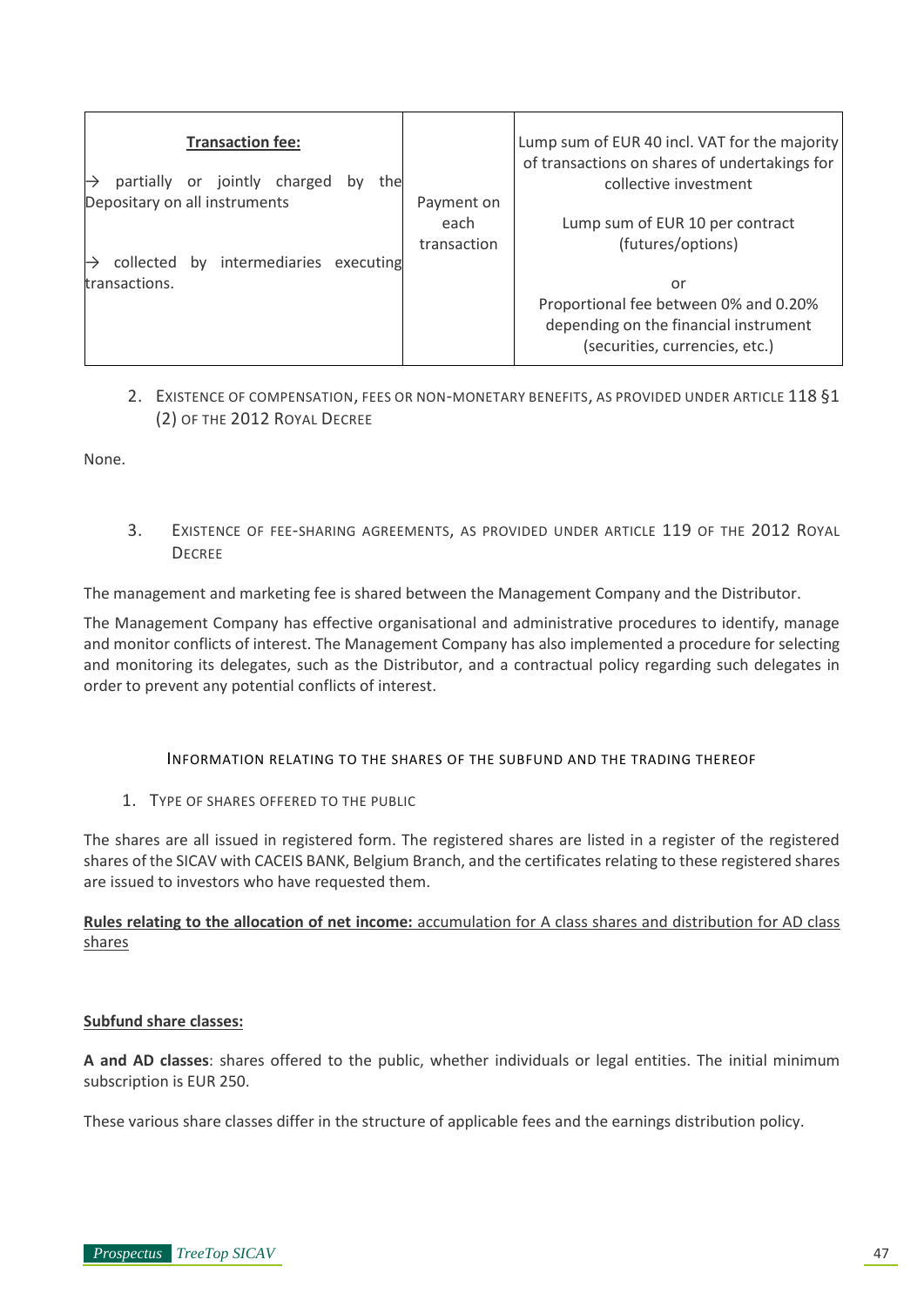The financial department has implemented various measures to verify on an ongoing basis if the investors who have subscribed to shares in a class that is preferential in one or more ways, or who have obtained such shares, meet the required criteria.

2. ISIN CODE FOR THE SHARES:

|    | ΙR | Acc | BE6302947815 |
|----|----|-----|--------------|
| AD | 10 |     | REG302048821 |

- 3. CURRENCY FOR THE CALCULATION AND EXPRESSION OF THE NET ASSET VALUE: EUR
- 4. ESTABLISHMENT AND PUBLICATION OF THE NET ASSET VALUE:
- 1.

The first net asset value will be that of 25 January 2019, at the end of an initial subscription period of 5 days. The net asset value (Day D) is calculated each working day in Brussels (Day D+2) and is published daily in the Belgian financial press (L'Echo and De Tijd). The net asset value may be viewed on the Distributor's website and is also available through the entity providing the financial service, CACEIS BANK, Belgium Branch. It is calculated on the basis of the closing price on D+1.

5. PROCEDURES FOR SUBSCRIBING FOR AND REDEEMING SHARES AND CHANGING SUBFUNDS:

\* D = date of the receipt of orders (every business day at 11:00) and net asset value publication date.

The closing time for the receipt of orders is valid for the financial department and the Distributor included in this Prospectus.

The net asset value to calculate the subscription/redemption price or the conversion value for orders received on D before 11:00 is the net asset value on D.

\* D+2 = net asset value calculation date;

\* D+3 = date of payment or reimbursement of claims.

6. VOTING RIGHT OF THE PARTICIPANTS

The General Meeting deliberates and votes in accordance with the terms provided for under the Companies Code.

Except as provided by law, the decisions are made, regardless of the number of shares represented at the meeting, by a majority vote.

A shareholder may participate in any meeting by appointing, in writing or by any other means of telecommunication, another person as proxy.

The decisions relating to the subfund in question are, if not otherwise stipulated by the law or Articles of Association, made by simple majority through voting by the shareholders who are both present and able to vote in this subfund.

7. LIQUIDATION OF THE SUBFUND

In the event of the liquidation of the Subfund:

- The repayment of the Subfund shares will be at the price and under the terms established by the Board of Directors with respect to the terms stipulated at issue in the Moniteur belge and in two newspapers.
- The Board of Directors will draft a special report relating to the liquidation of the Subfund.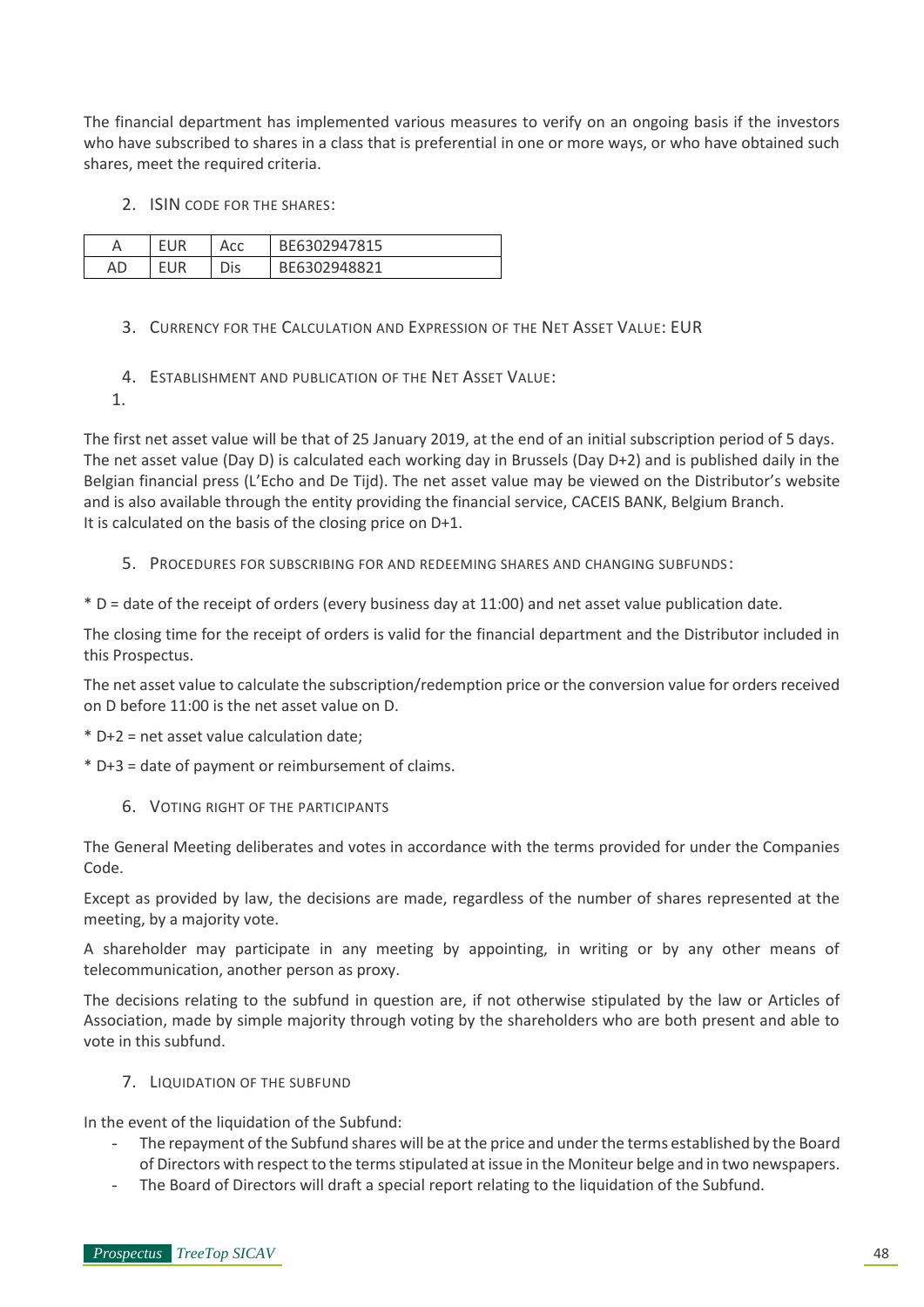- The repayment price and the special report drafted by the Board of Directors will be verified by the Statutory Auditor.
- The discharge of the directors of liquidators and the Statutory Auditor will be submitted to the next regular meeting.
- The liquidation balance sheet will be recognised by the Assembly granting the discharge. This General Meeting will confer powers to the Board of Directors to perform the ensuing statutory amendments.
- 8. SUSPENSION OF THE CALCULATION OF THE NAV AND OF ISSUES/REDEMPTIONS/CONVERSIONS OF THE SHARES

The details relating to the suspension of the calculation of the NAV and/or of the issue/redemption/conversion of shares are detailed under Article 11 of the Articles of Association. The Company may notably suspend one or more subscription, redemption or conversion requests in accordance with Article 195 of the Royal Decree of 12 November 2012 and Article 11 of the Articles of Association.

In accordance with Article 11 of the Articles of Association and Article 198/1 of the 2012 Royal Decree, the SICAV also reserves the possibility to amend the terms and conditions of the Subfund's share redemption, and not to execute the orders of exiting participants if these redemption requests represent together at least 5% of the Subfund's net asset value, on the basis of the last net asset value published (Redemption Gates mechanism).

By application of this Redemption Gates mechanism, the suspension only concerns the portion of redemption requests exceeding this threshold and shall be applied in the same proportion to all exit requests concerned by the mechanism. This decision of suspension shall be published on the website **<http://www.treetopam.com/>**.

The portion of these redemption requests that is not executed following the partial suspension is automatically deferred to the next closing date, except in case of revocation of the redemption order by the investor or of a new application of the mechanism. A new decision of suspension of redemptions is required each time the conditions of application of this mechanism are met.

The share subscriptions, redemptions or conversions, the request of which is suspended, shall be treated on the basis of the first net asset value of the shares determined after the suspension.

A policy explaining the conditions of application of this suspension related to the implementation of this Redemption Gates mechanism, is available upon request at the Management Company's registered office.

9. HISTORICAL PERFORMANCE

The historical performance is available in the latest annual report. Past performance is not an indication of future results or guarantee of future returns.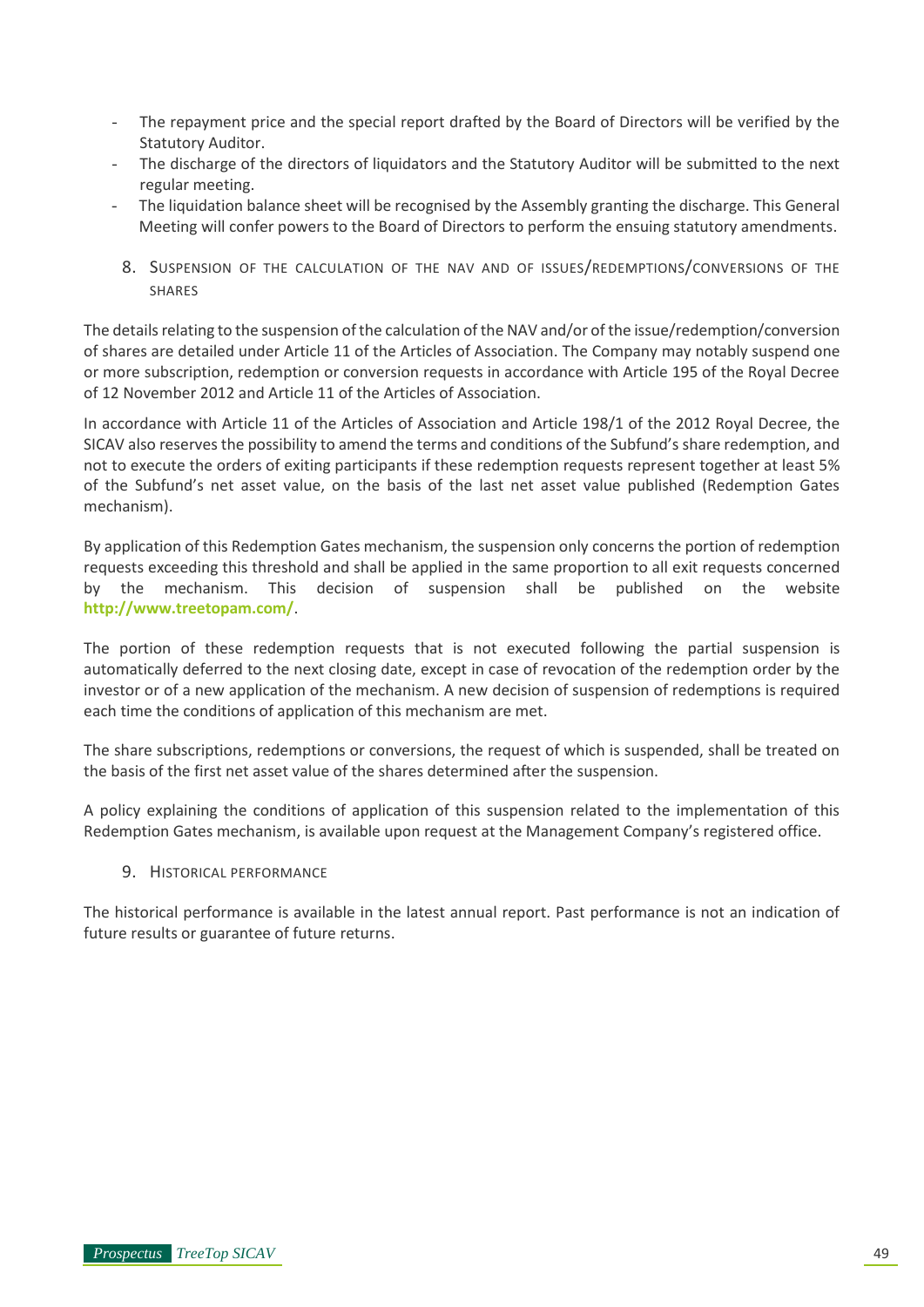## **TREETOP EQUITY GLOBAL LEADERS RDT-DBI**

#### PRESENTATION OF THE TREETOP EQUITY GLOBAL LEADERS RDT-DBI SUBFUND

| <b>Name</b>                                  | $\rightarrow$ | TreeTop Equity Global Leaders RDT-DBI (the "Subfund")                                                                                                                                                                                                                                                                                                                                                                                                                                                                                                                                                                                                                                                                                                |
|----------------------------------------------|---------------|------------------------------------------------------------------------------------------------------------------------------------------------------------------------------------------------------------------------------------------------------------------------------------------------------------------------------------------------------------------------------------------------------------------------------------------------------------------------------------------------------------------------------------------------------------------------------------------------------------------------------------------------------------------------------------------------------------------------------------------------------|
| Date of incorporation                        | $\rightarrow$ | 26 January 2021                                                                                                                                                                                                                                                                                                                                                                                                                                                                                                                                                                                                                                                                                                                                      |
| Initial subscription period                  | $\rightarrow$ | From 26 January 2021 inclusive to 28 January 2021 inclusive                                                                                                                                                                                                                                                                                                                                                                                                                                                                                                                                                                                                                                                                                          |
| <b>Duration</b>                              | $\rightarrow$ | Unlimited                                                                                                                                                                                                                                                                                                                                                                                                                                                                                                                                                                                                                                                                                                                                            |
| <b>Listing on a Stock</b><br><b>Exchange</b> | $\rightarrow$ | Not applicable                                                                                                                                                                                                                                                                                                                                                                                                                                                                                                                                                                                                                                                                                                                                       |
|                                              |               | <b>INFORMATION RELATING TO INVESTMENTS</b>                                                                                                                                                                                                                                                                                                                                                                                                                                                                                                                                                                                                                                                                                                           |
| The Subfund's<br>objectives                  | $\rightarrow$ | The aim of the "TreeTop Equity Global Leaders RDT-DBI" Subfund is<br>twofold: (i) to provide its shareholders with exposure to the stock<br>market of large multinational companies from all over the world<br>and (ii) to have its shareholders subject to corporate tax in Belgium<br>benefit from the regime of definitively taxed income (RDT)<br>established by Articles 202 and 203 of the Income Tax Code, without<br>however this objective limiting the Management Company's ability<br>to invest in authorised assets that do not give entitlement to the tax<br>advantage established by this RDT regime.                                                                                                                                 |
|                                              |               | The subfund shall ensure at all times an exposure to the stock<br>market in view of maximising the tax exemption known as RDT for<br>investors subject to corporate tax in Belgium. The attention of<br>investors is however drawn to the fact that the subfund's portfolio<br>may not comprised of 100% of shares giving entitlement to the RDT<br>regime and that the income and capital gains related to the shares<br>of the subfund shall therefore not be 100% deductible for investors<br>incorporated in the form of companies subject to corporate tax in<br>Belgium. Under normal market circumstances, the Manager shall<br>ensure that the subfund's portfolio comprises at least 80% of shares<br>giving entitlement to the RDT regime. |
| The Subfund's investment                     | $\rightarrow$ | <b>Authorised categories of assets</b>                                                                                                                                                                                                                                                                                                                                                                                                                                                                                                                                                                                                                                                                                                               |
| policy                                       |               | Generally, the Subfund may invest in any type of instrument<br>authorised by the 2012 Royal Decree for investment companies that<br>satisfy the criteria established under Directive 2009/65/EC.                                                                                                                                                                                                                                                                                                                                                                                                                                                                                                                                                     |
|                                              |               | The Subfund's portfolio mostly comprises shares of companies in<br>developed markets and emerging markets, warrants, certificates,<br>subscription rights regarding shares of such companies as well as<br>any other asset related to any corporate action of companies in<br>developed and emerging markets. The Subfund will not invest more<br>than 10% of its assets in open undertakings for collective                                                                                                                                                                                                                                                                                                                                         |

investment.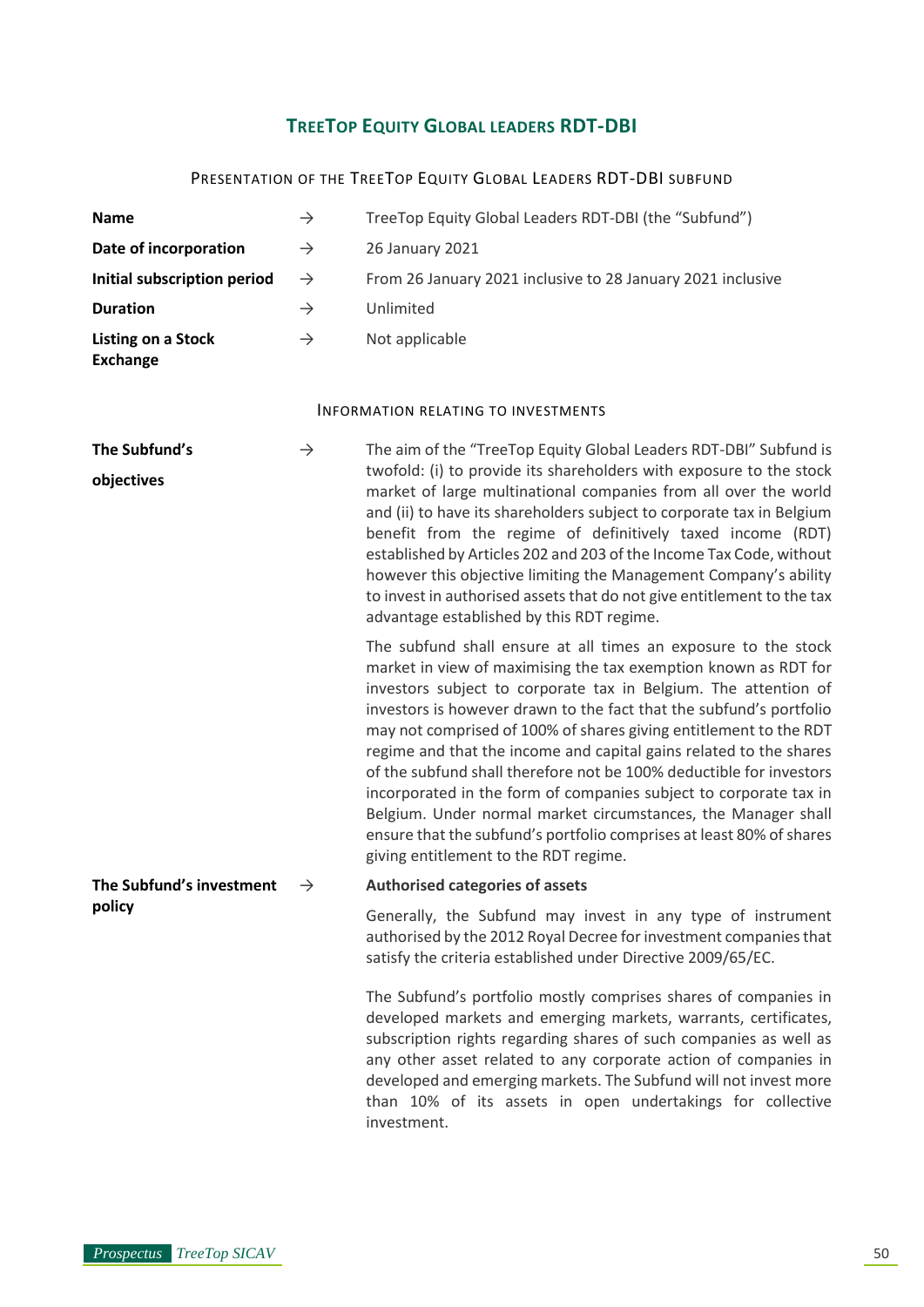On an ancillary or temporary basis, the Subfund may hold cash in the form of current accounts, bank deposits or securities.

No formal guarantee has been granted to the subfund or its participants.

#### **Investment process**

The Subfund's investment universe mainly comprises components from the Dow Jones Global Titans 50 EUR market index (DJ Global Titans 50) calculated and published by the index provider S&P Dow Jones Indices LLC ("S&P"). The DJ Global Titans 50 index aims at measuring the performance of large multinational companies from all over the world. The index comprises around fifty stocks from multinational companies selected on the basis of specific criteria of free float-adjusted market capitalisation, turnover and net profit. In order to reflect the "multinational" nature of the components of the index, the companies selected shall generate at least 30% of their turnover on foreign markets at the time of their inclusion on the index. The composition of the index and the weight of its constituents are reviewed once quarterly. The complete construction methodology for the Index is available on the Standards & Poor website: **[www.spglobal.com](http://www.spglobal.com/)**.

In order to construct the Subfund's portfolio, the Management Company removes, at its discretion, certain constituents from the Index, notably: (i) the shares of companies that, in the Management Company's opinion, may not give entitlement to the RDT regime, (ii) the shares of companies that, according to the sources available to the Management Company, are involved in the manufacture and marketing of anti-personnel landmines and cluster bombs, tobacco production, gambling, the violation of humans rights, and (iii) the shares of companies included on national or supranational exclusion lists in relation to the fight against money laundering and the financing of terrorism.

Moreover, in order to limit the risk of concentration, irrespective of the relative weight of a constituent of the index on the value of the index, the Management Company limits the portfolio exposure to shares of a given issuer to a maximum of 7.5% of the NAV at each quarterly review.

Subject to the application of the aforementioned filters, and for the reasons presented in the general part of the prospectus (in particular, regarding this Subfund, sector diversification and the liquidity of the portfolio), the sustainability risk is not taken into account in the investment process.

#### **Benchmark**

The shares entering the composition of the DJ Global Titans 50 Index are part of the most important securities of the stock markets of developed countries and emerging countries. This benchmark is used in terms of the management of the Subfund, without however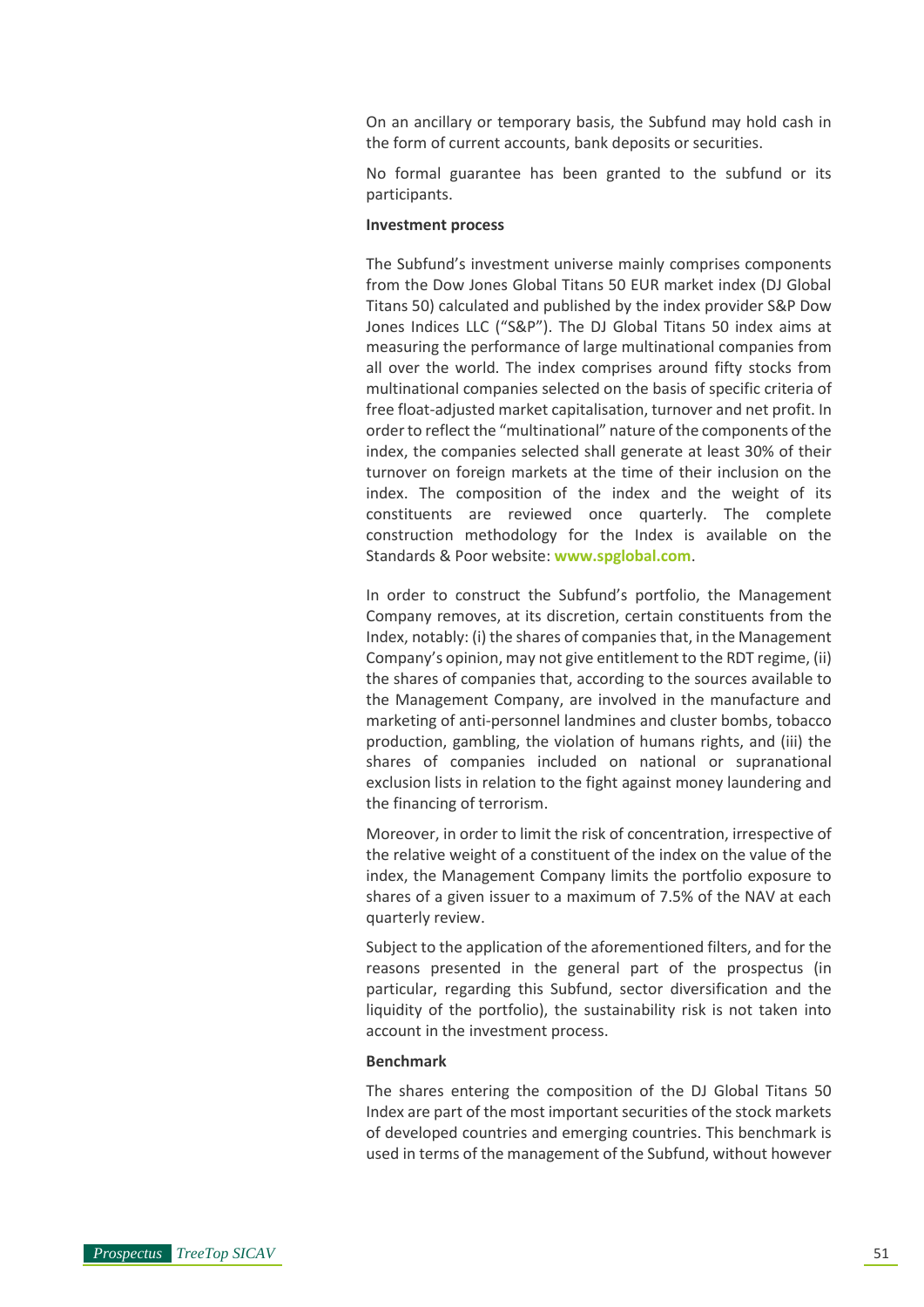the composition of the portfolio exactly replicating all constituents of the index or the relative weight of these constituents in the index.

S&P (that is S&P Dow Jones Indices LLC) is an index administrator established in a country that is not a Member State of the European Union, but whose DJ Global Titans 50 Index has been endorsed in view of being used in the European Union in accordance with Article 33 of the Regulation (EU) 2016/2011 of the European Parliament and of the Council of 8 June 2016 on indices used as benchmarks in financial instruments and financial contracts or to measure the performance of investment funds.

In accordance with the Regulation (EU) 2016/2011 of the European Parliament and of the Council of 8 June 2016, the management company has a procedure to monitor the benchmark index used describing the measures to be implemented in case of substantial changes made to an index or in case of termination of the provision of this index. This procedure may be obtained upon written request from the management company.

#### **Lending of securities/financial instruments**

The Subfund will not engage in securities lending.

#### **Transactions relating to authorised financial derivatives**

The Subfund will not engage in transactions relating to financial derivatives.

#### **Cash borrowing**

The Subfund may borrow up to 10% of its net assets, which shall be understood as short-term loans, to cover redemptions temporarily.

#### **Social, ethical and environmental aspects**

The Subfund does not take into account the social, ethical and environmental aspects, other than those described in its Investment Process (application of certain filters).

- **Tax status**  $\rightarrow$  The Subfund shall invest no more than 10% of its assets in debt securities, meaning that the tax described under "**Tax applicable on the redemption or transfer of shares" shall not apply.**
- **Risk profile of the Subfund**  $\rightarrow$  The value of one share of the Subfund may increase or decrease, and so investors may receive back less than was initially invested.

Table summarising the risks deemed to be important and significant, as evaluated by the Subfund (considering that the investments' sustainability risk is not assessed specifically for the reasons indicated in the general part of the prospectus):

| Type of risk | Short definition of the risk                                                                                                  | Degree<br>of risk |
|--------------|-------------------------------------------------------------------------------------------------------------------------------|-------------------|
| Market risk  | Risk of a drop in the entire market or   High<br>in a category of assets affecting the<br>price and the value of the asset in |                   |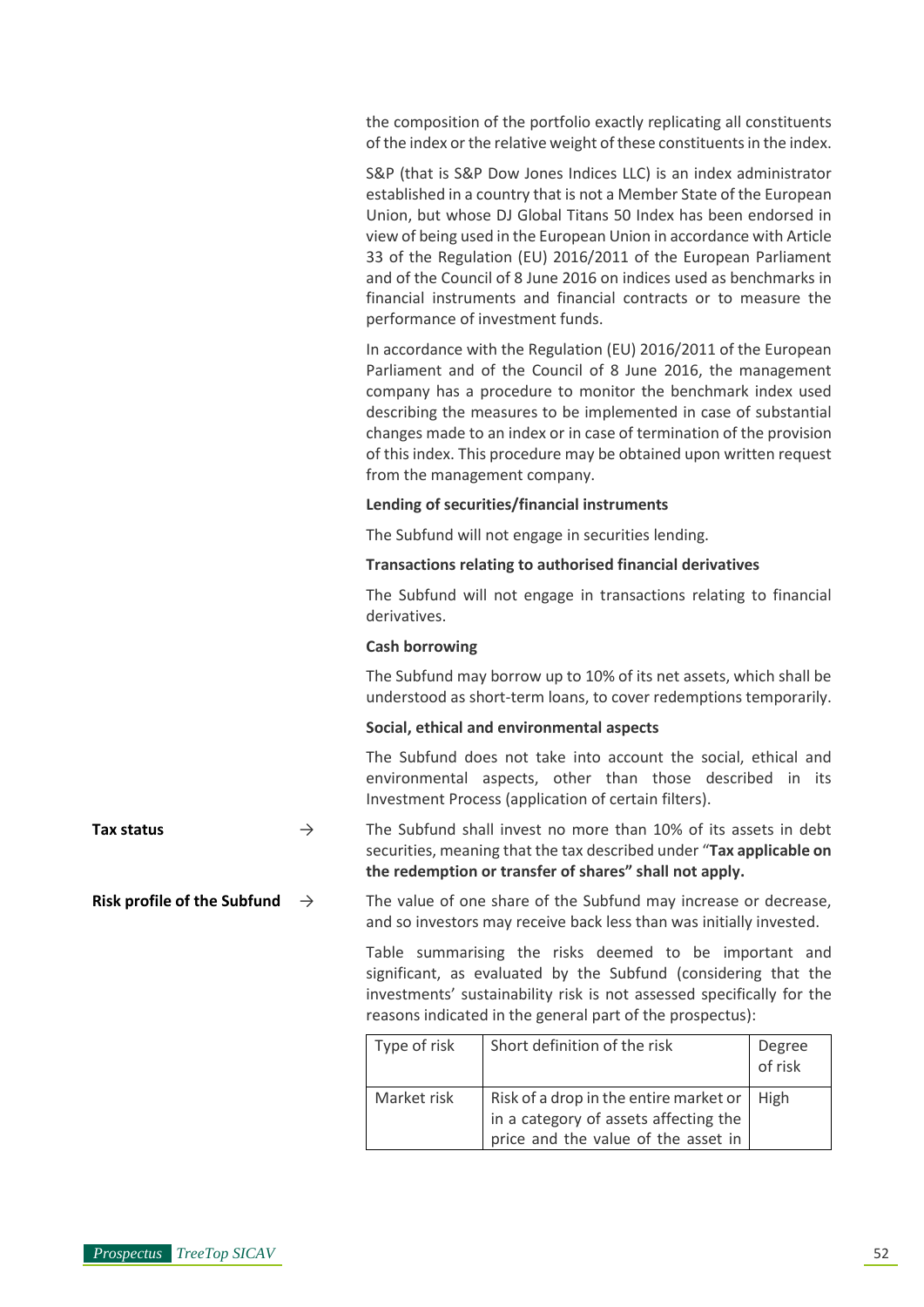|                                                | the portfolio and resulting in a drop<br>in the NAV                                                                                                                                                                                                                   |         |
|------------------------------------------------|-----------------------------------------------------------------------------------------------------------------------------------------------------------------------------------------------------------------------------------------------------------------------|---------|
| Credit risk                                    | Risk of default by the issuer or a<br>counterparty                                                                                                                                                                                                                    | Low     |
| Settlement<br>risk                             | Risk that the settlement of an<br>operation may be not performed as<br>envisaged under a given transfer<br>system                                                                                                                                                     | Low     |
| Liquidity risk                                 | Risk of a position not being able to<br>be liquidated at the appropriate<br>time and at a reasonable price                                                                                                                                                            | Low     |
| Currency risk                                  | Risk of an investment value being<br>affected<br>by a change<br>the<br>in<br>exchange rate                                                                                                                                                                            | High    |
| Custody risk                                   | Risk of a loss of assets held by a<br>depositary or a sub-depositary                                                                                                                                                                                                  | Low     |
| Concentration<br>risk                          | Risk associated with a significant<br>concentration of investments in a<br>category of assets or in a specific<br>market.                                                                                                                                             | Average |
| Performance<br>risk                            | Risk weighing on performance                                                                                                                                                                                                                                          | High    |
| Capital risk                                   | Risk weighing on capital                                                                                                                                                                                                                                              | Average |
| Counterparty<br>risk                           | Risk of default from a counterparty<br>with whom a<br>hedging financial<br>been processed,<br>instrument has<br>leading to a drop in the NAV                                                                                                                          | Average |
| Inflation risk                                 | Risk associated with inflation                                                                                                                                                                                                                                        | Low     |
| Risk<br>associated<br>with external<br>factors | Uncertainty relating<br>to<br>certain<br>environmental elements, such as<br>the tax regime.                                                                                                                                                                           | Average |
| Sustainability<br>risk                         | Event<br>condition<br>the<br>or<br>in.<br>environmental, social or governance<br>(ESG) field that, if it occurs, may<br>substantial, actual<br>have<br><b>or</b><br>a<br>potential negative impact on the<br>value of one or more investments<br>held by the Subfund. | Average |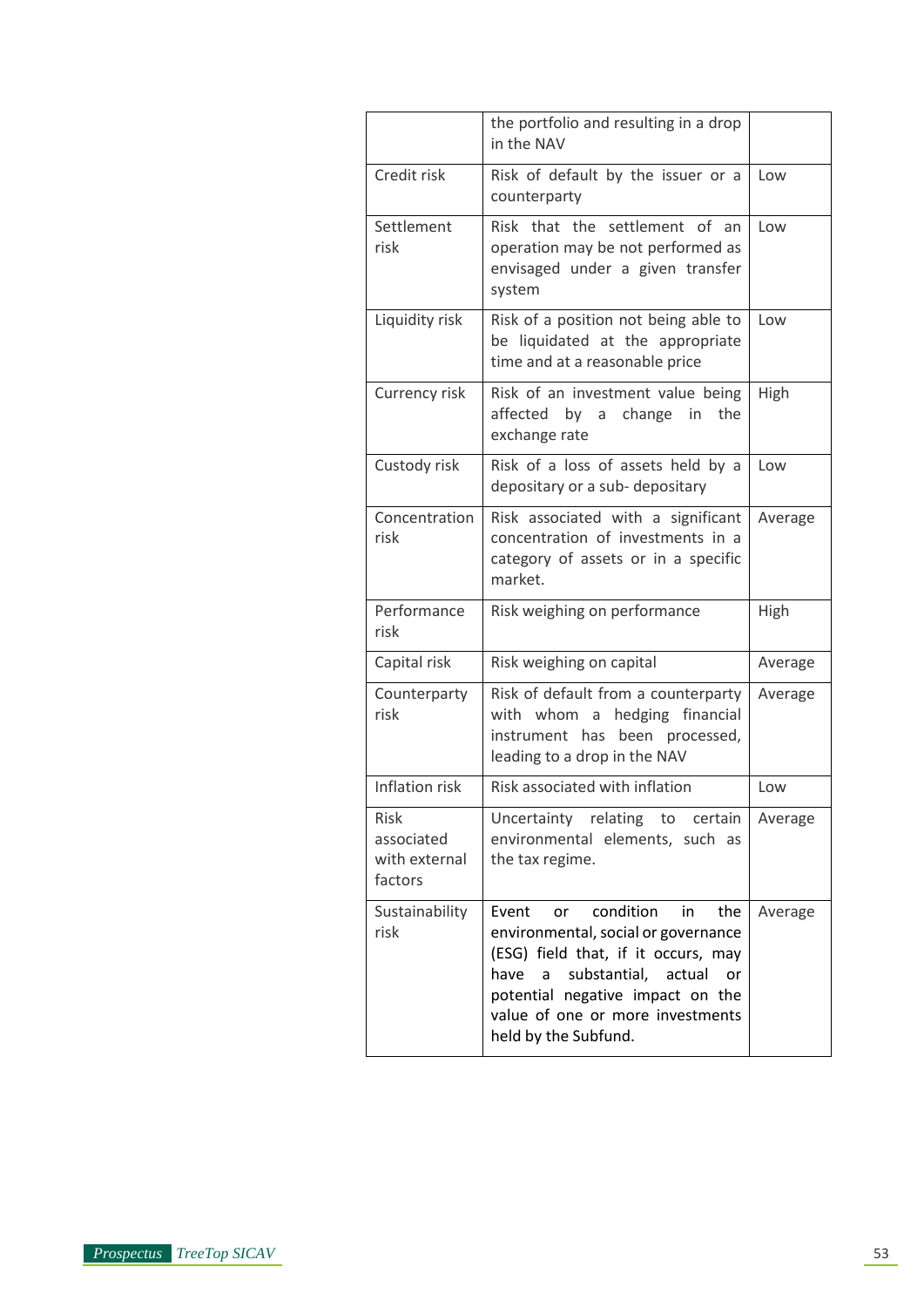Description of the risks deemed to be important and significant, as evaluated by the Subfund:

#### **Market risk:**

The Subfund's portfolio is invested at all times in shares of companies of global developed and emerging markets. Its correlation with these stock markets is therefore substantial. The asset value will therefore be highly influenced by the change in these markets, both positive and negative.

#### **Concentration risk:**

The number of companies in which the Subfund is invested is less than one hundred. The asset value may therefore experience more substantial price variations than that of broadly diversified global stock indices.

#### **Performance risk:**

The Subfund's portfolio is managed by reference to the DJ Global Titans 50 index, an index aiming at measuring the performance of large multinational companies from all over the world. Although the Subfund's portfolio does not exactly reflect the composition of the index, the subfund's performance will be substantially influenced by the performance of the DJ Global Titans 50 index, without however it being possible to define a level of tracking error ex-ante.

#### **Currency risk:**

The assets are denominated in various currencies depending on the markets on which the Subfund is invested. The value of these assets varies depending on the exchange rate of these currencies vis-à-vis the euro.

#### **Capital risk:**

The Subfund is not subject to capital guarantee or capital protection. Investors may, therefore, lose all or part of their capital.

#### **Sustainability risk:**

As explained in the general part of this prospectus, the sustainability risk is not specifically taken into account and assessed in the management of the Subfund, having regard to the diversification and liquidity of the portfolio, and because this risk, to the extent that it is identifiable, is reflected in the stock price of the portfolio values. Since this risk is not independently/specifically assessed, it is indicated above as "average", as one cannot conclude that it is high or low.

 $\rightarrow$  This Subfund is especially intended for investors with a "dynamic" risk profile.

> This subfund may not be suitable for investors who plan to withdraw their contribution within 6 years of their investment.

**Risk profile of the typical investor: description of the risk profile of the typical investor**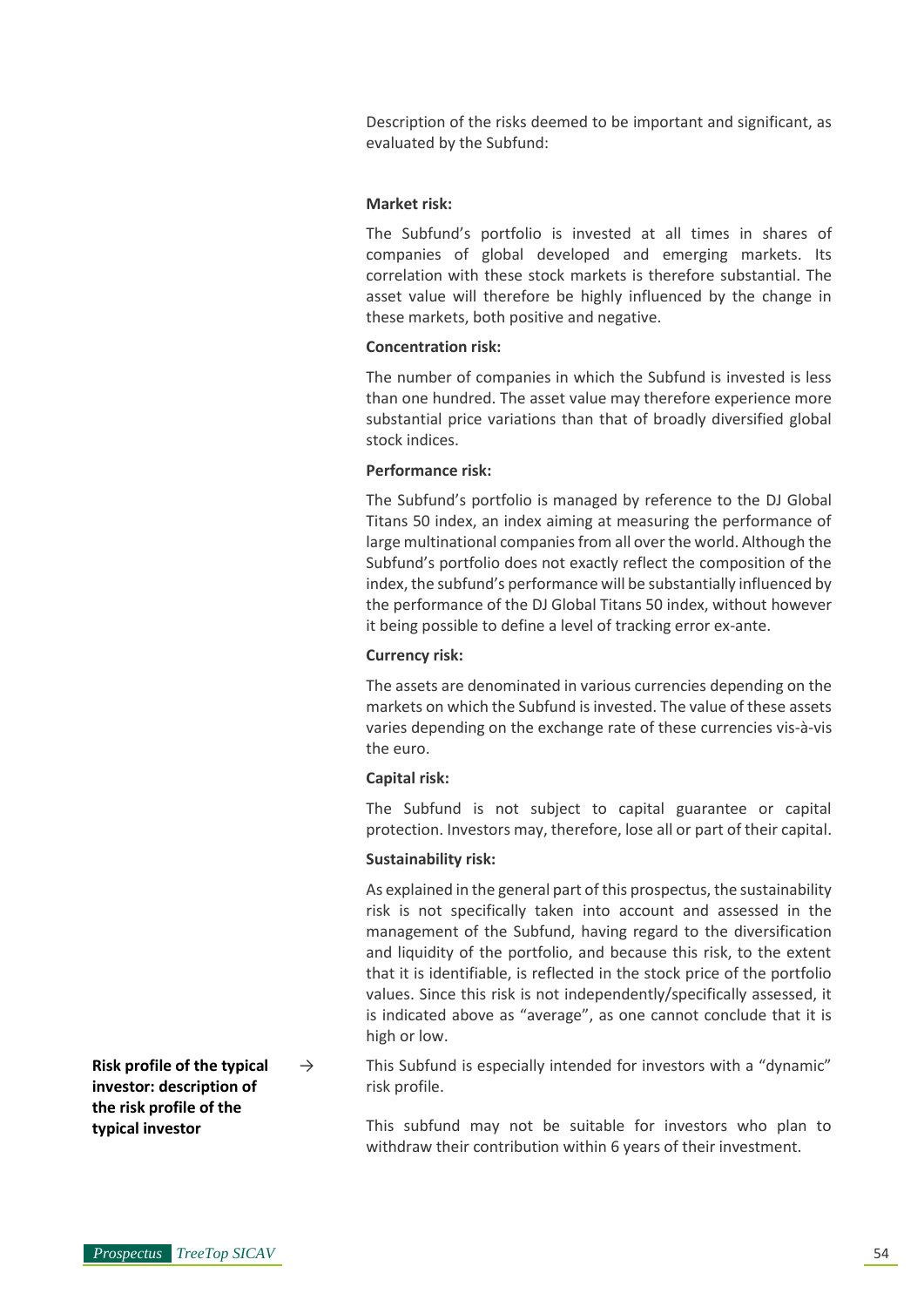This risk profile is calculated for a Euro zone investor and may be different from that of an investor in another monetary zone. Please contact the Distributor for any additional information relating to the risk profile.

This information is provided for information purposes with no commitment from the SICAV.

ECONOMIC INFORMATION

## 1. FEES AND EXPENSES

| NON-RECURRING FEES AND EXPENSES BORNE BY THE INVESTOR<br>(in EUR or % of the NAV per share)                  |                          |     |                                                                                            |
|--------------------------------------------------------------------------------------------------------------|--------------------------|-----|--------------------------------------------------------------------------------------------|
|                                                                                                              | <b>Front end</b><br>Exit |     | <b>Change of subfund</b>                                                                   |
| <b>Marketing fee</b><br>(for the benefit of the Distributor)                                                 | 0%                       | 0%  | 0%                                                                                         |
| Amount intended to cover the<br>acquisition fees / realisation of assets<br>(for the benefit of the Subfund) | 0%                       | 0%  | 0% or 0.1% for a change to the<br><b>TreeTop World ESG Leaders</b><br>Equity Index subfund |
| Tax on stock market transactions                                                                             | N/A                      | N/A | N/A                                                                                        |

|                                             | <b>RECURRING FEES AND CHARGES BORNE BY THE SICAV</b>                                                                                                                                    |  |  |
|---------------------------------------------|-----------------------------------------------------------------------------------------------------------------------------------------------------------------------------------------|--|--|
| Remuneration of the independent<br>director | The independent director receives fees, the overall amount<br>of which is EUR 5,000. These costs shall be divided among the<br>subfunds in accordance with the Articles of Association. |  |  |
|                                             | RECURRING FEES AND CHARGES BORNE BY THE SUBFUND                                                                                                                                         |  |  |
|                                             | (in EUR or as an annual % of the NAV)                                                                                                                                                   |  |  |
|                                             |                                                                                                                                                                                         |  |  |
| Remuneration for the management of the      | - AD classes: 1.00% per year                                                                                                                                                            |  |  |
| investment portfolio and for the marketing  | PD classes: 0.70% per year                                                                                                                                                              |  |  |
| Remuneration of the administration and the  | 0.05% per year for the assets between EUR 0 and<br>$\overline{\phantom{m}}$                                                                                                             |  |  |
| financial service (1)                       | EUR 125 million                                                                                                                                                                         |  |  |
|                                             | 0.04% per year above EUR 125 million with a<br>$-$                                                                                                                                      |  |  |
|                                             | minimum of EUR 9,000                                                                                                                                                                    |  |  |
|                                             | Plus EUR 3,500 per year (service related to the<br>$-$                                                                                                                                  |  |  |
|                                             |                                                                                                                                                                                         |  |  |
|                                             | application of the Redemption Gates mechanism                                                                                                                                           |  |  |
|                                             | - see Article 8 below).                                                                                                                                                                 |  |  |
|                                             |                                                                                                                                                                                         |  |  |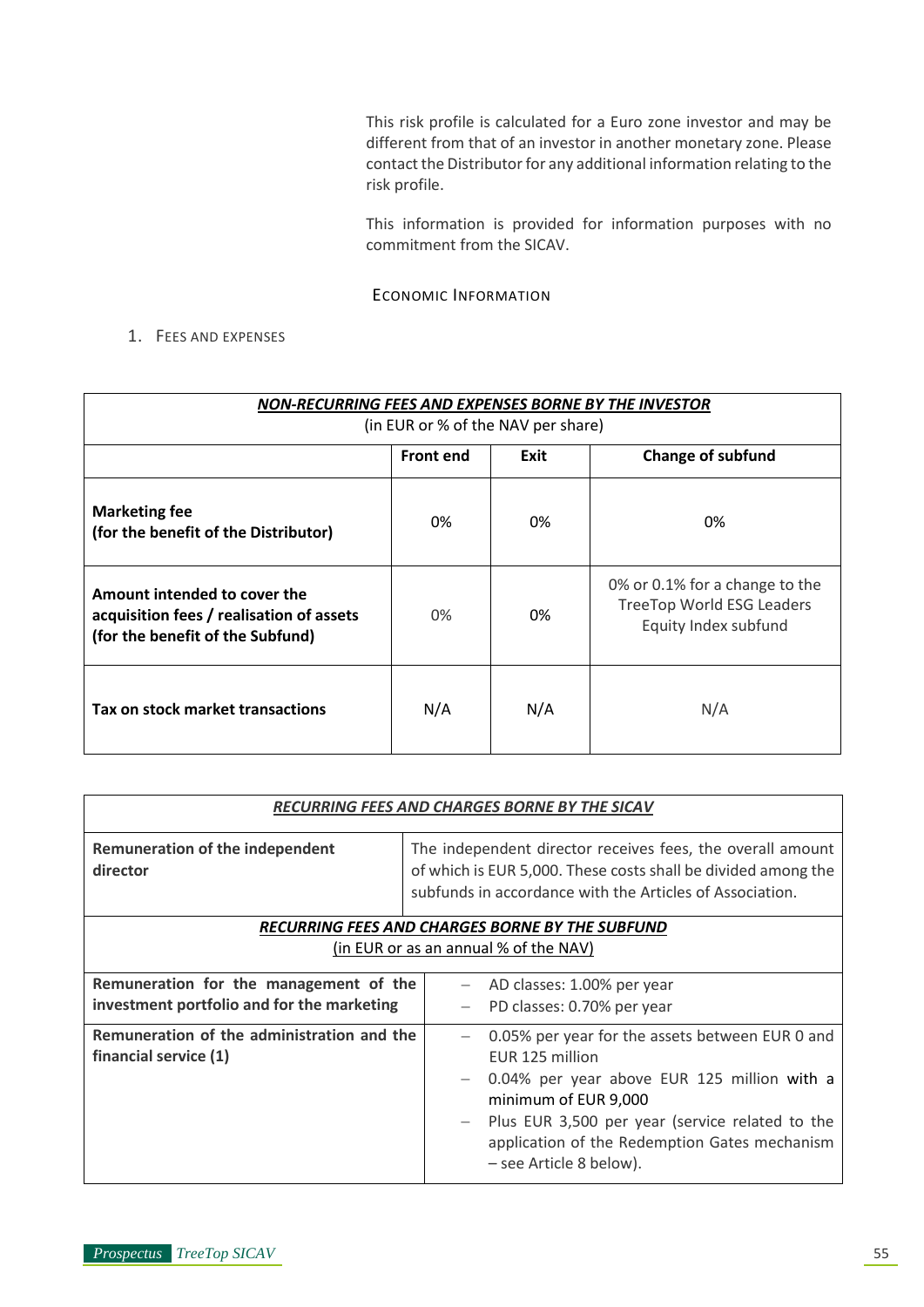| <b>Remuneration of the Depositary (1)</b><br><b>Custody fees</b><br><b>Monitoring</b>                                                                                                                              | 0.01% per year (excluding subcustodians' costs)<br>0.005% based on average net assets                                                                                                                                                                                                                               |
|--------------------------------------------------------------------------------------------------------------------------------------------------------------------------------------------------------------------|---------------------------------------------------------------------------------------------------------------------------------------------------------------------------------------------------------------------------------------------------------------------------------------------------------------------|
| <b>Remuneration of the Auditor</b>                                                                                                                                                                                 | EUR 5,000 excl. VAT per year. These fees are indexed<br>annually.                                                                                                                                                                                                                                                   |
| Remuneration of individuals responsible for                                                                                                                                                                        | None                                                                                                                                                                                                                                                                                                                |
| effective management                                                                                                                                                                                               |                                                                                                                                                                                                                                                                                                                     |
| Annual tax *                                                                                                                                                                                                       | 0.0925% of the net amounts invested in Belgium as at 31<br>December of the previous year for AD and PD classes. The<br>UCIs in which the Subfund invests are not taken into<br>account in the calculation of the Subfund's tax base, to the<br>extent that these UCIs are themselves subject to this<br>annual tax. |
| Other (estimated) expenses, including<br>payments to the supervisory authorities,<br>taxes, publishing, printing, translation, the<br>remuneration of the officer in charge of<br>calculating the RDT and the like | Up to 0.20% with regard to net assets for the Subfund on<br>an annual basis.                                                                                                                                                                                                                                        |

*\* Under the current regulatory regime*

*(1) These fees are payable quarterly and calculated on the basis of average net assets during the quarter.*

Transaction fees (brokerage fees, excluding costs of payment/cash transfers) may be charged to the Subfund in addition to management and administration fees (estimation).

| <b>Transaction fee:</b><br>partially or jointly charged<br>the           |                                   | Lump sum of EUR 7 incl. VAT for the majority<br>of transactions                                                                                                  |
|--------------------------------------------------------------------------|-----------------------------------|------------------------------------------------------------------------------------------------------------------------------------------------------------------|
| depositary on all instruments                                            | Payment on<br>each<br>transaction | Lump sum of EUR 10 per contract<br>(futures/options)<br>or                                                                                                       |
| $\rightarrow$ collected by the intermediaries executing<br>transactions. |                                   | Proportional fee generally between 0.03% and<br>0.20% depending on the financial instrument<br>(securities, currencies, etc.) and on the<br>method of execution* |

*\* The brokerage fees paid by the SICAV to financial intermediaries for the brokerage of purchase orders and of the sale of financial instruments vary according to the nature of the financial instrument, the type of asset, the market in which the transaction is executed and the method of execution. Therefore, the brokerage fee paid to an intermediary for the execution of a transaction pertaining to a large-cap share on the market of a developed country will generally be less than the brokerage fee paid for the brokerage of a transaction of a small-cap share in an emerging market. The brokerage fee generally varies between 0.02% and 0.08% of the transaction amount but it may be more than these orders of magnitude for certain particularly complex transactions. These orders of magnitude may furthermore change depending on market practices and on the competitive environment. The choice of intermediaries used for the brokerage of transactions executed on behalf of the*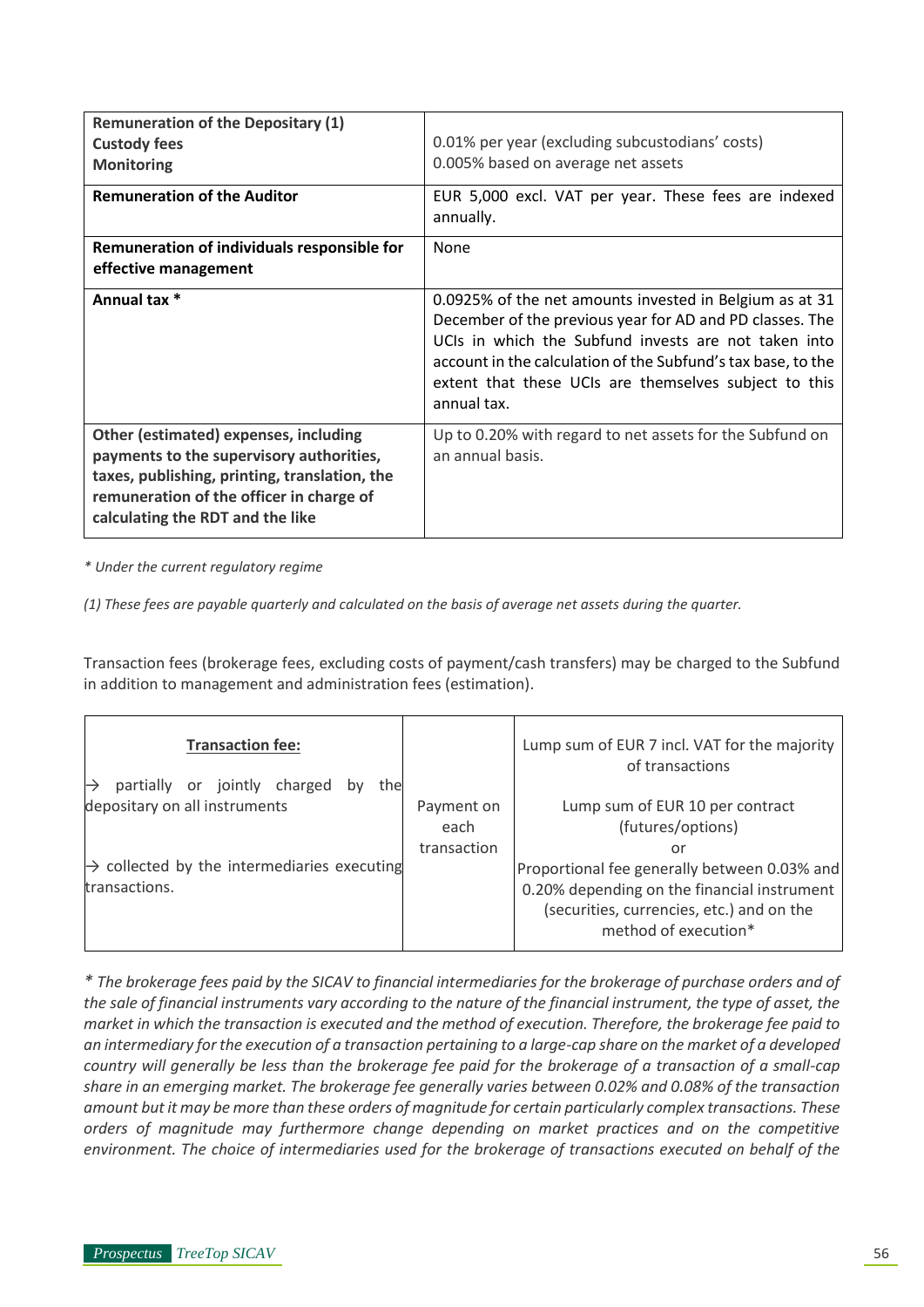*SICAV or at the place of execution of these transactions is defined by the best execution policy of the Management Company or of the Subfund's Submanager.*

2. EXISTENCE OF COMPENSATION, FEES OR NON-MONETARY BENEFITS, AS PROVIDED UNDER ARTICLE 118 §1 (2) OF THE 2012 ROYAL DECREE

None.

3. EXISTENCE OF FEE-SHARING AGREEMENTS, AS PROVIDED UNDER ARTICLE 119 OF THE 2012 ROYAL **DECREE** 

The management and marketing fee is shared between: (i) the Management Company, (ii) the index provider and (iii) the Distributor.

Such agreements between the SICAV and the Management Company on the one hand and the Distributor, or other distributors indicated in the prospectus, and third parties, among others, shareholders of the undertaking for collective investment, on the other hand, may exist but are in no case exclusive. These agreements shall not affect the ability of the Management Company to carry out its functions freely in the interests of the shareholders of the SICAV. The management fee shall be allocated according to market conditions and in particular according to the size of their investment.

The Management Company has effective organisational and administrative procedures to identify, manage and monitor conflicts of interest. The Management Company has also implemented a procedure for selecting and monitoring its delegates, such as the Distributor, and a contractual policy regarding such delegates in order to prevent any potential conflicts of interest.

## INFORMATION RELATING TO THE SHARES OF THE SUBFUND AND THE TRADING THEREOF

1. TYPE OF SHARES OFFERED TO THE PUBLIC

The shares are all distribution shares issued in registered form. The registered shares are listed in a register of the registered shares of the SICAV with CACEIS BANK, Belgium Branch, and the certificates relating to these registered shares are issued to investors who request them.

#### **Rules relating to the allocation of net income:**

In Accordance with the Articles of Association, the subfund's shares, which are distribution shares, will give rise each year to the distribution of 100% of income received, after deduction of compensation, fees and costs.

## **Tax regime:**

The Company wishes to have the shareholders of the subfund subject to corporate tax in Belgium benefit from the regime of definitively taxed income (RDT) established by Articles 202 and 203 of the Income Tax Code (without however this objective limiting the Management Company's ability to invest in authorised assets that do not give entitlement to the tax advantage established by this RDT regime).

Individuals residing in Belgium who receive dividends from the Subfund's distribution shares (AD and PD classes - see below), will be subject to the withholding tax in force (i.e. 30%).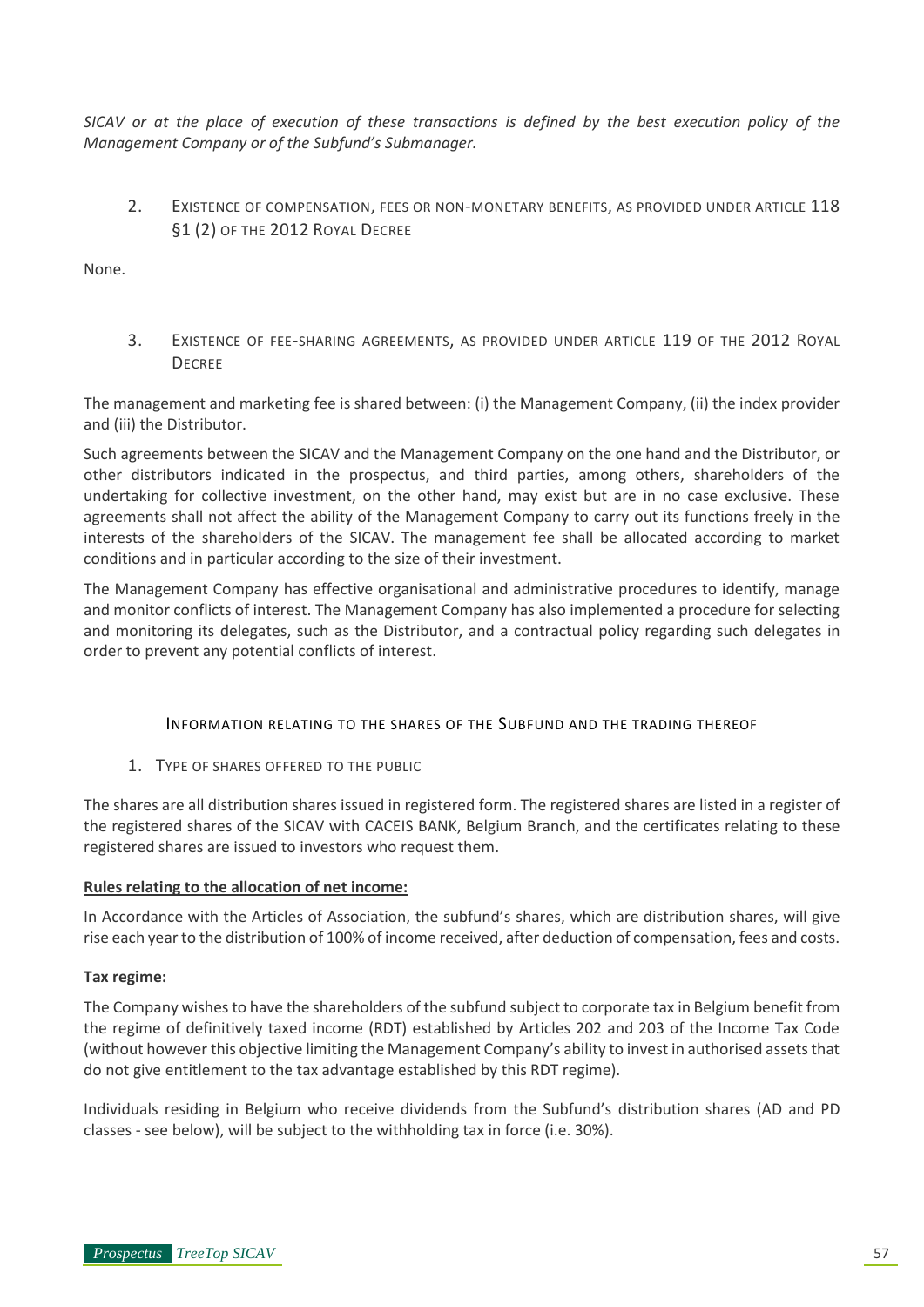#### **Subfund share classes:**

**AD class**: shares offered to the public, whether individuals or legal entities. The initial minimum subscription is EUR 5,000.

**PD class**: shares offered to the public, whether individuals or legal entities. The initial minimum subscription is EUR 2.5 million.

These various share classes differ in the conditions of subscription (amount of the minimum initial subscription) and in the structure of applicable costs.

2. ISIN CODE FOR THE SHARES:

| AL | λıs | BE6325079976 |
|----|-----|--------------|
|    | Dis | BE6325081022 |

- 3. CURRENCY FOR THE CALCULATION AND EXPRESSION OF THE NET ASSET VALUE: EUR
- 4. ESTABLISHMENT AND PUBLICATION OF THE NET ASSET VALUE:

The first net asset value will be that of 28 January 2021.

The net asset value (Day D) is calculated each working day in Brussels (Day D+2) and is published daily in the Belgian financial press (L'Echo and De Tijd). The net asset value may be viewed on the Distributor's website and is also available through the entity providing the financial service, CACEIS BANK, Belgium Branch.

It is calculated on the basis of the closing price on D+1.

5. PROCEDURES FOR SUBSCRIBING FOR AND REDEEMING SHARES AND CHANGING SUBFUNDS:

\* D = closing date of the receipt of orders (every business day at 14:00) and net asset value publication date.

The closing time for the receipt of orders is valid for the financial department and the Distributor included in this Prospectus.

The net asset value to calculate the subscription/redemption price or the conversion value for orders received on D before 14:00 is the net asset value on D.

\* D+2 = net asset value calculation date;

\* D+3 = date of payment or reimbursement of claims.

6. VOTING RIGHT OF THE PARTICIPANTS

The General Meeting deliberates and votes in accordance with the terms provided for under the Companies Code.

Except as provided by law, the decisions are made, regardless of the number of shares represented at the meeting, by a majority vote.

A shareholder may participate in any meeting by appointing, in writing or by any other means of telecommunication, another person as proxy.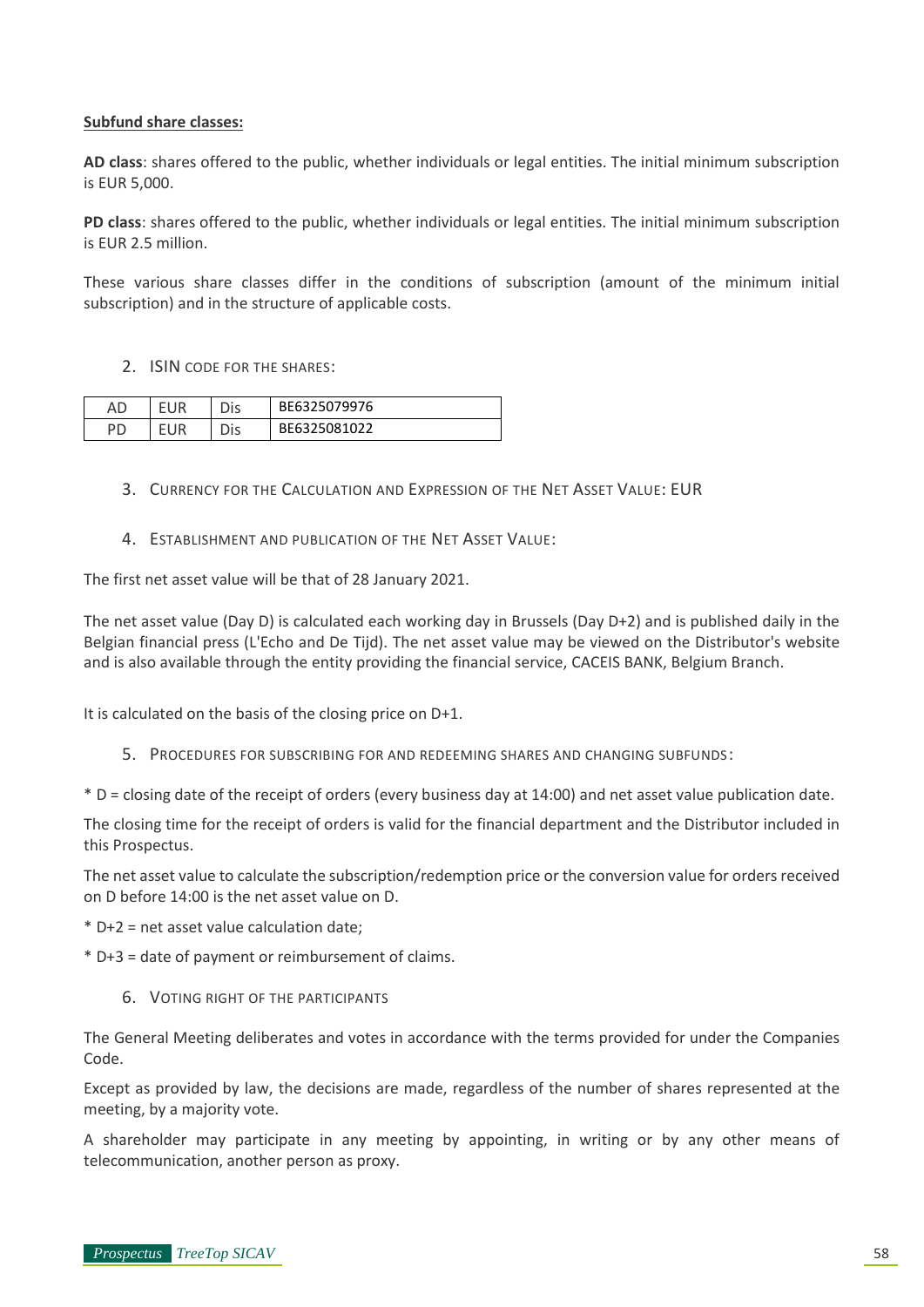The decisions relating to the subfund in question are, if not otherwise stipulated by the law or Articles of Association, made by simple majority through voting by the shareholders who are both present and able to vote in this subfund.

#### 7. LIQUIDATION OF THE SUBFUND

In the event of the liquidation of the Subfund:

- The repayment of the Subfund shares will be at the price and under the terms established by the Board of Directors with respect to the terms stipulated at issue in the Moniteur Belge and in two newspapers;
- The Board of Directors will draft a special report relating to the liquidation of the Subfund;
- The repayment price and the special report drafted by the Board of Directors will be verified by the Statutory Auditor;
- The discharge of the directors or liquidators and the Statutory Auditor will be submitted to the next regular meeting; and
- The liquidation balance sheet will be recognised by the Assembly granting the discharge. This General Meeting will confer powers to the Board of Directors to perform the ensuing statutory amendments.
- 8. SUSPENSION OF THE CALCULATION OF THE NAV AND OF ISSUES/REDEMPTIONS/CONVERSIONS OF THE SHARES

The details relating to the suspension of calculation of the NAV and/or of the issue/redemption/conversion of shares are detailed under Article 11 of the Articles of Association. The Company may notably suspend one or more subscription, redemption or conversion requests in accordance with Article 195 of the Royal Decree of 12 November 2012 and Article 11 of the Articles of Association.

In accordance with Article 11 of the Articles of Association and Article 198/1 of the 2012 Royal Decree, the SICAV also reserves the possibility to amend the terms and conditions of the Subfund's share redemption, and not to execute the orders of exiting participants if these redemption requests represent together at least 5% of the Subfund's net asset value, on the basis of the last net asset value published (Redemption Gates mechanism).

By application of this Redemption Gates mechanism, the suspension only concerns the portion of redemption requests exceeding this threshold and shall be applied in the same proportion to all exit requests concerned by the mechanism. This decision of suspension shall be published on the website **[http://www.treetopam.com/.](http://www.treetopam.com/)**

The portion of these redemption requests that is not executed following the partial suspension is automatically deferred to the next closing date, except in case of revocation of the redemption order by the investor or of a new application of the mechanism. A new decision of suspension of redemptions is required each time the conditions of application of this mechanism are met.

The share subscriptions, redemptions or conversions, the request of which is suspended, shall be treated on the basis of the first net asset value of the shares determined after the suspension.

A policy explaining the conditions of application of this suspension related to the implementation of this Redemption Gates mechanism, is available upon request at the Management Company's registered office.

#### 9. HISTORICAL PERFORMANCE

The historical performance is available in the latest annual report. Past performance is not an indication of future results or guarantee of future returns.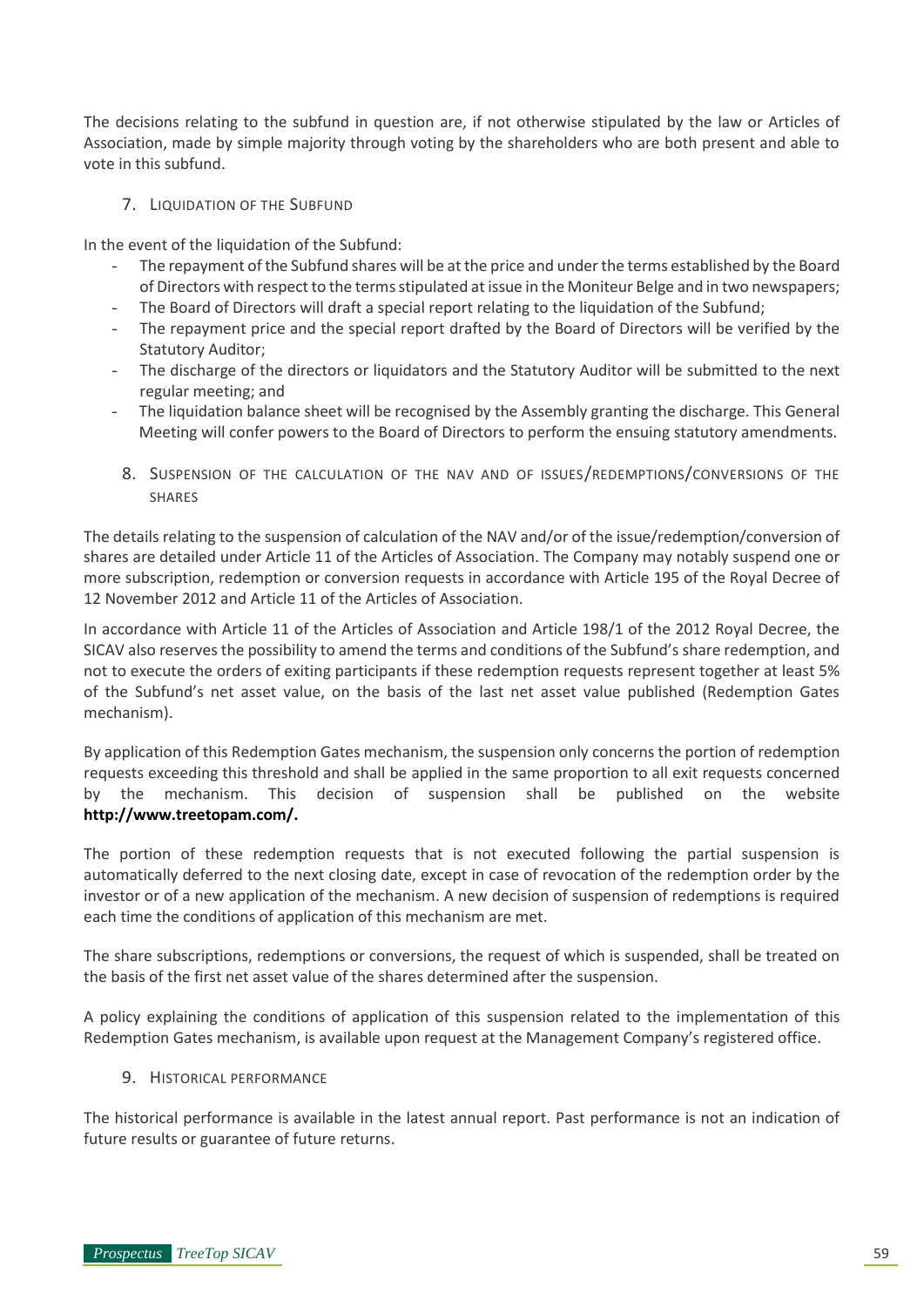# **Gérard Indekeu Dimitri Cleenewerck de Crayencour**

NOTAIRES ASSOCIES GEASSOCIEERDE NOTARISSEN Avenue Louise, 126 à 1050 Bruxelles – Louizalaan, 126 te 1050 Brussel Company number (Brussels) 0890.388.338



 Tel.: 02/647.32.80 Fax: 02/649.28.43 Email: societes.administration@gerard-indekeu.be

# **TREETOP SICAV**

Investment company with variable capital (SICAV) governed by Belgian law with various subfunds (satisfying the conditions set by Directive 2009/65/EC) Public Limited Company Avenue du Port number 86 C Box 320 at Brussels (1000 Brussels)

> Brussels commercial register (RPM) no. 0599.794.154

# **Amended Articles of Association as at 25 January 2021**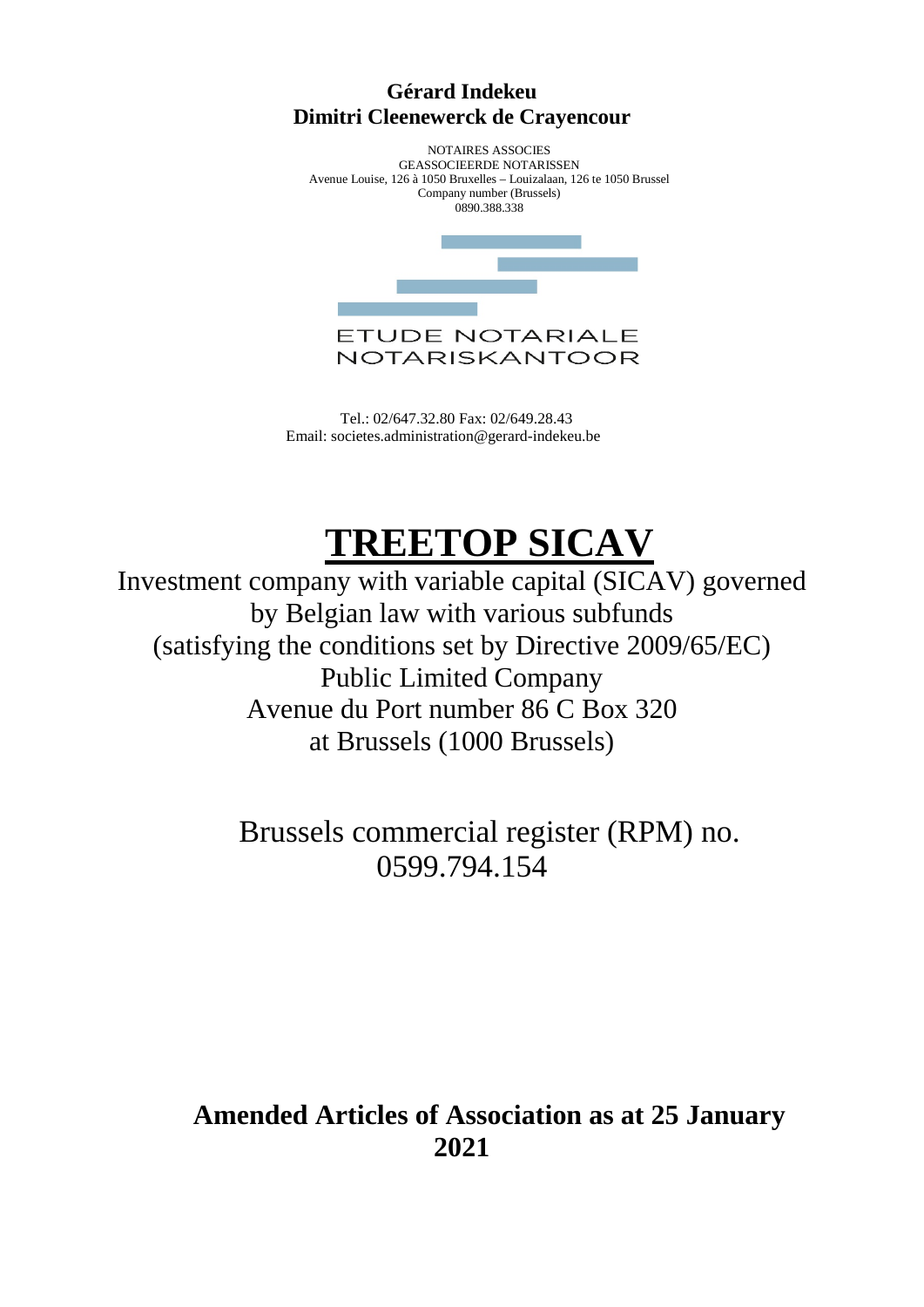## **PAST VERSIONS**

## **INCORPORATED**

pursuant to a document notarised by Mr Gérard Indekeu, partner notary in Brussels, on twenty-sixth February two thousand fifteen, and published in the appendices of the *Moniteur belge* under number 2015-03-03/0303766; and

## **THE ARTICLES OF ASSOCIATION OF WHICH HAVE SINCE BEEN AMENDED**

pursuant to a document notarised by Mr Dimitri Cleenewerck de Crayencour, partner notary in Brussels, on twenty-sixth September two thousand seventeen, published in the appendices of the *Moniteur belge* of eighteenth October two thousand seventeen under number 0147058;

pursuant to a document notarised by Mr Dimitri Cleenewerck de Crayencour, partner notary in Brussels, on eighteenth January two thousand nineteen, and published in the appendices of the *Moniteur belge* under number 2019-02-12/0021891;

pursuant to a document notarised by Mr Dimitri Cleenewerck de Crayencour, partner notary in Brussels, on twenty-five January two thousand twenty-one, and awaiting publication in the appendices of the *Moniteur belge.*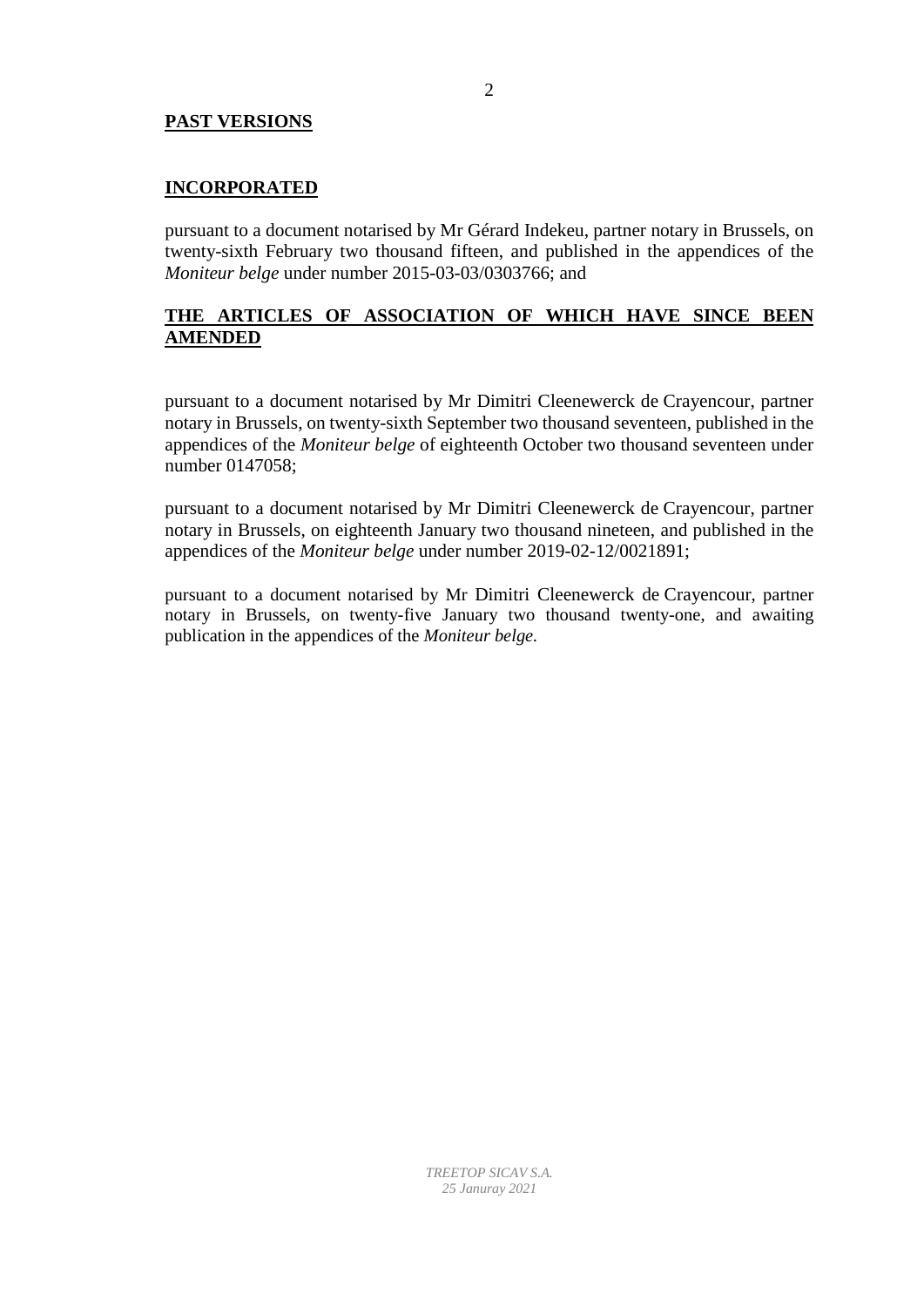# **TITLE 1** - **FORM - NAME – REGISTERED OFFICE - DURATION - PURPOSE**

## Article 1 - Form - Name - Character

This company is a collective investment undertaking with variable capital in the form of a private limited company under the rules of an investment company with variable capital (SICAV) governed by Belgian law, hereinafter referred to as the "Company".

## It is named "TREETOP SICAV".

Pursuant to Article 7 of the Law of 3 August 2012 on undertakings for collective investment that meet the conditions of Directive 2009/65/EC and undertakings for investment in debt securities (hereinafter referred to as the "Law of 3 August 2012"), it has opted for a category of permitted investments meeting the conditions specified in Directive 2009/65/EC.

The Company designates the public limited company TreeTop Asset Management S.A., an authorised management company in the Grand Duchy of Luxembourg, as the "Management Company" within the meaning of Article 44 of the Law of 3 August 2012, as stipulated in Article 18 of the Articles of Association below (hereinafter "the Management Company").

#### Article 2 - Head office

The head office is located in the Brussels-Capital region at Avenue du Port 86C, Box 320, in Brussels (1000 Brussels).

On simple request of the Board of Directors, the Company may create subsidiaries or offices in Belgium and abroad.

In case extraordinary events of a political, economic or social nature, which may jeopardise the normal activity at the head office or easy communication with that head office, or between that office and international locations, are or appear imminent, the head office may be temporarily transferred abroad until the complete cessation of these exceptional circumstances. Such temporary measure will have no effect on the nationality of the Company, which, notwithstanding the temporary transfer, will remain Belgian.

The head office may be transferred to any place in Belgium, provided that such transfer does not require a change in the language of the Articles of Association by a simple decision of the Board of Directors, which has full powers for the purpose of having the resulting amendment to these Articles of Association recorded by a notary in accordance with the applicable law.

#### Article 3 - Duration

The Company was incorporated on 26 February 2015 for an unlimited duration. Without prejudice to the causes of dissolution provided for by law, it may be dissolved by a resolution of the general meeting of the shareholders adopted for the amendment of the Articles of Association.

## Article 4 - Purpose

The Company's purpose is the collective investment in the category defined in Article 1 above from capital raised from the public, while ensuring the spread of the investment risks.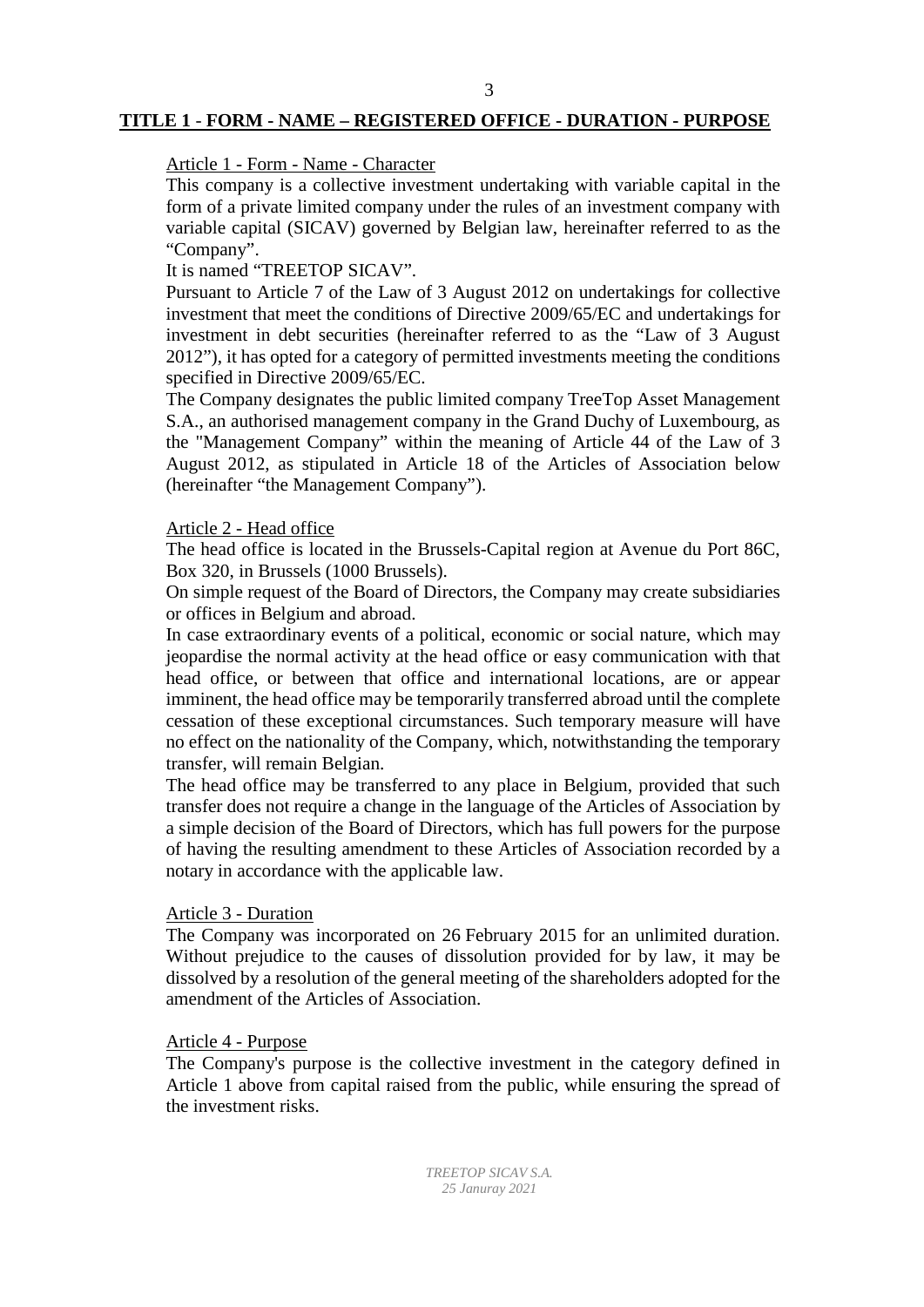In general, it may take all measures and all actions that it deems necessary for the accomplishment and development of its purpose in accordance with the legal provisions governing it.

## **TITLE 2 - CAPITAL - SHARES - ISSUANCE - REDEMPTION - CONVERSION - ASSET VALUE**

## ARTICLE 5 - Capital

The capital is always equal to the value of the net assets of the Company. It may not be less than the legal minimum.

Changes in capital are made automatically without amendment of the Articles of Association. The disclosure formalities provided for the increases and decreases of the capital of public limited companies are not applicable.

The capital is represented by different classes of shares, each corresponding to a distinct part or "subfund" of the assets of the Company.

Each subfund can include two types of shares (accumulation or distribution), as described in Article 6 below.

The Board of Directors may at any time create new subfunds and assign them a particular name. Within the limits and conditions set by law and the regulations in force and applicable, the Board of Directors is also empowered to create one or more subfunds, referred to as the "feeder", allowed to invest, in derogation of the principle of risk spreading, 85% of their assets on an ongoing basis in the shares of another collective investment undertaking meeting the requirements of Directive 2009/65/EC or a subfund thereof (referred to as the "master").

It may decide to modify the name and the specific investment policy of a subfund upon the approval of any general meeting of shareholders of the relevant subfund. It has the full power to validly make the amendment to the Articles of Association that results.

If the Board of Directors deems it necessary in the interest of shareholders, it can request the stock listing of one or more subfunds.

The Board of Directors may propose the dissolution and any restructuring operation (such as a merger, spin off, and any similar transaction) of one or more subfunds at the general meetings of the subfunds concerned, which will make a decision in accordance with Article 28 below.

If a subfund has a fixed duration, this subfund is automatically dissolved on that date and goes into liquidation, unless, no later than the day before that date, the Board of Directors has exercised its option to extend such subfund. Such decision to extend and the ensuing amendments to the Articles of Association must be certified in due legal form.

In the event of the liquidation of the subfund:

- The repayment of the subfund shares will be at the price and under the terms established by the Board of Directors with respect to the terms stipulated at issue in the *Moniteur belge* and in two newspapers.

- The Board of Directors will draft a special report relating to the liquidation of the subfund.

- The repayment price and the special report drafted by the Board of Directors will be verified by the Statutory Auditor.

- The discharge of the directors and the Statutory Auditor will be submitted to the next regular meeting.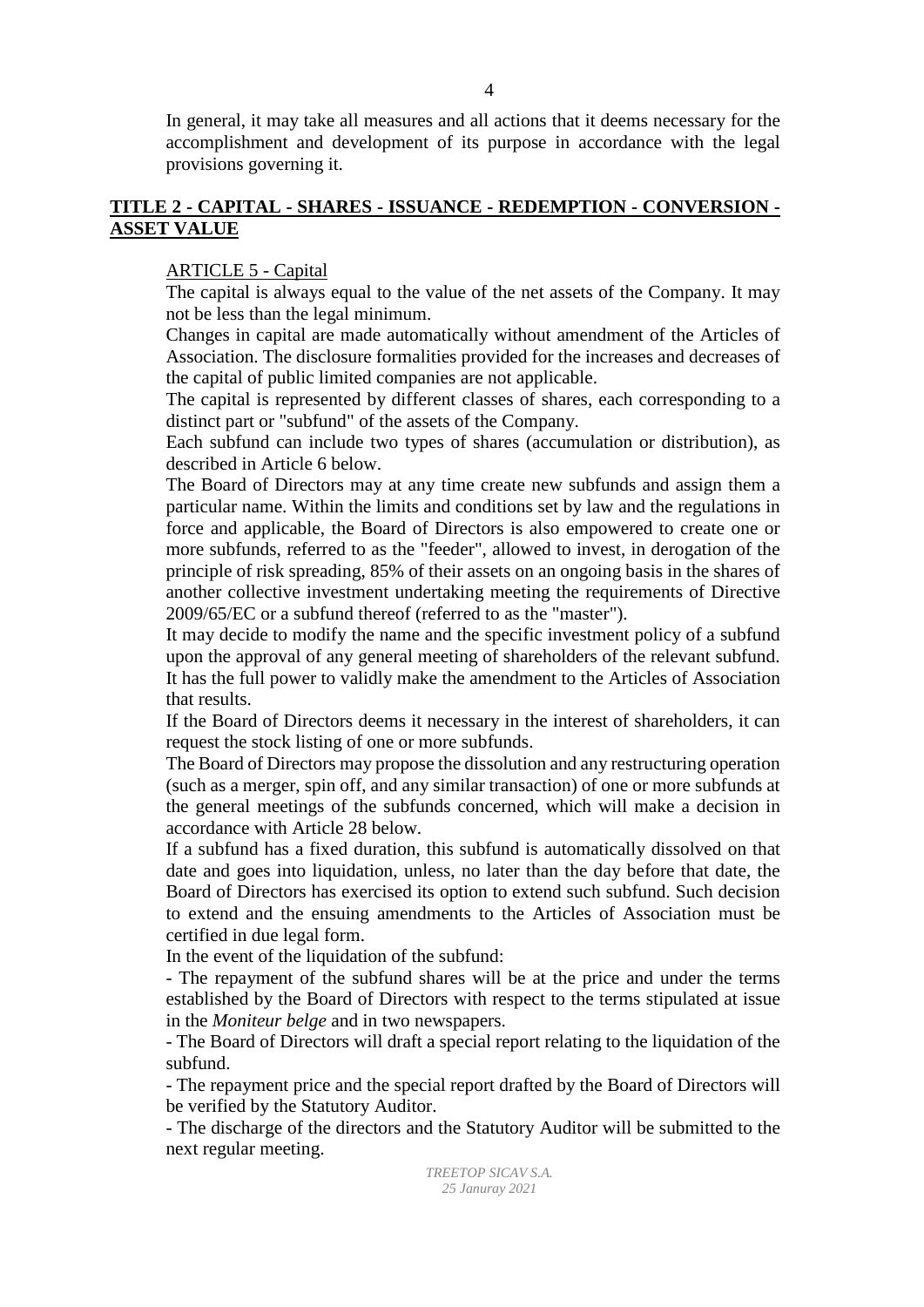- The liquidation balance sheet and the ensuing statutory modifications will be authentically recorded by two members of the Board of Directors during the meeting granting the discharge.

The automatic legal dissolution of the last subfund of the Company will lead to the legal dissolution of the company.

#### Article 6 - Shares

The shares are issued in registered form. They are all fully paid up and have no par value.

Registered shares issued by the Company will be listed in the register of shareholders that will be kept by the Company or by one or more persons designated for this purpose by the Company according to the formalities authorised by law.

Registered subscription certificates will be issued to the shareholders who so request. The Board of Directors may decide to divide or consolidate the shares.

Fractional shares will not confer the right to vote but confer entitlement to a corresponding fraction of the net assets attributable to the share class at issue.

The Company may, at any time and without limitation, issue additional fully paid up shares at a price determined in accordance with Article 7 below, without reserving preferential rights for the existing shareholders.

The Board of Directors can create two types of shares: accumulation and distribution. Distribution shares are entitled to the dividends or interim dividends as provided for in Article 26 below.

Accumulation shares do not give the holder the right to receive a dividend. The share of income to which the shares are entitled is capitalised in favour of such shares in the subfund concerned.

The release for payment of a dividend or interim dividend will result in an automatic increase in the ratio between the value of accumulation shares to the distribution shares of the subfund concerned. This ratio is called "parity" in these Articles of Association. The initial parity of each fund is determined by the Board of Directors.

Separate classes of shares may be created by the Board of Directors, without prejudice to the preceding paragraph, and in accordance with the criteria set forth in Article 8 §2, subsection 2 of the Law of 3 August 2012. These classes of shares are designated under the heading of share classes. The decision of the Board of Directors to create a new share class amends the Articles of Association without a general meeting having to be convened for this purpose.

The following classes of shares, with the following objective criteria to distinguish between the different classes of shares, exist at the Company, without prejudice to the right of the Board of Directors to create other classes of shares within the limitations established in the preceding paragraph. Certain share classes may benefit from a more advantageous regime than one or more other classes of shares:

Share classes "A", "AH", "AD", "P", "PH", "PD", " I", "ID", "IH", "C" and "CH".

The shares of classes "I", "ID" and "IH" are shares reserved for institutional or professional investors acting on their own account, whose subscription is taken into account for calculation of the annual tax on mutual funds at 0.01%, including any professional investor within the meaning of the Law of 2012; the amount of the initial minimum subscription to these share classes is stated on the related subfund information sheet of the prospectus, and may vary from one subfund to another;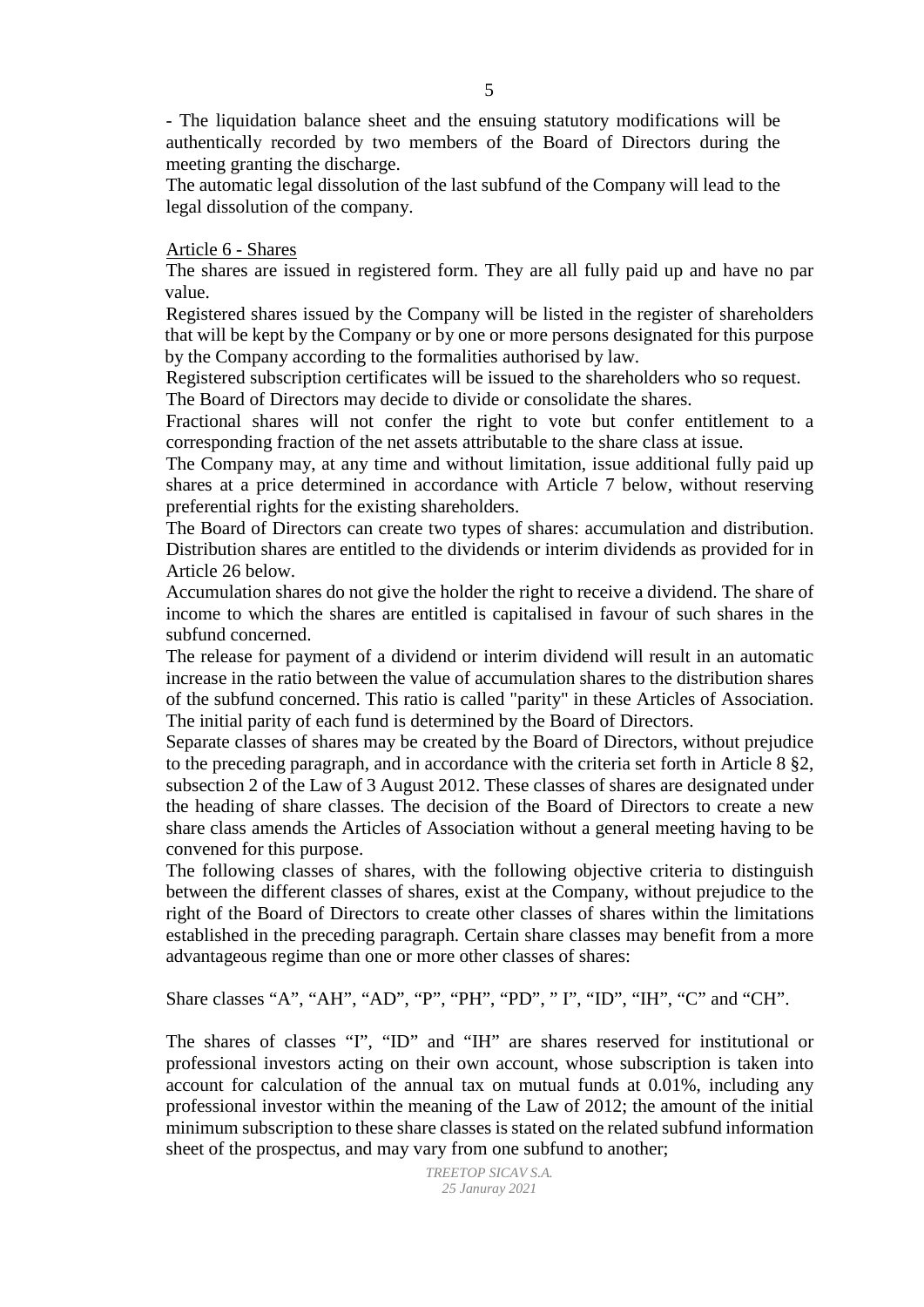The shares of classes "A", "AD" and "AH" are shares offered to the public, either natural persons or legal entities; the amount of the initial minimum subscription to these share classes is stated on the related subfund information sheet of the prospectus, and may vary from one subfund to another;

The shares of classes "P", "PD" and "PH" are offered to all investors (natural persons or legal entities); the amount of the initial minimum subscription to these share classes is stated on the related subfund information sheet of the prospectus, and may vary from one subfund to another.

The shares of classes "C" and "CH" are offered to all types of investors who (i) have an account with the distributor listed in the prospectus, (ii) subscribe through this distributor, (iii) instruct this distributor to transfer a donation to the charitable organisation listed in the prospectus in their name and for their account at the time of placing their subscription order, such that the total investment amount including the donation is at least the minimum set in the prospectus; the amount of the initial minimum subscription to these share classes is stated on the related subfund information sheet of the prospectus, and may vary from one subfund to another.

These share classes are governed by different rules based on the minimum initial subscription amount, the status of the subscriber (natural person, company, institutional or professional investor), whether or not the subscriber makes a donation pursuant to the provisions in the prospectus, the type of share (distribution share or not) and the applicable taxes and fee schedule.

Share classes that have the letter "H" in their name also have a partial currency hedge. Share classes whose name includes the letter "D" are distribution shares. The remainder are identical to the shares corresponding to the first letter of their name (e.g. "AD" shares are "A" distribution shares and "AHD" shares are A distribution shares that have a partial currency hedge).

Operations intending to partially hedge the exchange risk are Spot, Forward and Swap type contracts. These contracts are valued on the basis of the WM/Reuters exchange rate at 16:00 London, according to the current valuation policy in effect with the Administrative Agent. Coverage transactions are identified when they are created, and assigned accurately to the relevant share class. The costs and gains and losses relating to the relevant share class are assigned to this share class. The currency hedging will involve a maximum of 100% of the value of assets held in the portfolio in this share class.

The financial department will conduct regular checks on the status of investor for the shareholders of different classes in order to see if they meet the criteria set forth for the relevant class (including the status of professional investor for classes "I" and "IH"). In the event that the shares of a particular class are held by unauthorised persons, the Board of Directors will convert, without charge, such shares into shares of another class for which the person is permitted.

The prospectus mentions the different classes of shares for each subfund.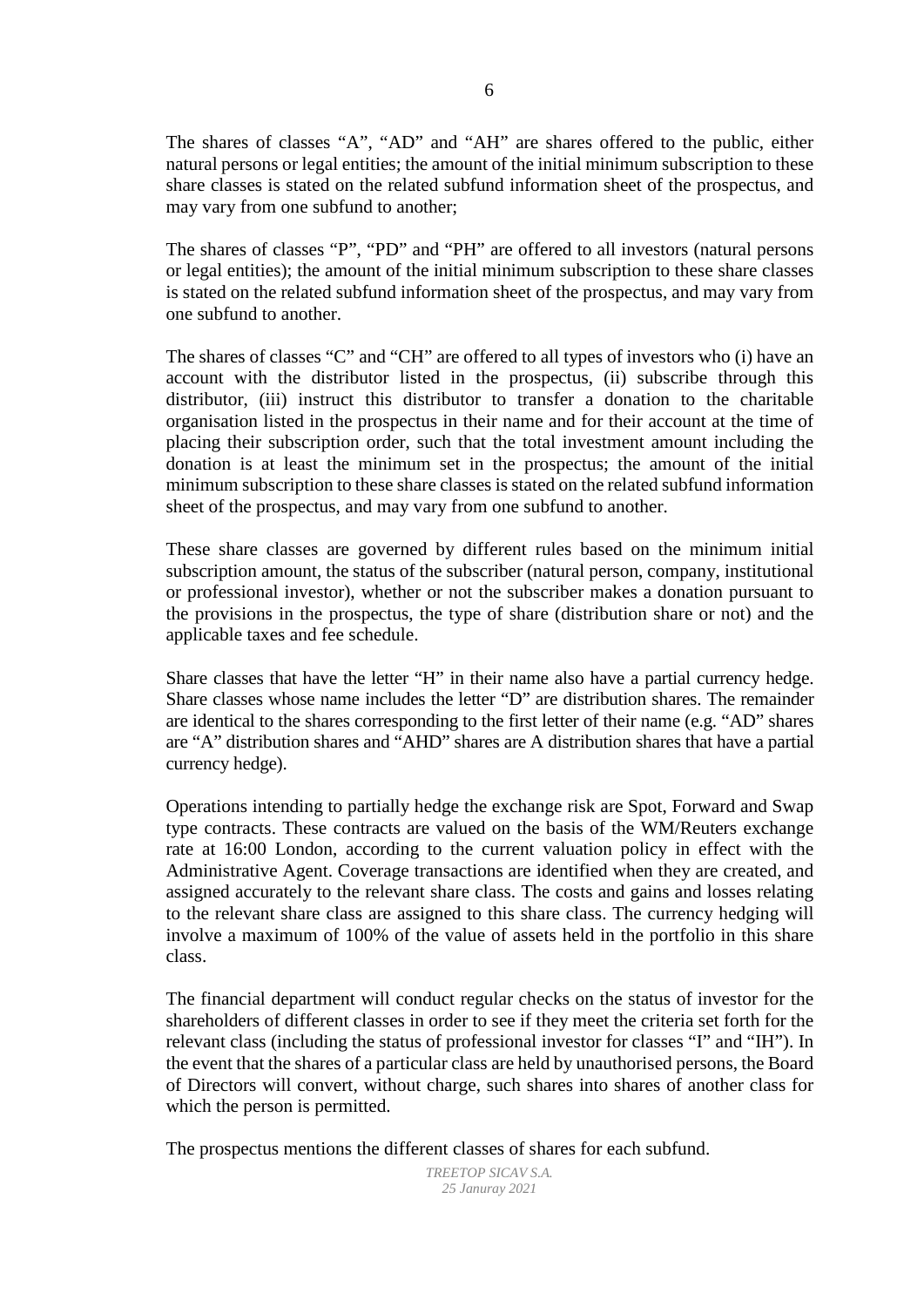The Board of Directors may refuse new subscriptions for a subfund or a class of specific shares.

## Article 7- Issuance

Subject to the provisions of Article 11 below, the shares of each subfund may be subscribed through the entity designated by the Board of Directors of the Company. Subscription applications are received on the days mentioned in the prospectus and in the key information for investors. The period for the receipt of subscription requests cannot be reduced without the prior approval of the general meeting of shareholders.

The issue price of the shares of each subfund will include their net asset value (also referred to by the abbreviation "NAV") determined in accordance with Article 10 below and applicable to the subscription request and, if necessary, an investment fee the rate of which will be specified in the documents relating to the sale (prospectus and the key information for investors). This price will be increased by any taxes, levies and stamp duty that may be payable for the subscription and issuance. It may also be increased by a uniform load to the benefit of the SICAV by a maximum of two per cent to cover the asset purchasing costs by the Company. The issue price is payable within the period specified in the prospectus and the key information for investors.

#### Article 8 - Redemption

Subject to the provisions of Article 11 below, the shareholders of each subfund may request redemption of their shares by addressing such requests to the entity so designated by the Company. The application should be accompanied, where appropriate, by the nominative registration certificates for shares whose redemption is requested.

Redemption requests are received on the days mentioned in the prospectus and in the document containing the key information for investors. The period for the receipt of redemption requests cannot be reduced without the prior approval of the general meeting of shareholders.

The redemption price will be the net asset value of the shares for the subfund concerned, as determined in accordance with Article 10 below and applicable to the redemption request, less any levies, other charges (to the extent that they are allowed by the Financial Services and Markets Authority (FSMA)) and taxes.

This price is payable within the period indicated in the prospectus and the key information for investors within a maximum of ten banking days following the calculation of the net asset value applicable to the redemption, and subject to the receipt of the securities.

#### Article 9 - Conversion

Subject to Article 11 below, provided that the Board of Directors has not decided to refuse new subscriptions for one of the relevant subfunds, shareholders may request conversion of their shares into shares of another subfund, on the basis of their respective net asset values determined in accordance with Article 10 below. Conversion requests are received on the days mentioned in the prospectus and in the key information for investors. The period for the receipt of conversion requests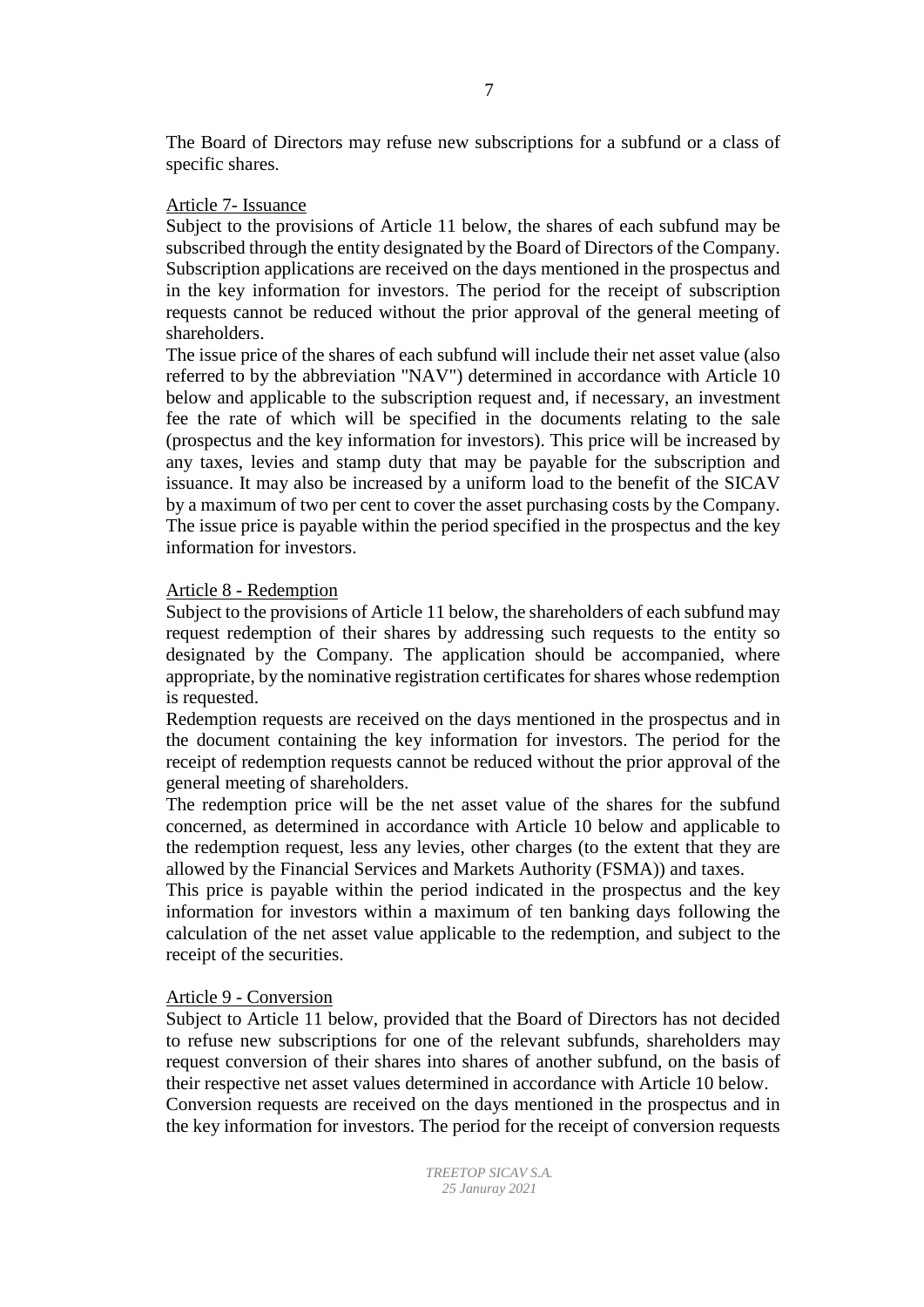cannot be reduced without the prior approval of the general meeting of shareholders.

The redemption and issue fees related to the conversion may be charged to the shareholder. The fractional share created upon the conversion may be redeemed by the Company.

## Article 10 - Net asset value

The net asset value of the shares for each subfund is expressed in euros (base currency). The Board of Directors may, in compliance with the applicable legal requirements, decide to express the net asset value of one or more subfunds in different currencies subject to the prior approval of the Financial Services and Markets Authority (FSMA).

For the purpose of calculating the issue, redemption and conversion price, the net asset value of the Company's shares is determined for each subfund in the currency stipulated by the Board of Directors at least twice per month.

## 1. Asset holdings

The assets of the Company, subdivided by subfund, are evaluated/valued as follows:

- a) For securities admitted to an official stock exchange or traded on any other organised market: at the last known stock or market price, unless such price is not representative.
- b) For securities for which there is an organised market or an over-thecounter market, but the market is not active or on which the latest price is not representative of fair value, as well as securities for which there is no organised market or over-the-counter market, the valuation is based on the current fair value for the items of a similar property for which there is an active market, provided that the fair value be adjusted taking into account differences between the items of the similar property.
- c) The securities for which the fair value of items of a similar property as referred to in point b) above are non-existent, the fair value of the item in question is determined by using other valuation techniques, using to the maximum extent market data that is consistent with the usual economic evaluation methods for financial instruments and is regularly checked for validity using prices from current market transactions that relate to the property item concerned.
- d) For sight deposits at credit institutions, current account liabilities to credit institutions, amounts receivable and payable in the short term, tax assets and tax liabilities and other liabilities: at par net of write-downs that have been applied to them and refunds that have intervened in the duration plus accrued interest.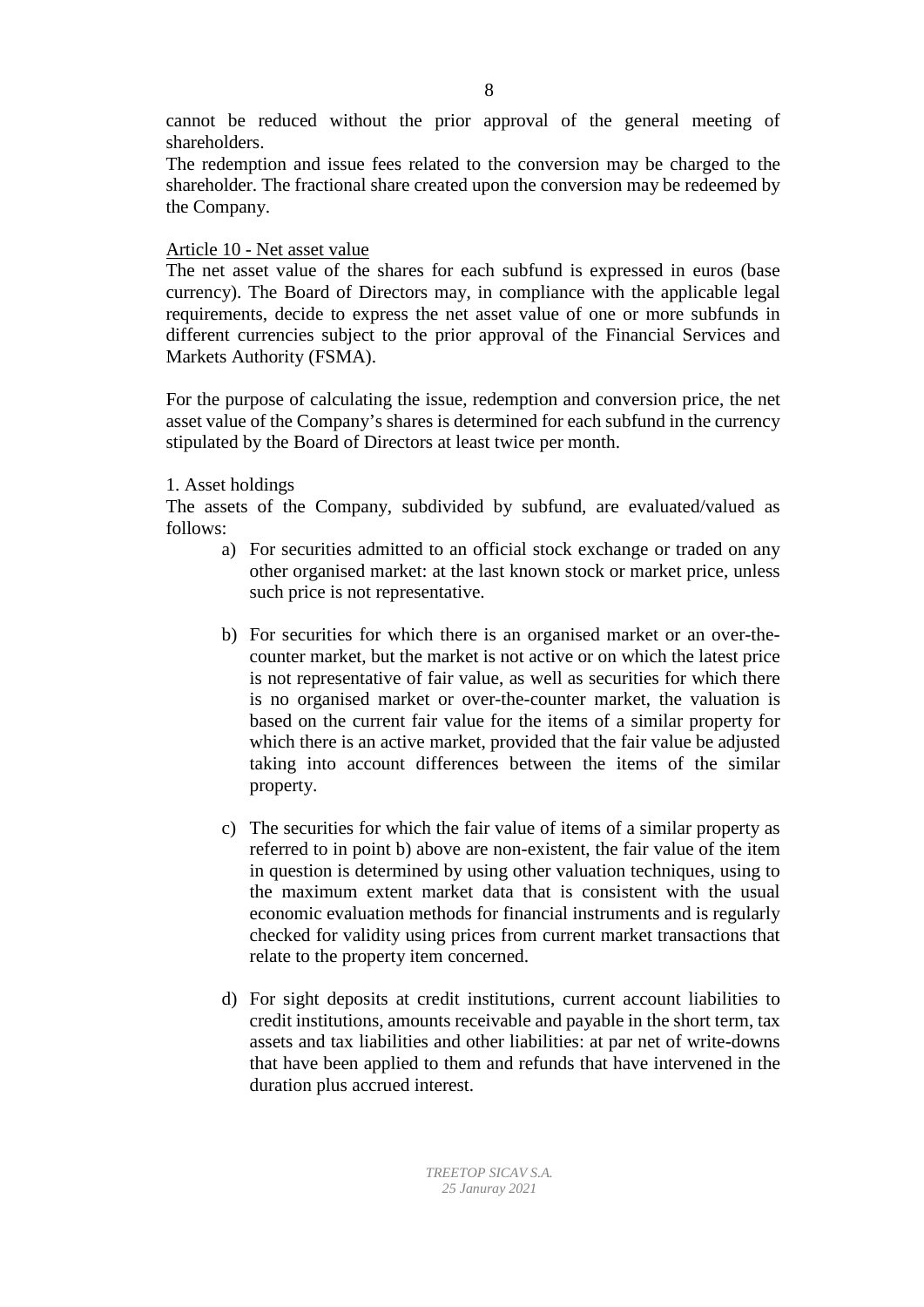- f) Shares in collective investment undertakings with a variable number of shares held by the company are valued at fair value in accordance with points a) or b) above, as appropriate. Notwithstanding point b), the valuation at fair value for the shares of collective investment undertakings with a variable number of shares for which there is no organised market or over-the-counter market, is carried out on the basis of the net asset value of such shares.
- g) Securities denominated in a currency other than that of the subfund will be converted into the currency of the subfund by applying the average spot price between representative purchaser and seller rates.

h) For other financial instruments, in accordance with the legal requirements and guidelines in force.

## 2. Liabilities

To obtain the net assets, the valuation obtained is reduced by the liabilities of the Company.

The Company's commitments include, subdivided by subfunds, any borrowing engaged in and debts incurred; debts that are not due shall be determined on a pro rata basis on the basis of their exact amount, if known or, failing that, on the basis of their estimated amount. Commissions and other expenses incurred in the purchase or sale of securities and other financial instruments are immediately charged to the income statement of the relevant subfund.

## 3. Net asset value

Each share of the Company that is in the process of being redeemed pursuant to Article 8 above will be considered issued and existing until the close of the valuation day applicable to the redemption of this share, and is then considered as a liability of the relevant subfund of the Company until the redemption price is paid. The shares to be issued by the Company in accordance with the subscriptionrequests received will be treated as being issued with effect from the close of the valuation day on which their issue price was determined; this price will be treated as an amount due to the subfund of the Company until its receipt.

The net asset value of shares of a fund will be determined by dividing, on the valuation date, the net assets of that subfund, consisting of its assets less its liabilities, by the number of outstanding shares of this subfund.

If a subfund contains both distribution and accumulation shares, the net asset value of the distribution shares shall be determined by dividing the net assets by the number of outstanding distribution shares of this subfund increased by the parity then multiplied by the number of outstanding accumulation shares. The net asset value of the accumulation shares will be the net asset value of the distribution shares multiplied by the parity. The net assets of the Company are equal to the sum of the assets of all of the subfunds, converted into euros on the basis of the last known exchange rate.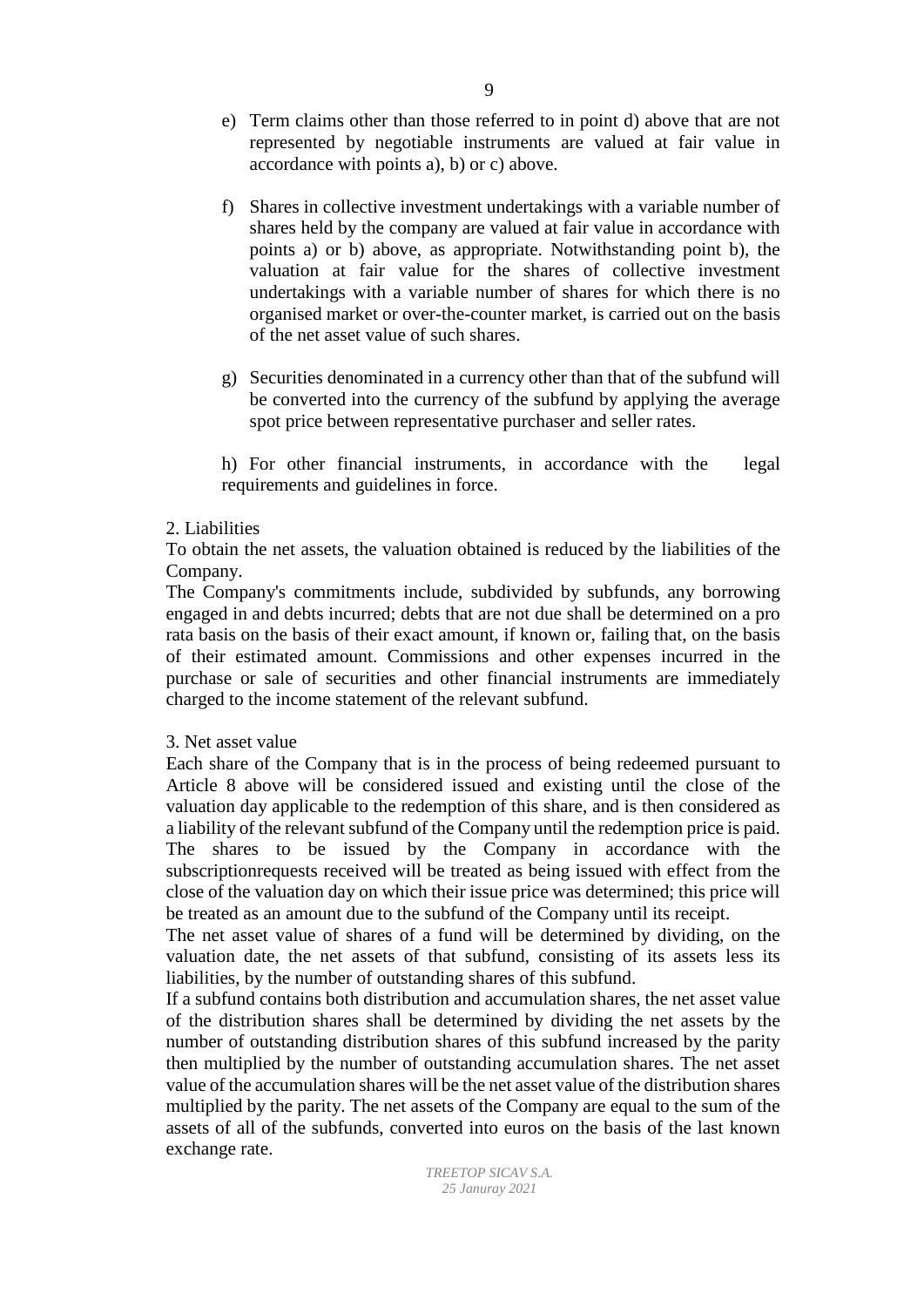Article 11 - Suspension of the calculation of the NAV and of issues/redemptions/conversions of the Shares

The Company will suspend calculation of the net asset value of the shares, as well as the issue, redemption and conversion of shares under Articles 7-9 above, in the cases listed in Article 196 of the Royal Decree of 12 November 2012 relating to certain public collective investment undertakings:

1) when one or more markets on which more than 20% of the assets of the collective investment undertaking are traded, or one or more important exchange markets where the currencies are traded in which the value of assets is expressed, are closed for a reason other than legal public holidays, or when transactions there are suspended or restricted;

2) when the situation is so serious that the assets and/or liabilities of the collective investment undertaking cannot be properly assessed, are not available as normal, or cannot be done without seriously harming the interests of the participants of the collective investment undertaking;

3) when the collective investment undertaking is not able to transfer cash or carry out transactions at a normal price or exchange rates, or when restrictions are imposed on foreign exchange markets or financial markets;

4) upon publication of the notice of the relevant general meeting of the investors who are invited to decide on the dissolution of the Company or a subfund, where the sole purpose of such dissolution is not the change in legal form.

5) during a merger or other restructuring process, no later than the day before the exchange ratio and, where applicable, the cash payment or compensation awarded for the contribution or sale are calculated.

The Company may also suspend the calculation of the NAV and the execution of requests for subscription/redemption/conversion, in accordance with the applicable regulations, and, in particular, Article 195 of the Royal Decree of 2012.

In accordance with Article 198/1 of the Royal Decree of 2012, the Company also reserves the right to amend the terms and conditions of redemptions of shares and to only partially execute orders of the exiting investors if the following conditions are met: requests for repayment, which, individually or together, represent at least 5% of the last net asset value published for the subfund (to calculate whether the possible threshold for this mechanism has been reached, requests for redemption made in number of shares are converted into a sum based on this last net value published). The suspension only concerns the part of the requests for redemption that exceeds this threshold and will be applied in the same proportion to all exit requests affected by the mechanism. The portion of requests for redemption which has not been executed following the partial suspension is automatically postponed to the next closing date, unless the investor revokes the redemption order or the mechanism is applied again. A new redemption suspension decision is required each time the conditions for application of this mechanism are met.

Furthermore, if a subfund is a feeder and when the master of the feeder temporarily suspends the determination of the net asset value of its shares and the execution of requests for the issue and redemption of its shares or of change of subfund, the feeder will be entitled to suspend the determination of the net asset value of its shares and the execution of requests for the issue and redemption of its shares or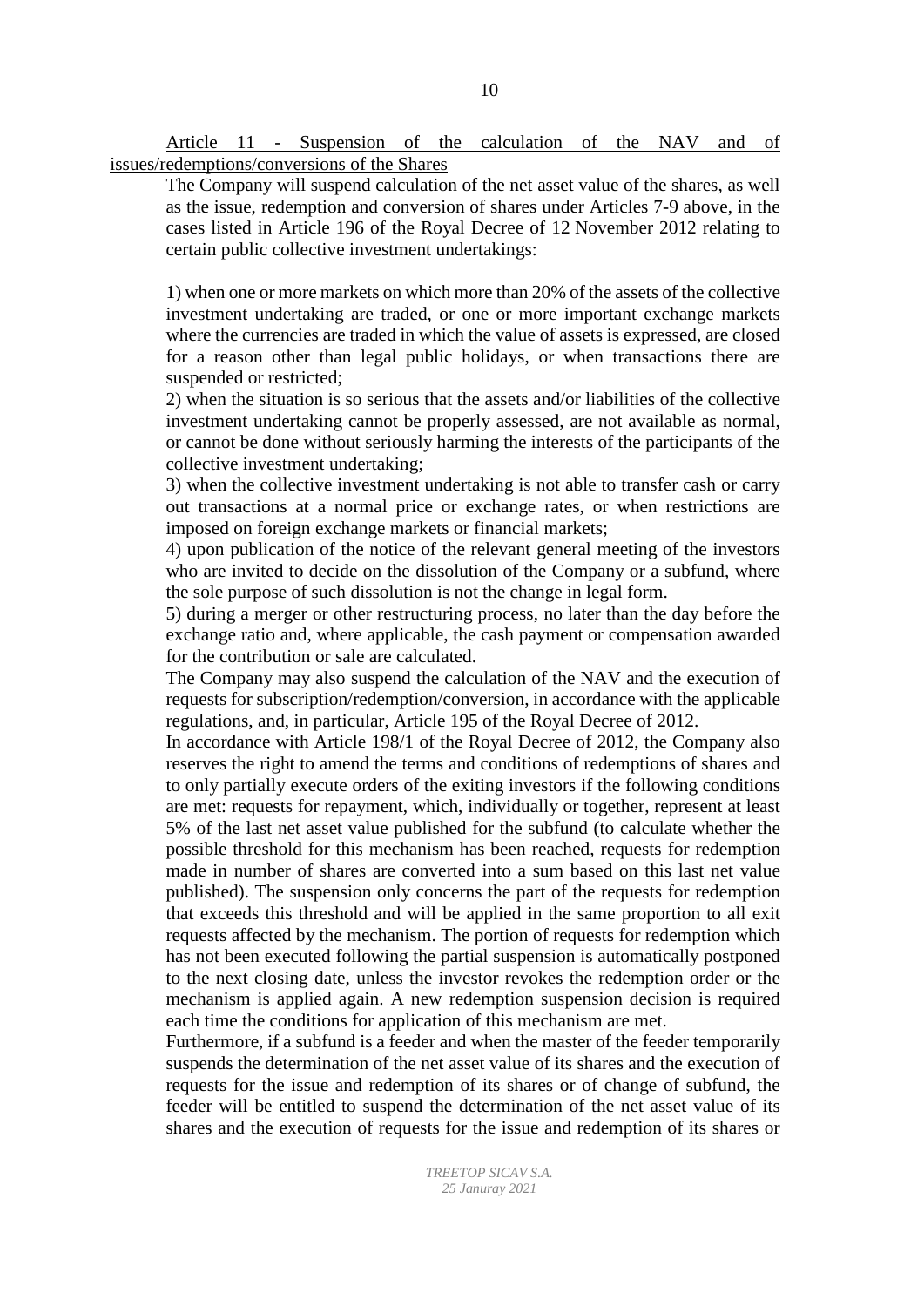change of subfund during the same period as set by the master, notwithstanding the provisions of Article 195, paragraph 1, referred to above.

The Company may refuse one or more subscriptions or spread them over time, or postpone one or more redemptions or spread them over time, if they are likely to disrupt the balance of the Company.

The measures provided for in this Article may be limited to one or more subfunds.

## **TITLE 3 - BOARD OF DIRECTORS - ADMINISTRATION**

#### Article 12 - Board of Directors

The Company is managed by a Board of Directors composed of at least three members, shareholders or not, who are only natural persons. The directors shall be elected or re-elected by the General Assembly for a period of six years. Any director may be removed or replaced at any time with or without cause, upon the decision of the general meeting of shareholders.

If the office of a director becomes vacant due to death, resignation, revocation or otherwise, the remaining directors may meet and elect, by majority vote, a director to fulfil the functions of the vacant post on a provisional basis. The first general meeting that follows must confirm the term of office of the co-opted director; in the event of confirmation, the co-opted director will complete the term of office of his/her predecessor, unless the general meeting decides otherwise. In the absence of confirmation, the term of office of the co-opted director will end after the general meeting, without prejudice to the lawfulness of the composition of the Board of Directors up to this date.

The operating rules of the Board of Directors are specified in the following articles.

#### Article 13 - Meeting

The Board of Directors will select from among its members a Chairman and may select from among its members one or more vice-presidents. It will also appoint a Secretary who will not be a director, who will draft the minutes of the meetings of the Board of Directors and the shareholders' meetings.

The Board of Directors will meet at least once a year and in all cases where the interests of the Company so require, upon the invitation of the Chairman or any two directors, at such time and place as indicated in the notice. Convening notices are issued in writing or by any other means of communication with a tangible medium (letter, fax, email, etc.).

The Board of Directors can only validly deliberate and decide if its composition at each of these meetings is sufficiently balanced and diversified.

Any director may be represented at meetings of the Board of Directors by appointing in writing, by fax, or by any other electronic means, another director as their proxy.

Decisions are made by a majority vote of those present or represented.

The Board of Directors may also make circular resolutions. These resolutions will require the agreement of all the directors whose signatures are affixed either to a single document or on multiple copies of it. Such resolution will have the same validity and the same effect as if it had been passed at a duly called meeting of the Board of Directors and held on the date of the latest signature affixed by the directors to the above document.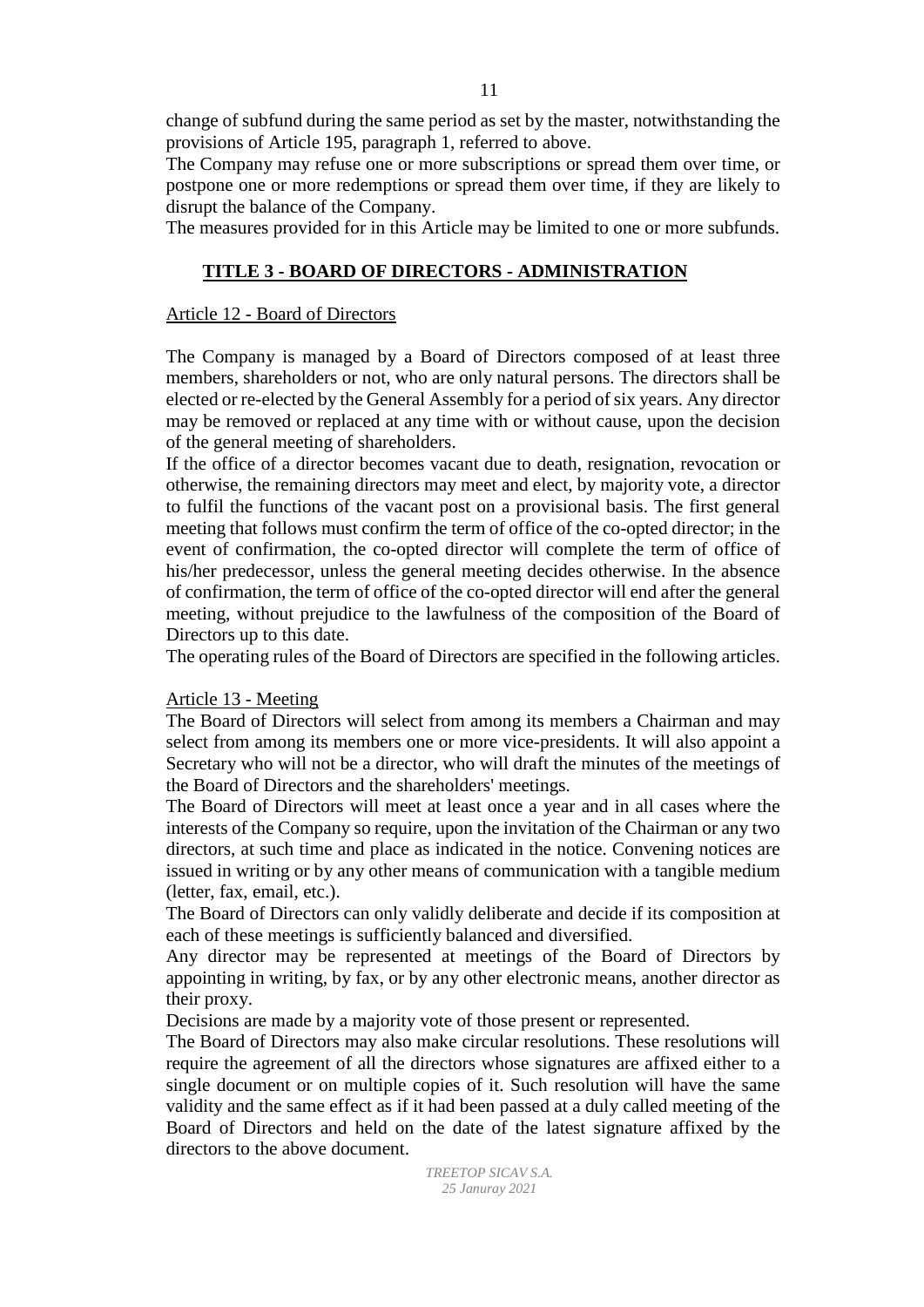The proceedings may be held electronically, particularly if the agenda calls for little debate or is a purely formal debate, and if all of the directors consent in advance. Directors may, in this case, use any means of voice communication (*conference call*), visual *(video conferencing*) or literal (discussing on an internal or external platform or secure email exchange of all the Members connected at the same time on the same messaging system), provided that means are used to ensure the identity of the person deliberating.

Any director may be represented in these electronic meetings remotely by another director or any other person.

## Article 14 - Minutes

The minutes of the meetings of the Board of Directors shall be signed by the Chairman or the person who presided in the Chairman's absence.

Copies or extracts of the minutes, to be produced in court or elsewhere, shall be signed by the Chairman or by the Secretary, or by two directors.

## Article 15 - Powers of the Board of Directors and investment policy

The Board of Directors has the authority to perform all acts that are necessary or useful for the realisation of the purpose of the Company, except those which are reserved for the general meeting by law or under the Articles of Association. The Board of Directors has, in particular, the power to create new subfunds at any time and to define the investment policy, subject to legal and regulatory restrictions.

In accordance with the Law of 3 August 2012 and its implementing regulations, investments of the Company may consist of the assets listed below:

a) transferable securities and money market instruments admitted to trading on any regulated market in a Member State of the European Economic Area ("EEA");

b) transferable securities and money market instruments traded on any other secondary market of an EEA Member State, provided that this market is regulated, operates regularly and is recognised and open to the public;

c) transferable securities and money market instruments traded:

- on a market in a non-Member State of the EEA which applies provisions equivalent to those laid down in Directive 2001/34/EC to this market;

- on any other secondary market in a non-Member State of the EEA, provided that this market is regulated, operates regularly and is recognised and open to the public;

d) recently issued transferable securities, provided that the terms of issue include a commitment to apply for admission to trading on a market specified above in a), b) or c), and admission is obtained no later than one year after the date of issue;

e) shares issued by a Belgian or foreign collective investment undertaking under the conditions set forth in Articles 52, §1, subsections 5 and 6 of the Royal Decree of 12 November 2012 relating to certain public collective investment undertakings. The specific investment policy of each subfund can optionally restrict this right;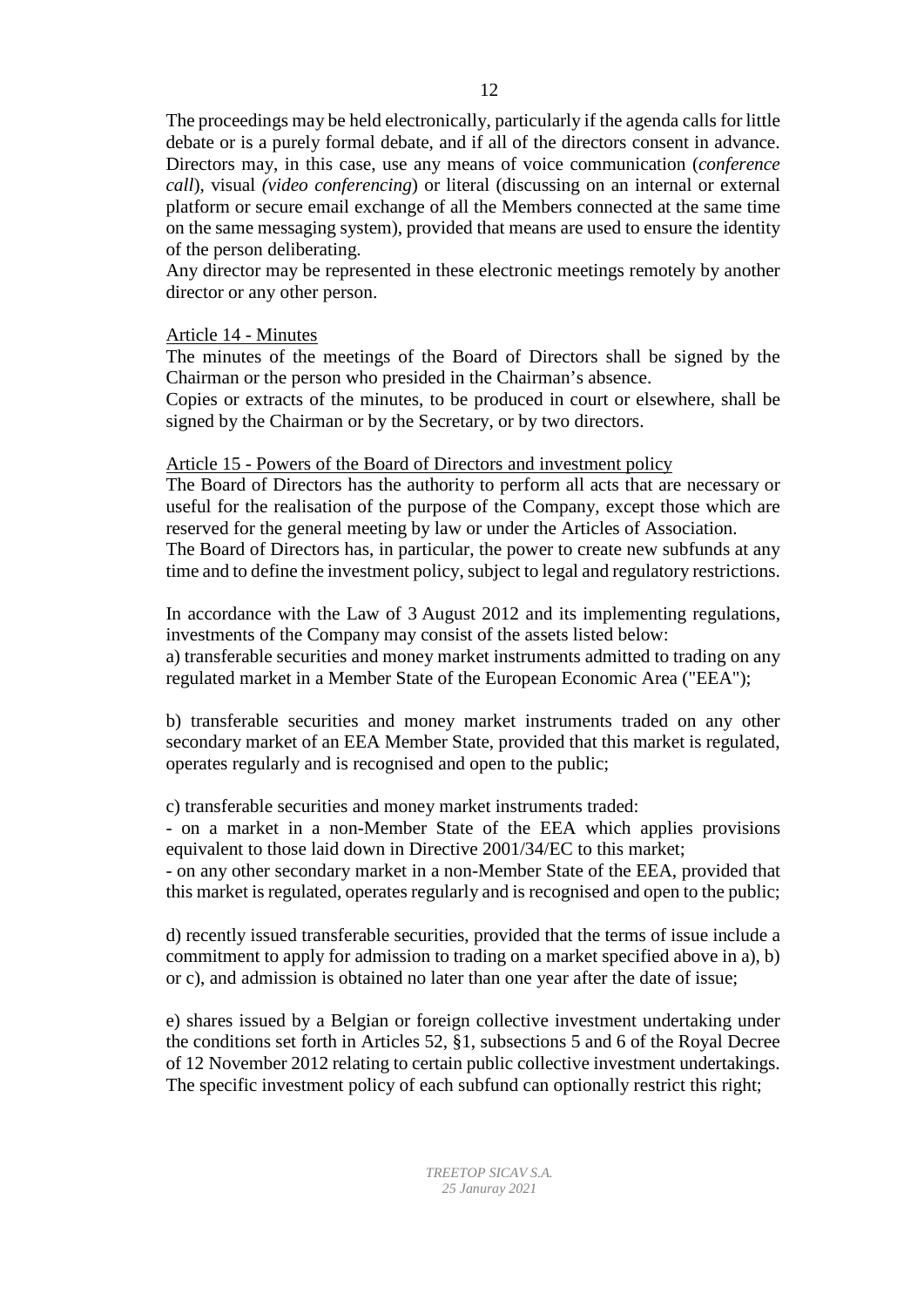f) deposits with credit institutions, repayable on demand or that can be withdrawn and have a maturity of less than or equal to twelve months, subject to the conditions set by law and the applicable regulations in force;

g) financial derivative instruments, including equivalent instruments giving rise to a cash settlement, which are traded on a market referred to in a), b) or c) above, or over-the-counter derivative instruments, subject to the conditions set by law and the applicable regulations in force;

h) money market instruments other than those traded on a market referred to in a), b) or c) above, subject to the conditions set by law and the applicable regulations in force;

i) transferable securities and money market instruments other than those referred to in points a) to h) above, within the limits set by the Board of Directors in compliance with the conditions set by law and the applicable regulations in force;

j) provided that the conditions specified in Article 64 of the Royal Decree of 12 November 2012 are met, the Company may invest up to one hundred percent (100%) of the net assets of each subfund in different issues of securities and money market instruments issued or guaranteed by a member state of the European Economic Area, its local authorities, by a non-member state of the European Economic Area or by international public bodies to which one or more member states of the European Economic Area belong. The Company may use this exemption for the purchase of securities issued by countries in the Euro zone and if such securities are rated at least A- by Standard & Poor's rating agency (or an equivalent rating by other rating agencies). Specific mention of such authorisation for a particular subfund will in such a case be clearly included in the part of the prospectus relating to this subfund.

k) Provided that the conditions specified in Article 63 of the Royal Decree of 12 November 2012 are met, the Company may, where the investment policy seeks to replicate the composition of a determined index of shares or bonds and in accordance with the terms of this article, invest a maximum of 20% of its assets in shares and/or bonds of the same issuer, and even up to a maximum 35% for the shares of a single issuer if the conditions specified in the aforementioned Article 63 for this purpose are met.

l) Provided that the conditions specified in Article 60 of the Royal Decree of 12 November 2012 are met, the company may invest in the financial instruments provided for under this provision.

m) The Company may hold ancillary liquid assets.

If and to the extent that the Company's prospectus provides for it, the Company may engage in securities lending according to the applicable rules.

Within the limits and conditions set by law and the applicable regulations in force, a feeder subfund will invest, in derogation of the principle of risk spreading, 85% of their assets on an ongoing basis in the shares of its master, and the balance of the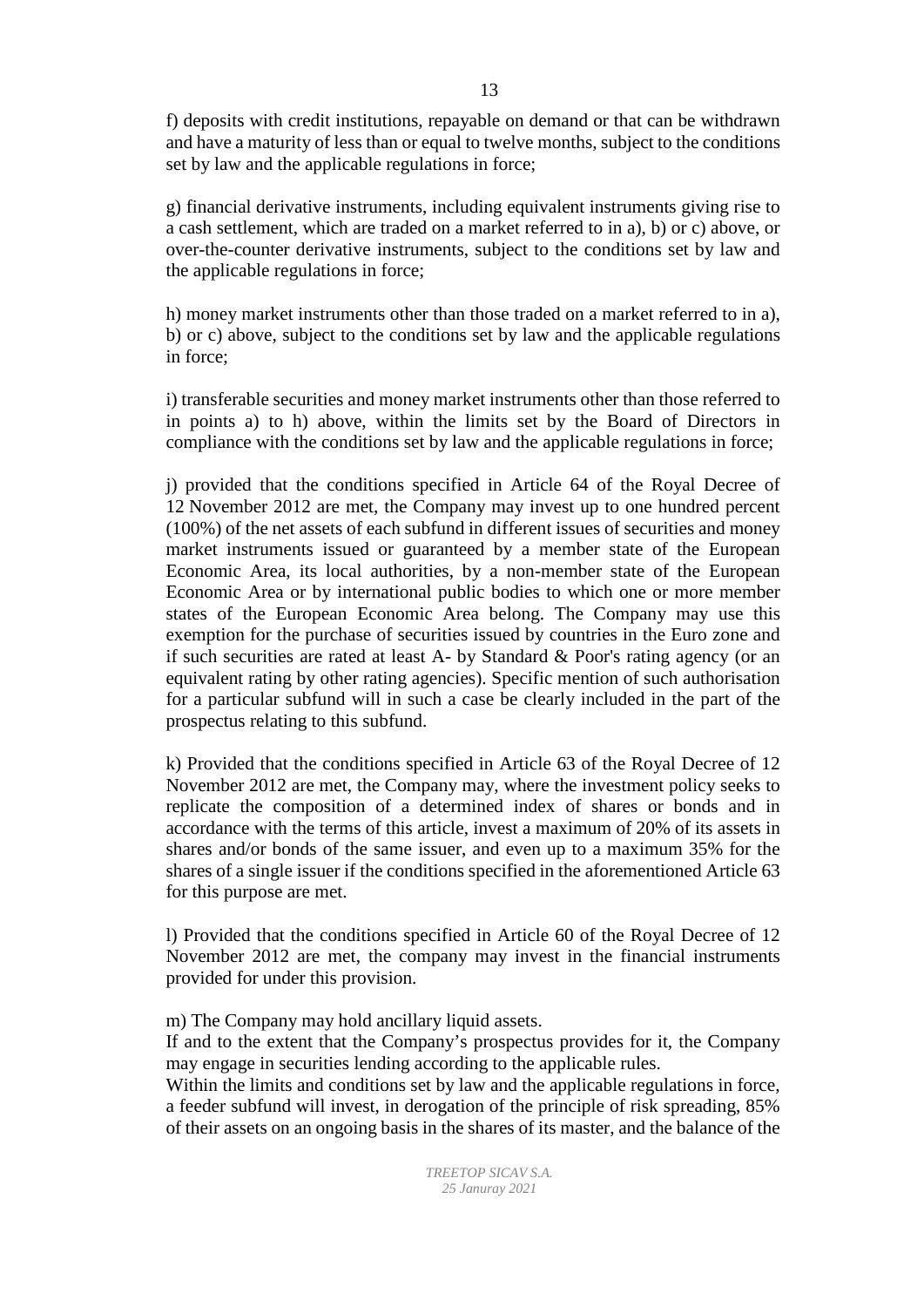assets in one or more items permitted by Article 89 §1 of the Royal Decree of 12 November 2012.

The Company is entitled to exercise the voting rights attached to the financial instruments that it holds and will do so in accordance with the objectives and investment policy of the subfund concerned and in the exclusive interest of the shareholders.

### Article 16 - Representation of the Company

The Company will be validly bound, including in all deeds in which a public official or member of the legal profession is involved, and in any legal action, by the signature of two directors or any person to whom the appropriate powers have been delegated by the Board of Directors.

### Article 17 - Daily management

The daily management of the Company and the representation of the Company in respect of that which concerns such management are conferred to one or more managing directors, directors or duly authorised representatives with the power of sub-delegations.

The Board of Directors may at any time revoke the persons mentioned in the preceding paragraphs.

The mandate of directors, natural persons, will be exercised without remuneration, unless otherwise decided by the general meeting.

The Board of Directors shall determine the powers and fixed and/or variable compensation for the operating expenses and the persons to whom it grants delegations.

# Article 18 - Management Company

The Company will designate the public limited company TreeTop Asset Management S.A. as the "Designated Management Company" within the meaning of Article 44 of the Law of 3 August 2012, to exercise, overall, all the functions defined in Article 3, paragraph 22 of the Law of 3 August 2012, namely the management of the assets of the Company, the administrative management of the Company and the marketing of its shares.

The Designated Management Company has been authorised to delegate to third parties, as provided by law, the exercise of all or part of one or more functions mentioned in the previous paragraph.

The replacement of the Designated Management Company will be subject to a notice in one or more Belgian newspapers or other means of publication approved by the FSMA.

### Article 19 - Depositary

The Company shall designate a credit establishment under Belgian law, the Belgian branch of a credit institution authorised in another member state of the EEA, a Belgian brokerage firm or a foreign investment company based in Belgium as depositary to provide depository functions in accordance with the law and regulations in force.

The Board of Directors of the Company may dismiss the depositary. Any replacement of the depositary is subject to the prior acceptance of the FSMA. The Board of Directors can only terminate the duties of the depositary if the FSMA has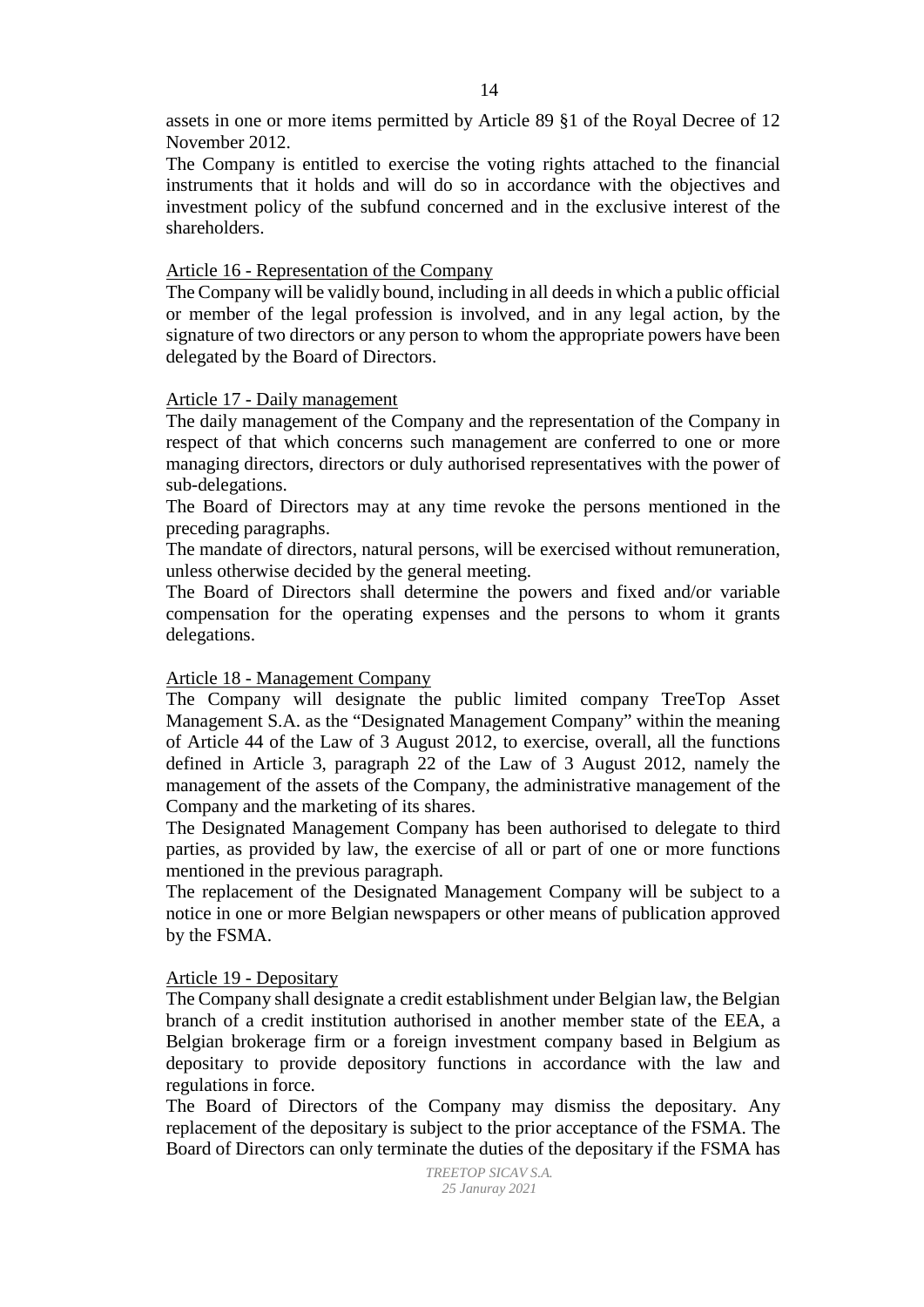approved its replacement. Replacement of the depositary will be subject to a notice sent to investors by any means of publication accepted by the FSMA.

### Article 20 - Financial service

The Company shall designate a Belgian credit establishment, the Belgian branch of a credit institution authorised in another member state of the EEA, a Belgian brokerage firm or branch of a management company of collective investment undertakings under the law of another EEA member state, to whom it will entrust the distributions to participants and the issue and redemption of shares in Belgium (the financial service), in accordance with the law and regulations in force.

The Company may dismiss it provided that another replaces it. The latter measure will be subject to a notice in two Belgian newspapers or other means of publication approved by the FSMA.

### Article 21 - Auditor

In accordance with Article 101 of the Law of 3 August 2012, a statutory auditor, appointed and replaced by the general meeting of shareholders, which sets its compensation, will exercise the duties of Statutory Auditor under the Companies and Associations Code.

# **TITLE 4 -GENERAL MEETING**

### Article 22 - Convocation of the General Meeting

The annual general meeting of shareholders shall be held on the third Tuesday in July at 15:30 at the Company's head office or at any other location in the Brussels-Capital Region, to be specified in the notice of assembly. If this falls on a public holiday or is not a bank business day, the annual general meeting shall be held on the next business day thereafter, at the same time.

The annual general meeting may be held at such other place as referred to in the preceding paragraph, and even abroad, if the Board of Directors believes that exceptional circumstances so require. These circumstances will be explained in the convocation notice.

General meetings may also bring together the shareholders of one or more specific subfunds.

The shareholders meeting of the Company or of a particular subfund may be convened extraordinarily whenever the interests of the Company or the subfund so requires.

Shareholders shall be convened by the Board of Directors following a convocation notice in the manner and period provided for by law and which sets forth the agenda.

Unless otherwise provided for by law, to be admitted to the general meeting, the holders of registered shares must, no later than five working days prior to the date set for the meeting, notify in writing (letter or proxy) the Board of Directors of their intention to attend the meeting and indicate the number of shares for which they intend to vote. Any owner of shares may be represented at the general meeting through the use of a proxy.

Whenever all of the shareholders are present or represented and have knowledge of the agenda submitted for their deliberation, the general meeting may be held without prior notice.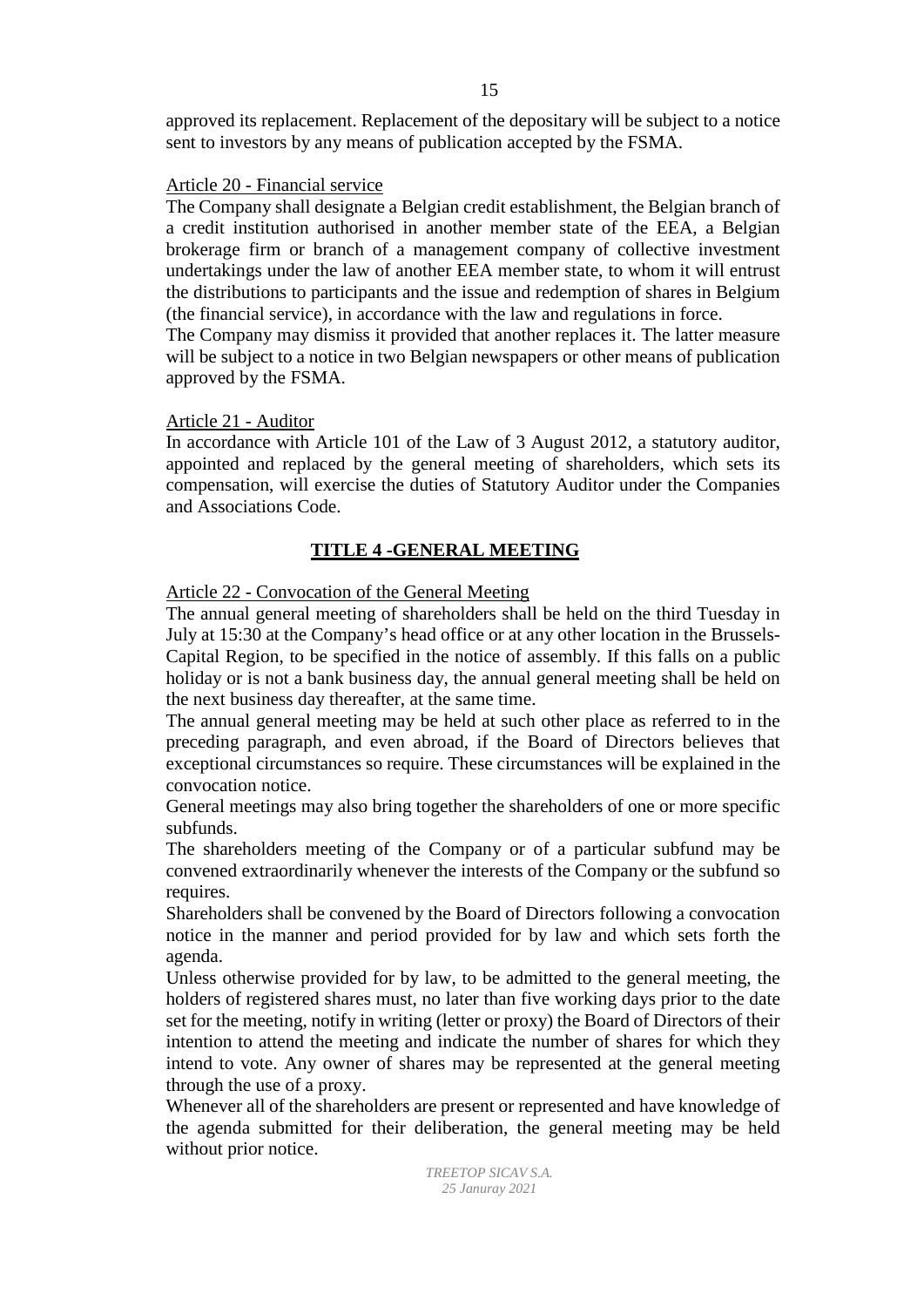The shareholder has the right to participate remotely in the general meeting, where this right is provided for in the notice, using an electronic means of communication made available by the Company in accordance with applicable legislation. The procedure for connecting to the electronic means of communication made available by the Company is available free of charge at the head office of the Company and through the companies responsible for making distributions to investors and issuing and redeeming shares. Access will be granted to shareholders who, in accordance with the above procedure, have informed the Board of Directors of their intention to participate in the general meeting. The identity of each shareholder will be checked before the start of the general meeting.

From the time when the general meeting is convened, the shareholders may, up until the third business day before the date of the meeting, ask questions in writing sent to the address given in the meeting notice.

The directors will answer questions asked by shareholders verbally or in writing before or during the general meeting and which relate to items on the agenda. The directors may, in the interests of the company, refuse to answer questions when disclosing certain data or certain facts may harm the Company or infringe nondisclosure agreements signed by them or the Company.

The Statutory Auditor will answer questions asked by shareholders verbally or in writing before or during the general meeting and which relate to items on the agenda on which he/she reports. Written questions sent to the Statutory Auditor must be sent to the Company at the same time. He/she may, in the interests of the company, refuse to answer questions when disclosing certain data or certain facts may harm the company or infringe business secrecy to which he/she is bound or the non-disclosure agreements signed by the Company. He/she has the right to speak at the general meeting in relation to the performance of his/her duties.

The directors and the Statutory Auditor may give a grouped response to different questions on the same subject.

#### Article 23 - Decision of the General Meeting

The General Meeting deliberates and votes in accordance with the terms provided for under the Companies and Associations Code.

Except as provided by law, the decisions are made, regardless of the number of shares represented at the meeting, by an absolute majority of the votes, without taking abstentions into account.

A shareholder may participate in any meeting by appointing, in writing or by any other means of telecommunication, another person as proxy.

Without prejudice to Article 28 below, the decisions relating to the subfund in question are, if not otherwise stipulated by the law or the Articles of Association, made by a simple majority vote by the shareholders who are both present and able to vote in this subfund.

The general meeting is chaired by the Chairman of the Board of Directors or otherwise by another director appointed by the Board of Directors or, failing that, by the person elected for that purpose by the meeting. The Chairman appoints the Secretary and if necessary a scrutineer.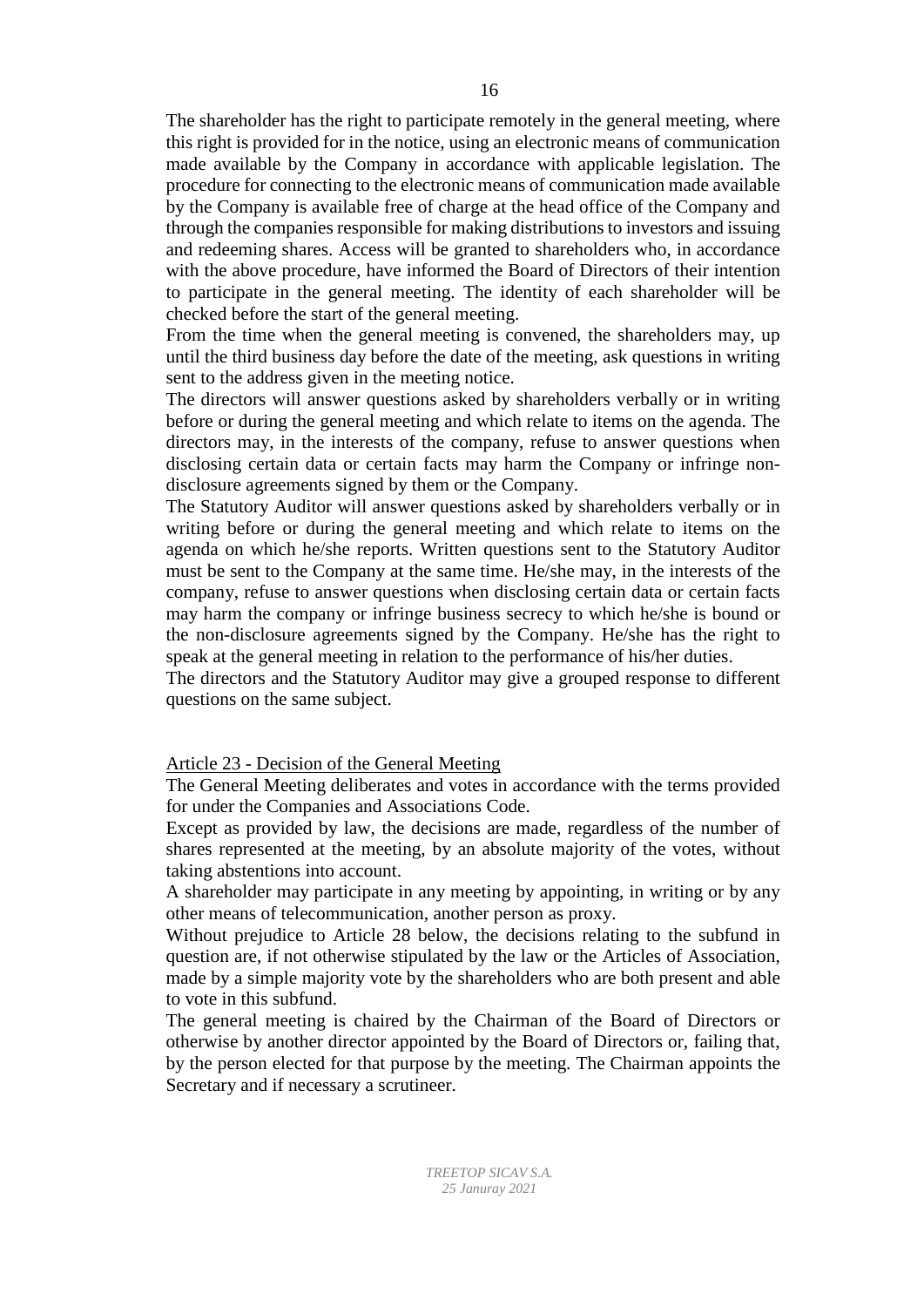The deliberations of the general meeting are recorded in a report which mentions the decisions adopted, the appointments made and the declarations that the shareholders require registration.

# **TITLE 5 -ANNUAL ACCOUNTS - DISTRIBUTION - RESERVE**

#### Article 24 - Financial year

The financial year begins on 1 April of each year and ends on 31 March of the following year.

### Article 25 - Reports

As concerns the annual general meeting, shareholders may obtain without charge from the Company's head office, the annual report, including the financial information for each of the subfunds, the composition and evolution of their assets, as well as the consolidated position of all subfunds of the Company and the management report to inform shareholders, at the registered office of the Company. The approval of the annual accounts and granting the discharge of the directors and the auditor is done subfund by subfund by their respective shareholders.

#### Article 26 - Distribution of profits

The share of income to which the accumulation shares of the different subfunds are entitled is capitalised in favour of such shares in the subfund concerned.

The Company may distribute dividends to the distribution shares under the provisions of the Law of 3 August 2012. The Board of Directors may decide to pay interim dividends on implementation subject to legal provisions. The entire net income relating to the distribution shares (net of compensations, fees and expenses) is distributed annually to the holders of such shares.

The Board of Directors will designate the entities responsible for ensuring the distributions to shareholders.

### Article 27 - Fees

The Company shall bear all the costs of its incorporation, operation, dissolution or potential restructuring for the benefit of the service provider, or any governmental or other entity concerned. These include:

- the cost of official acts and legal publications;

- the costs of having an address for service and those of the General Secretariat of the Company;

- the costs related to general meetings and Board of Directors' meetings;

- the costs of incorporation;

- any compensation and indemnification of directors and persons responsible for daily management, in line with market practice (and up to a maximum of EUR 15,000 per year);

- the remuneration payable to the Designated Management Company for the management of the assets and the marketing of the shares (which can be assigned in whole or in part, by the Designated Management Company to persons the Designated Management Company chooses in such necessary case of delegating some of these functions) within the limits set by the prospectus and the document containing key information for investors (up to a maximum of 3%);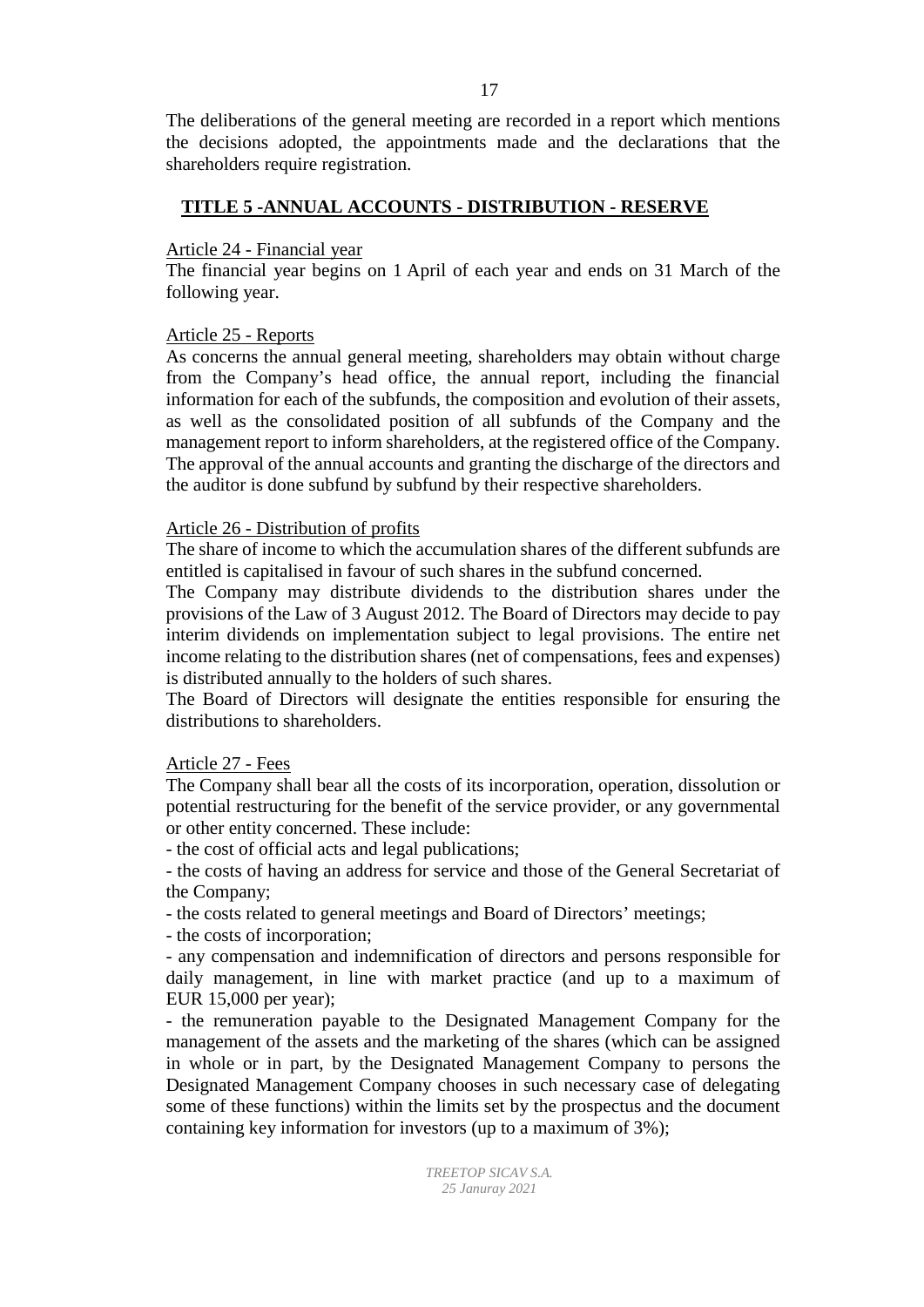- consulting fees, the use of a label or brand related to the purpose and the use of one or more companies providing such label;

- the remuneration and expenses of the Custodian (up to a maximum of 3%); the Board of Directors shall specify the applicable remuneration, which will be mentioned in the prospectus;

- the cost of administrative and financial services (up to a maximum of 3%, plus, where applicable minimum fixed costs or costs relating to certain specific services (reporting, tax audits, work to implement cash management techniques, up to a total annual ceiling of EUR 25,000 excluding VAT and subject to annual indexation), to be paid to the company in charge of financial services and to the Designated Management Company for the administrative management (which can be assigned in whole or in part, by the Designated Management Company to persons the Designated Management Company chooses in such necessary case of delegating some of these administrative functions); the Board of Directors shall specify the applicable rates/prices, which will be mentioned in the prospectus;

- any costs related to use of an index;

- transaction costs relating to portfolio management operations of the Company and its subfunds;

- auditor fees (at the customary rates);

- court costs and legal advice specific to the Company;

- payments due to the supervisory authorities of the countries in which its shares are offered;

- the costs of printing, publishing and distributing prospectuses, the documents containing the key information for investors and annual and interim reports;

- the costs of translating and copyrighting texts;

- the costs, consistent with market practices relating to the financial service of its securities and coupons; possible costs of listing on a stock exchange or for the publication of its share price;

- interest and other borrowing costs;

- taxes and fees related to movements of the assets of the Company;

- duties and any other taxes related to its activity due from the Company to federal public services and other administrative entities (if abroad);

- potential staff costs;

- the charges for maintaining the register of shareholders;

- the costs related to the monitoring and analysis of financial markets (including performance analyses);

- any other expenses incurred in the interest of the shareholders of the Company.

Each subfund will be charged all costs and expenses attributable to it. Costs and expenses not attributable to a particular subfund will be allocated between the subfunds in proportion to their respective net assets. The Board of Directors will determine the allocation of costs relating to the creation, removal, dissolution, merger or spin-off of one or more subfunds.

The following maximum costs are borne by the shareholders of the Company (the rates or the applicable actual amounts are specified in the prospectus):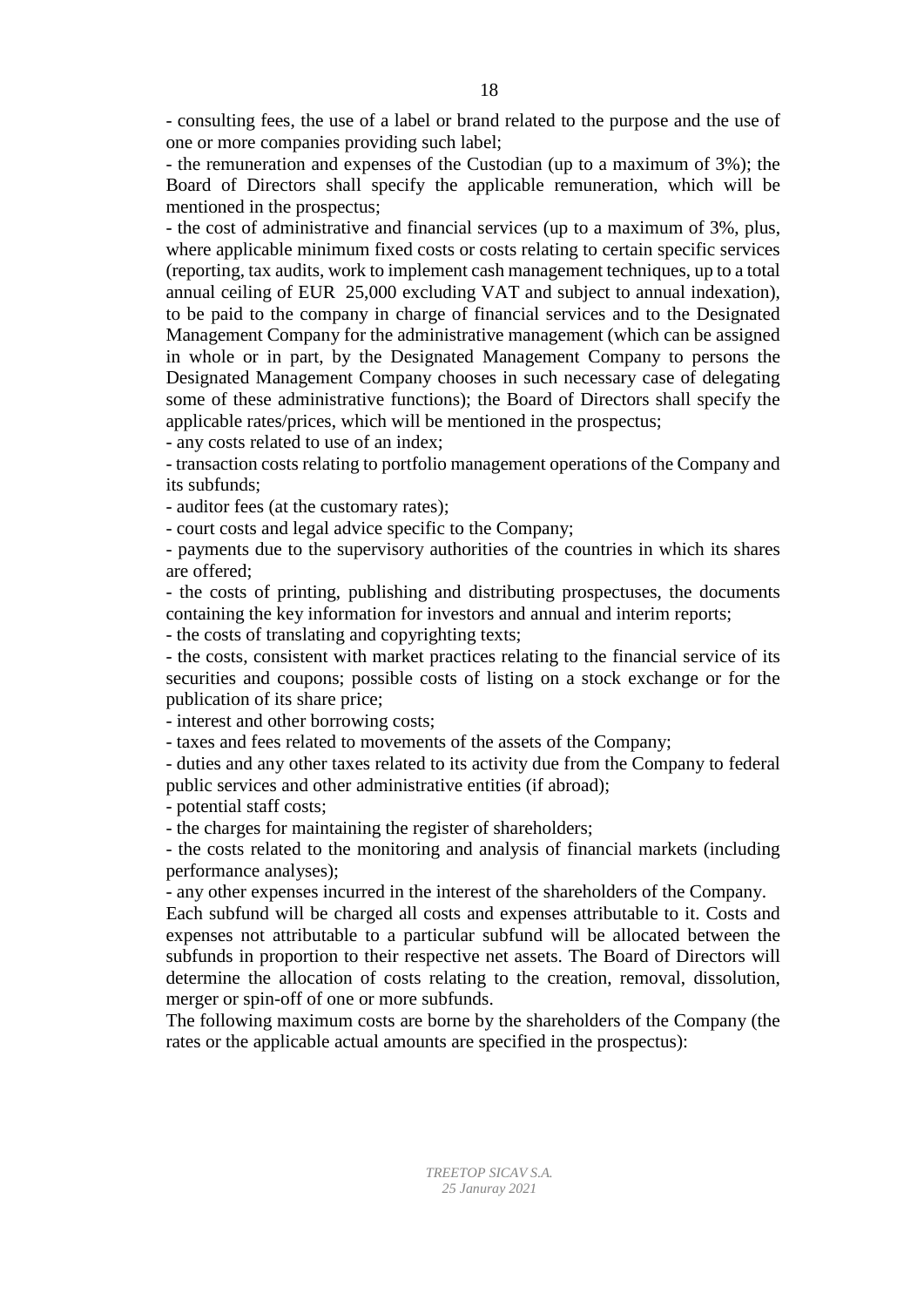| NON-RECURRING FEES AND EXPENSES BORNE BY THE INVESTOR<br>(in EUR or % of the NAV per share)                                       |            |               |                                                                                                                                              |
|-----------------------------------------------------------------------------------------------------------------------------------|------------|---------------|----------------------------------------------------------------------------------------------------------------------------------------------|
|                                                                                                                                   | Front end  | Back end      | of<br>Change<br>subfund                                                                                                                      |
| Marketing fee<br>(for the benefit of<br>the Distributor)                                                                          | Maximum 3% |               | The<br>possible<br>difference<br>between<br>the<br>marketing fee<br>of the<br>new<br>subfund<br>and<br>the<br>that of<br>current<br>subfund. |
| Amount intended<br>the<br>to<br>cover<br>acquisition fees /<br>realisation<br>of<br>assets<br>(for the benefit of<br>the subfund) | Maximum 2% | Maximum<br>2% | Maximum 2%                                                                                                                                   |

# **TITLE 6 -DISSOLUTION - LIQUIDATION**

# Article 28 - Restructuring, dissolution

Restructuring decisions (a merger, spin-off or similar transaction as well as contribution decisions or those concerning the complete sale or sale of lines of business) of the Company or a subfund are made by the general meeting of shareholders. If these decisions concern a subfund, it is the general meeting of shareholders of the relevant subfund that is competent.

Dissolution decisions that affect the Company or a subfund are also made by the general meeting of shareholders. If these decisions concern a subfund, it is the general meeting of shareholders of the relevant subfund that is competent. In the case of the dissolution of the Company or one of its subfunds, it will be liquidated under the guidance of one or more liquidators who may be natural or legal persons and will be appointed by the general meeting of shareholders. It will determine their powers and remuneration.

When the due date of a subfund is provided in the Articles of Association, the dissolution of the subfund will occur by operation of law upon maturity and according to the provisions of Article 5 of the Articles of Association.

If the general meeting does not appoint a liquidator, the Board of Directors will assume the powers of liquidator.

For each of the subfunds, the liquidation proceeds will be distributed to shareholders in proportion to their rights, taking account of the parity.

# Article 29 - Amendment of Articles of Association

These Articles of Association can be amended by a general meeting of shareholders subject to the conditions of quorum and voting that are required by law. Any